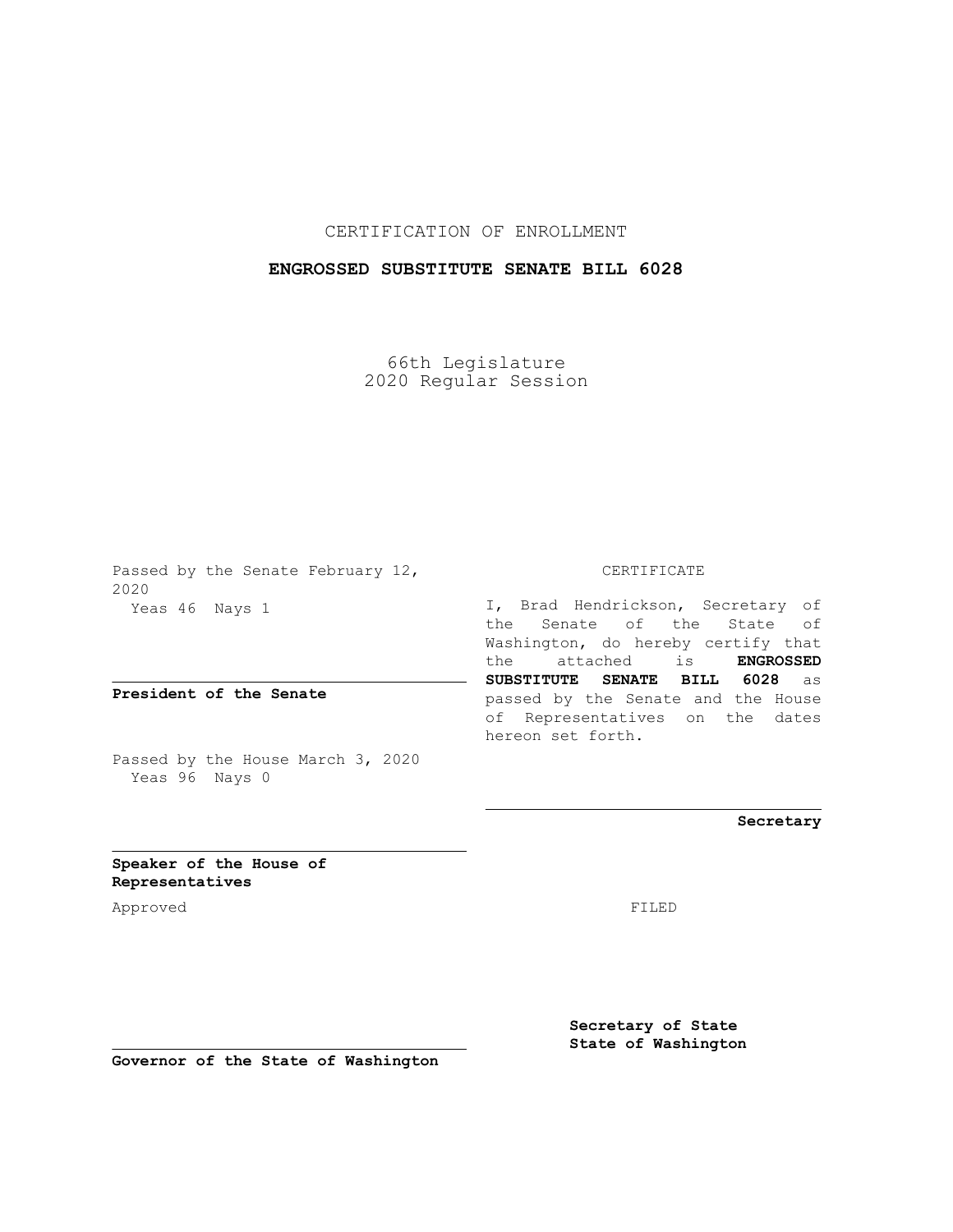#### **ENGROSSED SUBSTITUTE SENATE BILL 6028**

Passed Legislature - 2020 Regular Session

#### **State of Washington 66th Legislature 2020 Regular Session**

By Senate Law & Justice (originally sponsored by Senators Pedersen, Padden, Dhingra, Holy, Kuderer, and Wilson, C.; by request of Uniform Law Commission)

READ FIRST TIME 01/17/20.

 AN ACT Relating to adoption of the uniform electronic transactions act and aligning statutory provisions relating to signatures, declarations, and documents; amending RCW 4.92.100, 5.50.010, 5.50.030, 9.38.060, 10.79.080, 18.27.114, 18.64.550, 23.95.105, 23.95.200, 23.95.265, 23.95.420, 23.95.450, 23B.01.200, 23B.01.230, 23B.01.240, 23B.01.250, 23B.01.290, 23B.01.400, 23B.01.410, 23B.01.420, 23B.02.050, 23B.06.200, 23B.06.250, 23B.06.260, 23B.06.300, 23B.07.010, 23B.07.020, 23B.07.035, 23B.07.040, 23B.07.060, 23B.07.200, 23B.07.220, 23B.07.240, 23B.07.300, 23B.07.310, 23B.07.320, 23B.08.070, 23B.08.210, 23B.08.230, 23B.08.240, 23B.08.430, 23B.08.530, 23B.09.020, 23B.09.030, 23B.09.040, 23B.09.060, 23B.13.030, 23B.13.210, 23B.13.260, 23B.13.270, 23B.15.090, 23B.16.010, 23B.16.020, 23B.16.200, 23B.25.040, 23B.25.070, 23B.30.070, 25.10.011, 25.15.006, 26.52.030, 41.05.014, 58.09.050, 58.09.110, 69.41.041, 69.41.055, and 74.08.055; reenacting and amending RCW 19.09.020, 23B.16.030, and 24.03.005; adding a new chapter to Title 1 RCW; and repealing RCW 19.360.010, 19.360.020, 19.360.030, 19.360.040, 19.360.050, 19.360.060, 19.400.010, 19.400.020, and 19.400.030.

BE IT ENACTED BY THE LEGISLATURE OF THE STATE OF WASHINGTON: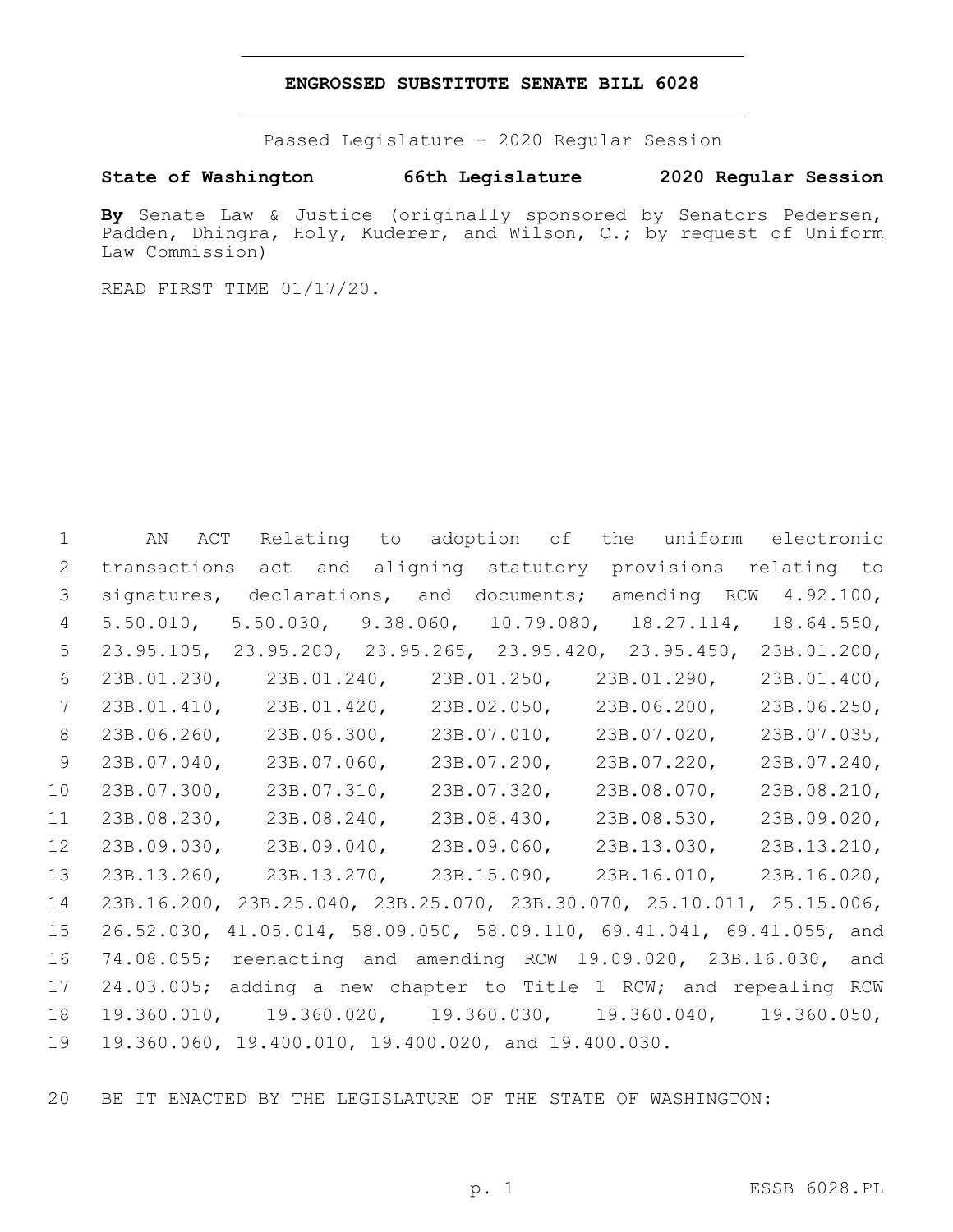NEW SECTION. **Sec. 1.** SHORT TITLE. This chapter may be known and cited as the uniform electronic transactions act.

 NEW SECTION. **Sec. 2.** DEFINITIONS. The definitions in this section apply throughout this chapter unless the context clearly requires otherwise.

 (1) "Agreement" means the bargain of the parties in fact, as found in their language or inferred from other circumstances and from rules, regulations, and procedures given the effect of agreements under laws otherwise applicable to a particular transaction.

 (2) "Automated transaction" means a transaction conducted or performed, in whole or in part, by electronic means or electronic records, in which the acts or records of one or both parties are not reviewed by an individual in the ordinary course in forming a contract, performing under an existing contract, or fulfilling an 15 obligation required by the transaction.

 (3) "Blockchain" means a cryptographically secured, chronological, and decentralized consensus ledger or consensus database maintained via internet, peer-to-peer network, or other 19 similar interaction.

 (4) "Computer program" means a set of statements or instructions to be used directly or indirectly in an information processing system 22 in order to bring about a certain result.

 (5) "Contract" means the total legal obligation resulting from the parties' agreement as affected by this chapter and other applicable law.25

 (6) "Distributed ledger technology" means any distributed ledger protocol and supporting infrastructure, including blockchain, that uses a distributed, decentralized, shared, and replicated ledger.

 (7) "Electronic" means relating to technology having electrical, digital, magnetic, wireless, optical, electromagnetic, or similar capabilities, including without limitation blockchain and distributed 32 ledger technology.

 (8) "Electronic agent" means a computer program or an electronic or other automated means used independently to initiate an action or respond to electronic records or performances in whole or in part, 36 without review or action by an individual.

 (9) "Electronic record" means a record created, generated, sent, communicated, received, or stored by electronic means.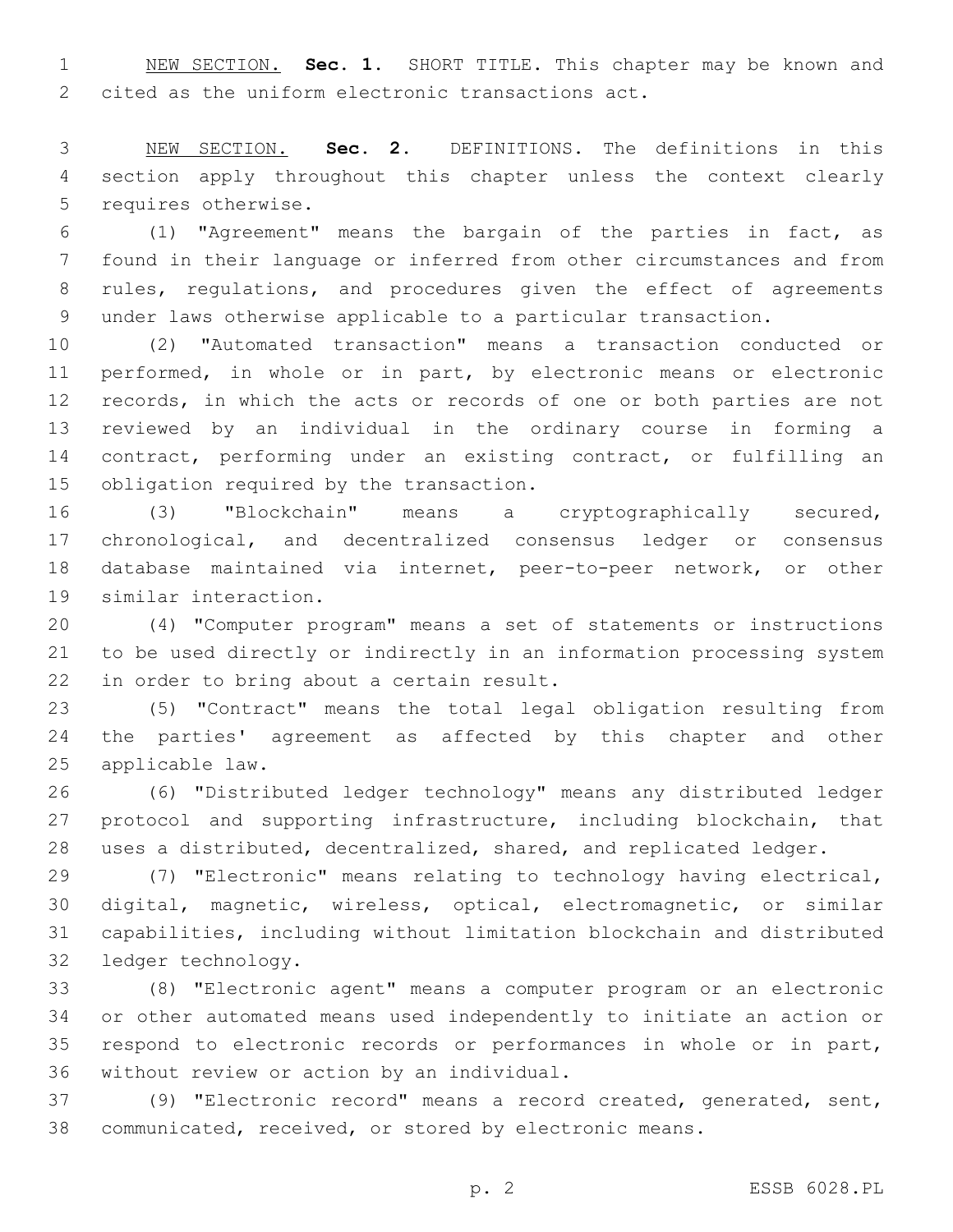(10) "Electronic signature" means an electronic sound, symbol, or process attached to or logically associated with a record and executed or adopted by a person with the intent to sign the record.

 (11) "Governmental agency" means an executive, legislative, or judicial agency, department, board, commission, authority, institution, or instrumentality of the federal government or of a state or of a county, municipality, or other political subdivision of 8 a state.

 (12) "Information" means data, text, images, sounds, codes, computer programs, software, databases, or the like.

 (13) "Information processing system" means an electronic system for creating, generating, sending, receiving, storing, displaying, or 13 processing information.

 (14) "Person" means an individual, corporation, business trust, estate, trust, partnership, limited liability company, association, joint venture, governmental agency, public corporation, or any other 17 legal or commercial entity.

 (15) "Record" means information that is inscribed on a tangible medium or that is stored in an electronic or other medium and is 20 retrievable in perceivable form.

 (16) "Security procedure" means a procedure employed for the purpose of verifying that an electronic signature, record, or performance is that of a specific person or for detecting changes or errors in the information in an electronic record. The term includes 25 a procedure that requires the use of algorithms or other codes, identifying words or numbers, encryption, or callback or other 27 acknowledgment procedures.

 (17) "State" means a state of the United States, the District of Columbia, Puerto Rico, the United States Virgin Islands, or any territory or insular possession subject to the jurisdiction of the United States. The term includes an Indian tribe or band, or Alaskan native village, which is recognized by federal law or formally 33 acknowledged by a state.

 (18) "Transaction" means an action or set of actions occurring between two or more persons relating to the conduct of business, 36 commercial, or governmental affairs.

 NEW SECTION. **Sec. 3.** SCOPE. (1) Except as otherwise provided in subsection (2) of this section, this chapter applies to electronic records and electronic signatures relating to a transaction.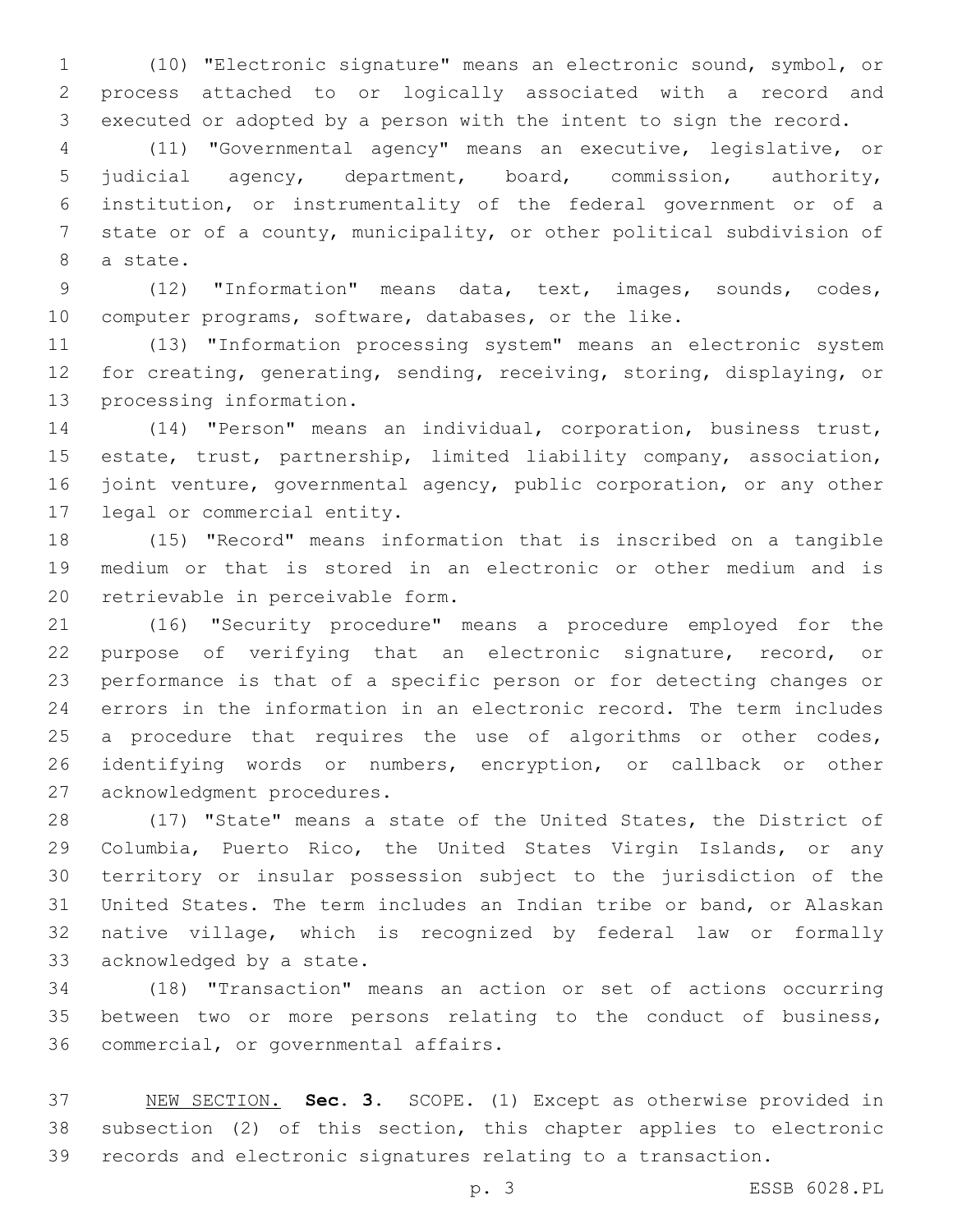(2) This chapter does not apply to a transaction to the extent it 2 is governed by:

 (a) A law governing the creation and execution of wills, 4 codicils, or testamentary trusts; and

 (b) Title 62A RCW other than RCW 62A.1-306 and chapters 62A.2 and 62A.2A RCW.6

 (3) This chapter applies to an electronic record or electronic signature otherwise excluded from the application of this chapter under subsection (2) of this section to the extent it is governed by a law other than those specified in subsection (2) of this section.

 (4) A transaction subject to this chapter is also subject to 12 other applicable substantive law.

 NEW SECTION. **Sec. 4.** PROSPECTIVE APPLICATION. This chapter 14 applies to any electronic record or electronic signature created, generated, sent, communicated, received, or stored on or after the effective date of this section.

 NEW SECTION. **Sec. 5.** USE OF ELECTRONIC RECORDS AND ELECTRONIC SIGNATURES—VARIATION BY AGREEMENT. (1) This chapter does not require a record or signature to be created, generated, sent, communicated, received, stored, or otherwise processed or used by electronic means or in electronic form.

 (2) This chapter applies only to transactions between parties each of which has agreed to conduct transactions by electronic means. Whether the parties agree to conduct a transaction by electronic means is determined from the context and surrounding circumstances, 26 including the parties' conduct.

 (3) A party that agrees to conduct a transaction by electronic means may refuse to conduct other transactions by electronic means. The right granted by this subsection may not be waived by agreement.

 (4) Except as otherwise provided in this chapter, the effect of any of its provisions may be varied by agreement. The presence in certain provisions of this chapter of the words "unless otherwise agreed," or words of similar import, does not imply that the effect of other provisions may not be varied by agreement.

 (5) Whether an electronic record or electronic signature has legal consequences is determined by this chapter and other applicable law.37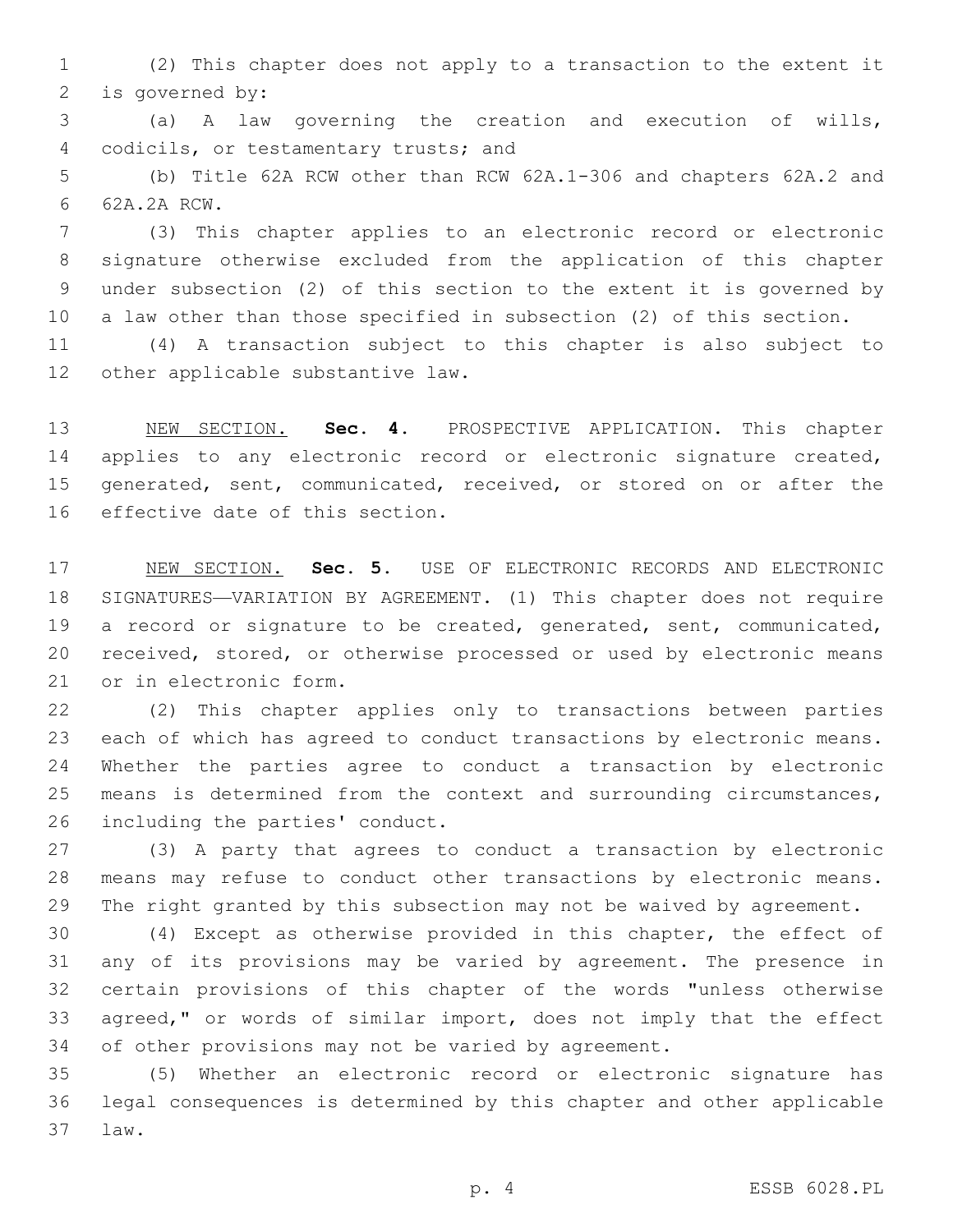NEW SECTION. **Sec. 6.** CONSTRUCTION AND APPLICATION. This chapter must be construed and applied:

 (1) To facilitate electronic transactions consistent with other 4 applicable law;

 (2) To be consistent with reasonable practices concerning electronic transactions and with the continued expansion of those 7 practices; and

 (3) To effectuate its general purpose to make uniform the law with respect to the subject of this chapter among states enacting it.

 NEW SECTION. **Sec. 7.** LEGAL RECOGNITION OF ELECTRONIC RECORDS, ELECTRONIC SIGNATURES, AND ELECTRONIC CONTRACTS. (1) A record or signature may not be denied legal effect or enforceability solely because it is in electronic form.

 (2) A contract may not be denied legal effect or enforceability solely because an electronic record was used in its formation.

 (3) If a law requires a record to be in writing, an electronic 17 record satisfies the law.

 (4) If a law requires a signature, an electronic signature 19 satisfies the law.

 NEW SECTION. **Sec. 8.** PROVISION OF INFORMATION IN WRITING— PRESENTATION OF RECORDS. (1) If parties have agreed to conduct a transaction by electronic means and a law requires a person to provide, send, or deliver information in writing to another person, the requirement is satisfied if the information is provided, sent, or delivered, as the case may be, in an electronic record capable of retention by the recipient at the time of receipt. An electronic record is not capable of retention by the recipient if the sender or its information processing system inhibits the ability of the recipient to print or store the electronic record.

 (2) If a law other than this chapter requires a record (a) to be posted or displayed in a certain manner, (b) to be sent, communicated, or transmitted by a specified method, or (c) to contain information that is formatted in a certain manner, the following 34 rules apply:

 (i) The record must be posted or displayed in the manner 36 specified in the other law.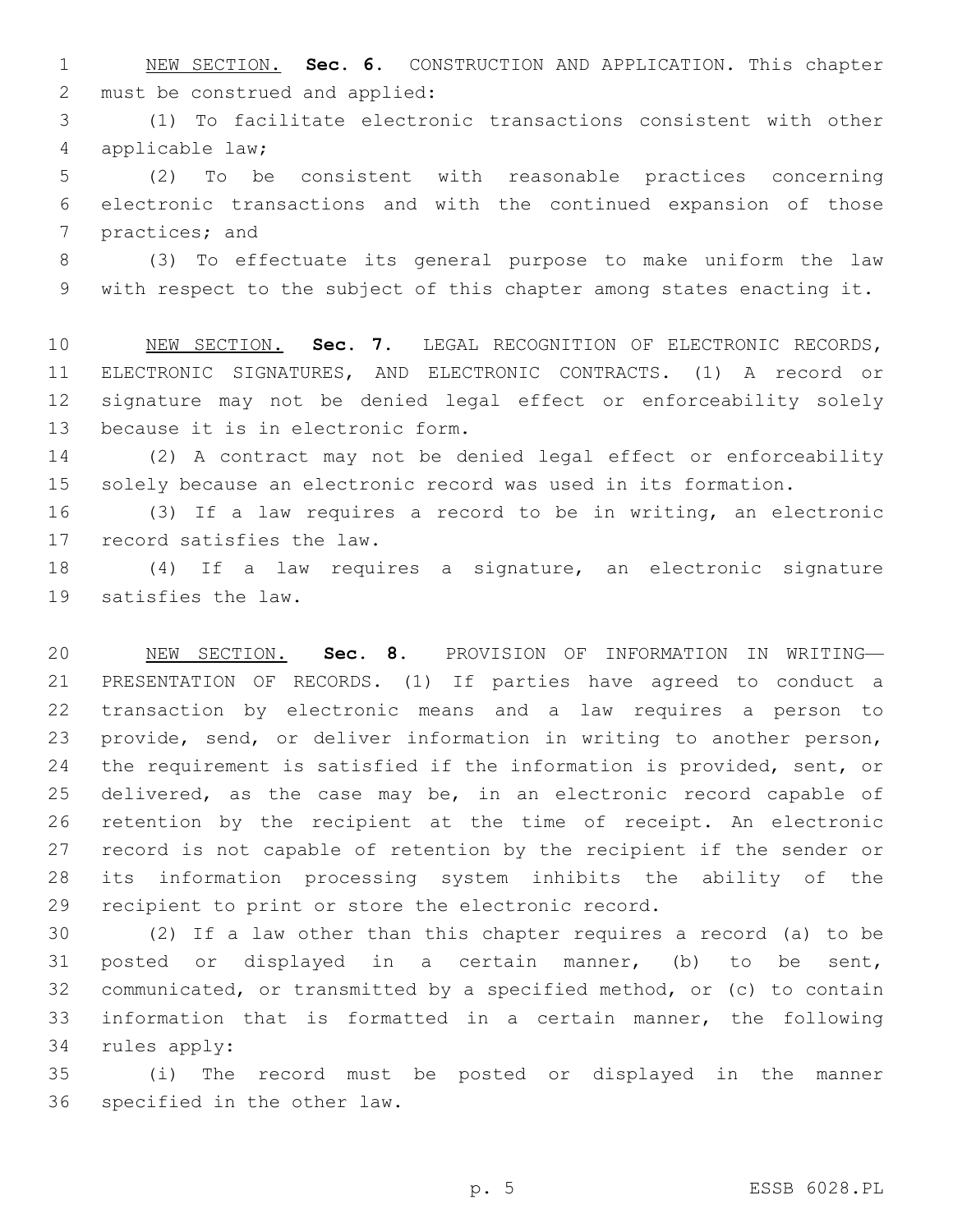(ii) Except as otherwise provided in subsection (4)(b) of this section, the record must be sent, communicated, or transmitted by the 3 method specified in the other law.

 (iii) The record must contain the information formatted in the 5 manner specified in the other law.

 (3) If a sender inhibits the ability of a recipient to store or print an electronic record, the electronic record is not enforceable 8 against the recipient.

 (4) The requirements of this section may not be varied by 10 agreement, but:

 (a) To the extent a law other than this chapter requires information to be provided, sent, or delivered in writing but permits 13 that requirement to be varied by agreement, the requirement under subsection (1) of this section that the information be in the form of an electronic record capable of retention may also be varied by 16 agreement; and

 (b) A requirement under a law other than this chapter to send, communicate, or transmit a record by regular United States mail may be varied by agreement to the extent permitted by the other law.

 NEW SECTION. **Sec. 9.** ATTRIBUTION AND EFFECT OF ELECTRONIC RECORD AND ELECTRONIC SIGNATURE. (1) An electronic record or electronic signature is attributable to a person if it was the act of the person. The act of the person may be shown in any manner, including a showing of the efficacy of any security procedure applied to determine the person to which the electronic record or electronic signature was attributable.

 (2) The effect of an electronic record or electronic signature attributed to a person under subsection (1) of this section is determined from the context and surrounding circumstances at the time of its creation, execution, or adoption, including the parties' agreement, if any, and otherwise as provided by law.

 NEW SECTION. **Sec. 10.** EFFECT OF CHANGE OR ERROR. If a change or error in an electronic record occurs in a transmission between parties to a transaction, the following rules apply:

 (1) If the parties have agreed to use a security procedure to detect changes or errors and one party has conformed to the 37 procedure, but the other party has not, and the nonconforming party would have detected the change or error had that party also

p. 6 ESSB 6028.PL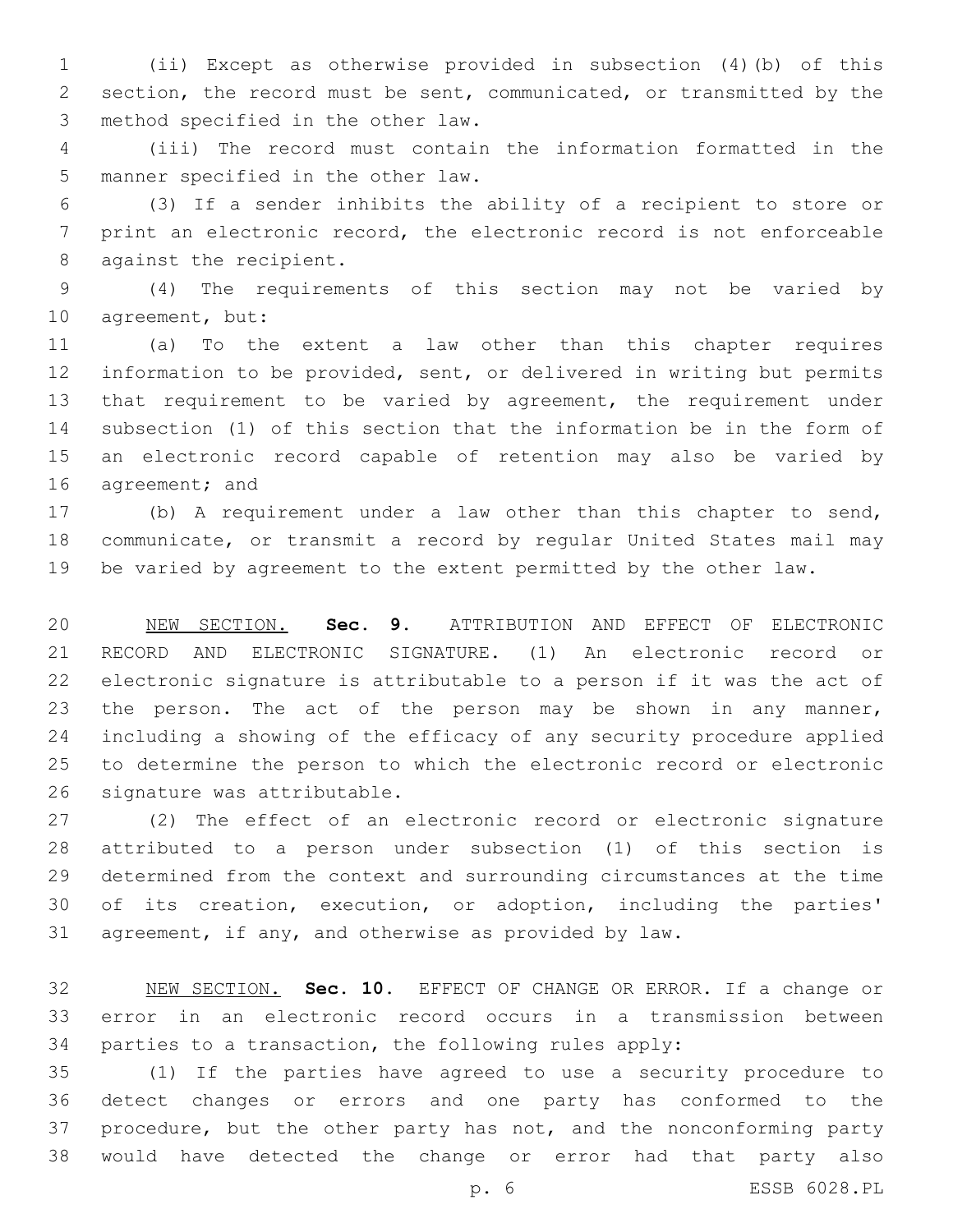conformed, the conforming party may avoid the effect of the changed 2 or erroneous electronic record.

 (2) In an automated transaction involving an individual, the individual may avoid the effect of an electronic record that resulted from an error made by the individual in dealing with the electronic agent of another person if the electronic agent did not provide an opportunity for the prevention or correction of the error and, at the time the individual learns of the error, the individual:

 (a) Promptly notifies the other person of the error and that the individual did not intend to be bound by the electronic record 11 received by the other person;

 (b) Takes reasonable steps, including steps that conform to the other person's reasonable instructions, to return to the other person 14 or, if instructed by the other person, to destroy the consideration 15 received, if any, as a result of the erroneous electronic record; and

 (c) Has not used or received any benefit or value from the consideration, if any, received from the other person.

 (3) If neither subsection (1) of this section nor subsection (2) of this section applies, the change or error has the effect provided by other law, including the law of mistake, and the parties' 21 contract, if any.

 (4) Subsections (2) and (3) of this section may not be varied by 23 agreement.

 NEW SECTION. **Sec. 11.** NOTARIZATION AND ACKNOWLEDGMENT. If a law requires a signature or record to be notarized, acknowledged, verified, or made under oath, the requirement is satisfied if the 27 electronic signature of the person authorized to perform those acts, together with all other information required to be included by other applicable law, is attached to or logically associated with the signature or record.

 NEW SECTION. **Sec. 12.** RETENTION OF ELECTRONIC RECORDS— ORIGINALS. (1) If a law requires that a record be retained, the requirement is satisfied by retaining an electronic record of the information in the record which:

 (a) Accurately reflects the information set forth in the record after it was first generated in its final form as an electronic 37 record or otherwise; and

38 (b) Remains accessible for later reference.

p. 7 ESSB 6028.PL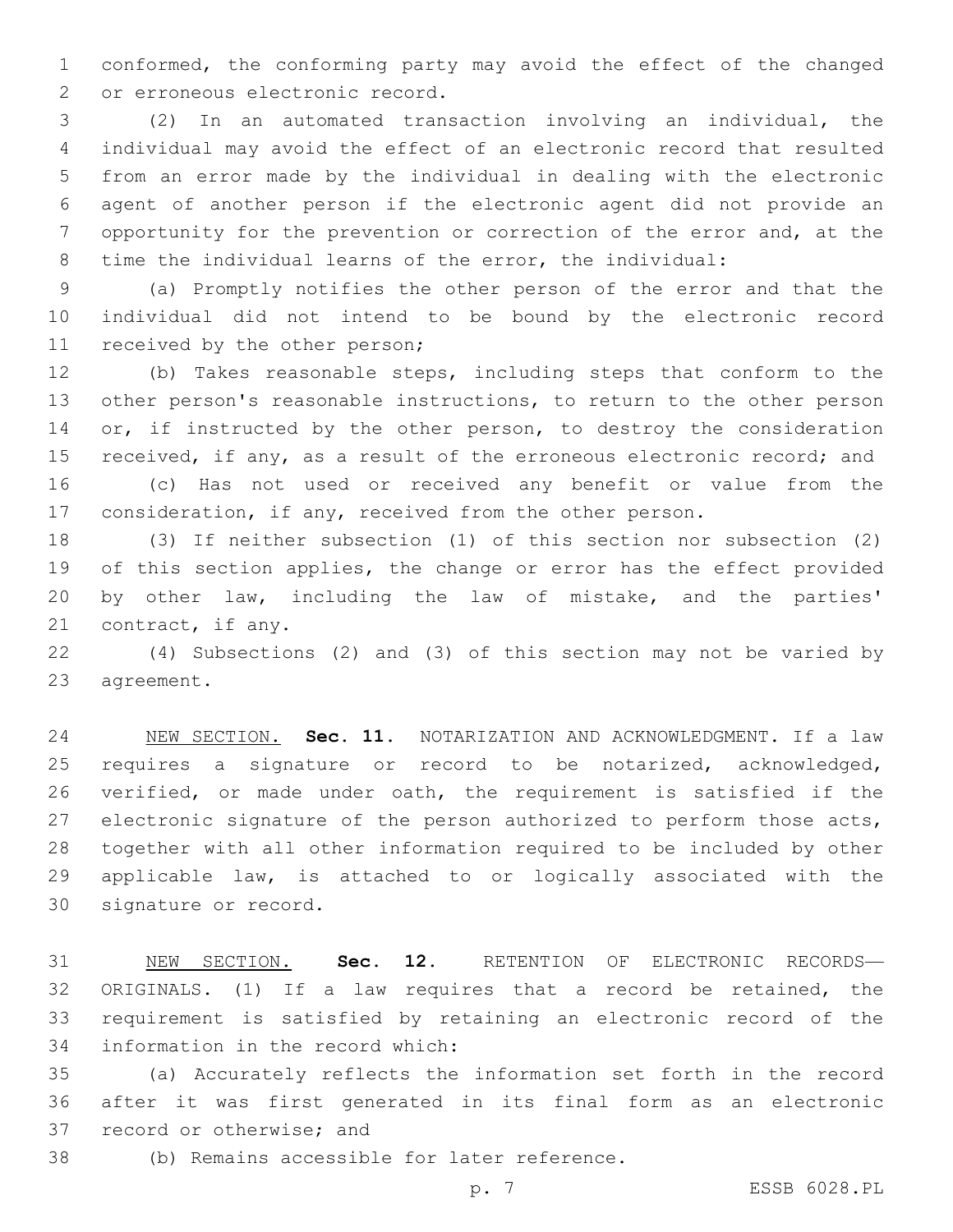(2) A requirement to retain a record in accordance with subsection (1) of this section does not apply to any information the sole purpose of which is to enable the record to be sent, 4 communicated, or received.

 (3) A person may satisfy subsection (1) of this section by using the services of another person if the requirements of that subsection 7 are satisfied.

 (4) If a law requires a record to be presented or retained in its original form, or provides consequences if the record is not presented or retained in its original form, that law is satisfied by an electronic record retained in accordance with subsection (1) of 12 this section.

 (5) If a law requires retention of a check, that requirement is satisfied by retention of an electronic record of the information on the front and back of the check in accordance with subsection (1) of 16 this section.

 (6) A record retained as an electronic record in accordance with subsection (1) of this section satisfies a law requiring a person to retain a record for evidentiary, audit, or like purposes, unless a law enacted after the effective date of this section specifically prohibits the use of an electronic record for the specified purpose.

 (7) This section does not preclude a governmental agency of this state from specifying additional requirements for the retention of a 24 record subject to the agency's jurisdiction.

 NEW SECTION. **Sec. 13.** ADMISSIBILITY IN EVIDENCE. In a proceeding, evidence of a record or signature may not be excluded solely because it is in electronic form.

 NEW SECTION. **Sec. 14.** AUTOMATED TRANSACTION. In an automated transaction, the following rules apply:

 (1) A contract may be formed by the interaction of electronic agents of the parties, even if no individual was aware of or reviewed the electronic agents' actions or the resulting terms and agreements.

 (2) A contract may be formed by the interaction of an electronic agent and an individual, acting on the individual's own behalf or for another person, including by an interaction in which the individual performs actions that the individual is free to refuse to perform and which the individual knows or has reason to know will cause the electronic agent to complete the transaction or performance.

p. 8 ESSB 6028.PL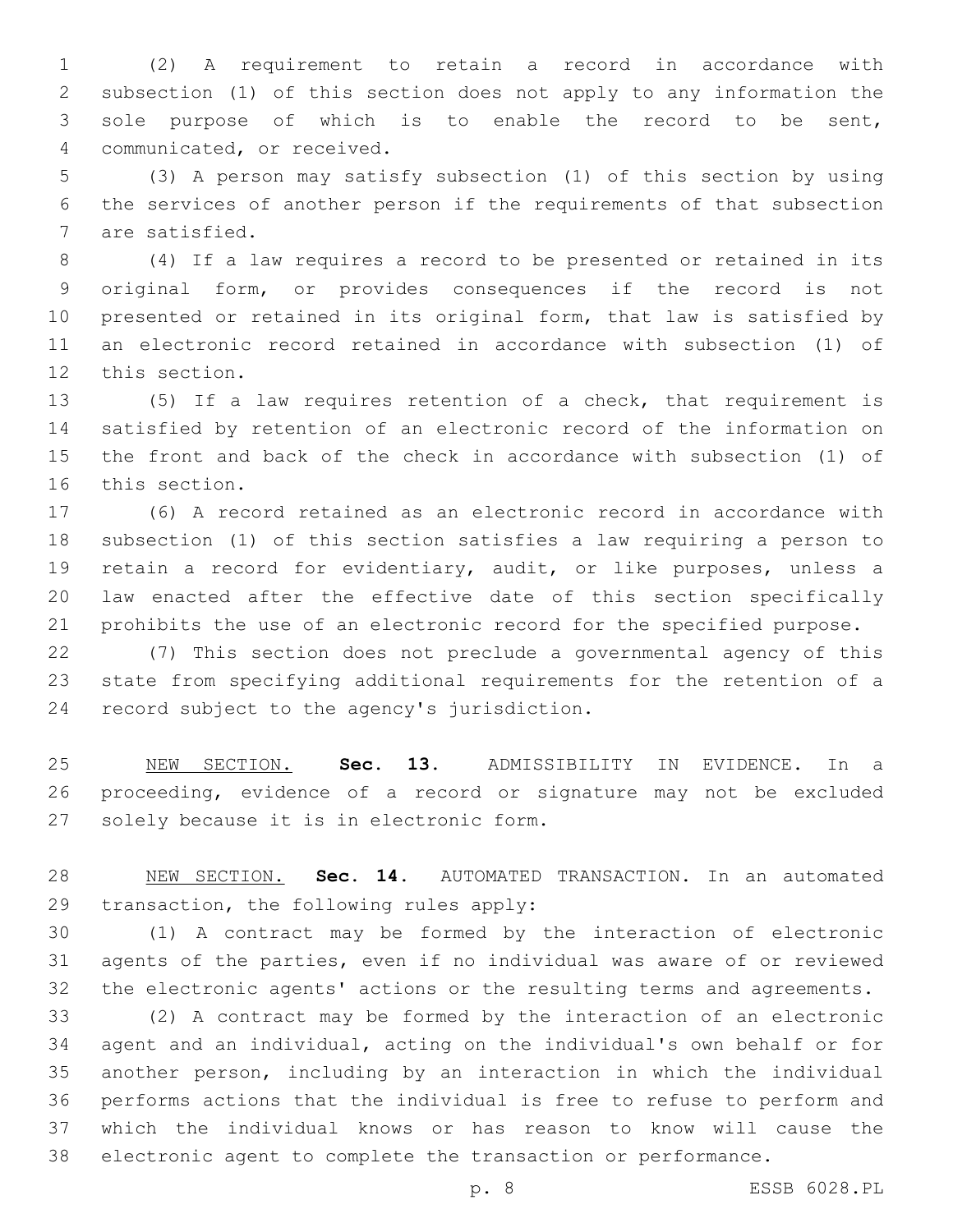(3) The terms of the contract are determined by the substantive 2 law applicable to it.

 NEW SECTION. **Sec. 15.** TIME AND PLACE OF SENDING AND RECEIPT. (1) Unless otherwise agreed between the sender and the recipient, an electronic record is sent when it:

 (a) Is addressed properly or otherwise directed properly to an information processing system that the recipient has designated or uses for the purpose of receiving electronic records or information of the type sent and from which the recipient is able to retrieve the 10 electronic record;

(b) Is in a form capable of being processed by that system; and

 (c) Enters an information processing system outside the control of the sender or of a person that sent the electronic record on behalf of the sender or enters a region of the information processing system designated or used by the recipient which is under the control 16 of the recipient.

 (2) Unless otherwise agreed between a sender and the recipient, 18 an electronic record is received when:

 (a) It enters an information processing system that the recipient has designated or uses for the purpose of receiving electronic records or information of the type sent and from which the recipient 22 is able to retrieve the electronic record; and

(b) It is in a form capable of being processed by that system.

 (3) Subsection (2) of this section applies even if the place the information processing system is located is different from the place the electronic record is deemed to be received under subsection (4) 27 of this section.

 (4) Unless otherwise expressly provided in the electronic record or agreed between the sender and the recipient, an electronic record is deemed to be sent from the sender's place of business and to be received at the recipient's place of business. For purposes of this 32 subsection, the following rules apply:

 (a) If the sender or recipient has more than one place of business, the place of business of that person is the place having the closest relationship to the underlying transaction.

 (b) If the sender or the recipient does not have a place of business, the place of business is the sender's or recipient's 38 residence, as the case may be.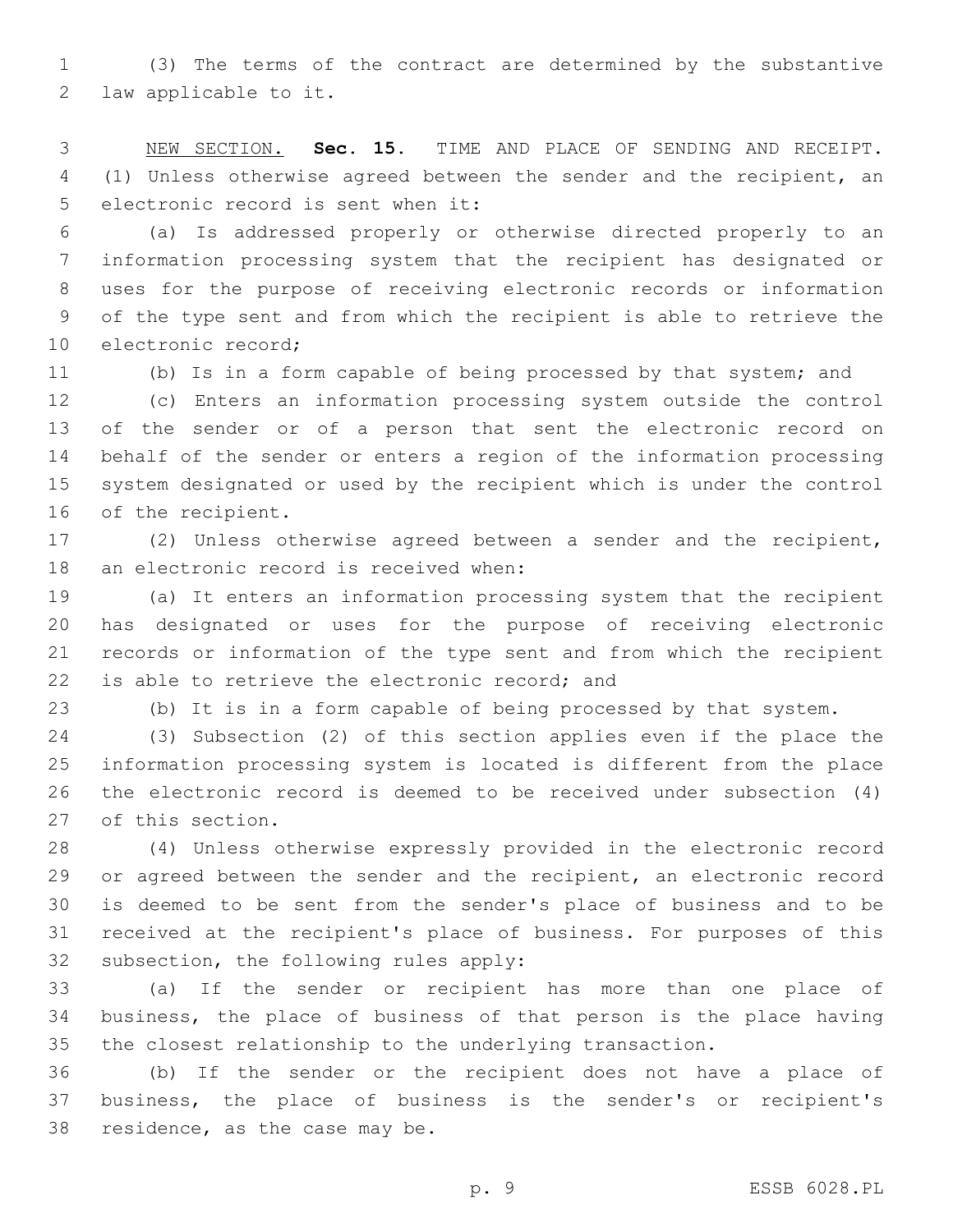(5) An electronic record is received under subsection (2) of this section even if no individual is aware of its receipt.

 (6) Receipt of an electronic acknowledgment from an information processing system described in subsection (2) of this section establishes that a record was received but, by itself, does not establish that the content sent corresponds to the content received.

 (7) If a person is aware that an electronic record purportedly sent under subsection (1) of this section, or purportedly received under subsection (2) of this section, was not actually sent or received, the legal effect of the sending or receipt is determined by other applicable law. Except to the extent permitted by the other law, the requirements of this subsection may not be varied by 13 agreement.

 NEW SECTION. **Sec. 16.** TRANSFERABLE RECORDS. (1) In this section, "transferable record" means an electronic record that:

 (a) Would be a note under chapter 62A.3 RCW or a document under chapter 62A.7 RCW if the electronic record were in writing; and

 (b) The issuer of the electronic record expressly has agreed is a 19 transferable record.

 (2) A person has control of a transferable record if a system employed for evidencing the transfer of interests in the transferable record reliably establishes that person as the person to which the 23 transferable record was issued or transferred.

 (3) A system satisfies subsection (2) of this section, and a person is deemed to have control of a transferable record, if the transferable record is created, stored, and assigned in such a manner 27 that:

 (a) A single authoritative copy of the transferable record exists which is unique, identifiable, and, except as otherwise provided in (d), (e), and (f) of this subsection, unalterable;

 (b) The authoritative copy identifies the person asserting 32 control as:

(i) The person to which the transferable record was issued; or

 (ii) If the authoritative copy indicates that the transferable record has been transferred, the person to which the transferable 36 record was most recently transferred;

 (c) The authoritative copy is communicated to and maintained by the person asserting control or its designated custodian;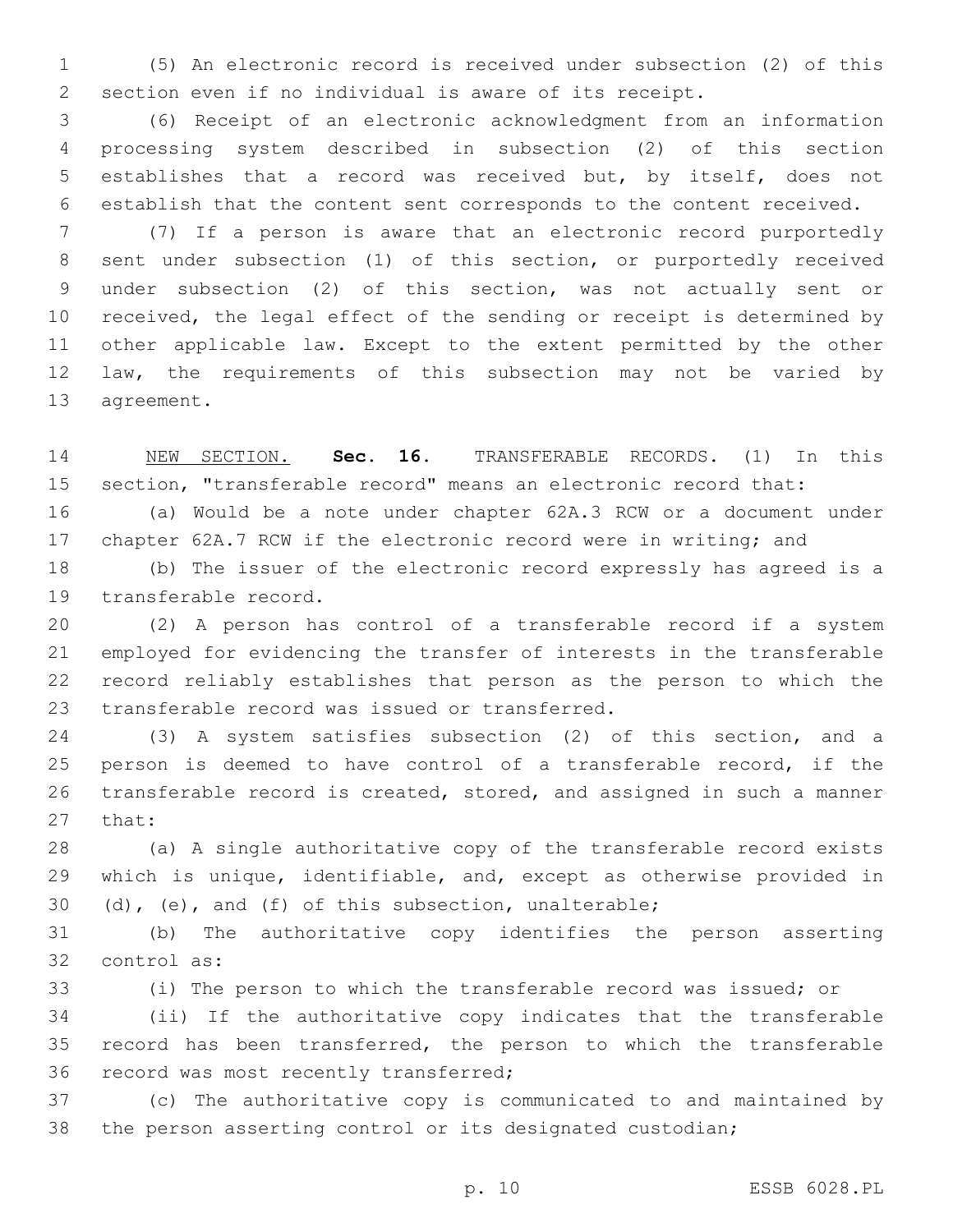(d) Copies or revisions that add or change an identified assignee of the authoritative copy can be made only with the consent of the 3 person asserting control;

 (e) Each copy of the authoritative copy and any copy of a copy is readily identifiable as a copy that is not the authoritative copy; and6

 (f) Any revision of the authoritative copy is readily 8 identifiable as authorized or unauthorized.

 (4) Except as otherwise agreed, a person having control of a transferable record is the holder, as defined in RCW 62A.1-201(b)(21), of the transferable record and has the same rights and defenses as a holder of an equivalent record or writing under the uniform commercial code including, if the applicable statutory requirements under RCW 62A.3-302(a), 62A.7-501, or 62A.9A-330 are satisfied, the rights and defenses of a holder in due course, a holder to which a negotiable document of title has been duly negotiated, or a purchaser, respectively. Delivery, possession, and endorsement are not required to obtain or exercise any of the rights 19 under this subsection.

 (5) Except as otherwise agreed, an obligor under a transferable record has the same rights and defenses as an equivalent obligor under equivalent records or writings under the uniform commercial 23 code.

 (6) If requested by a person against which enforcement is sought, the person seeking to enforce the transferable record shall provide reasonable proof that the person is in control of the transferable record. Proof may include access to the authoritative copy of the transferable record and related business records sufficient to review the terms of the transferable record and to establish the identity of the person having control of the transferable record.

 NEW SECTION. **Sec. 17.** CREATION AND RETENTION OF ELECTRONIC RECORDS AND CONVERSION OF WRITTEN RECORDS BY GOVERNMENTAL AGENCIES. Each governmental agency of this state shall determine whether, and the extent to which, a governmental agency will create and retain electronic records and convert written records to electronic records.

 NEW SECTION. **Sec. 18.** ACCEPTANCE AND DISTRIBUTION OF ELECTRONIC RECORDS BY GOVERNMENTAL AGENCIES. (1) Except as otherwise provided in section 12(6) of this act, each governmental agency of this state

p. 11 ESSB 6028.PL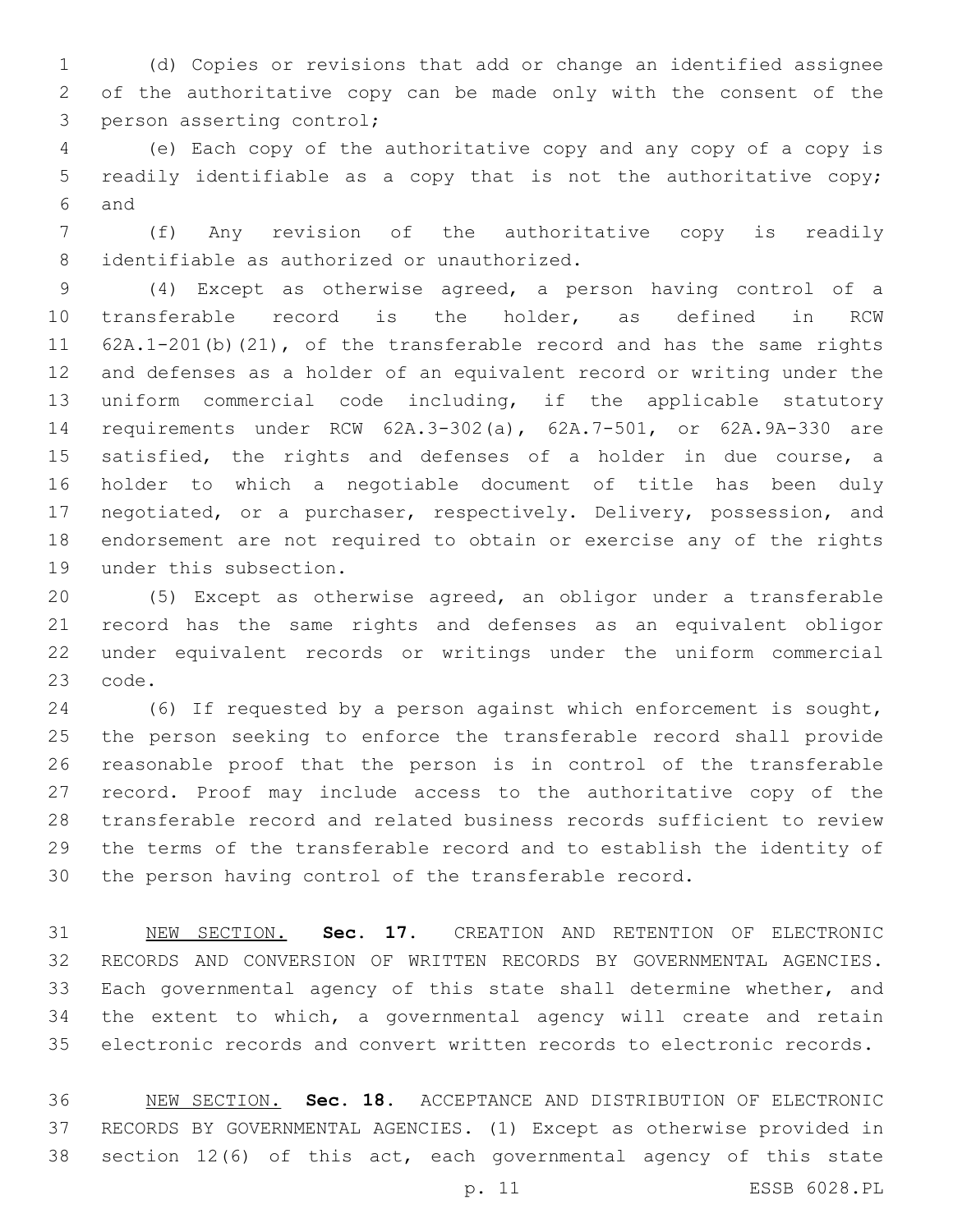shall determine whether, and the extent to which, a governmental agency will send and accept electronic records and electronic signatures to and from other persons and otherwise create, generate, communicate, store, process, use, and rely upon electronic records 5 and electronic signatures.

 (2) To the extent that a governmental agency uses electronic records and electronic signatures under subsection (1) of this section, the governmental agency, giving due consideration to 9 security, may specify:

 (a) The manner and format in which the electronic records must be created, generated, sent, communicated, received, and stored and the 12 systems established for those purposes;

 (b) If electronic records must be signed by electronic means, the type of electronic signature required, the manner and format in which 15 the electronic signature must be affixed to the electronic record, 16 and the identity of, or criteria that must be met by, any third party used by a person filing a document to facilitate the process;

 (c) Control processes and procedures as appropriate to ensure adequate preservation, disposition, integrity, security, confidentiality, and auditability of electronic records; and

 (d) Any other required attributes for electronic records which are specified for corresponding nonelectronic records or reasonably 23 necessary under the circumstances.

 (3) Except as otherwise provided in section 12(6) of this act, this chapter does not require a governmental agency of this state to use or permit the use of electronic records or electronic signatures.

 NEW SECTION. **Sec. 19.** INTEROPERABILITY. The governmental agency of this state which adopts standards pursuant to section 18 of this act may encourage and promote consistency and interoperability with similar requirements adopted by other governmental agencies of this and other states and the federal government and nongovernmental persons interacting with governmental agencies of this state. If appropriate, those standards may specify differing levels of standards from which governmental agencies of this state may choose in implementing the most appropriate standard for a particular application.

 NEW SECTION. **Sec. 20.** RELATION TO ELECTRONIC SIGNATURES IN GLOBAL AND NATIONAL COMMERCE ACT. This chapter modifies, limits, and

p. 12 ESSB 6028.PL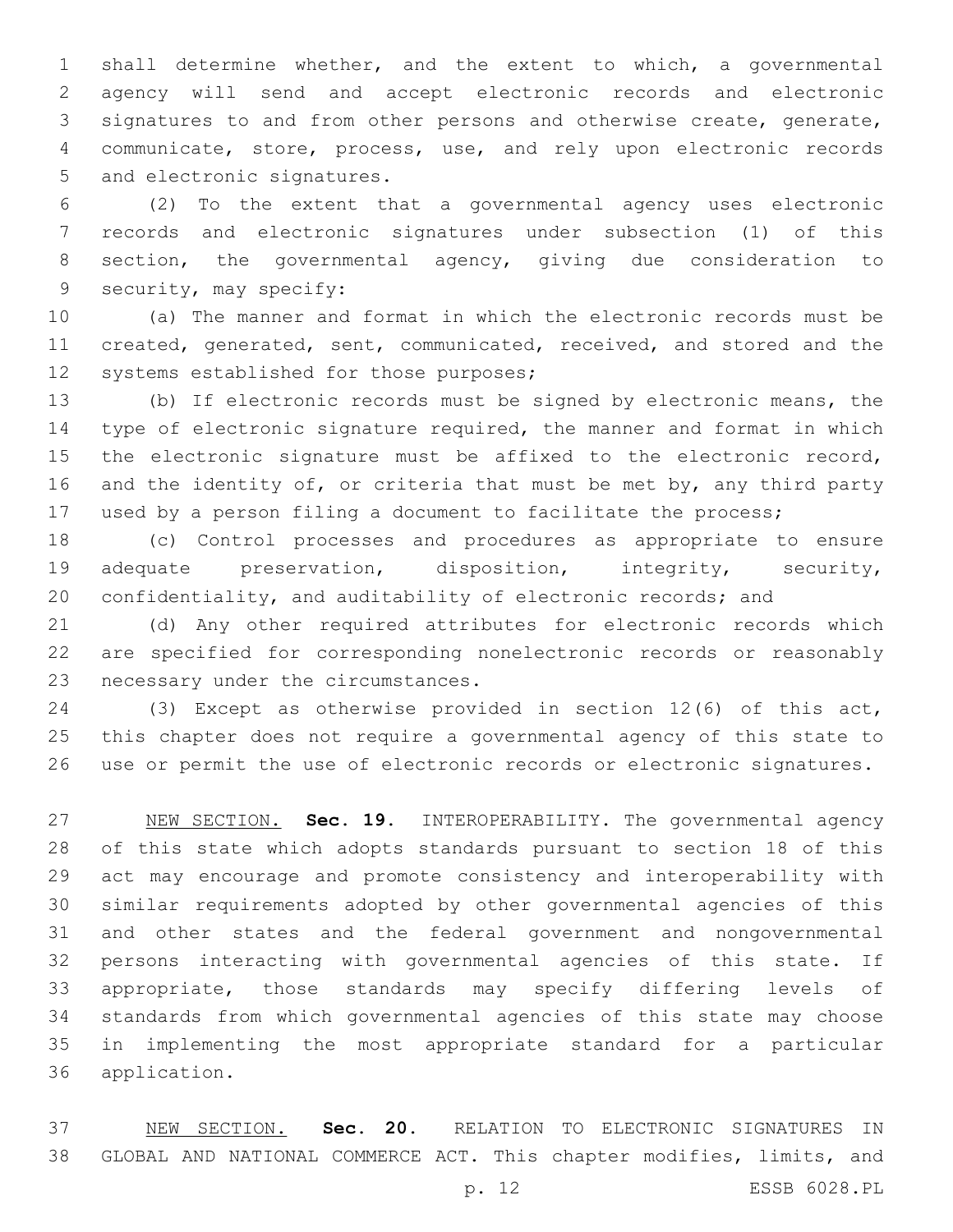supersedes the electronic signatures in global and national commerce act, 15 U.S.C. Sec. 7001 et seq., but does not modify, limit, or supersede section 101(c) of that act, 15 U.S.C. Sec. 7001(c), or authorize electronic delivery of any of the notices described in section 103(b) of that act, 15 U.S.C. Sec. 7003(b).

 **Sec. 21.** RCW 4.92.100 and 2013 c 188 s 1 are each amended to 7 read as follows:

 (1) All claims against the state, or against the state's officers, employees, or volunteers, acting in such capacity, for damages arising out of tortious conduct, must be presented to the office of risk management. A claim is deemed presented when the claim form is delivered in person or by regular mail, registered mail, or certified mail, with return receipt requested, or as an attachment to 14 ((electronic mail)) email or by fax, to the office of risk management. For claims for damages presented after July 26, 2009, all claims for damages must be presented on the standard tort claim form that is maintained by the office of risk management. The standard tort claim form must be posted on the department of enterprise 19 services' web site.

 (a) The standard tort claim form must, at a minimum, require the 21 following information:

(i) The claimant's name, date of birth, and contact information;

 (ii) A description of the conduct and the circumstances that 24 brought about the injury or damage;

25 (iii) A description of the injury or damage;

 (iv) A statement of the time and place that the injury or damage 27 occurred;

 (v) A listing of the names of all persons involved and contact 29 information, if known;

(vi) A statement of the amount of damages claimed; and

 (vii) A statement of the actual residence of the claimant at the time of presenting the claim and at the time the claim arose.

(b)(i) The standard tort claim form must be signed either:

34 (A) By the claimant, verifying the claim;

 (B) Pursuant to a written power of attorney, by the attorney-in-36 fact for the claimant;

 (C) By an attorney admitted to practice in Washington state on 38 the claimant's behalf; or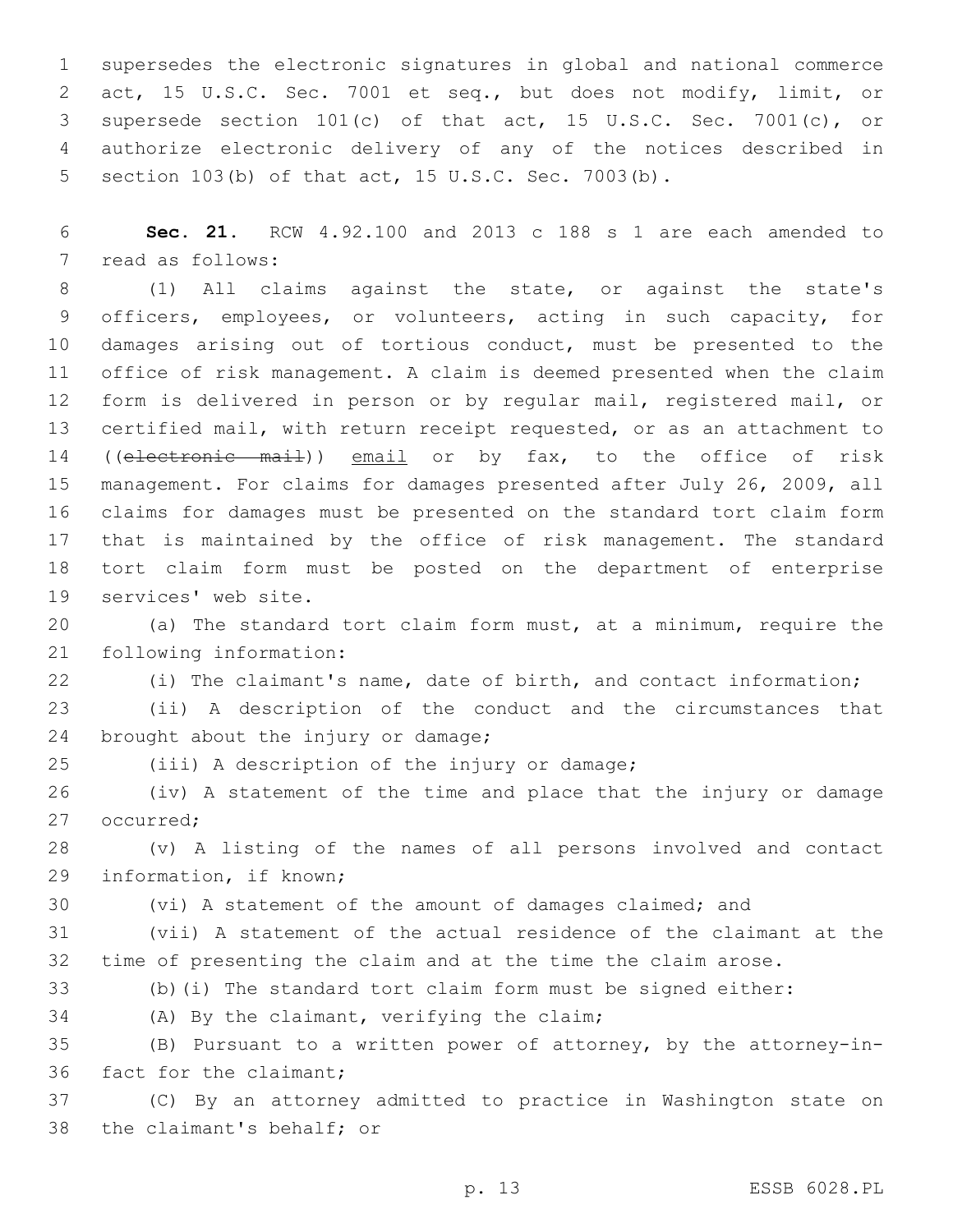(D) By a court-approved guardian or guardian ad litem on behalf 2 of the claimant.

 (ii) For the purpose of this subsection (1)(b), when the claim form is presented electronically it must bear an electronic signature 5 in lieu of a written original signature. ((An electronic signature means a facsimile of an original signature that is affixed to the claim form and executed or adopted by the person with the intent to 8 sign the document.))

 (iii) When an electronic signature is used and the claim is 10 submitted as an attachment to ((electronic mail)) email, the conveyance of that claim must include the date, time the claim was presented, and the internet provider's address from which it was sent. The attached claim form must be a format approved by the office 14 of risk management.

 (iv) When an electronic signature is used and the claim is submitted via a facsimile machine, the conveyance must include the date, time the claim was submitted, and the fax number from which it 18 was sent.

 (v) In the event of a question on an electronic signature, the claimant shall have an opportunity to cure and the cured notice shall 21 relate back to the date of the original filing.

 (c) The amount of damages stated on the claim form is not 23 admissible at trial.

 (2) The state shall make available the standard tort claim form described in this section with instructions on how the form is to be presented and the name, address, and business hours of the office of risk management. The standard tort claim form must not list the claimant's social security number and must not require information not specified under this section. The claim form and the instructions for completing the claim form must provide the United States mail, physical, and electronic addresses and numbers where the claim can be 32 presented.

 (3) With respect to the content of claims under this section and all procedural requirements in this section, this section must be liberally construed so that substantial compliance will be deemed 36 satisfactory.

 **Sec. 22.** RCW 5.50.010 and 2019 c 232 s 1 are each amended to 38 read as follows:

39 In this chapter: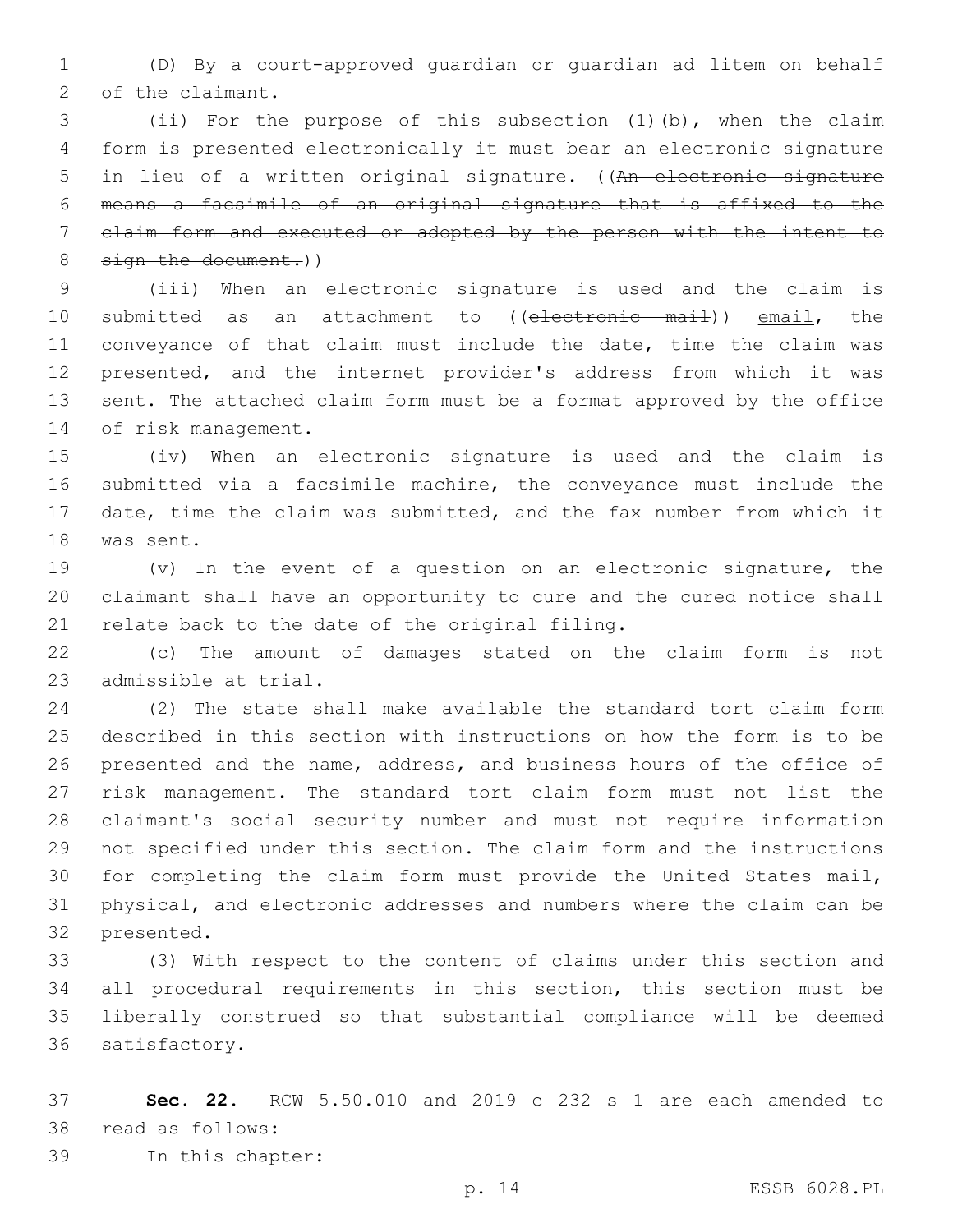1 (1) "Law" includes a statute, judicial decision or order, rule of 2 court, executive order, and administrative rule, regulation, or 3 order.

4 (2) "Record" means information that is inscribed on a tangible 5 medium or that is stored in an electronic or other medium and is 6 retrievable in perceivable form.

7 (3) "Sign" means, with present intent to authenticate or adopt a 8 record:

(a) To execute or adopt a tangible symbol;9

10 (b) To attach to or logically associate with the record an 11 electronic symbol, sound, or process;

12 (c) To affix or place the declarant's signature as defined in RCW 13 9A.04.110 on the record;

14 (d) ((To attach or logically associate the declarant's digital 15 signature or electronic signature as defined in RCW 19.34.020 to the 16 record:

17  $(e)$ )) To affix or logically associate the declarant's signature 18 in the manner described in general rule 30 to the record if he or she 19 is a licensed attorney; or

 $((\text{#}))$  (e) To affix or logically associate the declarant's full 21 name, department or agency, and badge or personnel number to any record that is electronically submitted to a court, a prosecutor, or a magistrate from an electronic device that is owned, issued, or maintained by a criminal justice agency if the declarant is a law 25 enforcement officer.

26 (4) "Sworn declaration" means a declaration in a signed record 27 given under oath. The term includes a sworn statement, verification, 28 certificate, and affidavit.

29 (5) "Unsworn declaration" means a declaration in a signed record 30 not given under oath but given under penalty of perjury. The term 31 includes an unsworn statement, verification, and certificate.

32 **Sec. 23.** RCW 5.50.030 and 2011 c 22 s 4 are each amended to read 33 as follows:

 (1) Except as otherwise provided in subsection (2) of this section, if a law of this state requires or permits use of a sworn declaration, an unsworn declaration meeting the requirements of this chapter has the same effect as a sworn declaration.

38 (2) This chapter does not apply to:

39 (a) A deposition;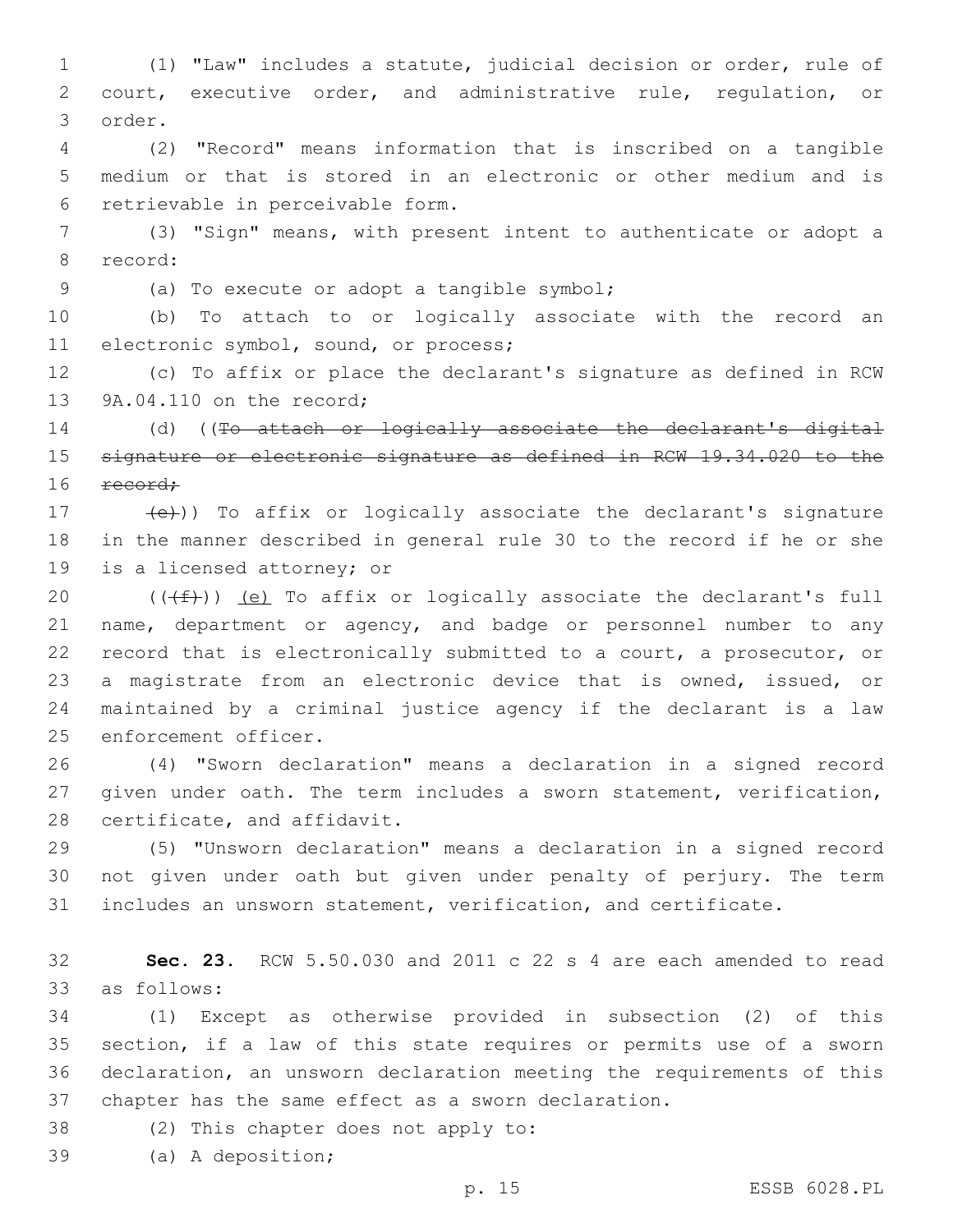- 
- 1 (b) An oath of office;

2 (c) An oath required to be given before a specified official 3 other than a notary public; or

4 (d) A declaration to be recorded pursuant to Title 64 or 65 5 RCW( $\left(\frac{1}{\epsilon_0}\right)$ 

 $(e)$  An oath required by RCW  $11.20.020)$ ).

7 **Sec. 24.** RCW 9.38.060 and 2019 c 132 s 1 are each amended to 8 read as follows:

9 (1) A person shall not knowingly misrepresent the person's 10 identity or authorization to obtain a public key certificate used to 11 reference a private key for creating a digital signature.

12 (2) A person shall not knowingly forge ((a)) an electronic or 13 digital signature.

 (3) A person shall not knowingly present a public key certificate for which the person is not the owner of the corresponding private key in order to obtain unauthorized access to information or engage 17 in an unauthorized transaction.

18 (4) A person who violates this section is guilty of a class C 19 felony punishable under chapter 9A.20 RCW.

 (5)(a) "Digital signature" means an electronic signature that is a transformation of a message using an asymmetric cryptosystem such that a person who has the initial message and the signer's public key 23 can accurately determine whether the:

24  $((+a))$   $(i)$  Transformation was created using the private key that 25 corresponds to the signer's public key; and

26  $((+b))$   $(i)$  Initial message has been altered since the 27 transformation was made.

28 (b) "Electronic signature" has the meaning provided in section 2 29 of this act.

30 **Sec. 25.** RCW 10.79.080 and 1983 1st ex.s. c 42 s 3 are each 31 amended to read as follows:

32 (1) No person may be subjected to a body cavity search by or at 33 the direction of a law enforcement agency unless a search warrant is 34 issued pursuant to superior court criminal rules.

 (2) No law enforcement officer may seek a warrant for a body cavity search without first obtaining specific authorization for the body cavity search from the ranking shift supervisor of the law enforcement authority. Authorization for the body cavity search may

p. 16 ESSB 6028.PL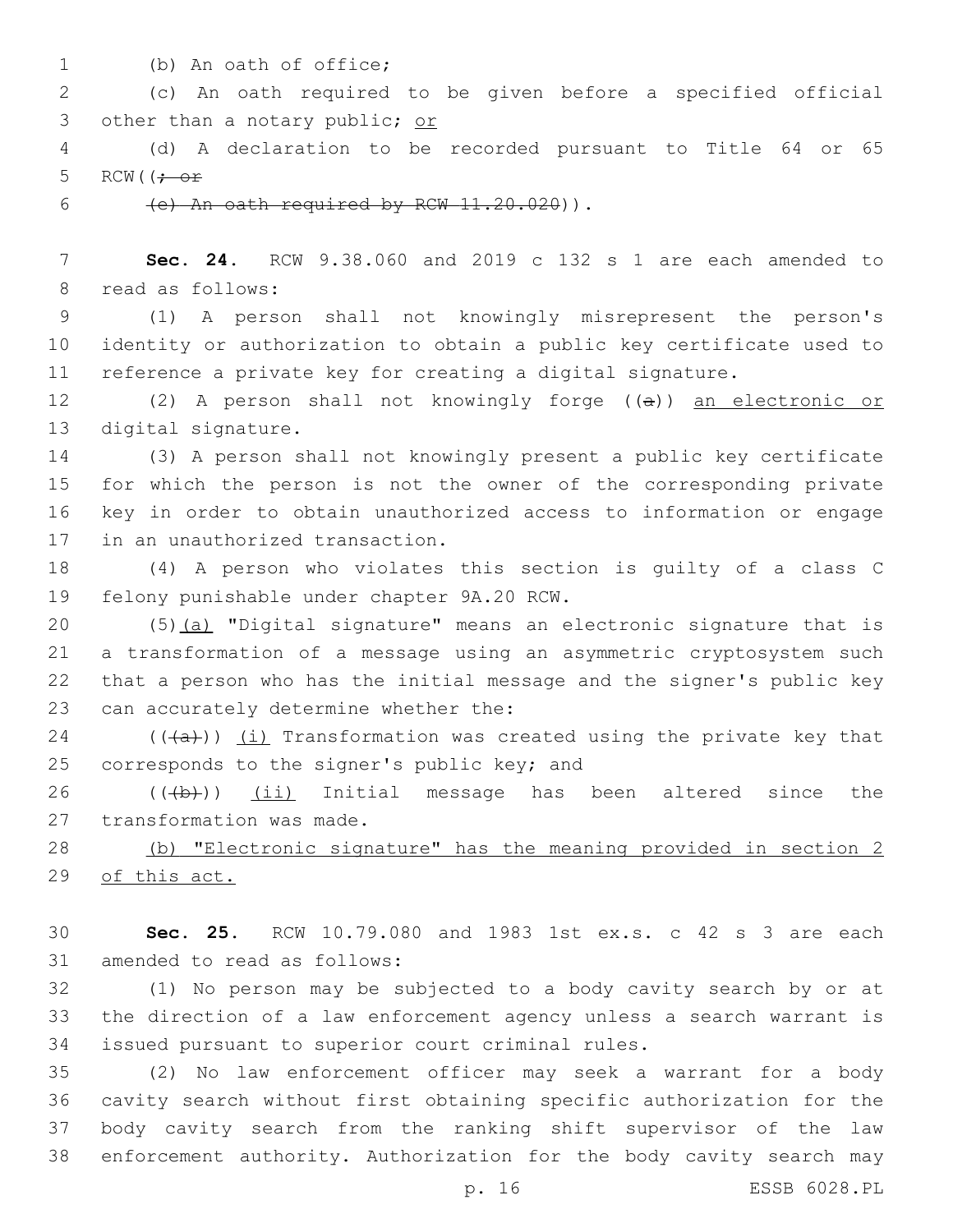1 be obtained electronically((: PROVIDED, That such electronic authorization shall be reduced to writing by the law enforcement officer seeking the authorization and signed by the ranking 4 supervisor as soon as possible thereafter)).

 (3) Before any body cavity search is authorized or conducted, a thorough pat-down search, a thorough electronic metal-detector search, and a thorough clothing search, where appropriate, must be used to search for and seize any evidence of a crime, contraband, fruits of crime, things otherwise criminally possessed, weapons, or other things by means of which a crime has been committed or reasonably appears about to be committed. No body cavity search shall be authorized or conducted unless these other methods do not satisfy the safety, security, or evidentiary concerns of the law enforcement 14 agency.

 (4) A law enforcement officer requesting a body cavity search shall prepare and sign a report regarding the body cavity search. The 17 report shall include:

 (a) A copy of the written authorization required under subsection 19 (2) of this section;

 (b) A copy of the warrant and any supporting documents required 21 under subsection (1) of this section;

 (c) The name and sex of all persons conducting or observing the 23 search;

(d) The time, date, place, and description of the search; and

 (e) A statement of the results of the search and a list of any items removed from the person as a result of the search.

 The report shall be retained as part of the law enforcement 28 agency's records.

 **Sec. 26.** RCW 18.27.114 and 2007 c 436 s 8 are each amended to 30 read as follows:

 (1) Any contractor agreeing to perform any contracting project: (a) For the repair, alteration, or construction of four or fewer residential units or accessory structures on such residential property when the bid or contract price totals one thousand dollars or more; or (b) for the repair, alteration, or construction of a commercial building when the bid or contract price totals one thousand dollars or more but less than sixty thousand dollars, must provide the customer with the following disclosure statement in substantially the following form using lower case and upper case

p. 17 ESSB 6028.PL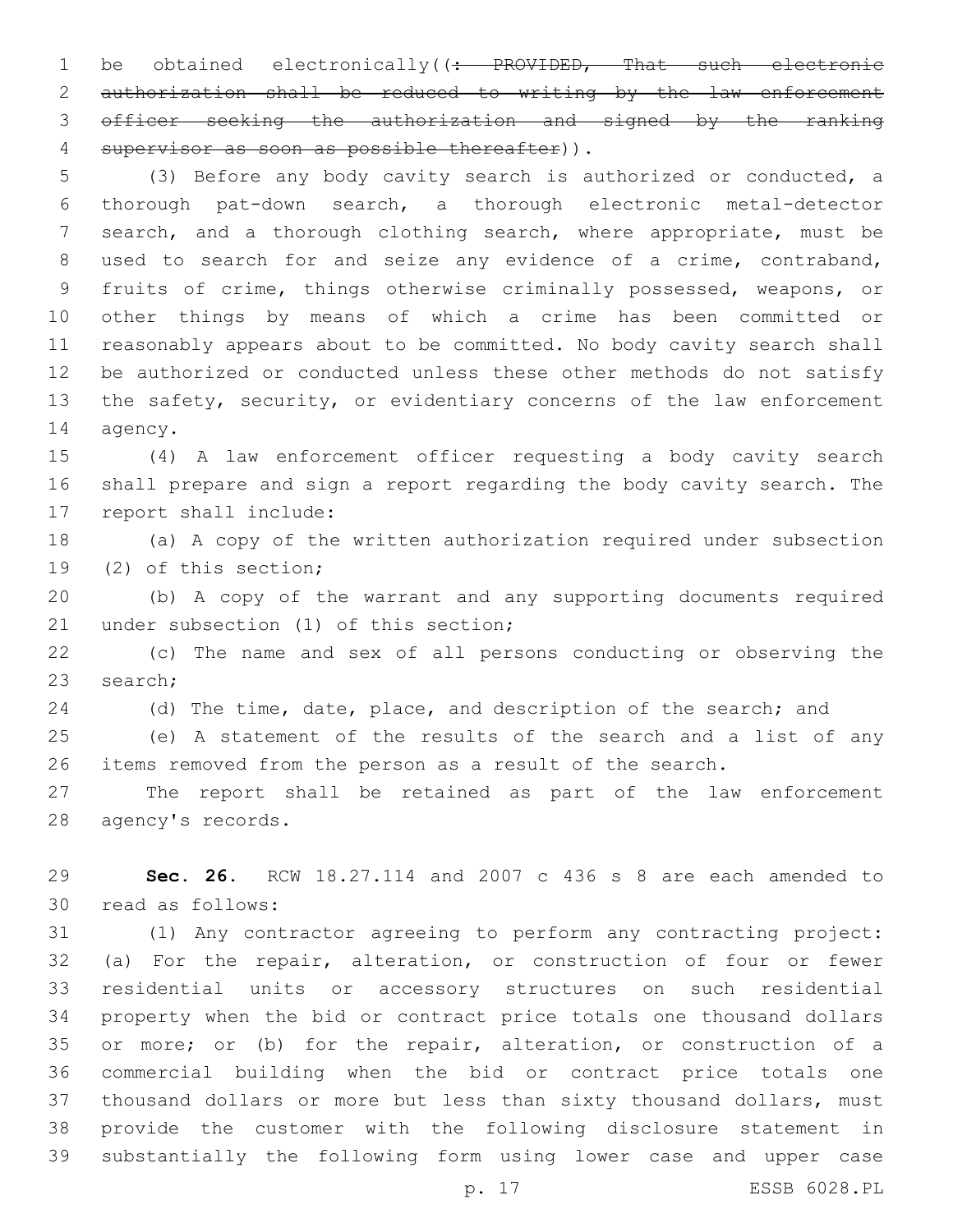twelve-point and bold type where appropriate, prior to starting work 2 on the project:

## 3 STRINGER TO CUSTOMER TO CUSTOMER

 This contractor is registered with the state of Washington, registration no. . . ., and has posted with the state a bond or deposit of . . . . . for the purpose of satisfying claims against the contractor for breach of contract including negligent or improper work in the conduct of the contractor's business. The expiration date of this contractor's 10 registration is . . . . . .

# **THIS BOND OR DEPOSIT MIGHT NOT BE SUFFICIENT TO COVER A CLAIM THAT MIGHT ARISE FROM THE WORK DONE UNDER YOUR CONTRACT.**

 This bond or deposit is not for your exclusive use because it covers all work performed by this contractor. The bond or deposit is intended to pay valid claims up to . . . . . that 16 you and other customers, suppliers, subcontractors, or taxing 17 authorities may have.

## **FOR GREATER PROTECTION YOU MAY WITHHOLD A PERCENTAGE OF YOUR CONTRACT.**

 You may withhold a contractually defined percentage of your construction contract as retainage for a stated period of time to provide protection to you and help insure that your project will be completed as required by your contract.

### **YOUR PROPERTY MAY BE LIENED.**

 If a supplier of materials used in your construction project or an employee or subcontractor of your contractor or subcontractors is not paid, your property may be liened to force payment and you could pay twice for the same work.

 **FOR ADDITIONAL PROTECTION, YOU MAY REQUEST THE CONTRACTOR TO PROVIDE YOU WITH ORIGINAL "LIEN RELEASE" DOCUMENTS FROM EACH SUPPLIER OR SUBCONTRACTOR ON YOUR PROJECT.**

 The contractor is required to provide you with further information about lien release documents if you request it. General information is also available from the state 35 Department of Labor and Industries.

I have received a copy of this disclosure statement.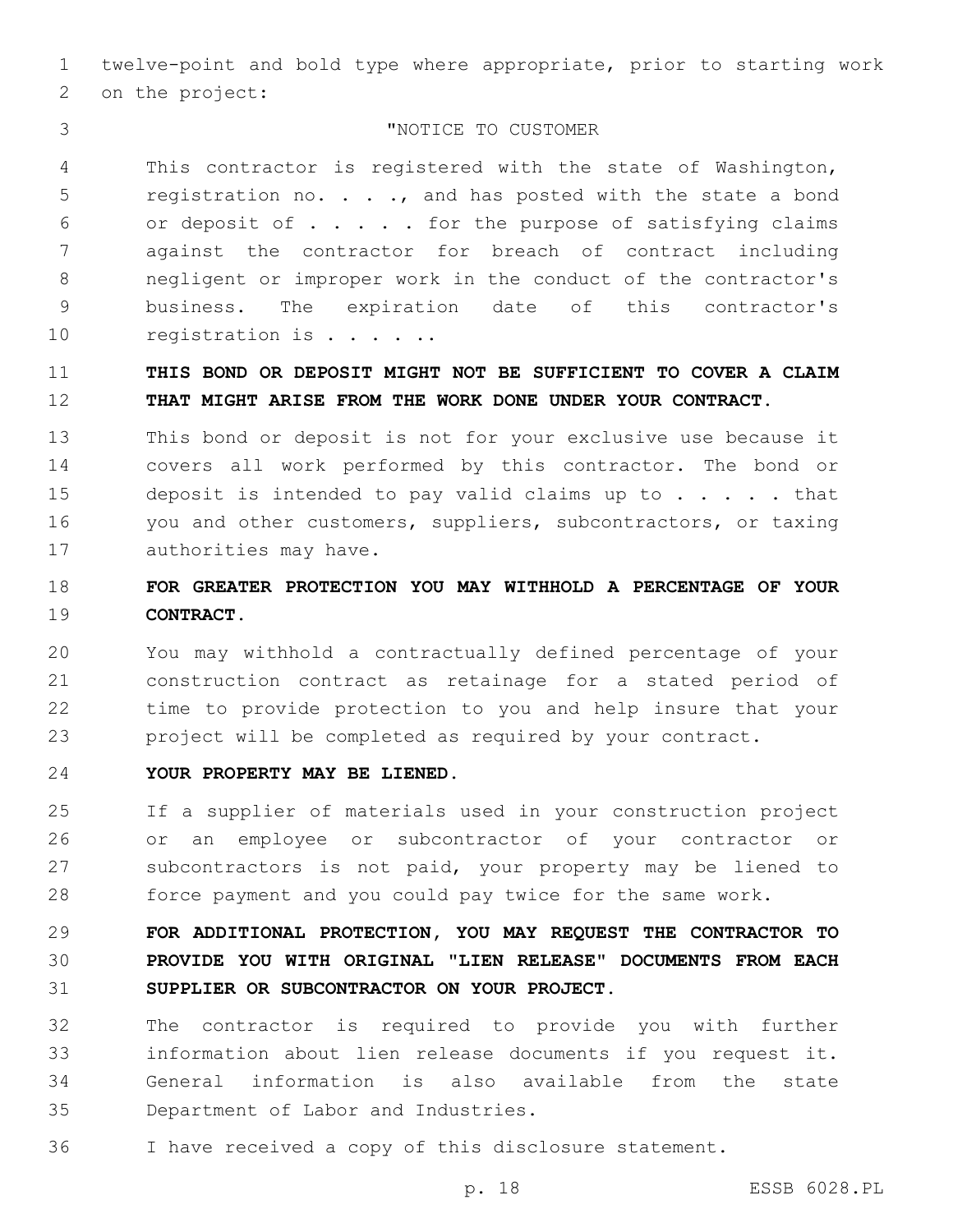. . . . . . . . . . . . . . . . . .1

(Signature of customer)"2

 (2) The contractor must retain a signed copy of the disclosure statement in his or her files for a minimum of three years, and 5 produce a ((signed or electronic signature)) copy of the signed disclosure statement to the department upon request.

 (3) A contractor subject to this section shall notify any consumer to whom notice is required under subsection (1) of this section if the contractor's registration has expired or is revoked or suspended by the department prior to completion or other termination 11 of the contract with the consumer.

 (4) No contractor subject to this section may bring or maintain any lien claim under chapter 60.04 RCW based on any contract to which this section applies without alleging and proving that the contractor has provided the customer with a copy of the disclosure statement as 16 required in subsection (1) of this section.

17 (5) This section does not apply to contracts authorized under 18 chapter 39.04 RCW or to contractors contracting with other 19 contractors.

20 (6) Failure to comply with this section shall constitute an 21 infraction under the provisions of this chapter.

22 (7) The department shall produce model disclosure statements, and 23 public service announcements detailing the information needed to 24 assist contractors and contractors' customers to comply under this 25 section. As necessary, the department shall periodically update these 26 education materials.

27 **Sec. 27.** RCW 18.64.550 and 2016 c 148 s 2 are each amended to 28 read as follows:

29 (1) A chart order must be considered a prescription if it contains:30

- 31 (a) The full name of the patient;
- 32 (b) The date of issuance;

33 (c) The name, strength, and dosage form of the drug prescribed;

34 (d) Directions for use; and

35 (e) An authorized signature ( $\left( \div \right)$ 

36  $(i)$  For written orders,  $(i)$ . The order must contain the prescribing 37 practitioner's signature or the signature of the practitioner's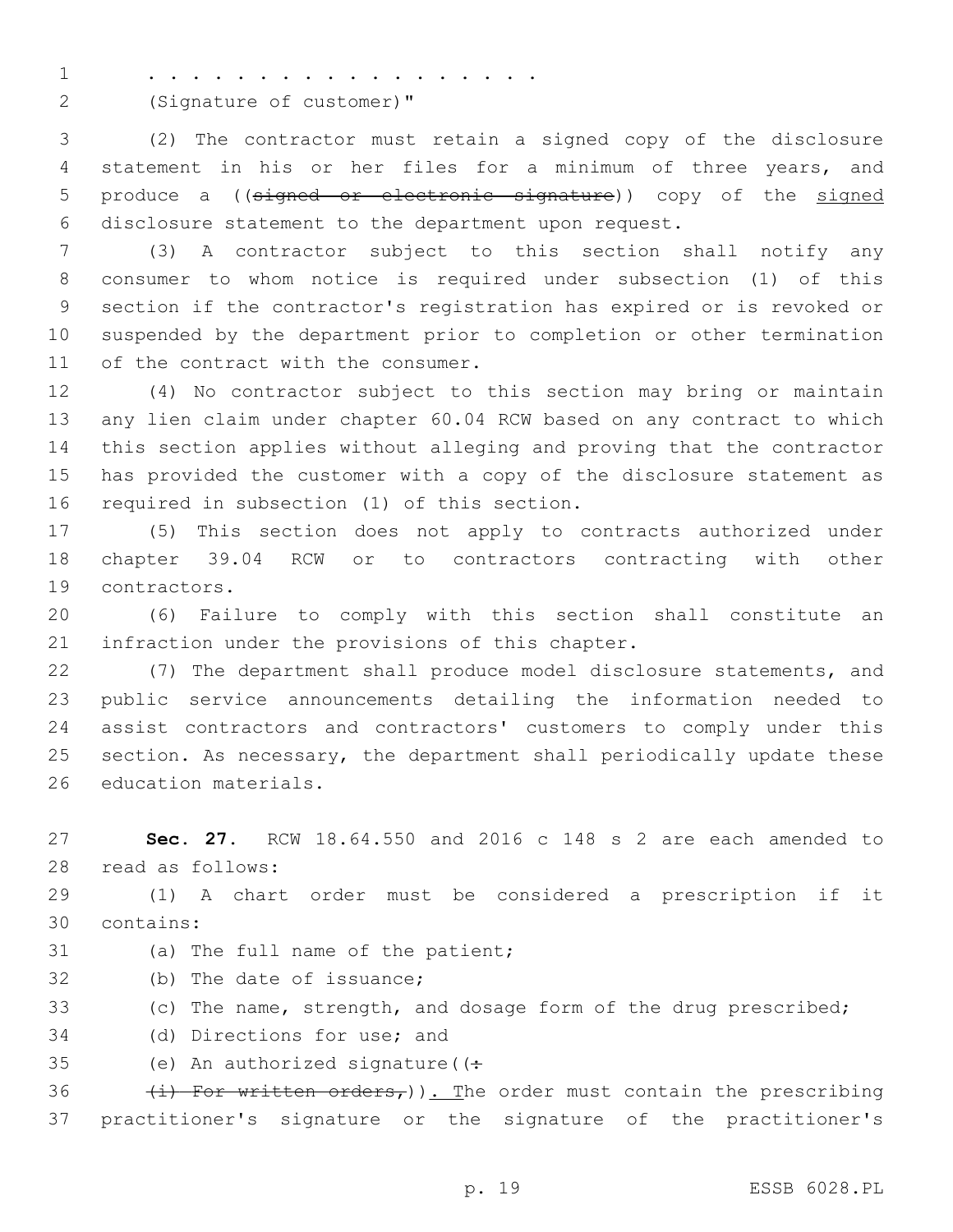authorized agent, including the name of the prescribing 2 practitioner( $\rightarrow$  or

 (ii) For electronic or digital orders, the order must contain the prescribing practitioner's electronic or digital signature, or the electronic or digital signature of the practitioner's authorized agent, including the name of the prescribing practitioner)).

 (2) A licensed nurse, pharmacist, or physician practicing in a long-term care facility or hospice program may act as the practitioner's agent for purposes of this chapter, without need for a written agency agreement, to document a chart order in the patient's medical record on behalf of the prescribing practitioner pending the prescribing practitioner's signature; or to communicate a prescription to a pharmacy whether telephonically, via facsimile, or electronically. The communication of a prescription to a dispenser by the prescriber's agent has the same force and effect as if communicated directly by the authorized practitioner.

 (3) Nothing in this chapter prevents an authorized credentialed employee of a long-term care facility from transmitting a chart order pursuant to RCW 74.42.230, or transmitting a prescription on behalf of a resident to the extent otherwise authorized by law.

 **Sec. 28.** RCW 19.09.020 and 2011 c 199 s 2 and 2011 c 60 s 9 are 22 each reenacted and amended to read as follows:

 When used in this chapter, unless the context otherwise requires: (1) A "bona fide officer or employee" of a charitable organization is one (a) whose conduct is subject to direct control by such organization; (b) who does not act in the manner of an 27 independent contractor in his or her relation with the organization; and (c) whose compensation is not computed on funds raised or to be

29 raised.

 (2) "Charitable organization" means any entity that solicits or collects contributions from the general public where the contribution is or is purported to be used to support a charitable purpose, but does not include any commercial fund-raiser, commercial fund-raising entity, commercial coventurer, or any fund-raising counsel, as defined in this section. Churches and their integrated auxiliaries, and political organizations are not charitable organizations, but all 37 are subject to RCW 19.09.100 (15) through (18).

 (3) "Charitable purpose" means any religious, charitable, scientific, testing for public safety, literary, or educational

p. 20 ESSB 6028.PL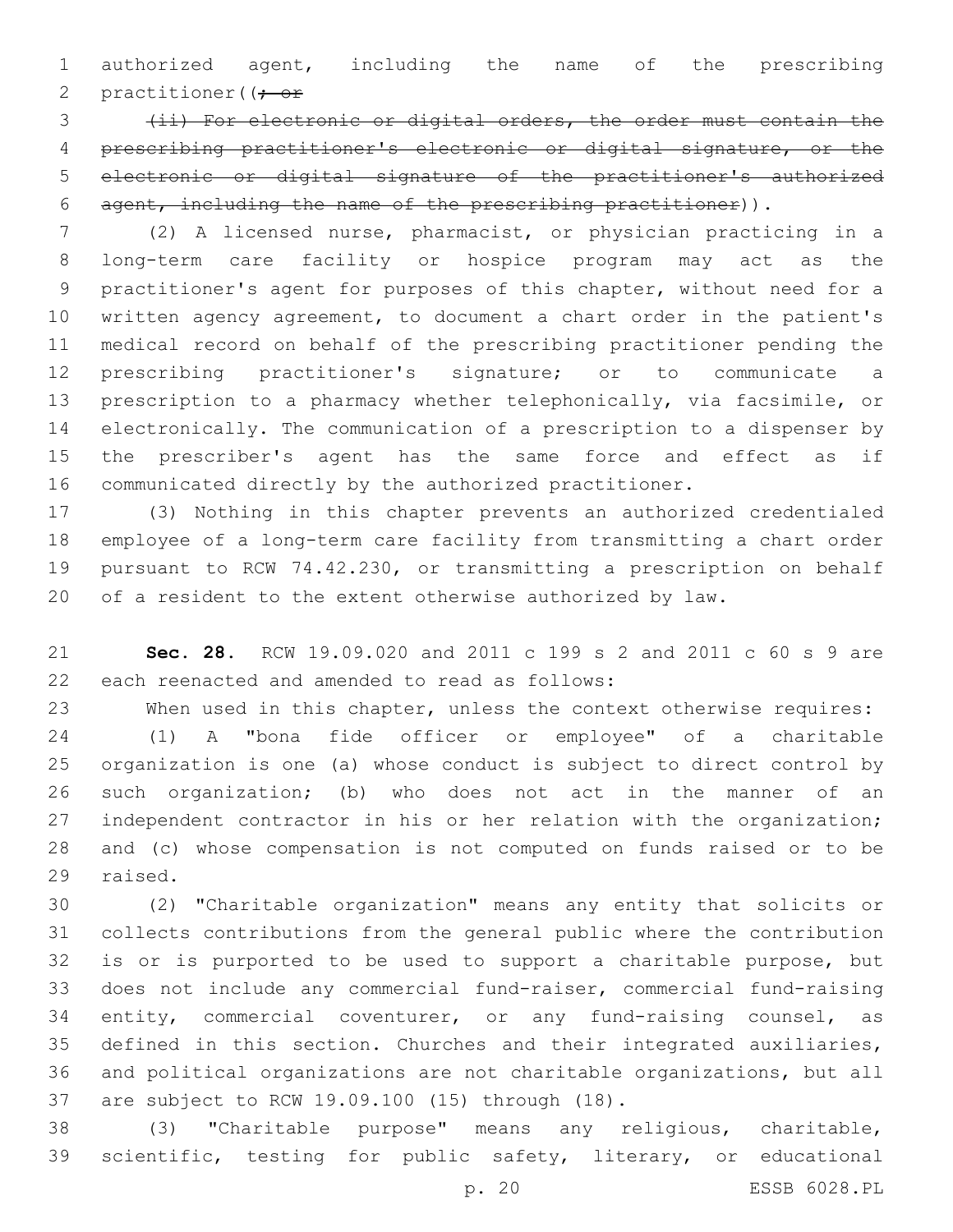purpose or any other purpose that is beneficial to the community, including environmental, humanitarian, patriotic, or civic purposes, the support of national or international amateur sports competition, the prevention of cruelty to children or animals, the advancement of social welfare, or the benefit of law enforcement personnel, firefighters, and other persons who protect public safety. The term "charitable" is used in its generally accepted legal sense and 8 includes relief of the poor, the distressed, or the underprivileged; advancement of religion; advancement of education or science; erecting or maintaining public buildings, monuments, or works; 11 lessening the burdens of government; lessening neighborhood tensions; eliminating prejudice and discrimination; defending human and civil rights secured by law; and combating community deterioration and 14 juvenile delinquency.

 (4) "Commercial coventurer" means any individual or corporation, partnership, sole proprietorship, limited liability company, limited partnership, limited liability partnership, or any other legal 18 entity, that:

 (a) Is regularly and primarily engaged in making sales of goods 20 or services for profit directly to the general public;

 (b) Is not otherwise regularly or primarily engaged in making solicitations in this state or otherwise raising funds in this state 23 for one or more charitable organizations;

 (c) Represents to prospective purchasers that, if they purchase a 25 good or service from the commercial coventurer, a portion of the sales price or a sum of money or some other specified thing of value will be donated to a named charitable organization; and

 (d) Does not ask purchasers to make checks or other instruments payable to a named charitable organization or any entity other than the commercial coventurer itself under its regular commercial name.

 (5) "Commercial fund-raiser" or "commercial fund-raising entity" means any entity that for compensation or other consideration directly or indirectly solicits or receives contributions within this state for or on behalf of any charitable organization or charitable purpose, or that is engaged in the business of, or represents to 36 persons in this state as independently engaged in the business of, soliciting or receiving contributions for such purposes. However, a commercial coventurer, fund-raising counsel, or consultant is not a commercial fund-raiser or commercial fund-raising entity.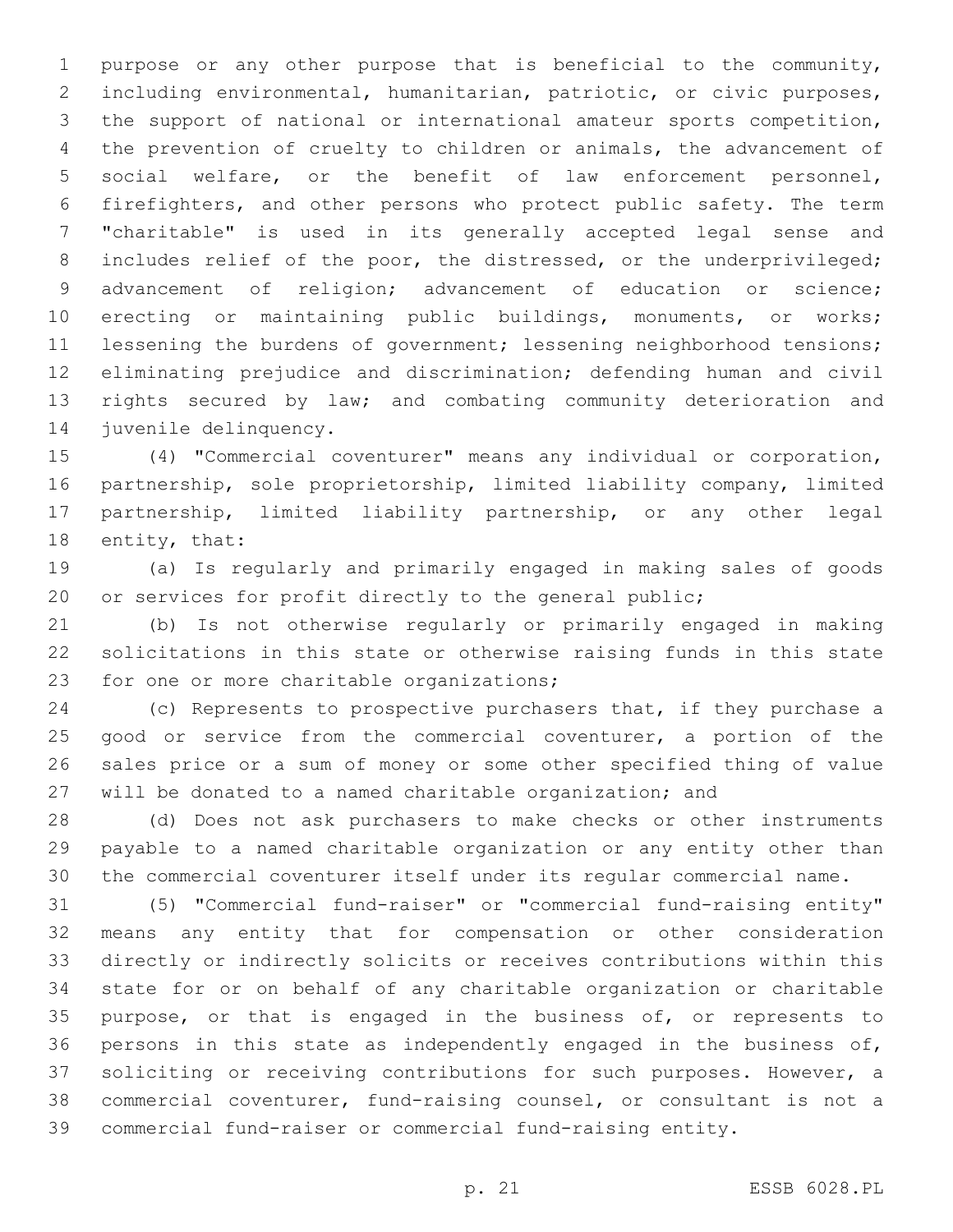(6) "Compensation" means salaries, wages, fees, commissions, or any other remuneration or valuable consideration.2

 (7) "Contribution" means the payment, donation, or promise, for consideration or otherwise, of any money or property of any kind or value which contribution is wholly or partly induced by a solicitation. Reference to dollar amounts of "contributions" or "solicitations" in this chapter means in the case of payments or promises to pay for merchandise or rights of any description, the value of the total amount paid or promised to be paid for such 10 merchandise or rights.

 (8) "Cost of solicitation" means and includes all direct and indirect costs, expenditures, debts, obligations, salaries, wages, commissions, fees, or other money or thing of value paid or incurred 14 in making a solicitation.

 (9) "Entity" means an individual, organization, group, association, partnership, corporation, agency or unit of state 17 government, or any combination thereof.

 (10) "Fund-raising counsel" or "consultant" means any entity or individual who is retained by a charitable organization, for a fixed fee or rate, that is not computed on a percentage of funds raised, or to be raised, under a written agreement only to plan, advise, consult, or prepare materials for a solicitation of contributions in 23 this state, but who does not manage, conduct, or carry on a fund-raising campaign and who does not solicit contributions or employ, procure, or engage any compensated person to solicit contributions, and who does not at any time have custody or control 27 of contributions. A volunteer, employee, or salaried officer of a charitable organization maintaining a permanent establishment or office in this state is not a fund-raising counsel. An attorney, investment counselor, or banker who advises an individual, corporation, or association to make a charitable contribution is not 32 a fund-raising counsel as a result of the advice.

 (11) "General public" or "public" means any individual or entity located in Washington state without a membership or other official relationship with a charitable organization before a solicitation by 36 the charitable organization.

 (12) "Gross revenue" or "annual gross revenue" means, for any accounting period, the total value of revenue, excluding unrealized capital gains, but including noncash contributions of tangible, personal property received by or on behalf of a charitable

p. 22 ESSB 6028.PL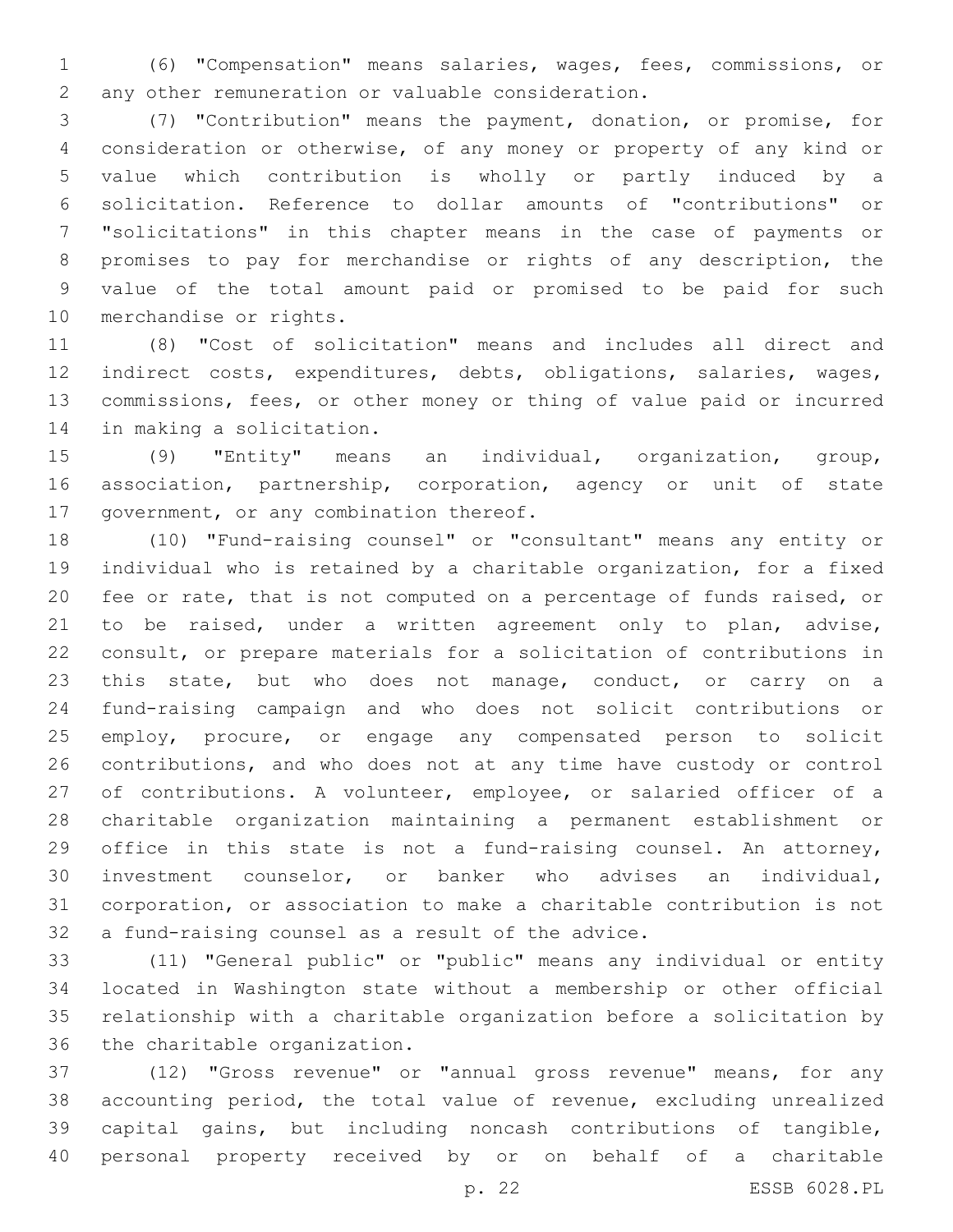organization from all sources, without subtracting any costs or 2 expenses.

 (13) "Membership" means that for the payment of fees, dues, assessments, etc., an organization provides services and confers a bona fide right, privilege, professional standing, honor, or other direct benefit, in addition to the right to vote, elect officers, or hold office. The term "membership" does not include those persons who are granted a membership upon making a contribution as the result of 9 solicitation.

 (14) "Other employee" of a charitable organization means any person (a) whose conduct is subject to direct control by such organization; (b) who does not act in the manner of any independent contractor in his or her relation with the organization; and (c) who is not engaged in the business of or held out to persons in this state as independently engaged in the business of soliciting contributions for charitable purposes or religious activities.

 (15) "Political organization" means those organizations whose activities are subject to chapter 42.17A RCW or the federal elections 19 campaign act of 1971, as amended.

 (16) "Religious organization" means those entities that are not churches or integrated auxiliaries and includes nondenominational ministries, interdenominational and ecumenical organizations, mission organizations, speakers' organizations, faith-based social agencies, and other entities whose principal purpose is the study, practice, or 25 advancement of religion.

(17) "Secretary" means the secretary of state.

27 (18) (("Signed" means hand-written, or, if the secretary adopts 28 rules facilitating electronic filing that pertain to this chapter, in 29 the manner prescribed by those rules.)) "Sign" means, with present intent to authenticate or adopt a record:

(a) To execute or adopt a tangible symbol; or

 (b) To attach to or logically associate with the record an electronic symbol, sound, or process.

 (19)(a) "Solicitation" means any oral or written request for a contribution, including the solicitor's offer or attempt to sell any property, rights, services, or other thing in connection with which:

(i) Any appeal is made for any charitable purpose;

 (ii) The name of any charitable organization is used as an 39 inducement for consummating the sale; or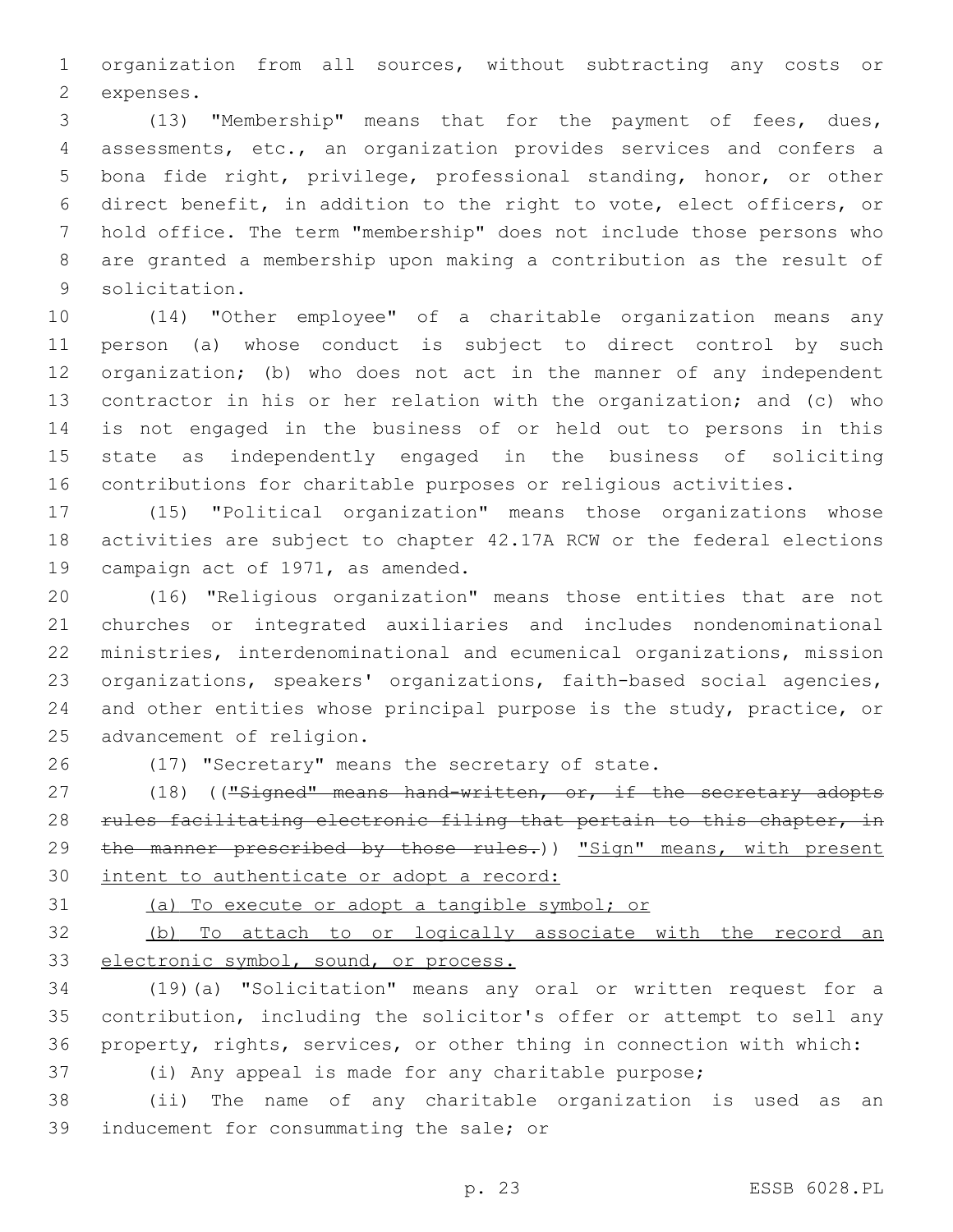1 (iii) Any statement is made that implies that the whole or any 2 part of the proceeds from the sale will be applied toward any 3 charitable purpose or donated to any charitable organization.

4 (b) The solicitation shall be deemed completed when made, whether 5 or not the person making it receives any contribution or makes any 6 sale.

7 (c) "Solicitation" does not include bingo activities, raffles, 8 and amusement games conducted under chapter 9.46 RCW and applicable 9 rules of the Washington state gambling commission.

10 (20) "Solicitation report" means the financial information the 11 secretary requires pursuant to RCW 19.09.075 or 19.09.079.

12 **Sec. 29.** RCW 23.95.105 and 2019 c 37 s 1401 are each amended to 13 read as follows:

14 The definitions in this section apply throughout this chapter 15 unless the context clearly requires otherwise or as set forth in RCW 16 23.95.400 or 23.95.600.

17 (1) "Annual report" means the report required by RCW 23.95.255.

18 (2) "Business corporation" means a domestic business corporation 19 incorporated under or subject to Title 23B RCW or a foreign business 20 corporation.

21 (3) "Commercial registered agent" means a person listed under RCW 23.95.420.22

23 (4) "Domestic," with respect to an entity, means governed as to 24 its internal affairs by the law of this state.

25 (5) "Electronic transmission" means an electronic communication:

26 (a) Not directly involving the physical transfer of a record in a 27 tangible medium; and

28 (b) That may be retained, retrieved, and reviewed by the sender 29 and the recipient thereof, and that may be directly reproduced in a 30 tangible medium by such a sender and recipient.

- 31 (6) "Entity" means:
- 32 (a) A business corporation;
- 33 (b) A nonprofit corporation;
- 34 (c) A limited liability partnership;
- 35 (d) A limited partnership;
- 36 (e) A limited liability company;
- 37 (f) A general cooperative association; or
- 38 (g) A limited cooperative association.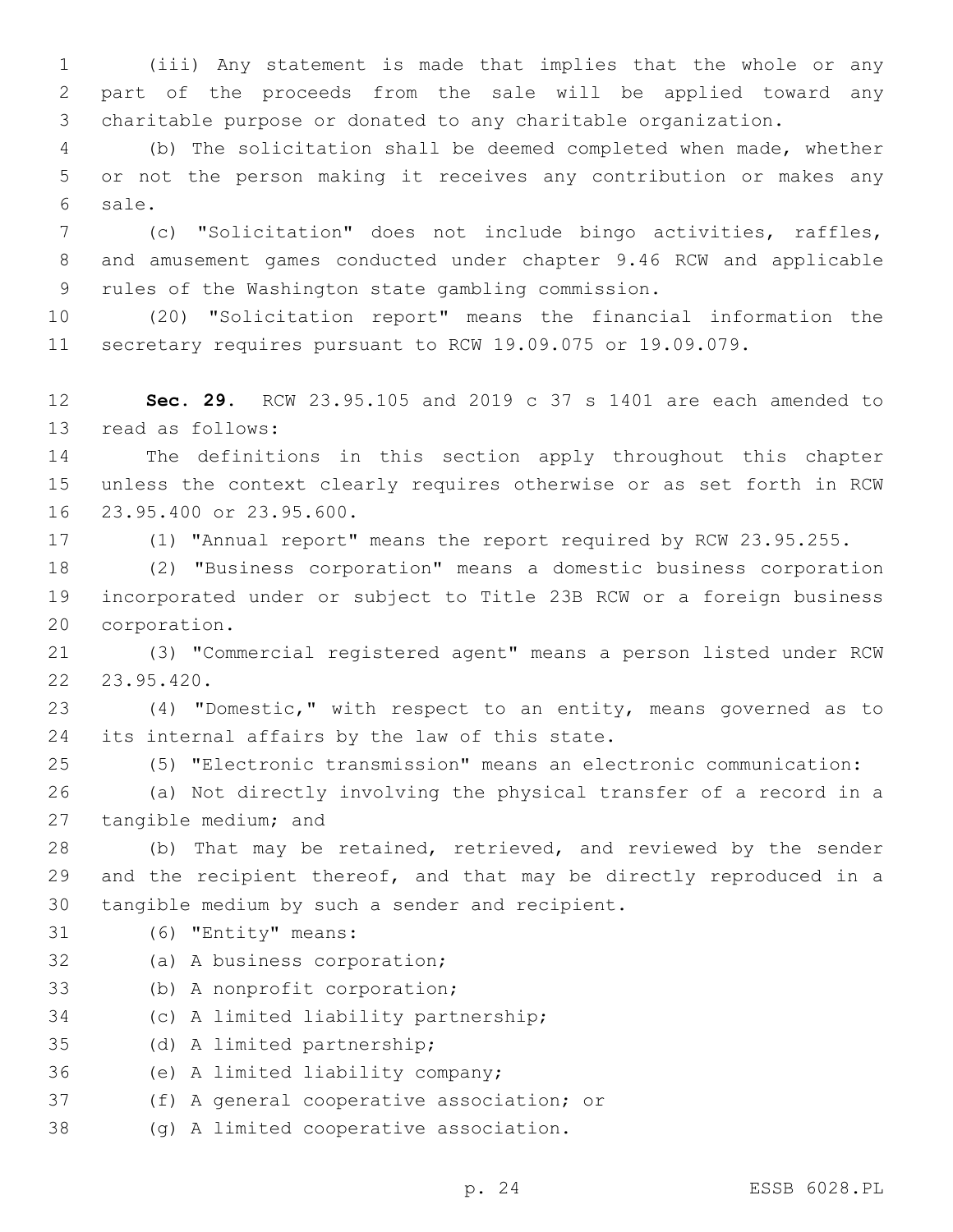1 (7) "Entity filing" means a record delivered to the secretary of 2 state for filing pursuant to this chapter.

3 (8) "Execute," "executes," or "executed" means with present 4 intent to authenticate or adopt a record:

5 (a) ((Signed with respect to a written record)) To sign or adopt a tangible symbol;6

7 (b) ((Electronically transmitted along with sufficient 8 information to determine the sender's identity with respect to an 9 electronic transmission)) To attach to or logically associate with 10 the record an electronic symbol, sound, or process; or

11 (c) With respect to a record to be filed with the secretary of 12 state, in compliance with the standards for filing with the office of 13 the secretary of state as prescribed by the secretary of state.

14 (9) "Filed record" means a record filed by the secretary of state 15 pursuant to this chapter.

16 (10) "Foreign," with respect to an entity, means governed as to 17 its internal affairs by the law of a jurisdiction other than this 18 state.

19 (11) "General cooperative association" means a domestic general 20 cooperative association formed under or subject to chapter 23.86 RCW.

21 (12) "Governor" means:

22 (a) A director of a business corporation;

23 (b) A director of a nonprofit corporation;

24 (c) A partner of a limited liability partnership;

25 (d) A general partner of a limited partnership;

26 (e) A manager of a manager-managed limited liability company;

27 (f) A member of a member-managed limited liability company;

28 (g) A director of a general cooperative association;

29 (h) A director of a limited cooperative association; or

 (i) Any other person under whose authority the powers of an entity are exercised and under whose direction the activities and affairs of the entity are managed pursuant to the organic law and 33 organic rules of the entity.

- 34 (13) "Interest" means:
- 35 (a) A share in a business corporation;
- 36 (b) A membership in a nonprofit corporation;

37 (c) A share in a nonprofit corporation formed under chapter 24.06 38 RCW;

- 39 (d) A partnership interest in a limited liability partnership;
- 40 (e) A partnership interest in a limited partnership;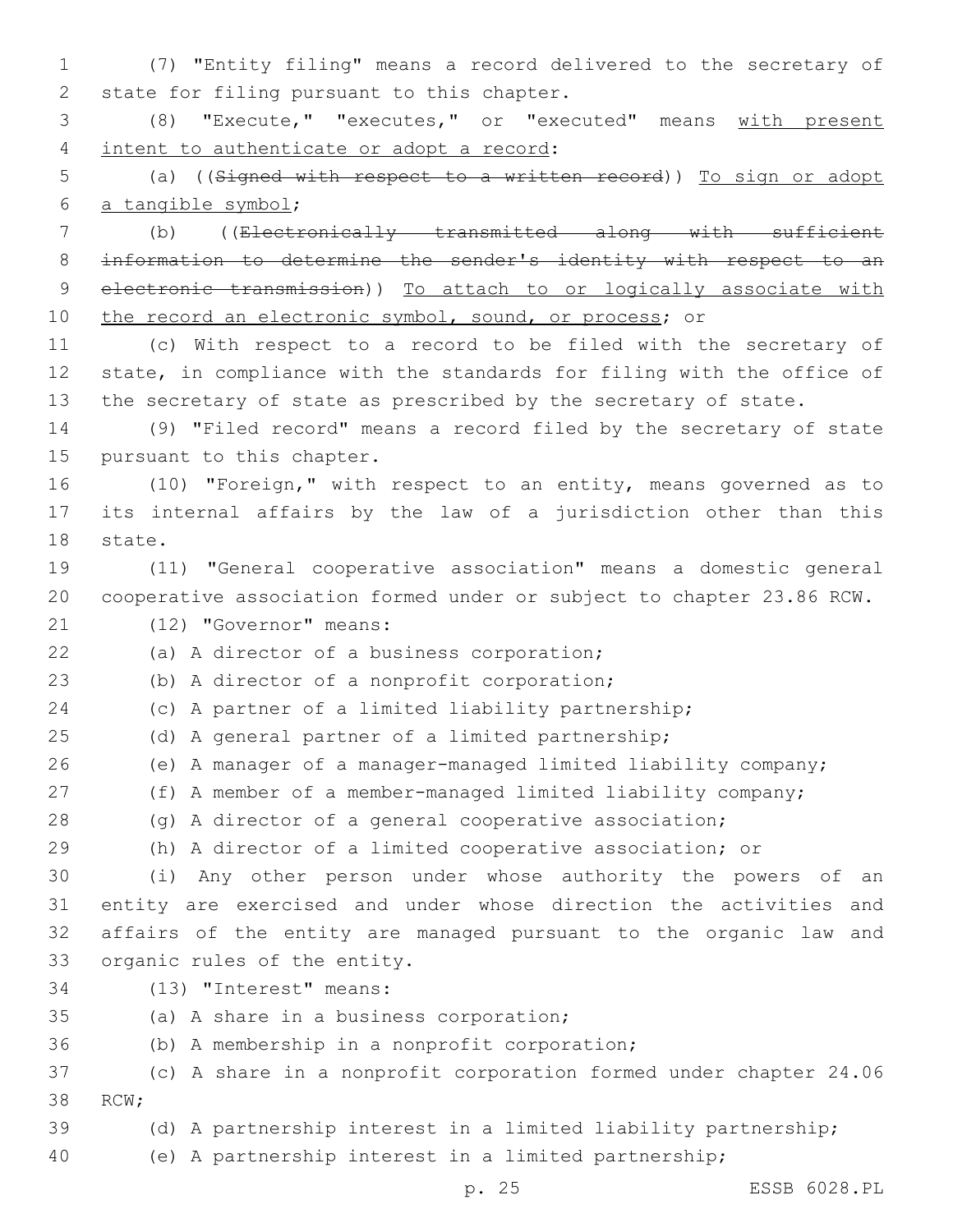(f) A limited liability company interest;1 (g) A share or membership in a general cooperative association; 3 or (h) A member's interest in a limited cooperative association. 5 (14) "Interest holder" means: (a) A shareholder of a business corporation;6 (b) A member of a nonprofit corporation;7 (c) A shareholder of a nonprofit corporation formed under chapter 9 24.06 RCW: (d) A partner of a limited liability partnership; (e) A general partner of a limited partnership; (f) A limited partner of a limited partnership; 13 (g) A member of a limited liability company; (h) A shareholder or member of a general cooperative association; 15 or (i) A member of a limited cooperative association. (15) "Jurisdiction," when used to refer to a political entity, means the United States, a state, a foreign country, or a political 19 subdivision of a foreign country. (16) "Jurisdiction of formation" means the jurisdiction whose law 21 includes the organic law of an entity. (17) "Limited cooperative association" means a domestic limited cooperative association formed under or subject to chapter 23.100 RCW 24 or a foreign limited cooperative association. (18) "Limited liability company" means a domestic limited liability company formed under or subject to chapter 25.15 RCW or a 27 foreign limited liability company. (19) "Limited liability limited partnership" means a domestic limited liability limited partnership formed under or subject to chapter 25.10 RCW or a foreign limited liability limited partnership. (20) "Limited liability partnership" means a domestic limited liability partnership registered under or subject to chapter 25.05 33 RCW or a foreign limited liability partnership. (21) "Limited partnership" means a domestic limited partnership formed under or subject to chapter 25.10 RCW or a foreign limited partnership. "Limited partnership" includes a limited liability 37 limited partnership. (22) "Noncommercial registered agent" means a person that is not 39 a commercial registered agent and is: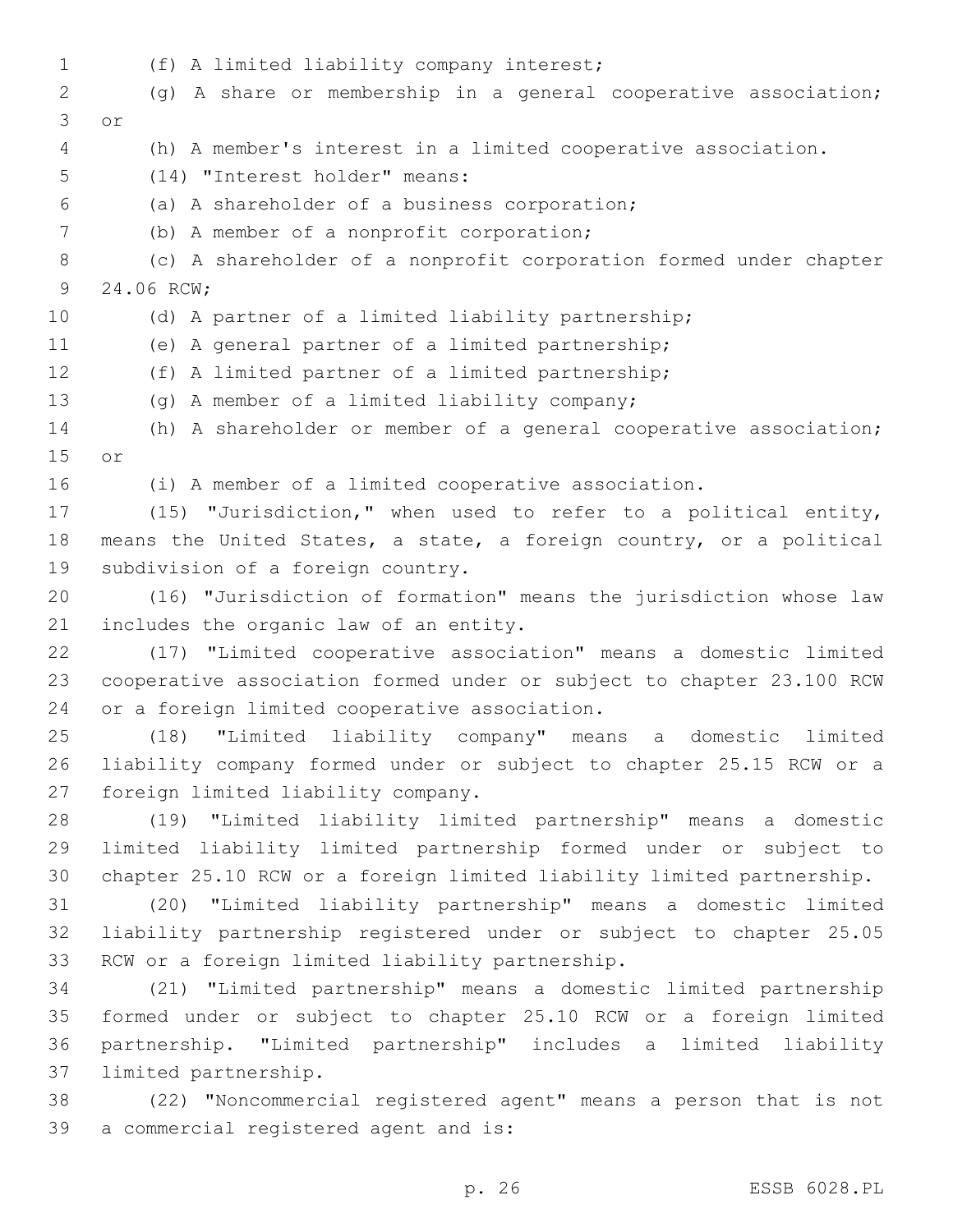(a) An individual or domestic or foreign entity that serves in 2 this state as the registered agent of an entity;

 (b) An individual who holds the office or other position in an entity which is designated as the registered agent pursuant to RCW 5  $23.95.415(1)(b)(ii);$  or

 (c) A government, governmental subdivision, agency, or instrumentality, or a separate legal entity comprised of two or more of these entities, that serves as the registered agent of an entity.

 (23) "Nonprofit corporation" means a domestic nonprofit corporation incorporated under or subject to chapter 24.03 or 24.06 11 RCW or a foreign nonprofit corporation.

 (24) "Nonregistered foreign entity" means a foreign entity that is not registered to do business in this state pursuant to a statement of registration filed by the secretary of state.

 (25) "Organic law" means the law of an entity's jurisdiction of formation governing the internal affairs of the entity.

 (26) "Organic rules" means the public organic record and private 18 organic rules of an entity.

 (27) "Person" means an individual, business corporation, nonprofit corporation, partnership, limited partnership, limited liability company, general cooperative association, limited cooperative association, unincorporated nonprofit association, statutory trust, business trust, common-law business trust, estate, trust, association, joint venture, public corporation, government or governmental subdivision, agency, or instrumentality, or any other 26 legal or commercial entity.

 (28) "Principal office" means the principal executive office of an entity, whether or not the office is located in this state.

 (29) "Private organic rules" means the rules, whether or not in a record, that govern the internal affairs of an entity, are binding on all its interest holders, and are not part of its public organic 32 record, if any. "Private organic rules" includes:

 (a) The bylaws of a business corporation and any agreement among 34 shareholders pursuant to RCW 23B.07.320;

35 (b) The bylaws of a nonprofit corporation;

(c) The partnership agreement of a limited liability partnership;

(d) The partnership agreement of a limited partnership;

38 (e) The limited liability company agreement;

(f) The bylaws of a general cooperative association; and

(g) The bylaws of a limited cooperative association.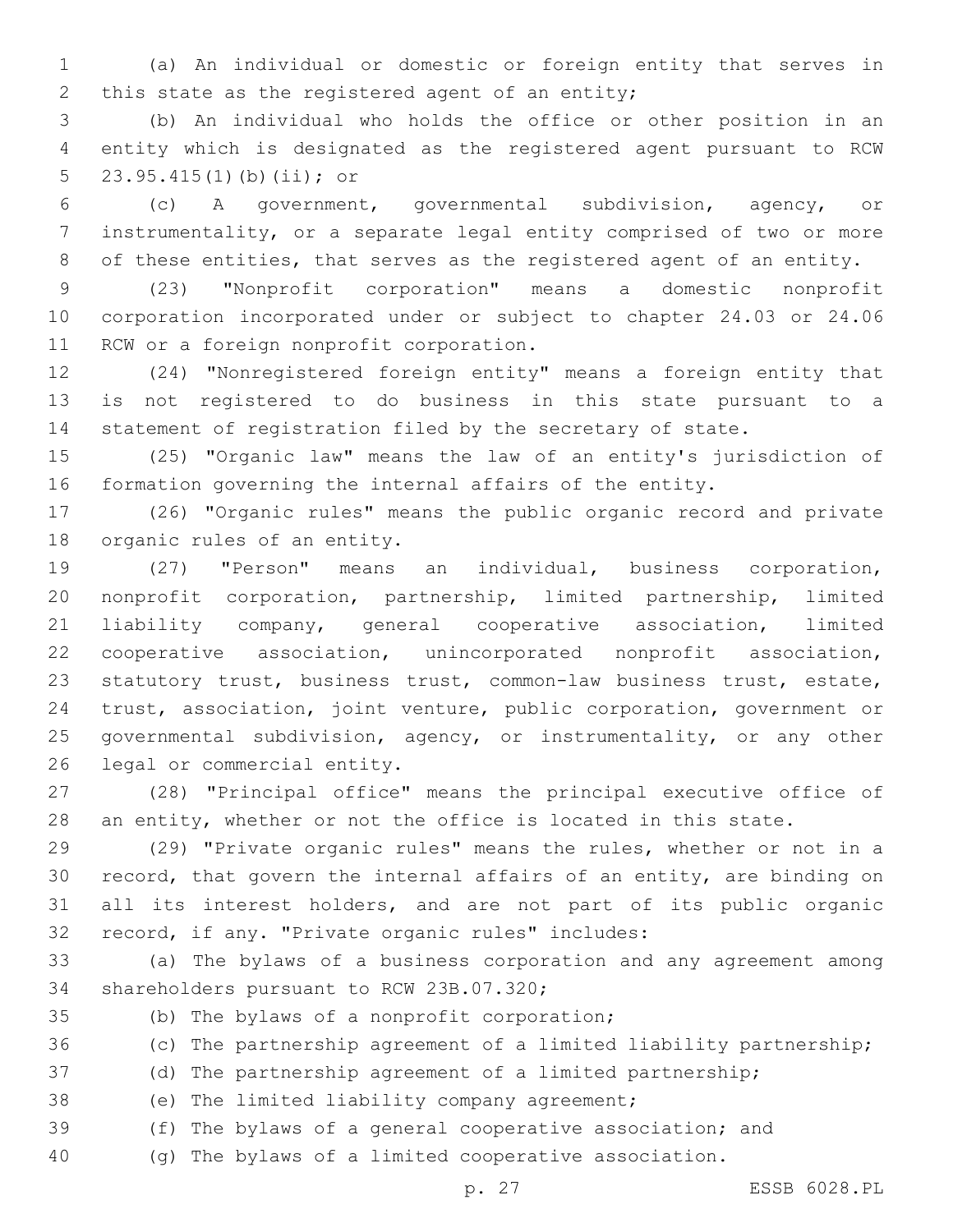(30) "Proceeding" means civil suit and criminal, administrative, 2 and investigatory action.

 (31) "Property" means all property, whether real, personal, or mixed or tangible or intangible, or any right or interest therein.

 (32) "Public organic record" means the record the filing of which by the secretary of state is required to form an entity and any amendment to or restatement of that record. The term includes:

(a) The articles of incorporation of a business corporation;

(b) The articles of incorporation of a nonprofit corporation;

 (c) The certificate of limited partnership of a limited 11 partnership;

(d) The certificate of formation of a limited liability company;

 (e) The articles of incorporation of a general cooperative 14 association;

 (f) The articles of organization of a limited cooperative 16 association; and

 (g) The document under the laws of another jurisdiction that is equivalent to a document listed in this subsection.

 (33) "Receipt," as used in this chapter, means actual receipt. 20 "Receive" has a corresponding meaning.

21 (34) "Record" means information that is inscribed on a tangible medium or ((contained in an electronic transmission)) that is stored in an electronic or other medium and is retrievable in perceivable form.24

 (35) "Registered agent" means an agent of an entity which is authorized to receive service of any process, notice, or demand required or permitted by law to be served on the entity. The term includes a commercial registered agent and a noncommercial registered 29 agent.

 (36) "Registered foreign entity" means a foreign entity that is registered to do business in this state pursuant to a certificate of 32 registration filed by the secretary of state.

 (37) "State" means a state of the United States, the District of Columbia, Puerto Rico, the United States Virgin Islands, or any territory or insular possession subject to the jurisdiction of the 36 United States.

 (38) "Tangible medium" means a writing, copy of a writing, 38 facsimile, or a physical reproduction, each on paper or on other tangible material. (39) "Transfer" includes:40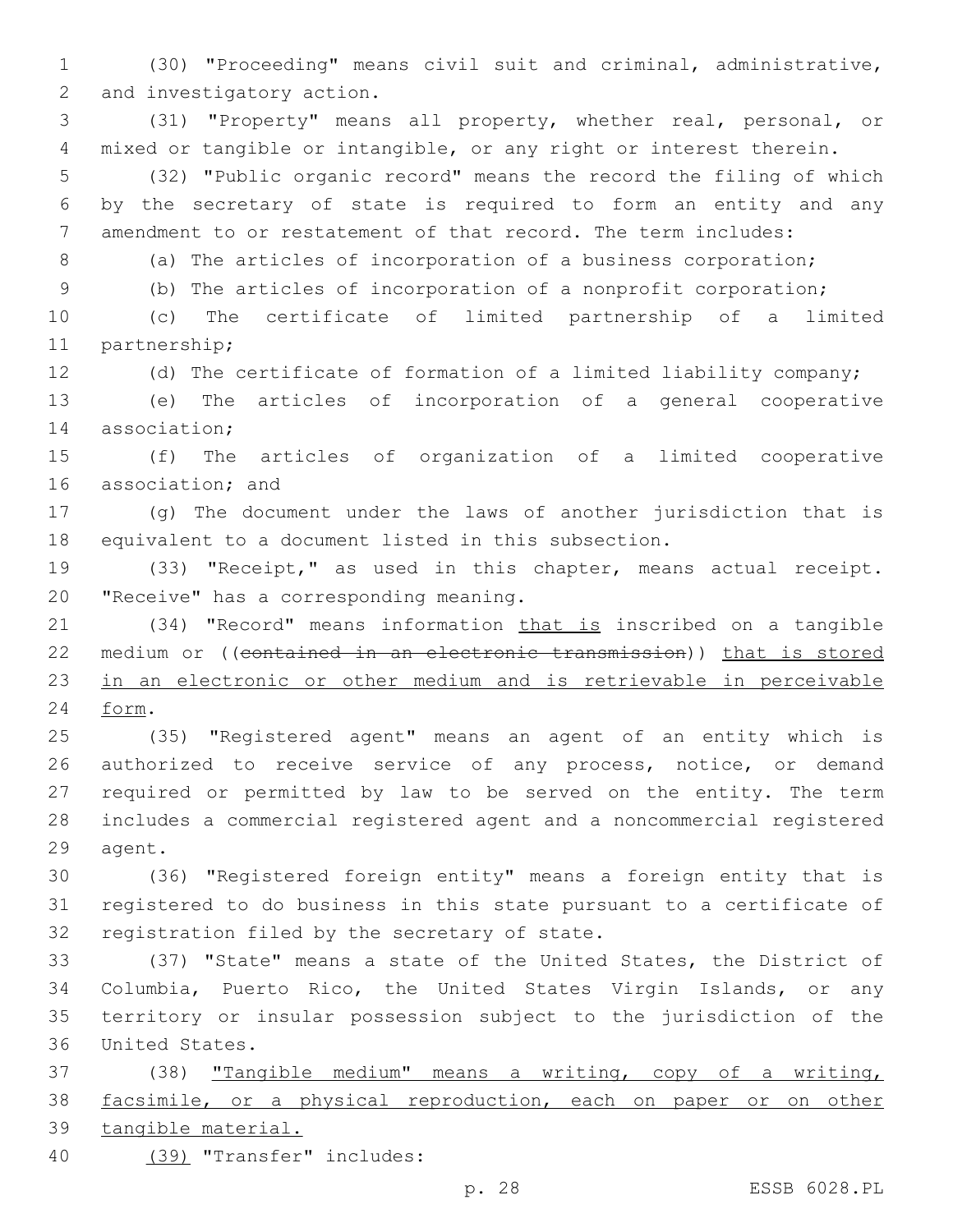- (a) An assignment;1
- 2 (b) A conveyance;
- 3 (c) A sale;
- (d) A lease;4
- 5 (e) An encumbrance, including a mortgage or security interest;
- (f) A change of record owner of interest;6
- $7$  (g) A gift; and
- 8 (h) A transfer by operation of law.
- 9 (( $(39)$ )) (40) "Type of entity" means a generic form of entity:
- 10 (a) Recognized at common law; or

11 (b) Formed under an organic law, whether or not some entities 12 formed under that law are subject to provisions of that law that 13 create different categories of the form of entity.

14 (((40) "Writing" does not include an electronic transmission.

15 (41) "Written" means embodied in a tangible medium.))

16 **Sec. 30.** RCW 23.95.200 and 2015 c 176 s 1201 are each amended to 17 read as follows:

18 (1) To be filed by the secretary of state pursuant to this 19 chapter, an entity filing must be received by the secretary of state, 20 comply with this chapter, and satisfy the following:

21 (a) The entity filing must be required or permitted by Title 23, 22 23B, 24, or 25 RCW.

23 (b) The entity filing must be delivered in ((written form)) a 24 tangible medium unless and to the extent the secretary of state 25 permits electronic delivery of entity filings pursuant to RCW 23.95.115(2).26

 (c) The words in the entity filing must be in English, and numbers must be in Arabic or Roman numerals, but the name of the entity need not be in English if written in English letters or Arabic 30 or Roman numerals.

31 (d) The entity filing must be executed by or on behalf of a 32 person authorized or required under this chapter or the entity's 33 organic law to execute the filing.

 (e) The entity filing must state the name and capacity, if any, of each individual who executed it, on behalf of either the individual or the person authorized or required to execute the filing, but need not contain a seal, attestation, acknowledgment, or verification.38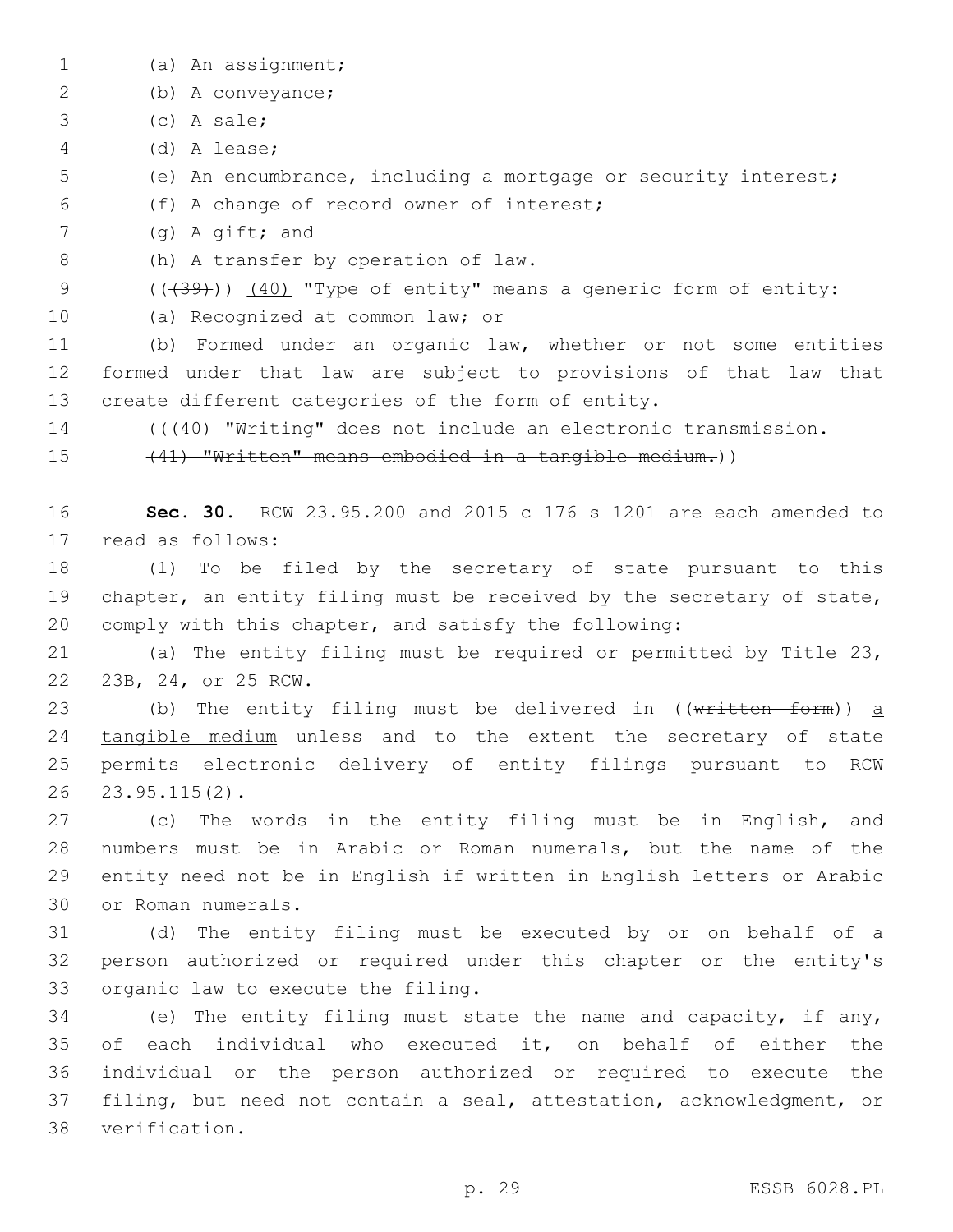(2) When an entity filing is delivered to the secretary of state for filing, any fee required under this chapter and any fee, interest, or penalty required to be paid under this chapter or law other than this chapter must be paid in a manner permitted by the 5 secretary of state or by that law.

 (3) The secretary of state may require that an entity filing 7 delivered in ((written form)) a tangible medium be accompanied by an 8 identical or conformed copy.

 (4) A record filed under this chapter may be executed by an individual acting in a valid representative capacity.

 **Sec. 31.** RCW 23.95.265 and 2015 c 176 s 1214 are each amended to 12 read as follows:

 The secretary of state may, where exigent or mitigating circumstances are presented, waive penalty fees due from any entity previously in good standing which would otherwise be penalized or lose its active status. An entity desiring to seek relief under this section must, within fifteen days of discovery of the missed filing 18 or lapse, notify the secretary of state ((in writing)) as provided in 19 rule. The notification must include the name and mailing address of the entity, the governor or other entity official to whom correspondence should be sent, and a statement under oath by a governor or other entity official, setting forth the nature of the missed filing or lapse, the circumstances giving rise to the missed 24 filing or lapse, and the relief sought. If the secretary of state is satisfied that sufficient exigent or mitigating circumstances exist, that the entity has demonstrated good faith and a reasonable attempt 27 to comply with the applicable statutes of this state, the secretary of state may issue an order allowing relief from the penalty. If the secretary of state determines the request does not comply with the requirements for relief, the secretary of state shall deny the relief and state the reasons for the denial. Any denial of relief by the secretary of state is not reviewable notwithstanding the provisions 33 of chapter 34.05 RCW.

 **Sec. 32.** RCW 23.95.420 and 2015 c 176 s 1405 are each amended to 35 read as follows:

 (1) A person may become listed as a commercial registered agent by delivering to the secretary of state for filing a commercial-

p. 30 ESSB 6028.PL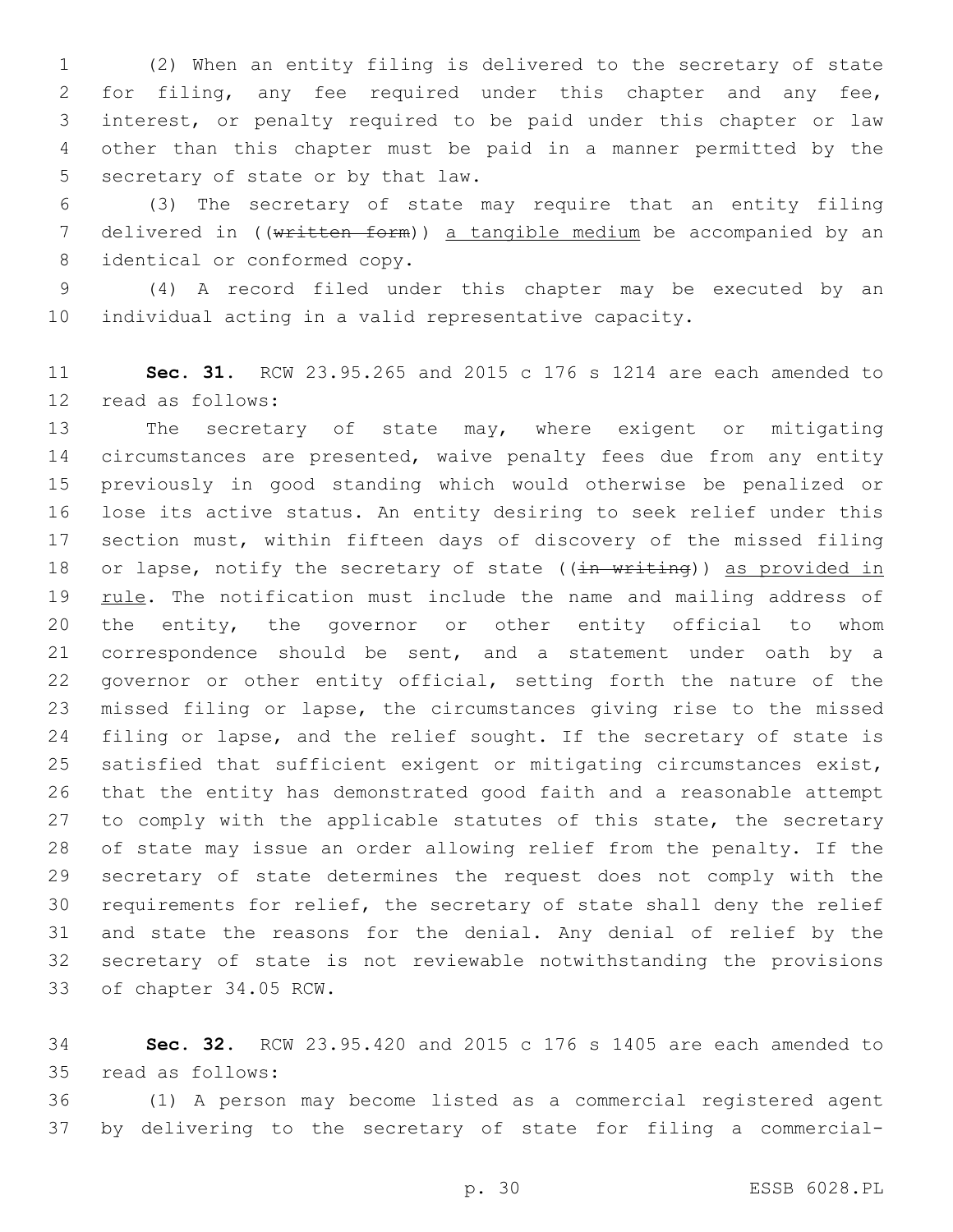registered-agent listing statement executed by the person which 2 states:

 (a) The name of the individual or the name of the entity, type of entity, and jurisdiction of formation of the entity;

 (b) That the person is in the business of serving as a commercial registered agent in this state; and6

 (c) The address of a place of business of the person in this state to which service of process, notices, and demands being served on or sent to entities represented by the person may be delivered.

 (2) A commercial-registered-agent listing statement may include the information regarding acceptance by the agent of service of 12 process, notices, and demands in a form other than a ((written 13 record)) tangible medium as provided in RCW 23.95.450(5).

 (3) If the name of a person delivering to the secretary of state for filing a commercial-registered-agent listing statement is not distinguishable on the records of the secretary of state from the name of another commercial registered agent listed under this section, the person shall adopt a fictitious name that is distinguishable and use that name in its statement and when it does business in this state as a commercial registered agent.

 (4) The secretary of state shall note the filing of a commercial- registered-agent listing statement in the records maintained by the secretary of state for each entity represented by the agent at the time of the filing. The statement has the effect of amending the registered agent filing for each of those entities to:

 (a) Designate the person becoming listed as a commercial registered agent as the commercial registered agent of each of those 28 entities; and

 (b) Delete the name and address of the former agent from the registered agent filing of each of those entities.

 **Sec. 33.** RCW 23.95.450 and 2015 c 176 s 1411 are each amended to 32 read as follows:

 (1) A represented entity may be served with any process, notice, or demand required or permitted by law by serving its registered 35 agent.

 (2) If a represented entity ceases to have a registered agent, or if its registered agent cannot with reasonable diligence be served, the entity may be served by registered or certified mail, return receipt requested, or by similar commercial delivery service,

p. 31 ESSB 6028.PL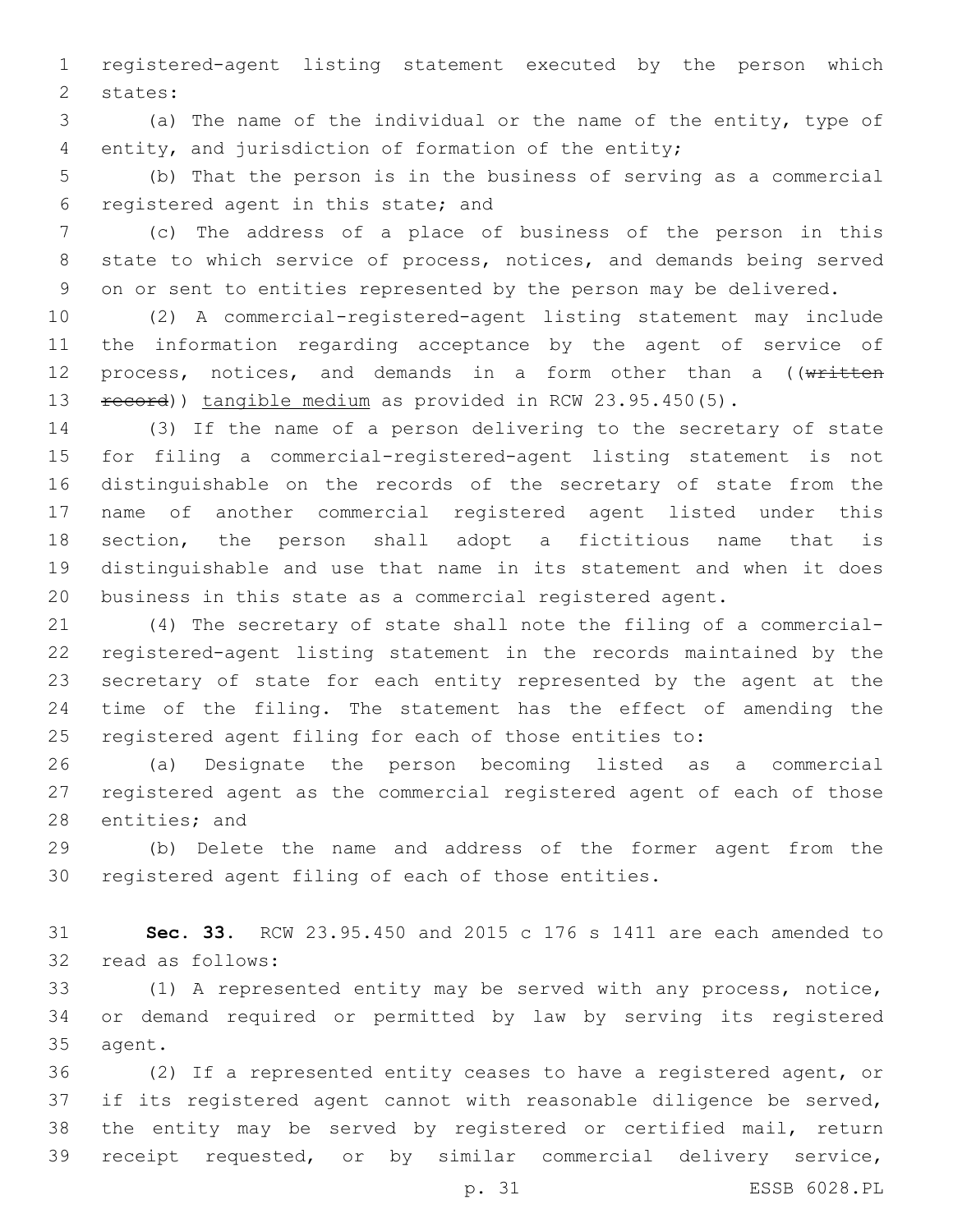addressed to the entity at the entity's principal office. The address of the principal office must be as shown in the entity's most recent annual report filed by the secretary of state. Service is effected 4 under this subsection on the earliest of:

5 (a) The date the entity receives the mail or delivery by the commercial delivery service;6

7 (b) The date shown on the return receipt, if executed by the 8 entity; or

9 (c) Five days after its deposit with the United States postal 10 service or commercial delivery service, if correctly addressed and 11 with sufficient postage or payment.

 (3) If process, notice, or demand cannot be served on an entity pursuant to subsection (1) or (2) of this section, service may be made by handing a copy to the individual in charge of any regular place of business or activity of the entity if the individual served 16 is not a plaintiff in the action.

17 (4) The secretary of state shall be an agent of the entity for 18 service of process if process, notice, or demand cannot be served on 19 an entity pursuant to subsection  $(1)$ ,  $(2)$ , or  $(3)$  of this section.

20 (5) Service of process, notice, or demand on a registered agent 21 must be in a ((written record)) tangible medium, but service may be 22 made on a commercial registered agent in other forms, and subject to 23 such requirements, as the agent has stated in its listing under RCW 23.95.420 that it will accept.24

25 (6) Service of process, notice, or demand may be made by other 26 means under law other than this chapter.

27 **Sec. 34.** RCW 23B.01.200 and 2015 c 176 s 2101 are each amended to read as follows:28

29 (1) A ((record)) document required or permitted by this title to 30 be filed in the office of the secretary of state must satisfy the 31 requirements of Article 2 of chapter 23.95 RCW, this section, and any 32 other section that adds to or varies from these requirements, to be 33 entitled to filing by the secretary of state.

34 (2) Unless otherwise indicated in this title, all ((<del>records</del>)) 35 documents delivered to the secretary of state for filing must be 36 executed:

37 (a) By the chairperson of the board of directors of a domestic or 38 foreign corporation, by its president, or by another of its officers;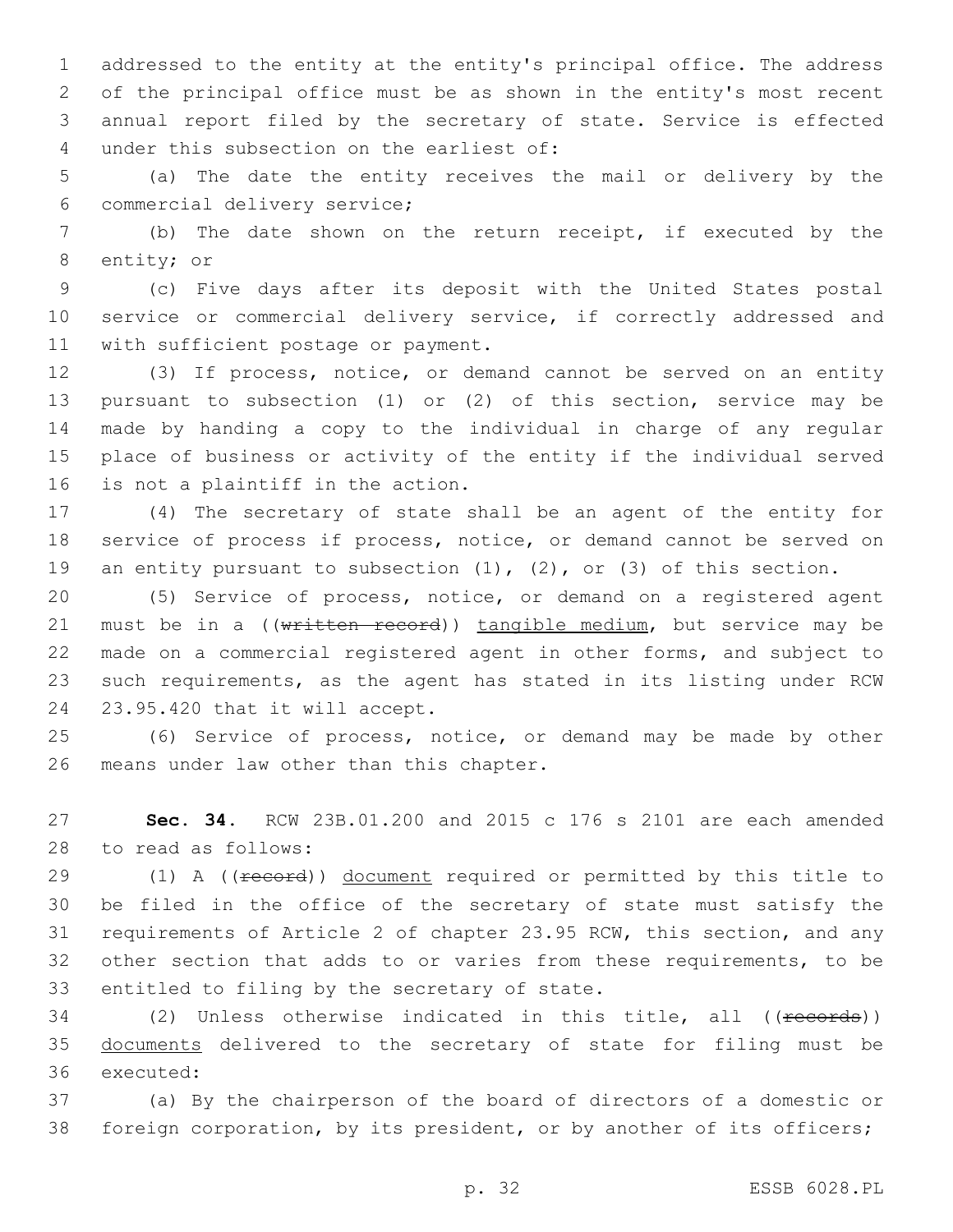1 (b) If directors have not been selected or the corporation has 2 not been formed, by an incorporator; or

3 (c) If the corporation is in the hands of a receiver, trustee, or 4 other court-appointed fiduciary, by that fiduciary.

5 **Sec. 35.** RCW 23B.01.230 and 2015 c 176 s 2103 are each amended to read as follows:6

7 A ((record)) document filed with the secretary of state is 8 effective as provided in RCW 23.95.210, and may state a delayed 9 effective date and time in accordance with RCW 23.95.210.

10 **Sec. 36.** RCW 23B.01.240 and 2015 c 176 s 2104 are each amended 11 to read as follows:

12 A domestic or foreign corporation may correct a ((record)) 13 document filed by the secretary of state in accordance with RCW 14 23.95.220.

15 **Sec. 37.** RCW 23B.01.250 and 2015 c 176 s 2105 are each amended 16 to read as follows:

17 RCW 23.95.225 governs the secretary of state's duty to file 18 ((records)) documents delivered to the secretary of state for filing, 19 the manner and effect of filing, and procedures that apply when the 20 secretary of state refuses to file a ((record)) document.

21 **Sec. 38.** RCW 23B.01.290 and 2015 c 176 s 2107 are each amended 22 to read as follows:

23 RCW 23.95.240 governs the penalty that applies for executing a 24 false ((record)) document that is intended to be delivered to the 25 secretary of state for filing.

26 **Sec. 39.** RCW 23B.01.400 and 2019 c 141 s 5 are each amended to read as follows:27

28 Unless the context clearly requires otherwise, the definitions in 29 this section apply throughout this title.

30 (1) "Articles of incorporation" include amended and restated 31 articles of incorporation and articles of merger.

32 (2) "Authorized shares" means the shares of all classes a 33 domestic or foreign corporation is authorized to issue.

34 (3) "Conspicuous" means so prepared that a reasonable person 35 against whom the ((record)) writing is to operate should have noticed

p. 33 ESSB 6028.PL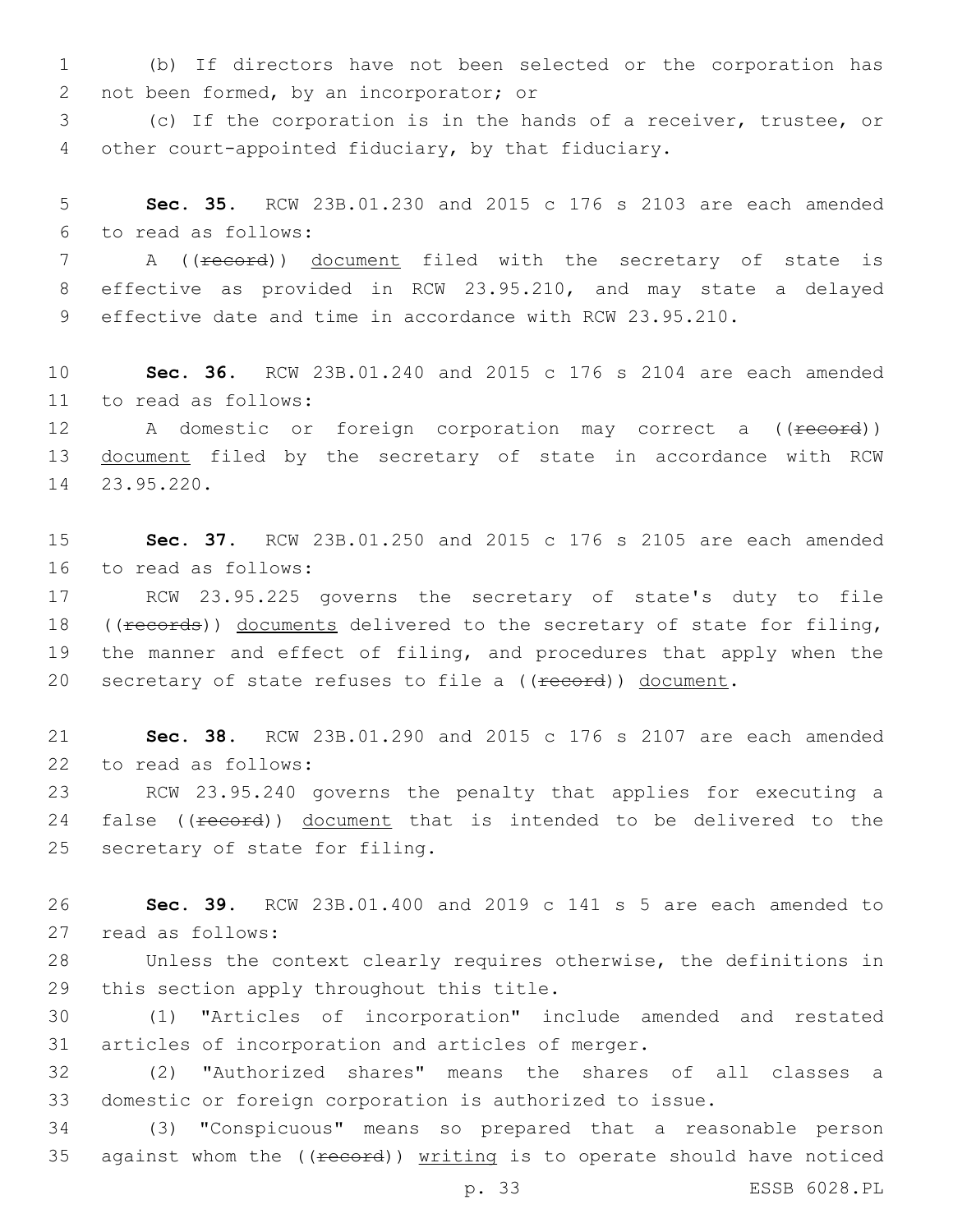1 it. For example, ((printing)) text in italics ((or)), boldface  $2((\theta \hat{r}))$ , contrasting color,  $((\theta \hat{r} + \theta \hat{r})$  capitals, or 3 underlined( $(\tau)$ ) is conspicuous.

 (4) "Controlling interest" means ownership of an entity's outstanding shares or interests in such number as to entitle the holder at the time to elect a majority of the entity's directors or other governors without regard to voting power which may thereafter exist upon a default, failure, or other contingency.

 (5) "Corporate action" means any resolution, act, policy, contract, transaction, plan, adoption or amendment of articles of incorporation or bylaws, or other matter approved by or submitted for approval to a corporation's incorporators, board of directors or a 13 committee thereof, or shareholders.

 (6) "Corporation" or "domestic corporation" means a corporation for profit, including a social purpose corporation, which is not a foreign corporation, incorporated under or subject to the provisions 17 of this title.

18 (7) "Deliver" ((<del>includes (a) mailing, (b) for purposes of</del> 19 delivering a demand, consent, notice, or waiver to the corporation or 20 one of its officers, directors, or shareholders, transmission by 21 facsimile equipment, and (c) for purposes of delivering a demand, 22 consent, notice, or waiver to the corporation or one of its officers, 23 directors, or shareholders under RCW 23B.01.410 or chapter 23B.07, 24 23B.08, 23B.11, 23B.13, 23B.14, or 23B.16 RCW delivery)) or 25 "delivery" means any method of delivery used in conventional 26 commercial practice, including delivery by hand, mail, commercial 27 delivery, and, if authorized in accordance with RCW 23B.01.410, by 28 electronic transmission.

 (8) "Distribution" means a direct or indirect transfer of money 30 or other property, except its own shares, or incurrence of indebtedness by a corporation to or for the benefit of its shareholders in respect to any of its shares. A distribution may be in the form of a declaration or payment of a dividend; a distribution in partial or complete liquidation, or upon voluntary or involuntary dissolution; a purchase, redemption, or other acquisition of shares; 36 a distribution of indebtedness; or otherwise.

37 (9) (("Effective date of notice" has the meaning provided in RCW 38 23B.01.410.

39 (10) "Electronic transmission" means an electronic communication 40 (a) not directly involving the physical transfer of a record in a

p. 34 ESSB 6028.PL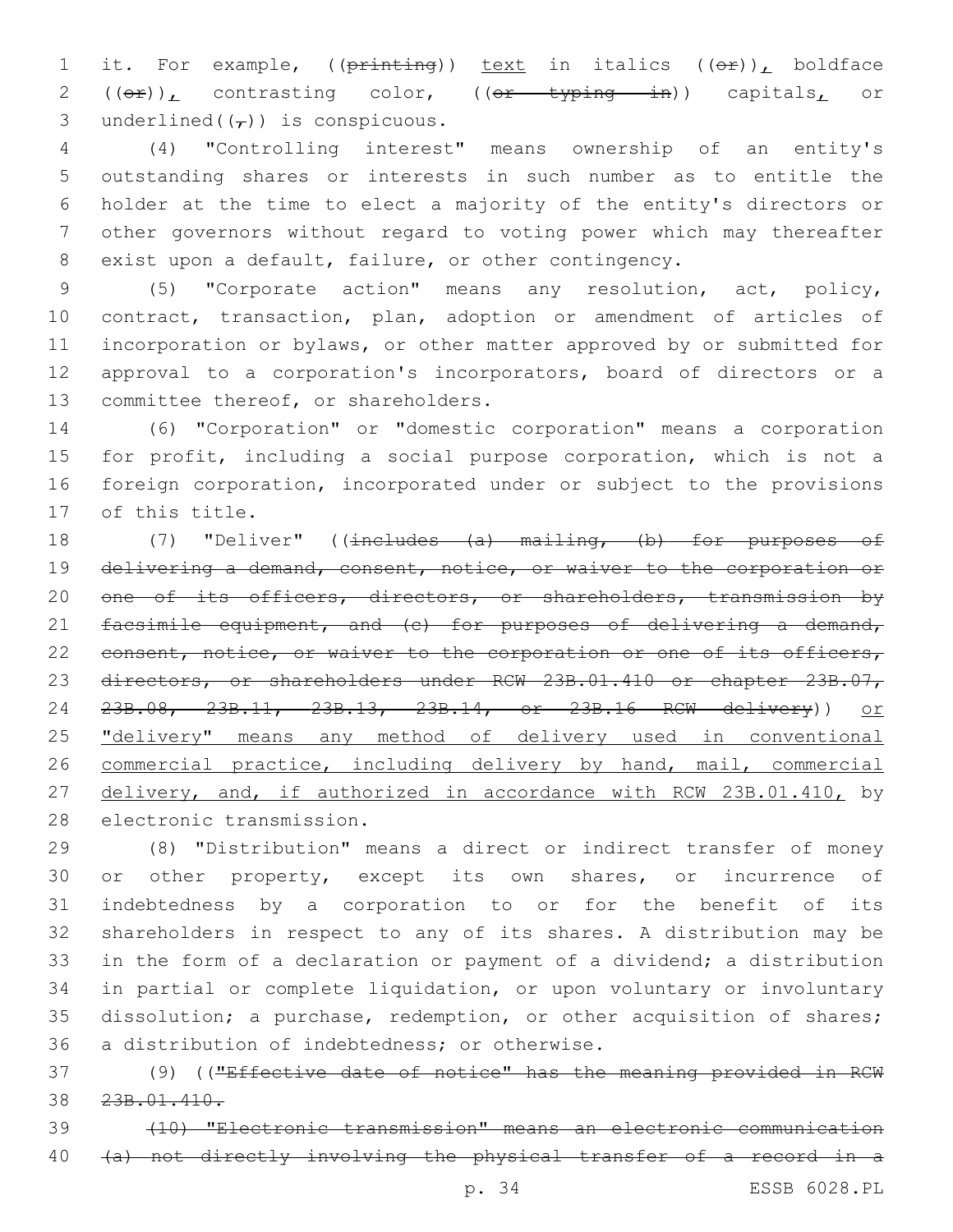tangible medium and (b) that may be retained, retrieved, and reviewed 2 by the sender and the recipient thereof, and that may be directly 3 reproduced in a tangible medium by such a sender and recipient. (11) "Electronically transmitted" means the initiation of an electronic transmission.  $(12)$ )) "Document" means: (a) Any tangible medium on which information is inscribed, and includes handwritten, typed, printed, or similar instruments or copies of such instruments; and (b) An electronic record. (10) "Electronic" means relating to technology having electrical, digital, magnetic, wireless, optical, electromagnetic, or similar capabilities. (11) "Electronic mail" means an electronic transmission directed to a unique electronic mail address, which electronic mail will be deemed to include any files attached thereto and any information 17 hyperlinked to a web site if the electronic mail includes the contact information of an officer or agent of the corporation who is 19 available to assist with accessing such files and information. (12) "Electronic mail address" means a destination, commonly expressed as a string of characters, consisting of a unique user name or mailbox, commonly referred to as the "local part" of the address, 23 and a reference to an internet domain, commonly referred to as the 24 "domain part" of the address, whether or not displayed, to which 25 electronic mail can be sent or delivered. (13) "Electronic record" means information that is stored in an electronic or other nontangible medium and is retrievable in paper form through an automated process used in conventional commercial practice, unless otherwise authorized in accordance with RCW 23B.01.410(10). (14) "Electronic transmission" or "electronically transmitted" means internet transmission, telephonic transmission, electronic mail transmission, transmission of a telegram, cablegram, or datagram, the use of, or participation in, one or more electronic networks or databases including one or more distributed electronic networks or databases, or any other form or process of communication, not directly involving the physical transfer of paper or another tangible medium, which: (a) Is suitable for the retention, retrieval, and reproduction of 40 information by the recipient; and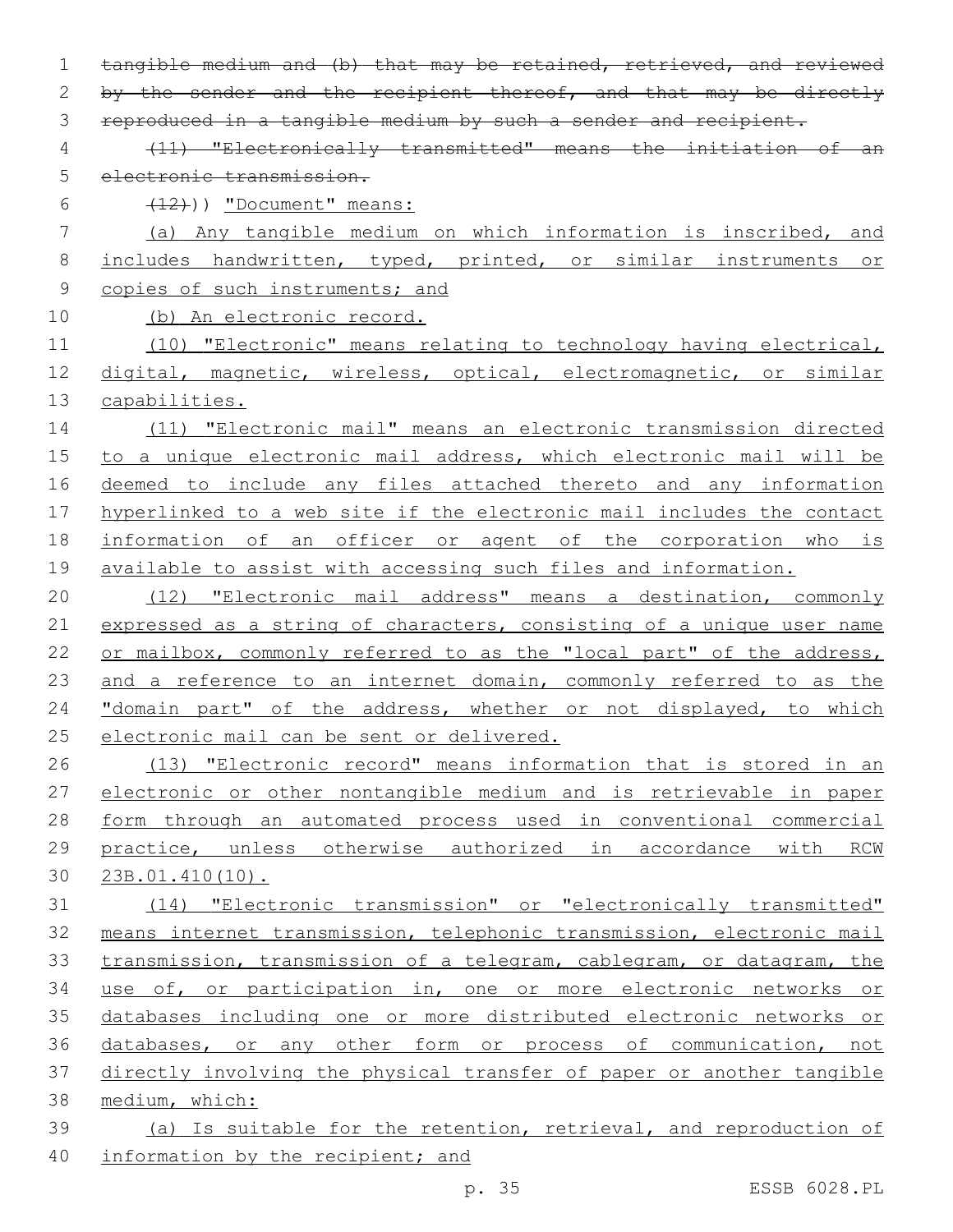1 (b) Is retrievable in paper form by the recipient through an 2 automated process used in conventional commercial practice, unless 3 otherwise authorized in accordance with RCW 23B.01.410(10).

4 (15) "Employee" includes an officer but not a director. A 5 director may accept duties that make the director also an employee.

 $((+13))$   $(16)$  "Entity" includes a corporation and foreign corporation, not-for-profit corporation, business trust, estate, trust, partnership, limited liability company, association, joint venture, two or more persons having a joint or common economic interest, the state, United States, and a foreign governmental subdivision, agency, or instrumentality, or any other legal or 12 commercial entity.

13  $((+14))$   $(17)$  "Execute," "executes," or "executed" means  $((+a)^2)$ 14 signed with respect to a written record or (b) electronically 15 transmitted along with sufficient information to determine the 16 sender's identity with respect to)), with present intent to 17 authenticate or adopt a document:

18 (a) To sign or adopt a tangible symbol to the document, and 19 includes any manual, facsimile, or conformed signature;

20 (b) To attach or logically associate with an electronic 21 transmission((, or)) an electronic sound, symbol, or process, and 22 includes an electronic signature; or

23 (c) (( $\text{with}$ ) With respect to a (( $\text{recept}$ )) document to be filed 24 with the secretary of state, in compliance with the standards for 25 filing with the office of the secretary of state as prescribed by the 26 secretary of state.

27 (((415))) (18) "Foreign corporation" means a corporation for 28 profit incorporated under a law other than the law of this state.

29 (((416)) (19) "Foreign limited partnership" means a partnership 30 formed under laws other than of this state and having as partners one 31 or more general partners and one or more limited partners.

 ( $(\overline{+17})$ )  $(20)$  "General social purpose" means the general social purpose for which a social purpose corporation is organized as set forth in the articles of incorporation of the corporation in 35 accordance with RCW 23B.25.040(1)(c).

36 (((18))) (21) "Governmental subdivision" includes authority, 37 county, district, and municipality.

38 (((419))) (22) "Governor" has the meaning given that term in RCW 23.95.105.39

40 (( $(20)$ )) (23) "Includes" denotes a partial definition.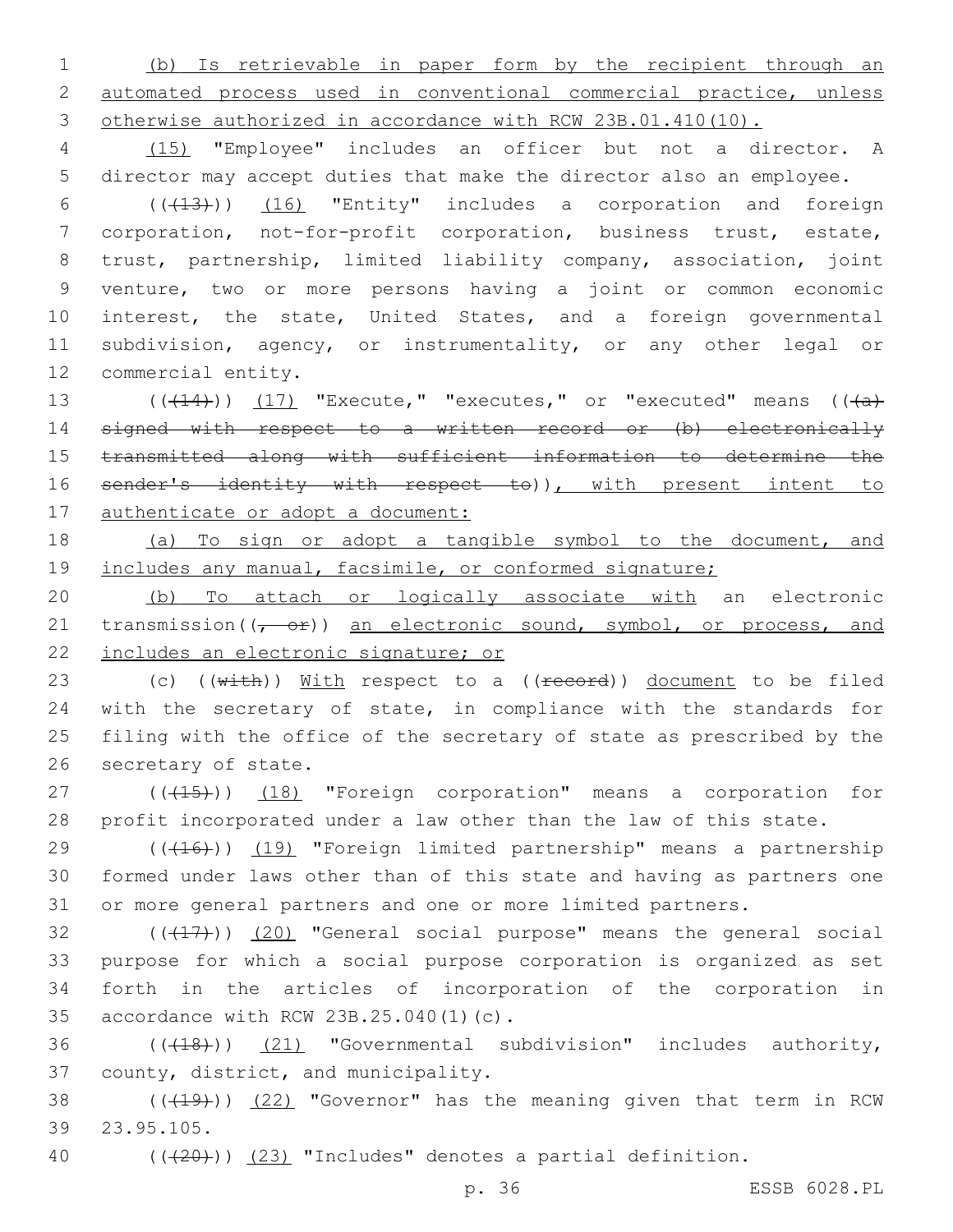1 (((21))) (24) "Individual" includes the estate of an incompetent 2 or deceased individual.

 (((22))) (25) "Limited partnership" or "domestic limited partnership" means a partnership formed by two or more persons under the laws of this state and having one or more general partners and 6 one or more limited partners.

(((23))) (26) "Means" denotes an exhaustive definition.

8 (( $(24)$ )) (27) "Notice" has the meaning provided in RCW 9 23B.01.410.

10 (( $\left(\frac{25}{10}\right)$ ) (28) "Person" means an individual, corporation, business trust, estate, trust, partnership, limited liability company, association, joint venture, government, governmental subdivision, 13 agency, or instrumentality, or any other legal or commercial entity.

14 (( $(26)$ )) (29) "Principal office" means the office, in or out of this state, so designated in the annual report where the principal executive offices of a domestic or foreign corporation are located.

17 (((27))) (30) "Proceeding" includes civil suit and criminal, 18 administrative, and investigatory action.

19 (((28))) (31) "Public company" means a corporation that has a class of shares registered with the federal securities and exchange commission pursuant to section 12 or 15 of the securities exchange act of 1934, or section 8 of the investment company act of 1940, or 23 any successor statute.

 $(1)$  ( $(29)$ )) (32) "Qualified director" means (a) with respect to a director's conflicting interest transaction as defined in RCW 23B.08.700, any director who does not have either (i) a conflicting interest respecting the transaction, or (ii) a familial, financial, professional, or employment relationship with a second director who does have a conflicting interest respecting the transaction, which relationship would, in the circumstances, reasonably be expected to exert an influence on the first director's judgment when voting on the transaction; (b) with respect to RCW 23B.08.735, a qualified director under (a) of this subsection if the business opportunity were a director's conflicting interest transaction; and (c) with respect to RCW 23B.02.020(5)(k), a director who is not a director (i) to whom the limitation or elimination of the duty of an officer to offer potential business opportunities to the corporation would apply, or (ii) who has a familial, financial, professional, or employment relationship with another officer to whom the limitation or elimination would apply, which relationship would, in the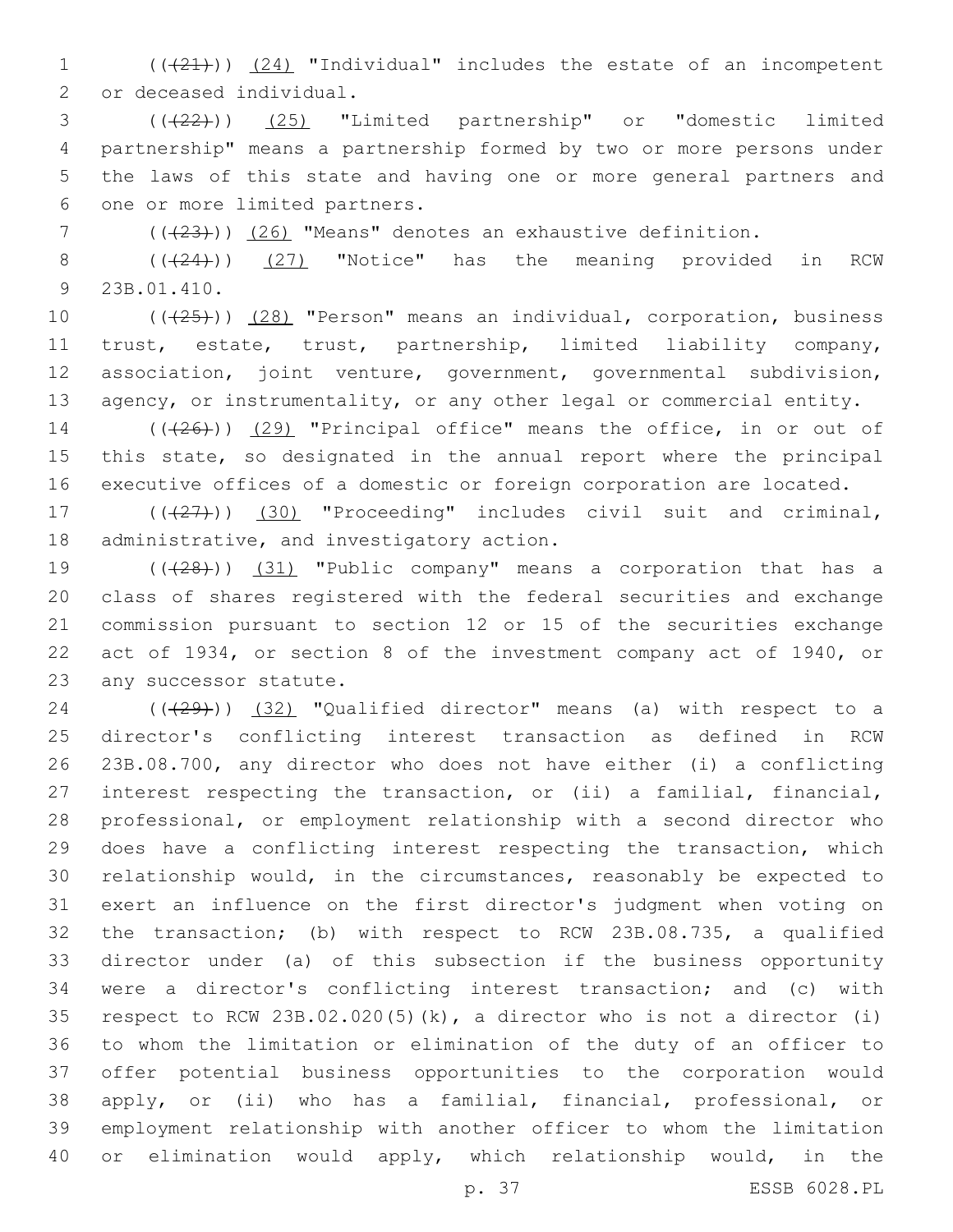1 circumstances, reasonably be expected to exert an influence on the 2 director's judgment when voting on the limitation or elimination.

3 (((30) "Record" means information inscribed on a tangible medium 4 or contained in an electronic transmission.

 (31))) (33) "Record date" means the date established under chapter 23B.07 RCW on which a corporation determines the identity of its shareholders and their shareholdings for purposes of this title. The determinations shall be made as of the close of business on the record date unless another time for doing so is specified when the 10 record date is fixed.

11 ((432))) (34) "Registered office" means the address of the 12 corporation's registered agent.

13 (( $(33)$ )) (35) "Secretary" means the corporate officer to whom the 14 board of directors has delegated responsibility under RCW 15 23B.08.400(3) for custody of the minutes of the meetings of the board 16 of directors and of the shareholders and for authenticating records 17 of the corporation.

18 (((434))) (36) "Shareholder" means the person in whose name shares 19 are registered in the records of a corporation or the beneficial 20 owner of shares to the extent of the rights granted by a nominee 21 certificate on file with a corporation.

22  $((435))$   $(37)$  "Shares" means the units into which the proprietary 23 interests in a corporation are divided.

24 (((36)) (38) "Social purpose" includes any general social 25 purpose and any specific social purpose.

26 (((37))) (39) "Social purpose corporation" means a corporation 27 that has elected to be governed as a social purpose corporation under 28 chapter 23B.25 RCW.

29 (((438))) (40) "Specific social purpose" means the specific social purpose or purposes for which a social purpose corporation is organized as set forth in the articles of incorporation of the corporation in accordance with RCW 23B.25.040(2)(a).

33 (((439))) (41) "State," when referring to a part of the United 34 States, includes a state and commonwealth, and their agencies and 35 governmental subdivisions, and a territory and insular possession, 36 and their agencies and governmental subdivisions, of the United 37 States.

38 (((40))) (42) "Subscriber" means a person who subscribes for 39 shares in a corporation, whether before or after incorporation.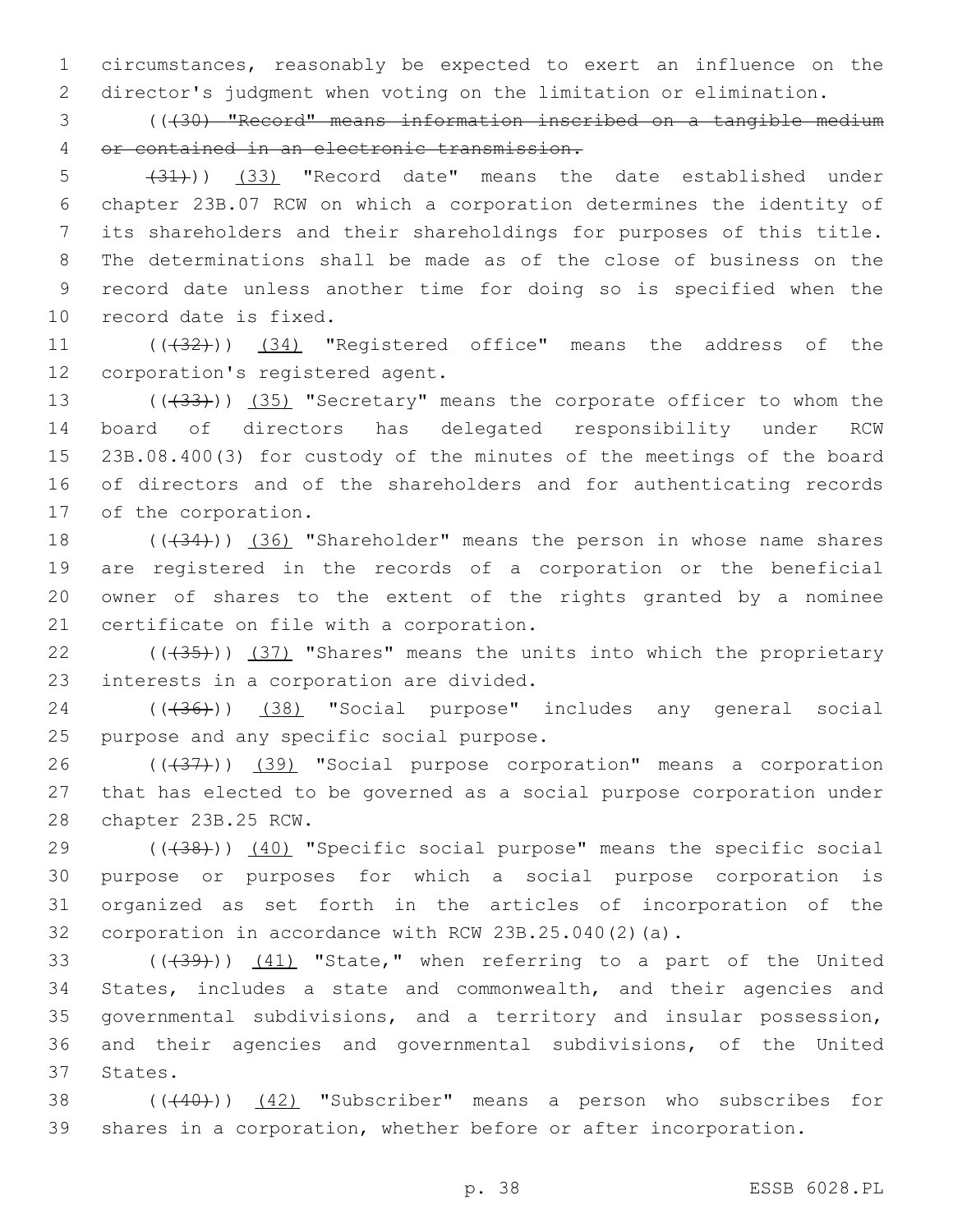1 (( $(41)$ )) (43) "Subsidiary" means an entity in which the corporation has, directly or indirectly, a controlling interest.

 (((42) "Tangible medium" means a writing, copy of a writing, or facsimile, or a physical reproduction, each on paper or on other tangible material.

6  $(43)$ ))  $(44)$  "United States" includes a district, authority, bureau, commission, department, and any other agency of the United 8 States.

9 (( $(44)$ )) (45) "Voting group" means all shares of one or more classes or series that under the articles of incorporation or this title are entitled to vote and be counted together collectively on a matter at a meeting of shareholders. All shares entitled by the articles of incorporation or this title to vote generally on the matter are for that purpose a single voting group.

15 ((445) "Writing" does not include an electronic transmission. (46) "Written" means embodied in a tangible medium.)) (46) "Writing" or "written" means any information in the form of a document.

 **Sec. 40.** RCW 23B.01.410 and 2015 c 176 s 2108 are each amended 20 to read as follows:

21 (1) ((Notice)) A notice under this title must be ((provided in 22 the form of a record)) in writing, except that oral notice of any meeting of the board of directors may be given if expressly 24 authorized by the articles of incorporation or bylaws. A notice 25 includes material that this title requires to accompany the notice. Unless otherwise agreed between the sender and the recipient, words 27 in a notice or other communication under this title must be in English.

(2) ((Permissible means of transmission.

 (a) Oral notice. Oral notice may be communicated in person, by telephone, wire, or wireless equipment which does not transmit a facsimile of the notice, or by any electronic means which does not 33 create a record. If these forms of oral notice are impracticable, oral notice may be communicated by radio, television, or other form 35 of public broadcast communication.

 (b) Notice provided in a tangible medium. Notice may be provided in a tangible medium and be transmitted by mail, private carrier, or personal delivery; telegraph or teletype; or telephone, wire, or wireless equipment which transmits a facsimile of the notice. If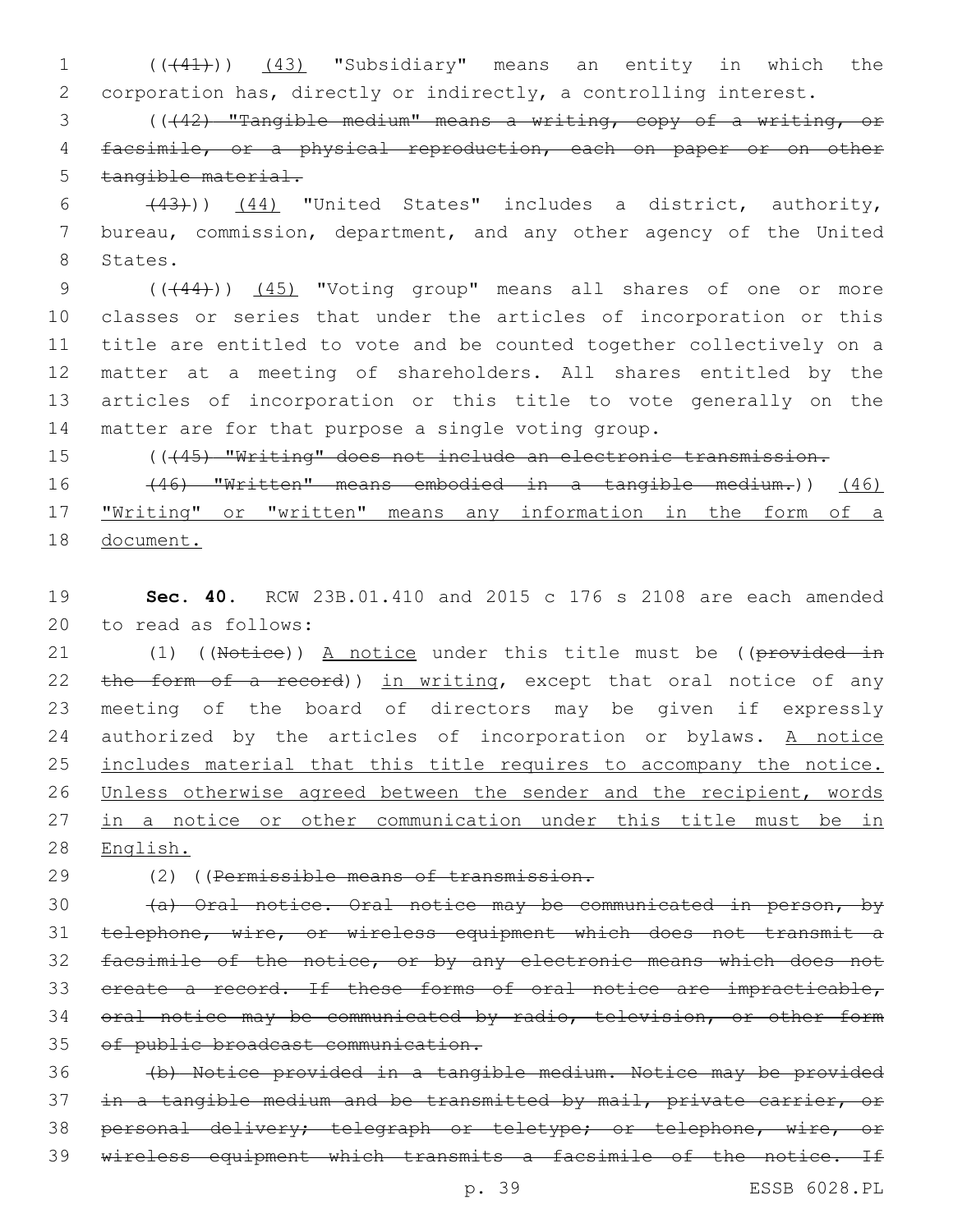1 these forms of notice in a tangible medium are impracticable, notice 2 in a tangible medium may be transmitted by an advertisement in a

3 newspaper of general circulation in the area where published.

4 (c) Notice provided in an electronic transmission.

5 (i) Notice may be provided in an electronic transmission and be 6 electronically transmitted.

7 (ii) Notice to shareholders or directors in an electronic 8 transmission is effective only with respect to shareholders and 9 directors that have consented, in the form of a record, to receive 10 electronically transmitted notices under this title and designated in 11 the consent the address, location, or system to which these notices 12 may be electronically transmitted and with respect to a notice that 13 otherwise complies with any other requirements of this title and 14 applicable federal law.

15 (A) Notice to shareholders or directors for this purpose includes 16 material that this title requires to accompany the notice.

17 (B) A shareholder or director who has consented to receipt of 18 electronically transmitted notices may revoke this consent by 19 delivering a revocation to the corporation in the form of a record.

20 (C) The consent of any shareholder or director is revoked if (I) 21 the corporation is unable to electronically transmit two consecutive 22 notices given by the corporation in accordance with the consent, and 23 (II) this inability becomes known to the secretary of the 24 corporation, the transfer agent, or any other person responsible for 25 giving the notice. The inadvertent failure by the corporation to 26 treat this inability as a revocation does not invalidate any meeting 27 or other corporate action.

 (iii) Notice to shareholders or directors who have consented to receipt of electronically transmitted notices may be provided by (A) posting the notice on an electronic network and (B) delivering to the shareholder or director a separate record of the posting, together with comprehensible instructions regarding how to obtain access to 33 the posting on the electronic network.

 (iv) Notice to a domestic or foreign corporation, authorized to transact business in this state, in an electronic transmission is effective only with respect to a corporation that has designated in a 37 record an address, location, or system to which the notices may be electronically transmitted.

39 (d) Materials accompanying notice to shareholders of public 40 companies.)) A notice or other communication may be given by any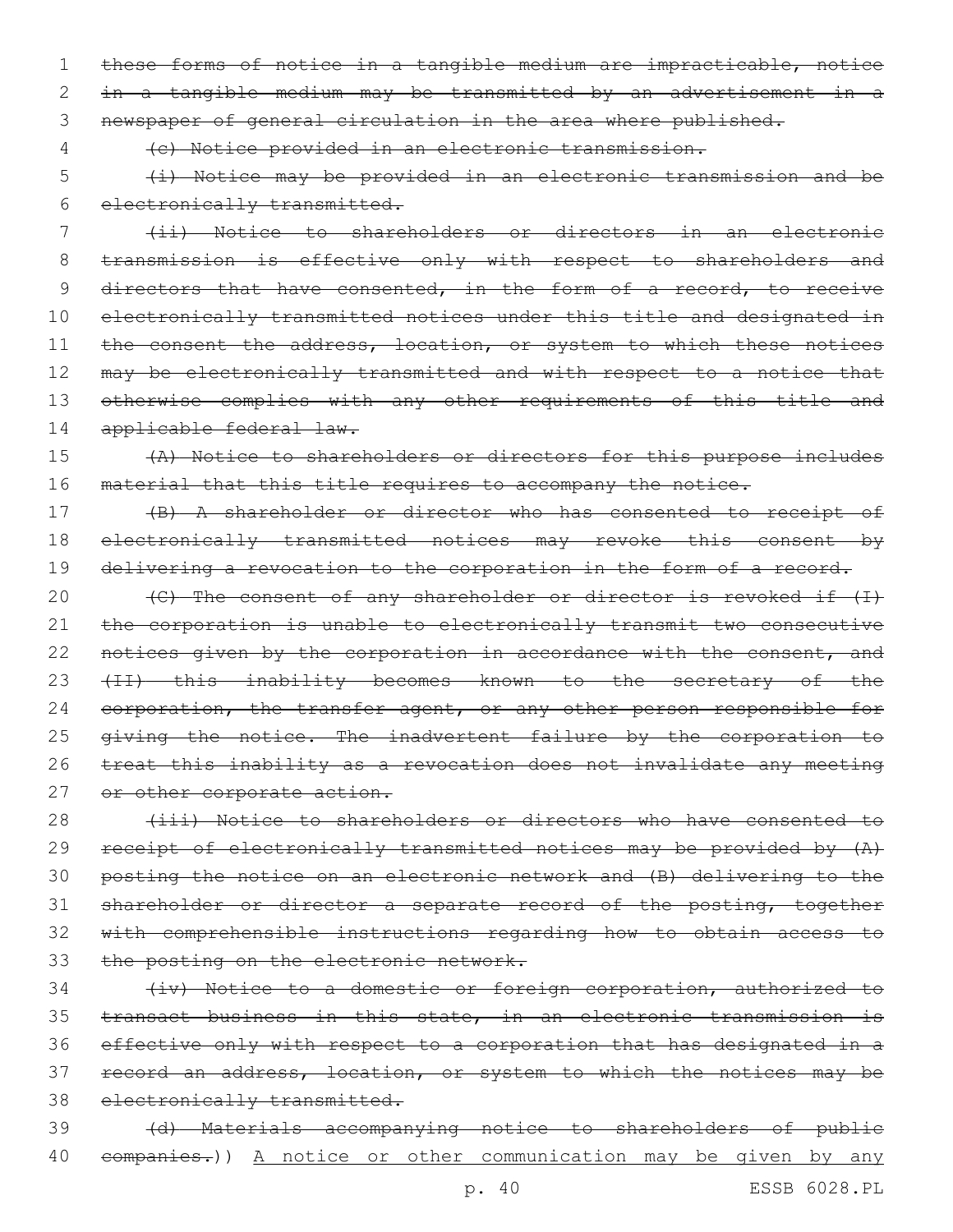method of delivery, except that electronic transmissions must be in 2 accordance with this section. If the methods of delivery are 3 impracticable, a notice or other communication may be given by means of a broad nonexclusionary distribution to the public, which may include a newspaper of general circulation in the area where published; radio, television, or other form of public broadcast communication; or other methods of distribution that the corporation 8 has previously identified to its shareholders.

 (3) A notice or other communication to a domestic or foreign corporation registered to do business in this state may be delivered to the corporation's registered agent or to the secretary at its 12 principal office shown in its most recent annual report or, in the 13 case of a foreign corporation that has not yet delivered an annual 14 report, in its foreign registration statement.

15 (4) A notice or other communications may be delivered by electronic transmission if consented to by the recipient or if authorized by subsection (10) of this section; except that if the articles of incorporation or bylaws authorize or require delivery of notices of meetings of directors by electronic transmission, then no consent to delivery of such notices by electronic transmission is required.

 (5) Any consent under subsection (4) of this section may be revoked by the person who consented by written notice to the person 24 to whom the consent was delivered. Any such consent is deemed revoked if:

 (a) The corporation is unable to deliver two consecutive electronic transmissions given by the corporation in accordance with 28 such consent; and

 (b) Such inability becomes known to the secretary or to the transfer agent, or other person responsible for the giving of notice or other communications. The inadvertent failure to treat such inability as a revocation will not invalidate any meeting or other corporate action.

## (6) Unless otherwise agreed between the sender and the recipient, an electronic transmission is received when:

 (a) If by electronic mail, it is directed to the recipient's 37 electronic mail address including, in the case of a shareholder, to the shareholder's electronic mail address as it appears in the corporation's records;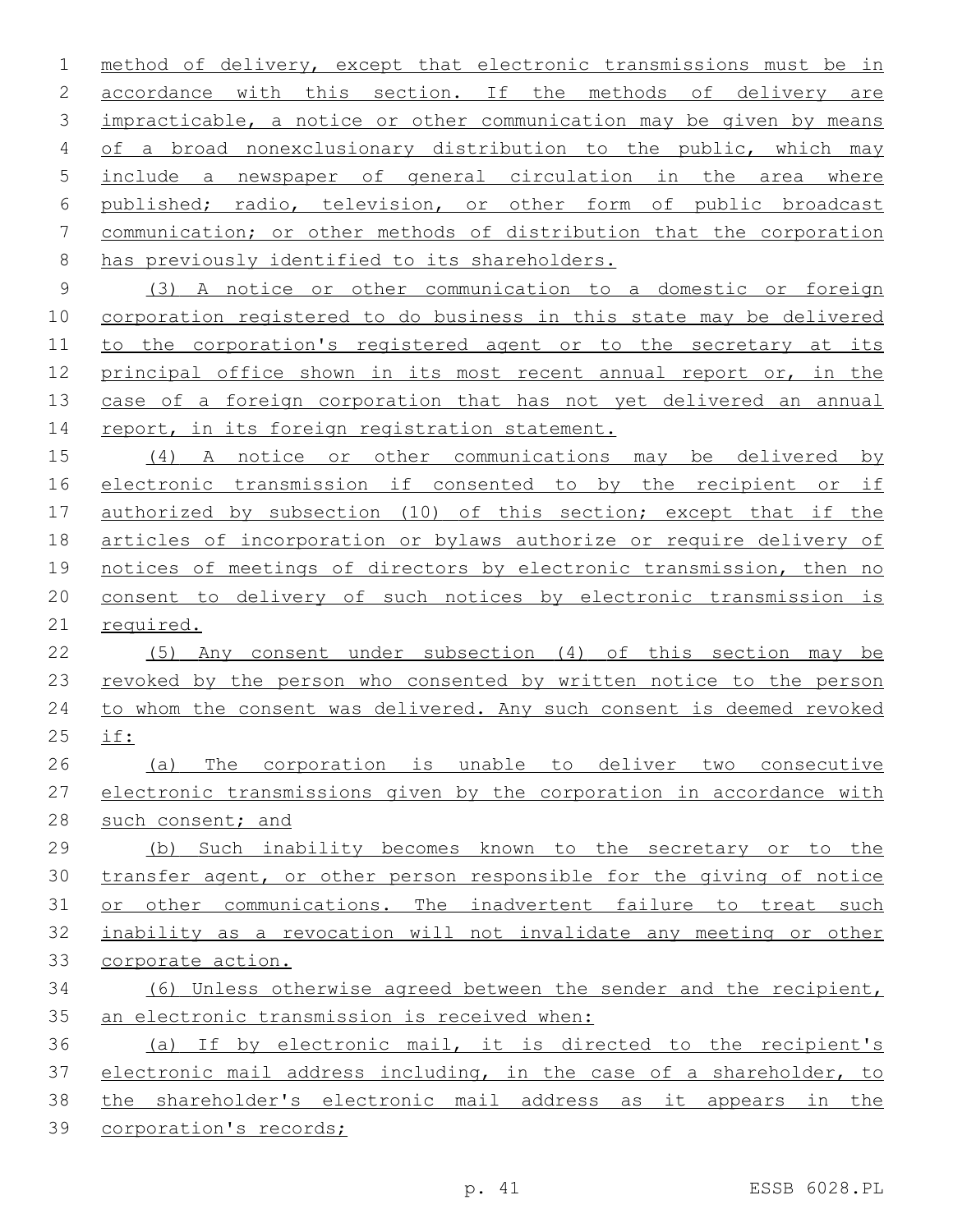| 1            | (b) If by posting on an electronic network, upon the later of         |
|--------------|-----------------------------------------------------------------------|
| $\mathbf{2}$ | such posting and the delivery of separate notice to the recipient of  |
| 3            | such specific posting together with comprehensible instructions       |
| 4            | regarding how to obtain access to the posting on the electronic       |
| 5            | network; and                                                          |
| 6            | (c) If by any other electronic transmission, it enters an             |
| 7            | information processing system that the recipient has designated or    |
| 8            | uses for the purposes of receiving electronic transmissions or        |
| 9            | information of the type sent, and from which the recipient is able to |
| 10           | retrieve the electronic transmission and it is in a form capable of   |
| 11           | being processed by that system.                                       |
| 12           | (7) Receipt of an electronic acknowledgment from an information       |
| 13           | processing system described in subsection (6)(c) of this section      |
| 14           | establishes that an electronic transmission was received but, by      |
| 15           | itself, does not establish that the content sent corresponds to the   |
| 16           | content received.                                                     |
| 17           | (8) An electronic transmission is received under this section         |
| 18           | even if no person is aware of its receipt.                            |
| 19           | (9) A notice or other communication, if in a comprehensible form      |
| 20           | or manner, is effective at the earliest of the following:             |
| 21           | (a) If in a physical form, the earliest of when it is actually        |
| 22           | received, or when it is left at:                                      |
| 23           | (i) A shareholder's address as it appears in the corporation's        |
| 24           | records;                                                              |
| 25           | (ii) A director's residence or usual place of business; or            |
| 26           | (iii) The corporation's principal office;                             |
| 27           | (b) If mailed to a shareholder, upon deposit in the United States     |
| 28           | mail with first-class postage prepaid and correctly addressed to the  |
| 29           | shareholder's mailing address as it appears in the corporation's      |
| 30           | records;                                                              |
| 31           | (c) If mailed to a recipient other than a shareholder, the            |
| 32           | earliest of when it is actually received, or:                         |
| 33           | (i) If sent by registered or certified mail, return receipt           |
| 34           | requested, the date shown on the return receipt signed by or on       |
| 35           | behalf of the addressee; or                                           |
| 36           |                                                                       |
|              | (ii) Five days after it is deposited in the United States mail        |
| 37           | with first-class postage prepaid and correctly addressed to the       |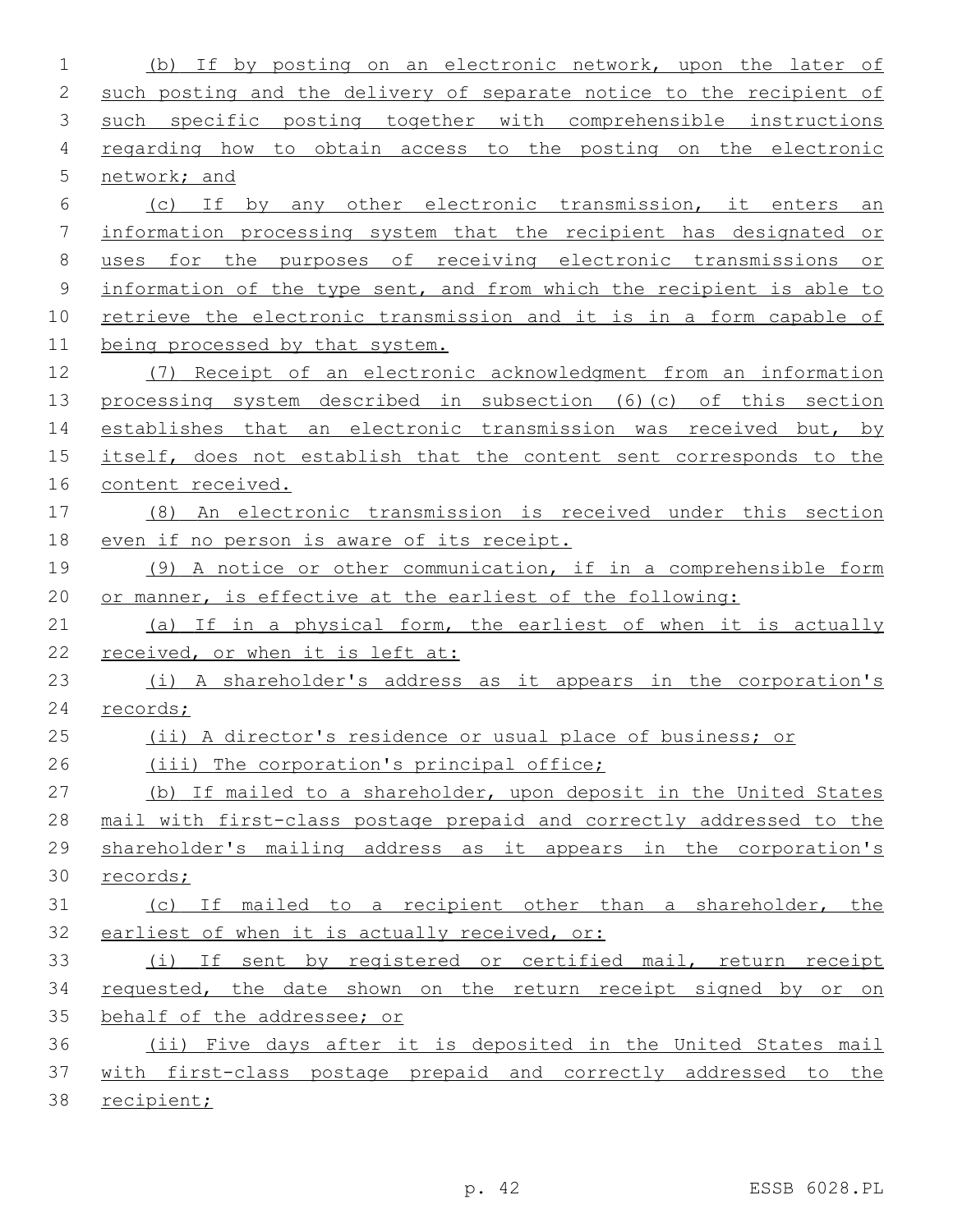(d) If sent by air courier, when dispatched and correctly addressed to a shareholder's mailing address as it appears in the corporation's records; (e) If an electronic transmission, when it is received as

provided in subsection (6) of this section; and

(f) If oral, when communicated.

 (10) A notice or other communication may be in the form of an electronic transmission that cannot be directly reproduced in paper form by the recipient through an automated process used in 10 conventional commercial practice only if:

 (a) The electronic transmission is otherwise retrievable in perceivable form; and

 (b) The sender and the recipient have consented in writing to the use of such form of electronic transmission.

 (11) Notwithstanding anything to the contrary in this section or any other section of this title, if this title requires that a notice to shareholders be accompanied by certain material, a public company may satisfy such a requirement, whether or not a shareholder has 19 consented to receive electronically transmitted notice, by  $((+\frac{1}{2}))$ 20 (a) posting the material on an electronic network (either separate from, or in combination or as part of, any other materials the public company has posted on the electronic network in compliance with applicable federal law) at or prior to the time that the notice is delivered to the public company's shareholders entitled to receive 25 the notice, and  $((+i+1))$  (b) delivering to the public company's shareholders entitled to receive the notice a separate record of the posting (which record may accompany, or be contained in, the notice), together with comprehensible instructions regarding how to obtain access to the posting on the electronic network. In such a case, the material is deemed to have been delivered to the public company's shareholders at the time the notice to the shareholders is effective under this section. A public company that elects pursuant to this section to post on an electronic network any material required by this title to accompany a notice to shareholders is required, at its expense, to provide a copy of the material in a tangible medium (alone or in combination or as part of any other materials the public company has posted on the electronic network in compliance with federal law) to any shareholder entitled to such a notice who so 39 requests.

40 ((43) Effective time and date of notice.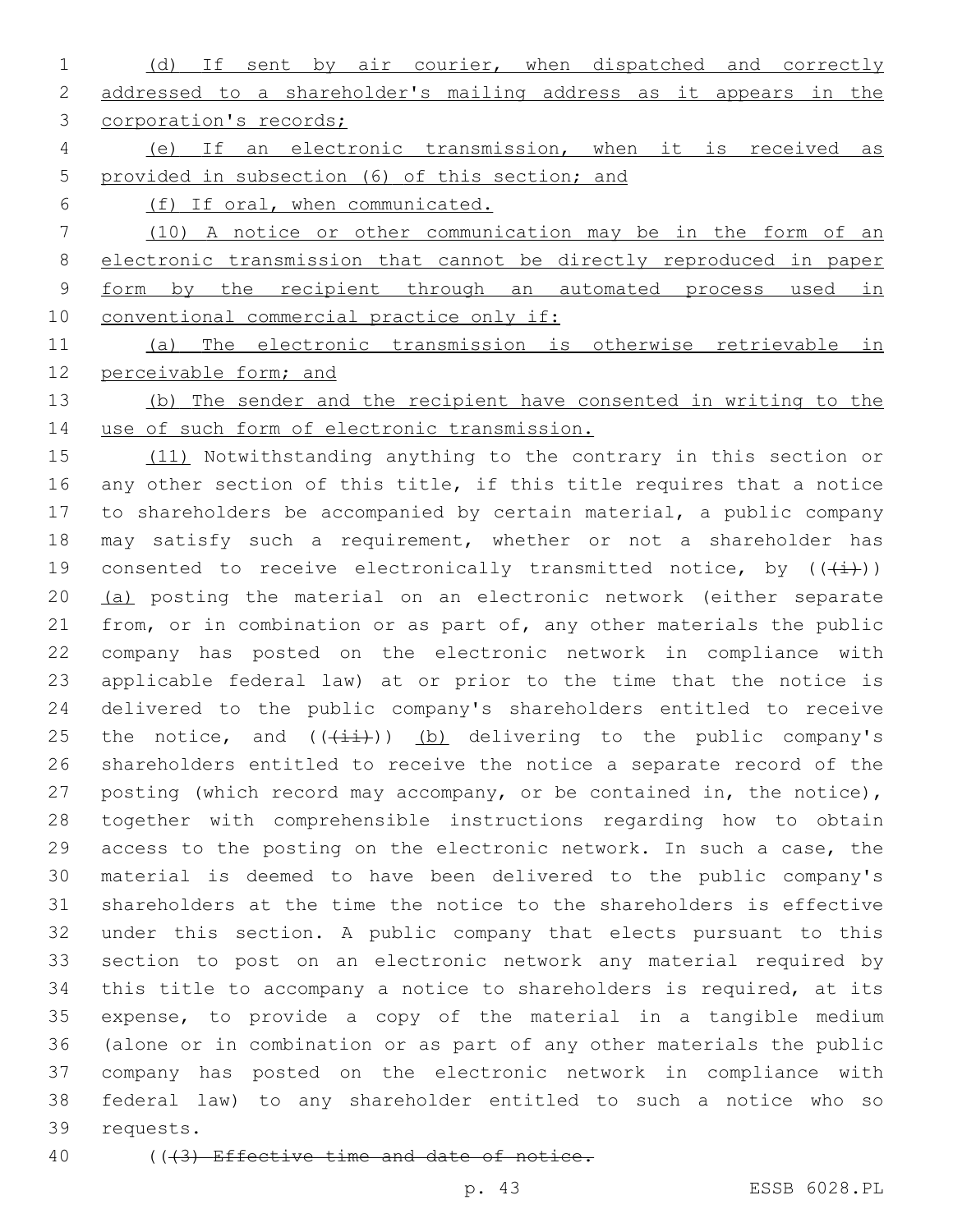1 (a) Oral notice. Oral notice is effective when received.

2 (b) Notice provided in a tangible medium.

3 (i) Notice in a tangible medium, if in a comprehensible form, is 4 effective at the earliest of the following:

5 (A) If expressly authorized by the articles of incorporation or 6 bylaws, and if notice is sent to the person's address, telephone 7 number, or other number appearing on the records of the corporation, 8 when dispatched by telegraph, teletype, or facsimile equipment;

9 (B) When received;

10 (C) Except as provided in (b)(ii) of this subsection, five days 11 after its deposit in the United States mail, as evidenced by the 12 postmark, if mailed with first-class postage, prepaid and correctly 13 addressed; or

14 (D) On the date shown on the return receipt, if sent by 15 registered or certified mail, return receipt requested, and the 16 receipt is signed by or on behalf of the addressee.

17 (ii) Notice in a tangible medium by a domestic or foreign 18 corporation to its shareholder, if in a comprehensible form and 19 correctly addressed to the shareholder's address shown in the 20 corporation's current record of shareholders, is effective:

21 (A) When mailed, if mailed with first-class postage prepaid; and

22 (B) When dispatched, if prepaid, by air courier.

23 (iii) Notice in a tangible medium to a domestic or foreign 24 corporation, authorized to transact business in this state, may be 25 addressed to the corporation's registered agent or to the corporation 26 or its secretary at its principal office shown in its most recent 27 annual report, or in the case of a foreign corporation that has not 28 yet delivered its annual report in its foreign registration 29 statement.

 (c) Notice provided in an electronic transmission. Notice provided in an electronic transmission, if in comprehensible form, is 32 effective when it:  $(i)$  Is electronically transmitted to an address, location, or system designated by the recipient for that purpose; or (ii) has been posted on an electronic network and a separate record 35 of the posting has been delivered to the recipient together with comprehensible instructions regarding how to obtain access to the 37 posting on the electronic network.

38  $(4)$ ))  $(12)$  If this title prescribes ((notice)) requirements for 39 notices or other communications in particular circumstances, those 40 requirements govern. If articles of incorporation or bylaws prescribe

p. 44 ESSB 6028.PL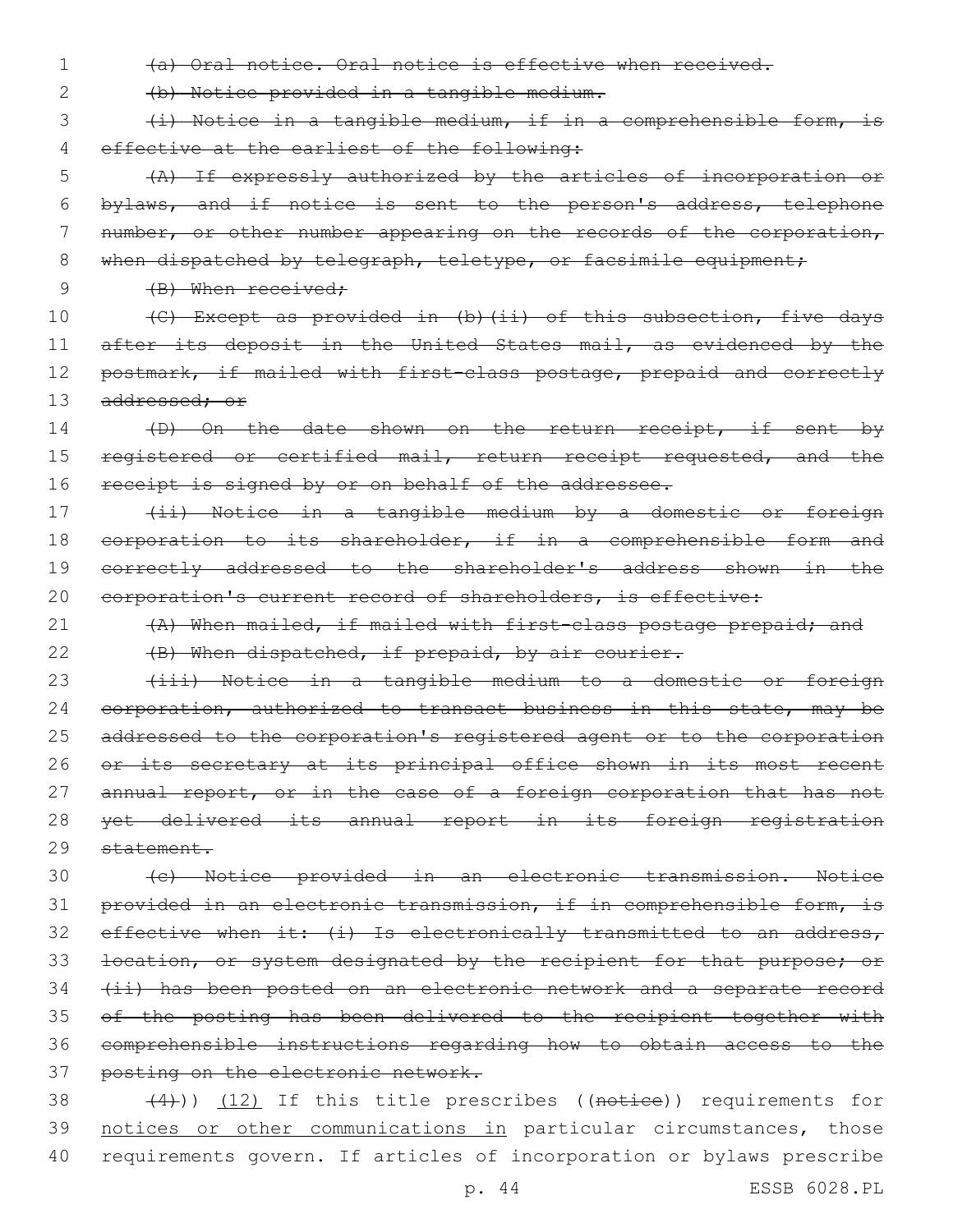((notice)) requirements for notices or other communications, not inconsistent with this section or other provisions of this title, those requirements govern. The articles of incorporation or bylaws may authorize or require delivery of notices of meetings of directors by electronic transmission.

6 (13) In the event that any provisions of this title are deemed to 7 modify, limit, or supersede the federal electronic signatures in 8 global and national commerce act, 15 U.S.C. Sec. 7001 et seq., the 9 provisions of this title will control to the maximum extent permitted 10 by section 102(a)(2) of that federal act.

11 **Sec. 41.** RCW 23B.01.420 and 2003 c 35 s 1 are each amended to 12 read as follows:

13 (1) A corporation has ((provided)) delivered written notice or 14 any other ((record to)) report or statement to all shareholders of 15 record who share a common address if all of the following 16 requirements are met:

17 (a) The corporation delivers one copy of the notice ((or other 18 record)), report, or statement to the common address;

19 (b) The corporation addresses the notice (( $e^+$  other record)), 20 report, or statement to the shareholders who share that address 21 either as a group or to each of the shareholders individually; and

22 (c) Each of those shareholders consents ((in a record)) to 23 delivery of a single copy of such  $((a))$  notice  $((or -other - record))_{L}$ 24 report, or statement to the shareholders' common address, and the 25 corporation notifies each shareholder of the duration of that 26 shareholder's consent, and explains the manner by which the 27 shareholder can revoke the consent.

28 (2) For purposes of this section, "address" means a street 29 address, a post office box number, a facsimile telephone number,  $((a + b)^2)$ 30 eommon)) an address, location, or system for electronic 31 transmissions, an email address, or another similar destination to 32 which records are delivered.

33 (3) If a shareholder ((revokes)) delivers written notice of 34 revocation to consent to delivery of a single copy of any notice ((or 35 other record)), report, or statement to a common address, or 36 ((notifies)) delivers written notice to the corporation that the 37 shareholder wishes to receive an individual copy of any notice ( $(e<sup>F</sup>)$ 38 other record)), report, or statement, the corporation shall begin 39 sending individual copies to that shareholder within thirty days

p. 45 ESSB 6028.PL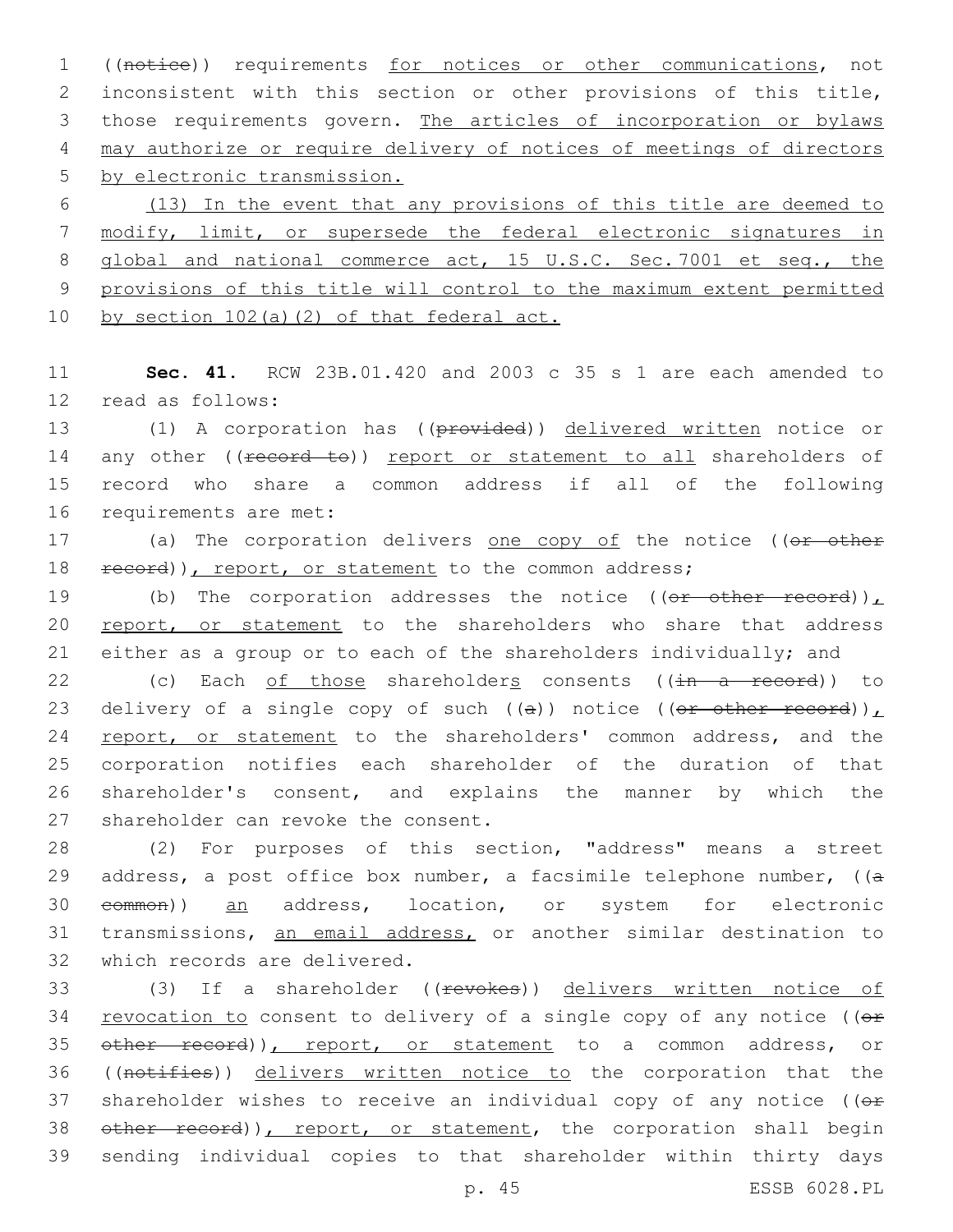1 after ((the corporation receives the revocation of consent or)) 2 delivery of the written notice.

3 (4) Prior to the delivery of notice by electronic transmission to 4 a common address, ((location, or system for electronic transmissions 5 under this section,)) each shareholder consenting to receive notice 6 under this section must also have consented to the receipt of notices 7 by electronic transmission as provided in RCW 23B.01.410.

8 **Sec. 42.** RCW 23B.02.050 and 2015 c 176 s 2113 are each amended 9 to read as follows:

10 (1) After incorporation:

 (a) If initial directors are named in the articles of incorporation, the initial directors shall hold an organizational meeting, at the call of a majority of the directors, to complete the organization of the corporation by appointing officers, adopting bylaws, and carrying on any other business brought before the 16 meeting;

17 (b) If initial directors are not named in the articles, the 18 incorporator or incorporators shall hold an organizational meeting at 19 the call of a majority of the incorporators:

20 (i) To elect directors and complete the organization of the 21 corporation; or

22 (ii) To elect a board of directors who shall complete the 23 organization of the corporation.

24 (2) Corporate action required or permitted by this title to be 25 approved by incorporators at an organizational meeting may be 26 approved without a meeting if the approval is evidenced by  $($  (the 27 consent of each of the incorporators in the form of a record)) one or 28 more written consents describing the corporate action so approved and 29 executed by each incorporator.

30 (3) An organizational meeting may be held in or out of this 31 state.

32 (4) A corporation must deliver an initial report to the secretary 33 of state in accordance with RCW 23.95.255.

34 **Sec. 43.** RCW 23B.06.200 and 1989 c 165 s 48 are each amended to 35 read as follows:

36 (1) A written subscription for shares entered into before 37 incorporation is irrevocable for six months unless the subscription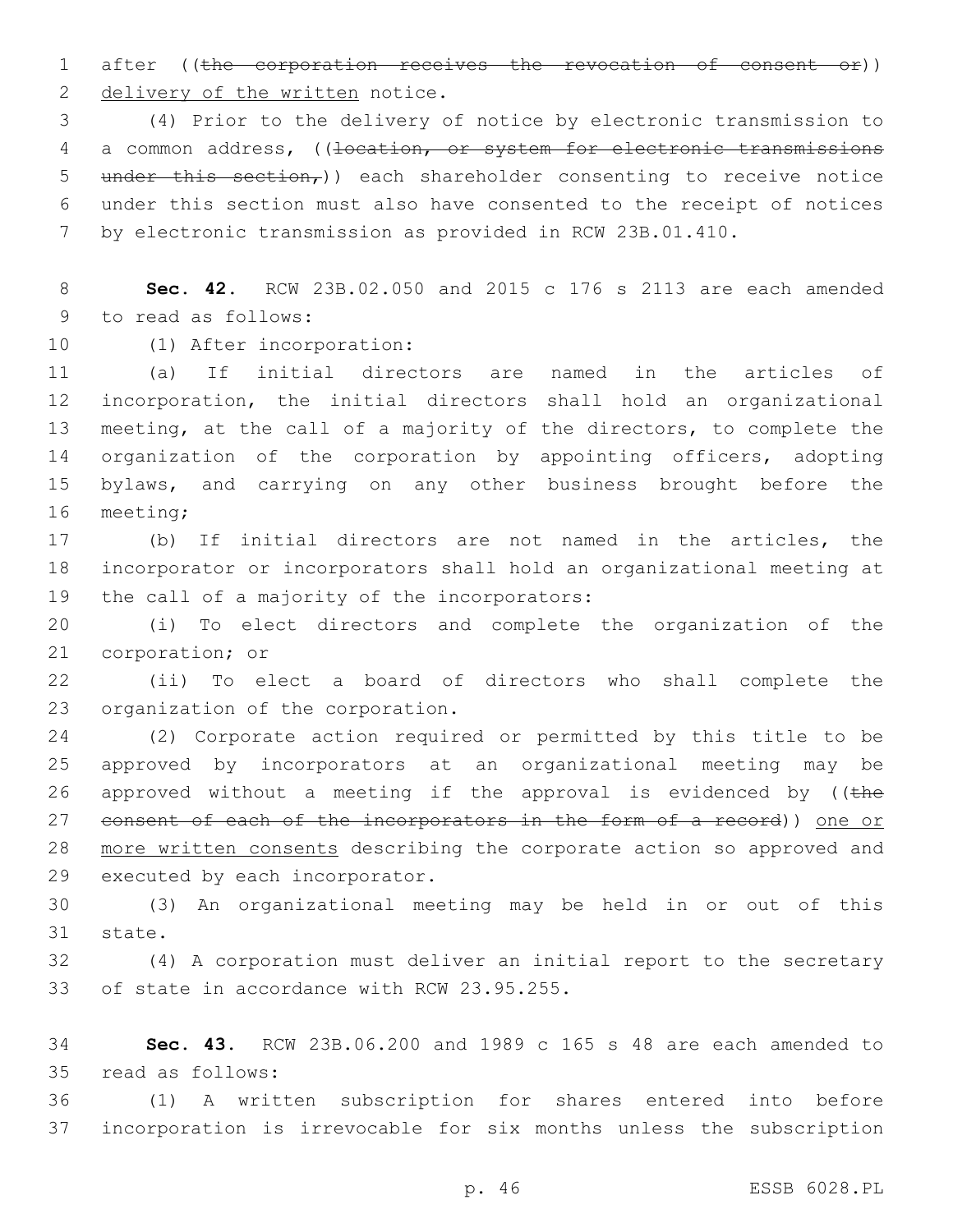agreement provides a longer or shorter period or all the subscribers 2 agree to revocation.

 (2) The board of directors may determine the payment terms of subscriptions for shares that were entered into before incorporation, unless the subscription agreement specifies them. A call for payment by the board of directors must be uniform so far as practicable as to all shares of the same class or series, unless the 8 subscription agreement specifies otherwise.

 (3) Shares issued pursuant to subscriptions entered into before incorporation are fully paid and nonassessable when the corporation receives the consideration specified in the subscription agreement.

 (4) If a subscriber defaults in payment of money or property under a subscription agreement entered into before incorporation, the corporation may collect the amount owed as any other debt. Alternatively, unless the subscription agreement provides otherwise, the corporation may rescind the agreement and may sell the shares if the debt remains unpaid more than twenty days after the corporation 18 ((sends)) delivers a written demand for payment to the subscriber.

 (5) A subscription agreement entered into after incorporation is a contract between the subscriber and the corporation subject to RCW 21 23B.06.210.

 **Sec. 44.** RCW 23B.06.250 and 1989 c 165 s 53 are each amended to 23 read as follows:

24 (1) Shares may, but need not, be represented by certificates. Unless this title or another statute expressly provides otherwise, 26 the rights and obligations of shareholders are identical regardless 27 of whether ((or not)) their shares are represented by certificates.

(2) At a minimum each share certificate must state on its face:

 (a) The name of the issuing corporation and that it is organized 30 under the laws of this state;

(b) The name of the person to whom issued; and

 (c) The number and class of shares and the designation of the 33 series, if any, the certificate represents.

 (3) If the issuing corporation is authorized to issue different classes of shares or different series within a class, the designations, relative rights, preferences, and limitations applicable to each class and the variations in rights, preferences, and limitations determined for each series, and the authority of the board of directors to determine variations for future series, must be

p. 47 ESSB 6028.PL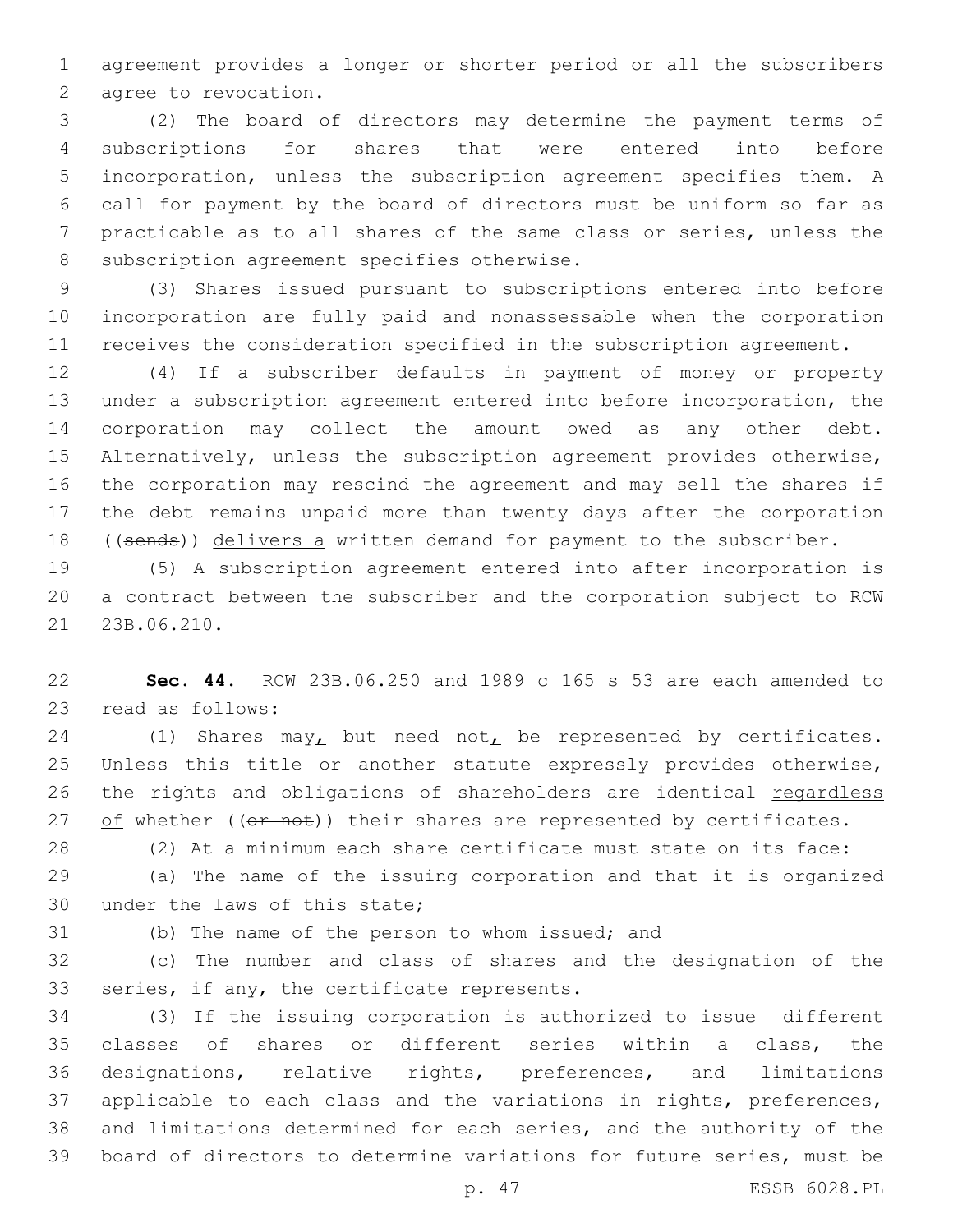summarized on the front or back of each certificate. Alternatively, each certificate may state conspicuously on its front or back that the corporation will furnish the shareholder this information without 4 charge on request in writing.

 (4) Each share certificate (a) must be ((signed, either manually 6 or in facsimile,)) executed by two officers designated in the bylaws or by the board of directors and (b) may bear the corporate seal or 8 its facsimile.

9 (5) If the person who ((<del>signed, either manually or in</del> 10 facsimile,)) executed a share certificate no longer holds office when the certificate is issued, the certificate is nevertheless valid.

 **Sec. 45.** RCW 23B.06.260 and 2009 c 189 s 10 are each amended to 13 read as follows:

 (1) Unless the articles of incorporation or bylaws provide otherwise, the board of directors of a corporation may approve the 16 ((issue)) issuance of some or all of the shares of any or all of its classes or series without certificates. The approval does not affect shares already represented by certificates until they are surrendered 19 to the corporation.

20 (2) Within a reasonable time after the ((issue)) issuance or transfer of shares without certificates, the corporation shall 22 ((send)) deliver to the shareholder a ((record)) written statement containing the information required on certificates by RCW 23B.06.250 24 (2) and (3), and, if applicable, RCW 23B.06.270.

 **Sec. 46.** RCW 23B.06.300 and 2019 c 141 s 2 are each amended to 26 read as follows:

 (1) The shareholders of a corporation do not have a preemptive right to acquire the corporation's unissued shares except to the extent the articles of incorporation provide otherwise or as set forth in subsection (2) of this section. A statement included in the articles of incorporation that "the corporation elects to have preemptive rights," or words of similar import, means that the provisions set forth in subsection (3) of this section apply except to the extent that the articles of incorporation provide otherwise.

 (2) Unless the articles of incorporation provide otherwise, the shareholders of a corporation formed before January 1, 2020, have a preemptive right to acquire the corporation's unissued shares.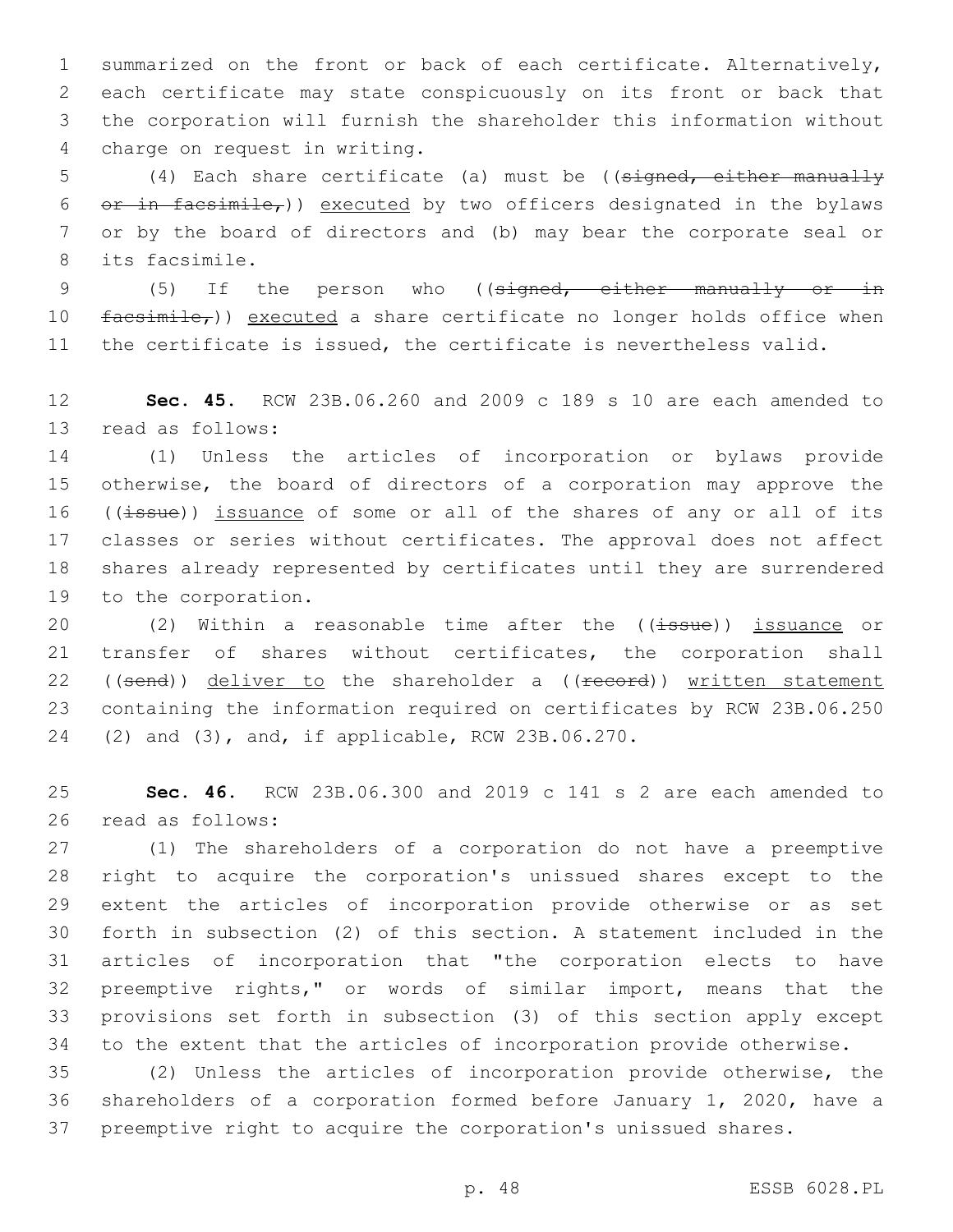(3) If shareholders of a corporation have a preemptive right to acquire the corporation's unissued shares under this section, the 3 following provisions apply:

 (a) Unless the articles of incorporation provide otherwise, such preemptive right is granted on uniform terms and conditions prescribed by the board of directors to provide a fair and reasonable opportunity to exercise the right, to acquire proportional amounts of the corporation's unissued shares upon the decision of the board of 9 directors to issue them.

 (b) Unless the articles of incorporation provide otherwise, a shareholder may waive the shareholder's preemptive right. A waiver 12 evidenced by ((an executed record)) a writing is irrevocable even 13 though it is not supported by consideration.

 (c) Unless the articles of incorporation provide otherwise, there 15 is no preemptive right with respect to:

 (i) Shares issued as compensation to directors, officers, agents, employees, or other service providers of the corporation, or its 18 subsidiaries or affiliates;

 (ii) Shares issued to satisfy conversion or option rights created to provide compensation to directors, officers, agents, or employees 21 of the corporation, or its subsidiaries or affiliates;

 (iii) Shares issued pursuant to the corporation's initial plan of 23 financing; and

(iv) Shares issued for consideration other than money.

(d) Unless the articles of incorporation provide otherwise:

 (i) Holders of shares of any class without general voting rights but with preferential rights to distributions or assets have no 28 preemptive rights with respect to shares of any class; and

 (ii) Holders of shares of any class with general voting rights but without preferential rights to distributions or assets have no preemptive rights with respect to shares of any class with preferential rights to distributions or assets unless the shares with preferential rights are convertible into or carry a right to subscribe for or acquire shares without preferential rights.

 (e) Unless the articles of incorporation provide otherwise, shares subject to preemptive rights that are not acquired by shareholders may be issued to any person for a period of one year after being offered to shareholders at a consideration set by the board of directors that is not lower than the consideration set for the exercise of preemptive rights. An offer at a lower consideration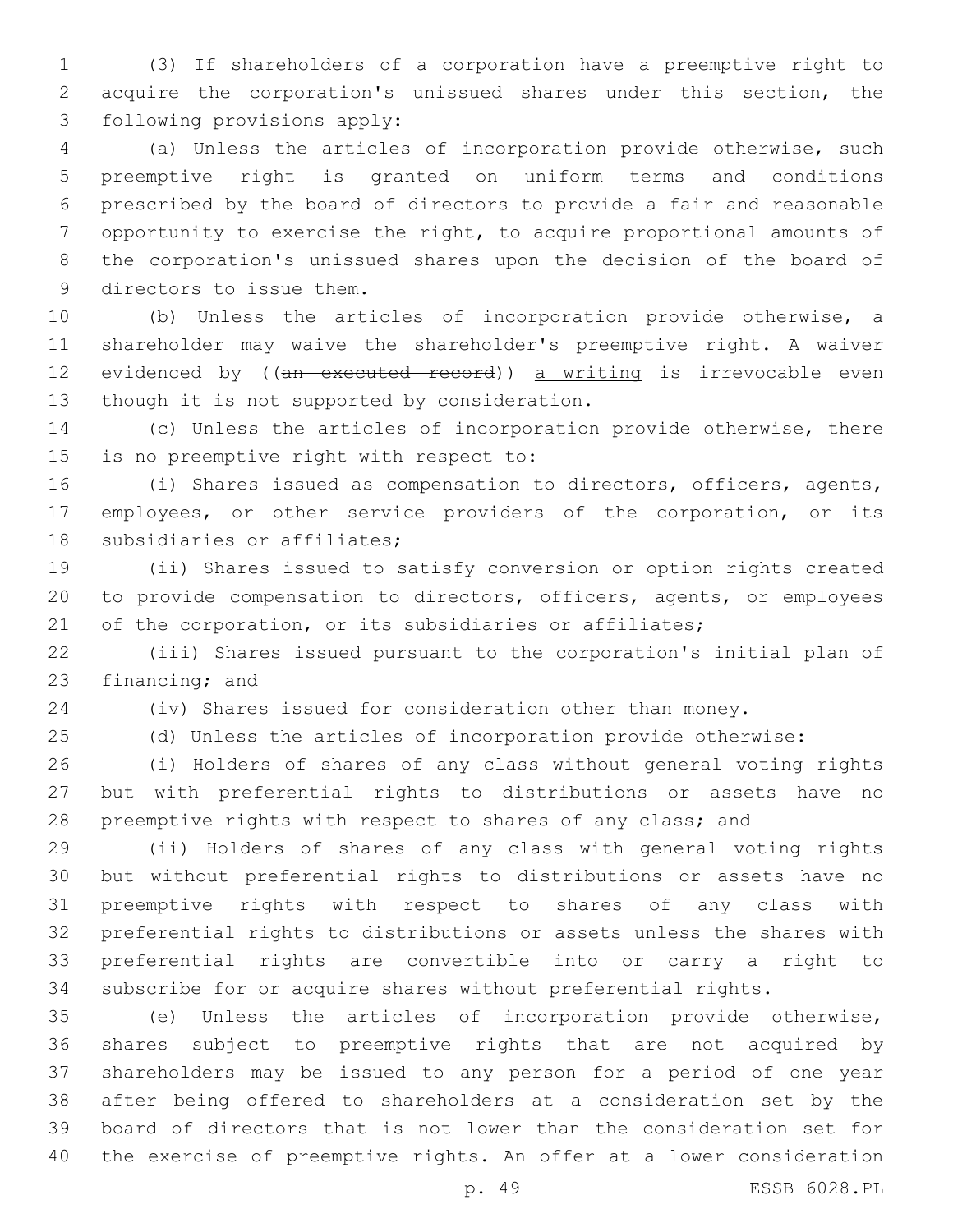or after the expiration of one year is subject to the shareholders' 2 preemptive rights.

 (f) For purposes of this section, "shares" includes a security convertible into or carrying a right to subscribe for or acquire 5 shares.

 **Sec. 47.** RCW 23B.07.010 and 2018 c 55 s 1 are each amended to 7 read as follows:

 (1) Except as provided in subsections (2) and (6) of this section, a corporation shall hold a meeting of shareholders annually for the election of directors at a time stated in or fixed in 11 accordance with the bylaws.

 (2)(a) If the articles of incorporation or the bylaws of a corporation registered as an investment company under the investment company act of 1940 so provide, the corporation is not required to hold an annual meeting of shareholders in any year in which the election of directors is not required by the investment company act 17 of 1940.

 (b) If a corporation is required under (a) of this subsection to hold an annual meeting of shareholders to elect directors, the meeting shall be held no later than one hundred twenty days after the 21 occurrence of the event requiring the meeting.

(3) Subject to subsection (4) of this section:

 (a) Annual shareholders' meetings may be held in or out of this 24 state at the place stated in or fixed in accordance with the bylaws; and

 (b) If no place is stated in or fixed in accordance with the bylaws, annual meetings shall be held at the corporation's principal 28 office.

 (4) Unless the articles of incorporation or bylaws provide otherwise, if the board of directors or another person is authorized in the bylaws to determine the place of annual meetings, the board of directors or such other person may, in the sole discretion of the board of directors or such other person, determine that an annual meeting will not involve a physical assembly of shareholders at a particular geographic location, but instead will be held solely by means of remote communication, in accordance with RCW 23B.07.080.

 (5) The failure to hold an annual meeting at the time stated in or fixed in accordance with a corporation's bylaws does not affect 39 the validity of any corporate action.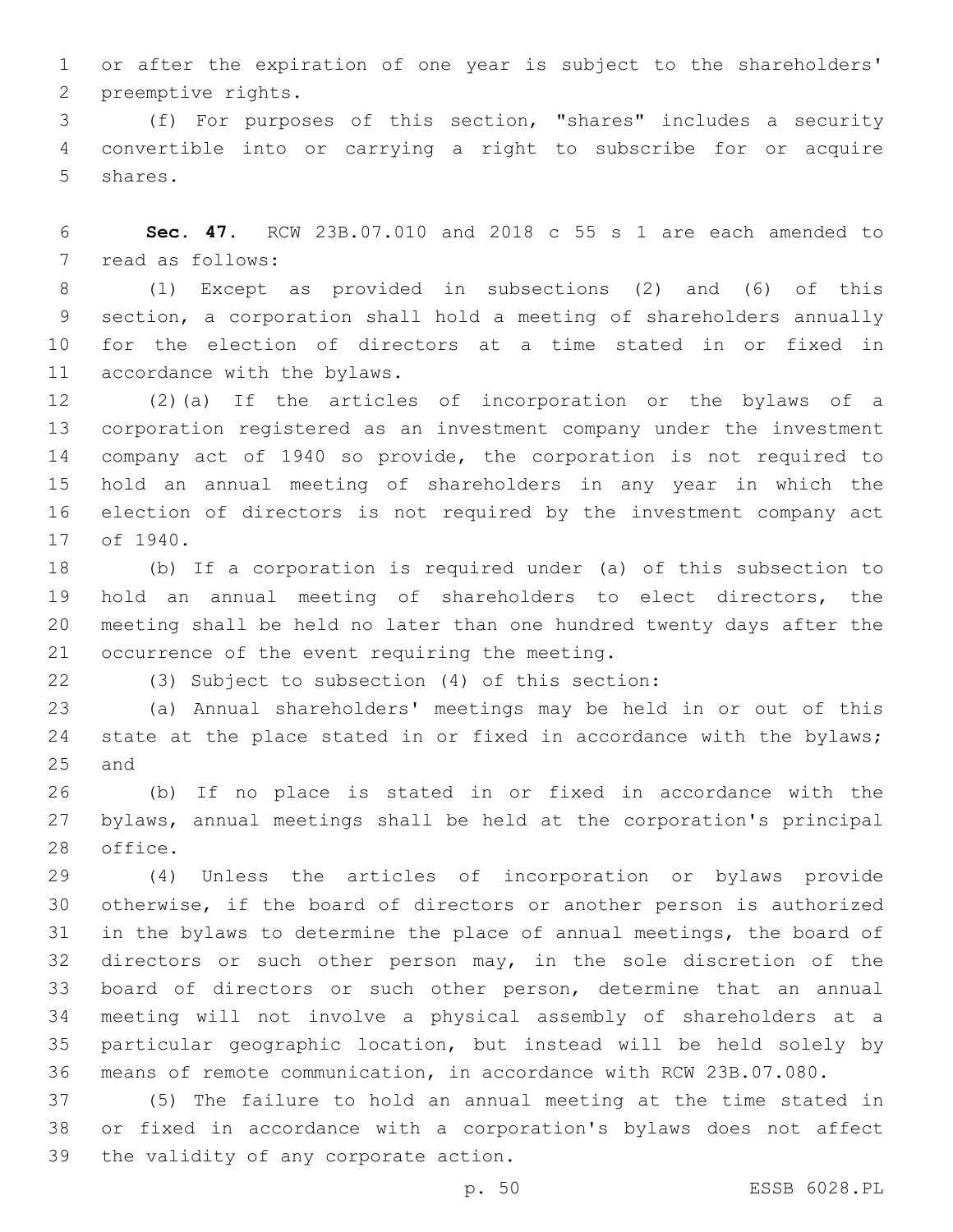1 (6) Shareholders may ((act by consent set forth in a record to)) 2 elect directors by written consent as permitted by RCW 23B.07.040 in 3 lieu of holding an annual meeting.

4 **Sec. 48.** RCW 23B.07.020 and 2018 c 55 s 2 are each amended to 5 read as follows:

6 (1) A corporation shall hold a special meeting of shareholders:

7 (a) On call of its board of directors or the person or persons 8 authorized to do so by the articles of incorporation or bylaws; or

9 (b) Except as set forth in subsections (2) and (3) of this 10 section, if ((the holders of)) shareholders holding at least ten 11 percent of all the votes entitled to be cast on any issue proposed to 12 be considered at the proposed special meeting execute, date, and 13 deliver to the ((corporation's secretary)) corporation one or more 14 written demands ((set forth in an executed and dated record)) for the 15 meeting describing the purpose or purposes for which it is to be 16 held( $\frac{1}{7}$  which demands shall be set forth either  $(i)$  in an executed 17 record or (ii) if the corporation has designated an address, 18 location, or system to which the demands may be electronically 19 transmitted and the demands are electronically transmitted to that 20 designated address, location, or system, in an executed 21 electronically transmitted record)).

22 (2) The right of shareholders of a public company to call a 23 special meeting may be limited or denied to the extent provided in 24 the articles of incorporation.

 (3) If the corporation is other than a public company, the articles of incorporation or bylaws may require the demand specified 27 in subsection (1)(b) of this section be made by a greater percentage, not in excess of twenty-five percent, of all the votes entitled to be cast on any issue proposed to be considered at the proposed special 30 meeting.

31 (4) If not otherwise fixed under RCW 23B.07.030 or 23B.07.070, 32 the record date for determining shareholders entitled to demand a 33 special meeting is the ((date of delivery of the)) first date on 34 which an executed shareholder demand ((in compliance with subsection 35 (1) of this section)) is delivered to the corporation.

36 (5) Subject to subsection (6) of this section:

37 (a) Special shareholders' meetings may be held in or out of this 38 state at the place stated in or fixed in accordance with the bylaws; 39 and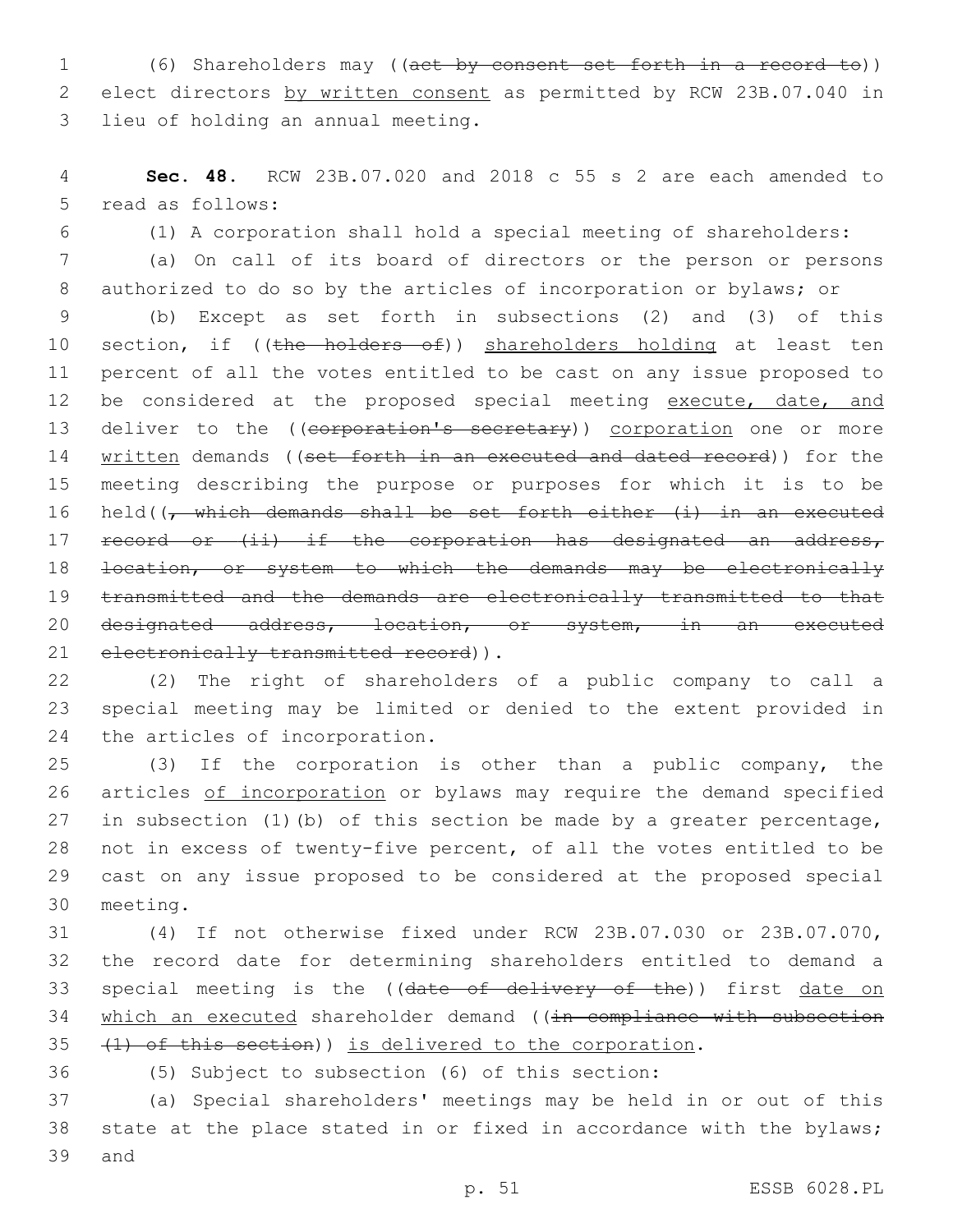(b) If no place is stated or fixed in accordance with the bylaws, special meetings shall be held at the corporation's principal office.

 (6) Unless the articles of incorporation or bylaws provide otherwise, if the board of directors or another person is authorized in the bylaws to determine the place of special meetings, the board of directors or such other person may, in the sole discretion of the board of directors or such other person, determine that a special meeting will not involve a physical assembly of shareholders at a particular geographic location, but instead will be held solely by means of remote communication, in accordance with RCW 23B.07.080.

 (7) Only business within the purpose or purposes described in the meeting notice required by RCW 23B.07.050(3) may be conducted at a 13 special shareholders' meeting.

 **Sec. 49.** RCW 23B.07.035 and 2007 c 467 s 6 are each amended to 15 read as follows:

 (1) A corporation having any shares listed on a national securities exchange or regularly traded in a market maintained by one or more members of a national or affiliated securities association shall, and any other corporation may, appoint one or more inspectors 20 to act at a meeting of shareholders ((and make a written report of the inspectors' determinations)) in connection with determining 22 voting results. Each inspector shall ((take and sign an oath)) verify 23 in writing that the inspector will faithfully  $(1+e)$  execute the duties of inspector with strict impartiality and according to the 25 best of the inspector's ability.

(2) The inspectors shall:26

 (a) Ascertain the number of shares outstanding and the voting 28 power of each;

(b) Determine the shares represented at a meeting;

30 (c) Determine the validity of ((proxies)) proxy appointments and 31 ballots;

32 (d) Count ( $(aH)$ ) the votes and ballots; and

33 (e) ((Determine)) Make a written report of the results.

 (3) An inspector may be an officer or employee of the corporation.35

 (4) If no challenge of a determination by the inspectors is timely made, such determination is conclusive. Challenge of any determination by the inspectors may be made in a court of competent 39 jurisdiction.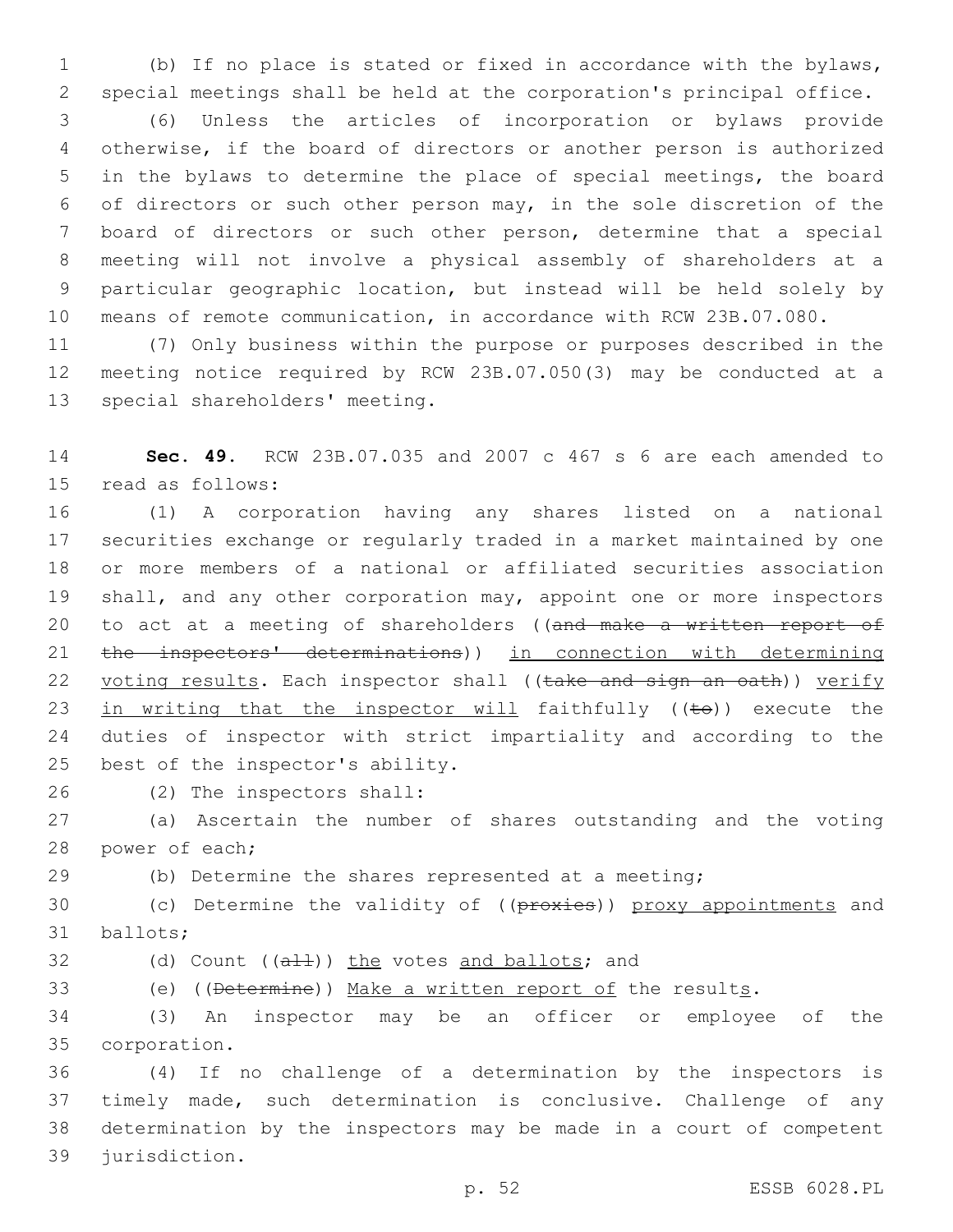1 **Sec. 50.** RCW 23B.07.040 and 2009 c 189 s 14 are each amended to 2 read as follows:

3 (1)(a) Corporate action required or permitted by this title to be 4 approved by a shareholder vote at a meeting may be approved without a 5 meeting or a vote if either:

6 (i) The corporate action is approved by all shareholders entitled 7 to vote on the corporate action; or

 (ii) The corporate action is approved by shareholders holding of record or otherwise entitled to vote in the aggregate not less than the minimum number of votes that would be necessary to approve such corporate action at a meeting at which all shares entitled to vote on the corporate action were present and voted, and at the time the corporate action is approved the corporation is not a public company and is authorized to approve such corporate action under this subsection (1)(a)(ii) by a general or limited authorization contained 16 in its articles of incorporation.

17 (b) Corporate action may be approved by shareholders without a 18 meeting or a vote ((by means of execution of a single consent or 19 multiple counterpart consents by)) if the approval is evidenced by 20 one or more written consents:

21 (i) Executed by shareholders holding of record or otherwise 22 entitled to vote in the aggregate not less than the minimum number of 23 votes necessary under (a)(i) or (ii) of this subsection((. Any such 24 shareholder consent must:  $(i)$  Be in the form of an executed record) ;

25 (ii) ((indicate)) Indicating the date of execution ((of the 26 consent by each shareholder who executes it)), which date must be on 27 or after the applicable record date determined in accordance with 28 subsection (2) of this section;

29 (iii) ((describe)) Describing the corporate action being 30 approved; and

31 (iv) ((when)) Delivered to the corporation for filing by the 32 corporation with the minutes or corporate records in accordance with 33 subsection (4) of this section. When delivered to each shareholder 34 for execution, the consent must include or be accompanied by the same 35 material that would have been required by this title to be delivered 36 to shareholders in or accompanying a notice of meeting at which the 37 proposed corporate action would have been submitted for shareholder 38 approval( $\left(\frac{1}{2}, \frac{1}{2}, \frac{1}{2}\right)$  be delivered to the corporation for inclusion in 39 the minutes or filing with the corporate records in accordance with 40 subsection (4) of this section)). A shareholder may withdraw an

p. 53 ESSB 6028.PL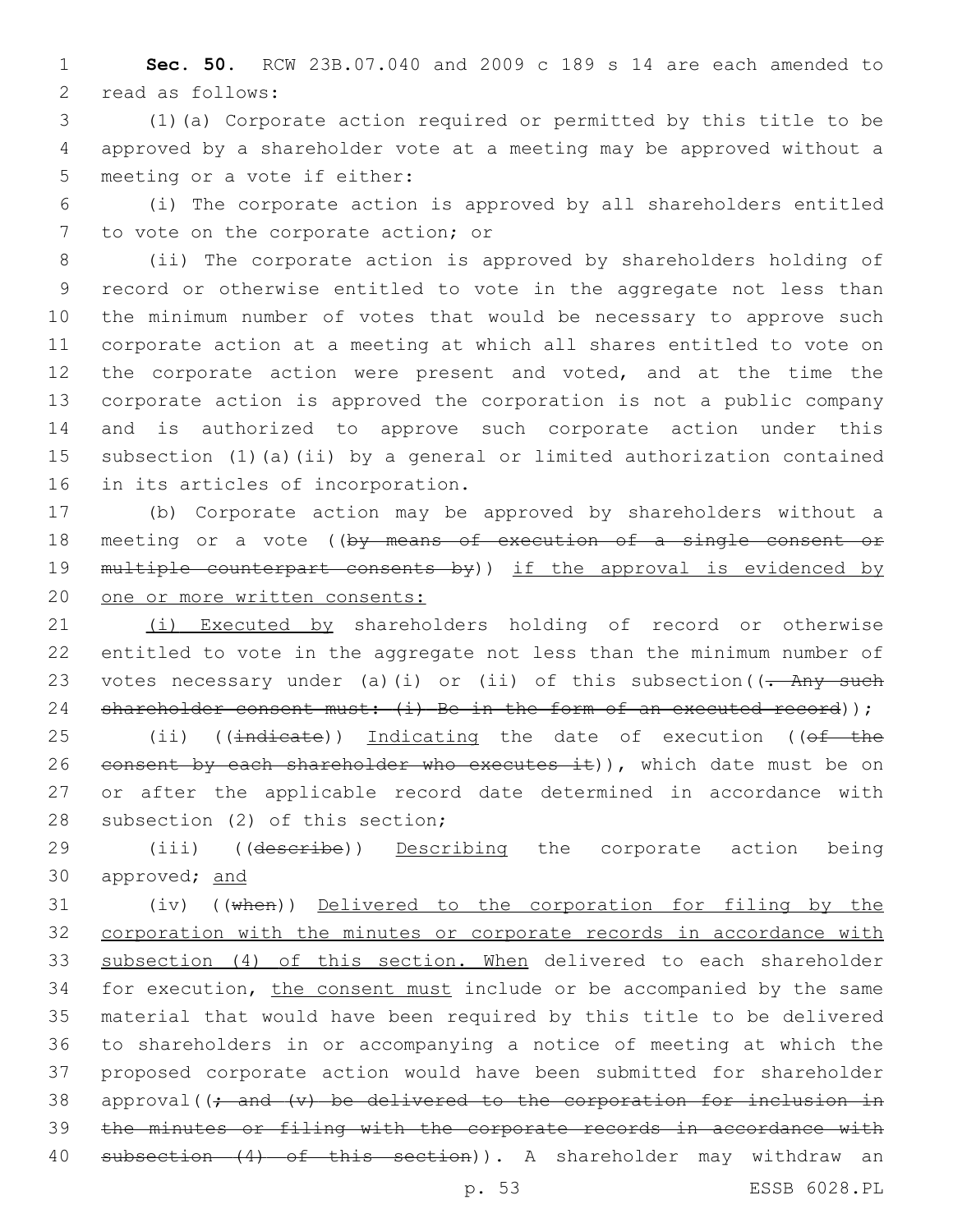executed shareholder consent by delivering a written notice of 2 withdrawal ((in the form of an executed record)) to the corporation prior to the time when shareholder consents sufficient to approve the corporate action have been delivered to the corporation.

 (c) A written consent in the form of an electronic transmission must contain or be accompanied by information from which the corporation can determine that the electronic transmission was transmitted by the shareholder and the date on which the shareholder 9 transmitted the electronic transmission.

 (2) The record date for determining shareholders entitled to approve a corporate action without a meeting may be fixed under RCW 23B.07.030 or 23B.07.070, but if not so fixed shall be the date of execution indicated on the earliest dated shareholder consent executed under subsection (1) of this section, even though such shareholder consent may not have been delivered to the corporation on 16 that date.

 (3)(a) Notice that shareholder consents are being sought under 18 subsection (1)(a) of this section ((shall)) must be given, by the corporation or by another person soliciting such consents, on or promptly after the record date, to all shareholders entitled to vote on the record date who have not yet executed the shareholder consent and, if this title would otherwise require that notice of a meeting of shareholders to consider the proposed corporate action be given to nonvoting shareholders, to all nonvoting shareholders as of the 25 record date. Notice given under this subsection (3)(a) ((shall)) must include or be accompanied by the same information required to be included in or to accompany the shareholder consent under subsection  $(1)$  (b)(iii) and (iv) of this section.

29 (b) Notice that sufficient ((shareholder)) written consents have been executed to approve the proposed corporate action under either 31 of subsection (1)(a)(i) or (ii) of this section ( $(\text{shall})$ ) must be given by the corporation, promptly after delivery to the corporation 33 of ((shareholder)) written consents sufficient to approve the corporate action in accordance with subsection (4) of this section, to all shareholders entitled to vote on the record date and, if this title would otherwise require that notice of a meeting of shareholders to consider the proposed corporate action be given to nonvoting shareholders, to all nonvoting shareholders as of the 39 record date.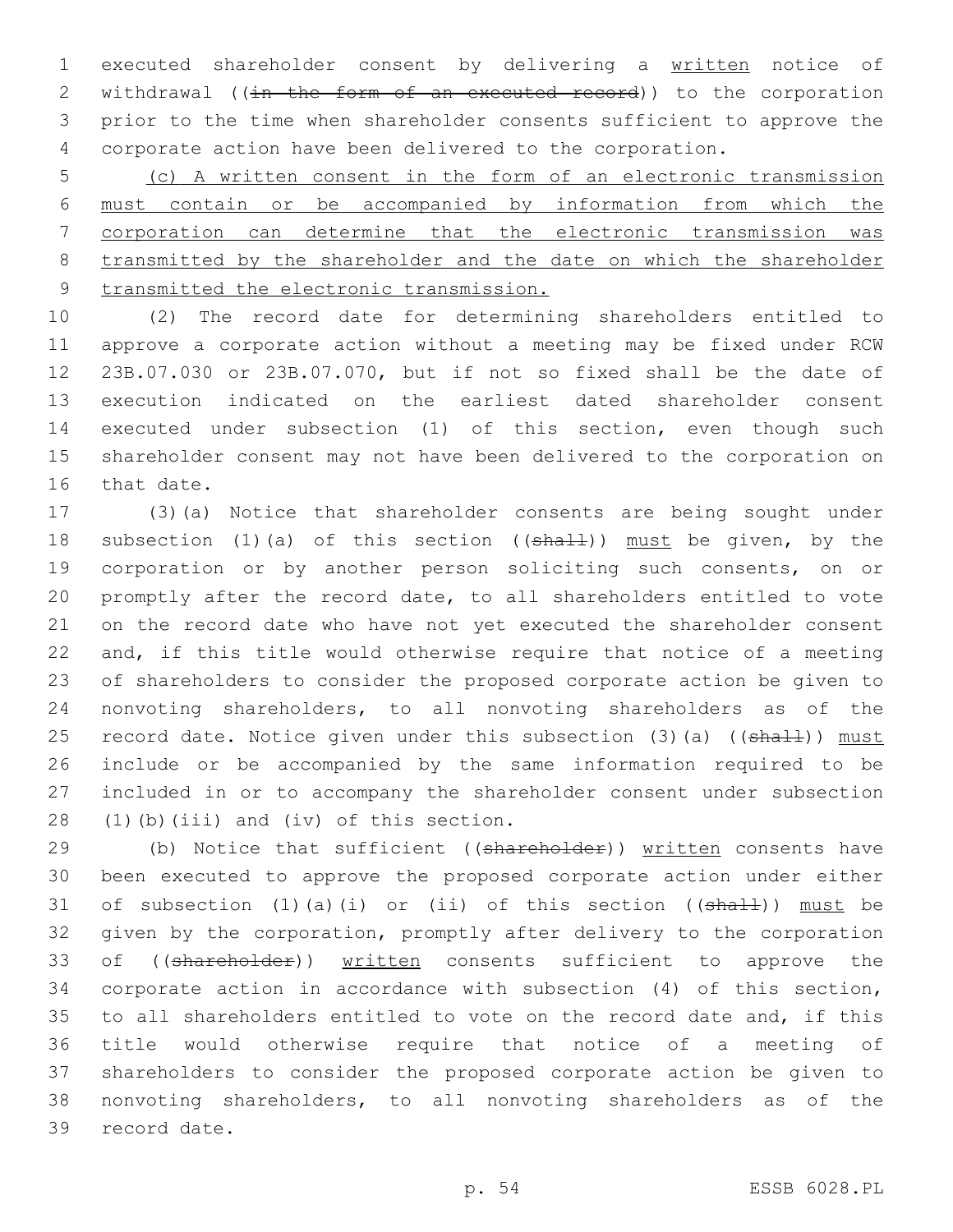1 (4) Unless the consent executed by shareholders specifies a later 2 time as the time at which the approval of the corporate action is to 3 be effective ((date)), shareholder approval obtained under this 4 section is effective when:

5 (a) Executed shareholder consents sufficient to approve the 6 proposed corporate action have been delivered to the corporation ( $(\tau)$ 7 either at an address designated by the corporation for delivery of 8 such shareholder consents or at the corporation's registered office, 9 or to such electronic address, location, or system as the corporation 10 may have designated for delivery of such shareholder consents)) in 11 any manner authorized by RCW 23B.01.410; and

12 (b) ((any)) Any period of advance notice required by the 13 corporation's articles of incorporation to be given to any 14 nonconsenting shareholders has been satisfied. ((Executed shareholder 15 consents are not)) No written consent is effective to approve a 16 proposed corporate action unless, within sixty days after the 17 earliest date ((of the earliest dated shareholder)) on which a 18 consent delivered to the corporation as required by this section was 19 executed, written consents executed by a sufficient number of 20 shareholders to approve the corporate action are delivered to the 21 corporation.

 (5) Approval of corporate action by ((execution of shareholder)) written consents under this section has the effect of a meeting vote 24 and may be described as such in any ((record)) document, except that, if the corporate action requires the filing of a certificate under any other section of this title, the certificate so filed shall state, in lieu of any statement required by that section concerning any vote of shareholders, that shareholder approval has been obtained in accordance with this section and that notice to any nonconsenting shareholders has been given to the extent required by this section.

31 **Sec. 51.** RCW 23B.07.060 and 2009 c 189 s 15 are each amended to 32 read as follows:

33 (1) A shareholder may waive any notice required by this title, 34 the articles of incorporation, or bylaws before or after the date and 35 time ((of the meeting that is the subject of such)) stated in the 36 notice, or in the case of notice required by RCW 23B.07.040(3), 37 before or after the corporate action to be approved by ((executed)) 38 written consent becomes effective. Except as provided by subsections 39 (2) and (3) of this section, the waiver must be (( $del}{ivered}$ )) in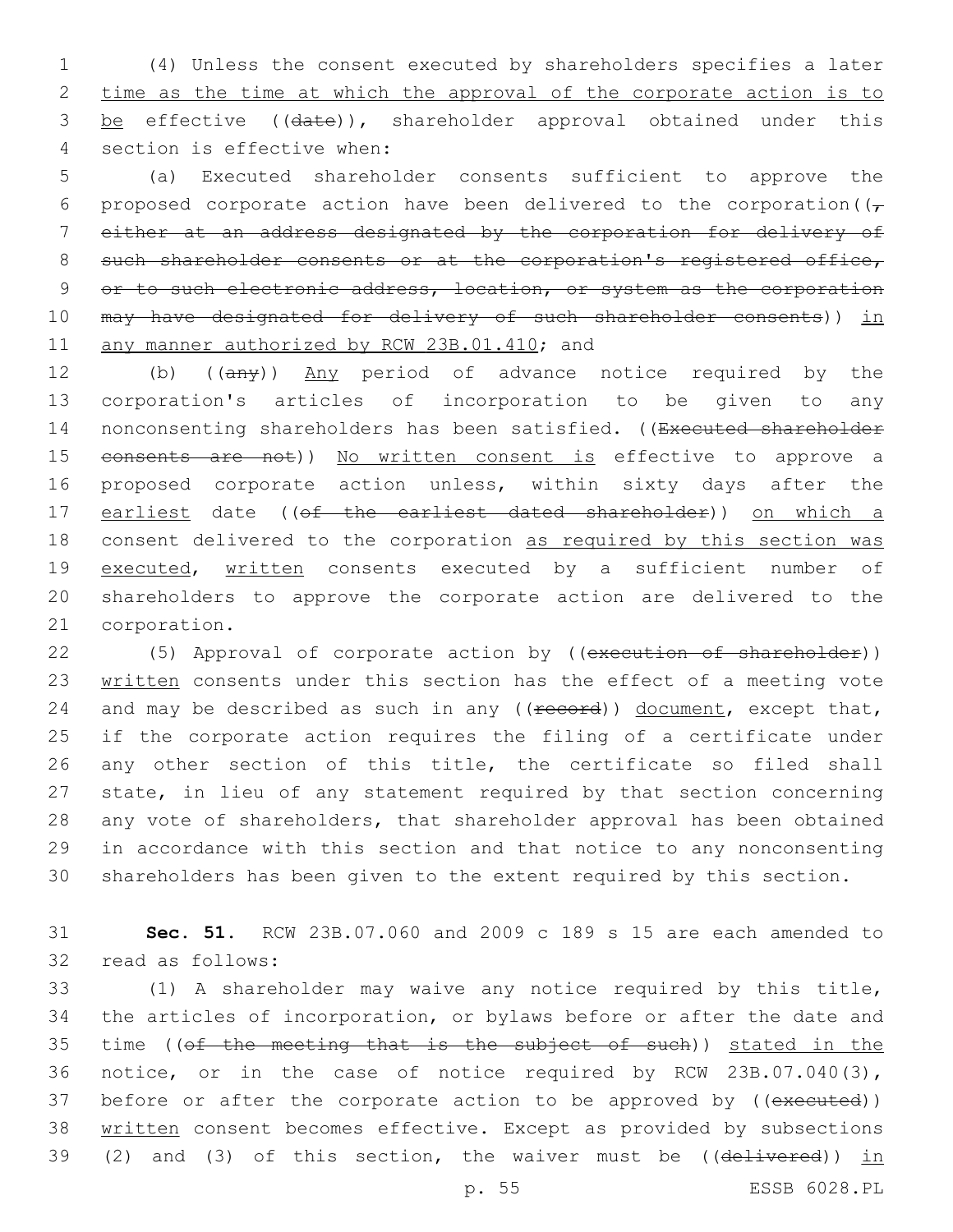1 writing, be executed by the shareholder entitled to the notice, and 2 be delivered to the corporation for ((inclusion in)) filing by the 3 corporation with the minutes or ((filing with the)) corporate 4 records( $\frac{1}{1}$  which waiver shall be set forth either  $\{a\}$  in an executed 5 and dated record or (b) if the corporation has designated an address, location, or system to which the waiver may be electronically transmitted and the waiver is electronically transmitted to the designated address, location, or system, in an executed and dated 9 electronically transmitted record)).

 (2) A shareholder's attendance at a meeting waives objection to lack of notice or defective notice of the meeting, unless the shareholder at the beginning of the meeting objects to holding the 13 meeting or transacting business at the meeting.

 (3) A shareholder waives objection to consideration of a particular matter at a meeting that is not within the purpose or purposes described in the meeting notice, unless the shareholder objects to considering the matter when it is presented.

 **Sec. 52.** RCW 23B.07.200 and 2009 c 189 s 17 are each amended to 19 read as follows:

 (1) After fixing a record date for a meeting, a corporation shall prepare an alphabetical list of the names of all its shareholders on the record date who are entitled to notice of a shareholders' meeting. The list must be arranged by voting group, and within each 24 voting group by class or series of shares, and show the address of 25 and number of shares held by each shareholder. Nothing contained in this section requires the corporation to include on such list the 27 electronic mail address or other electronic contact information of a shareholder.

 (2) The shareholders' list must be available for inspection by any shareholder, beginning ten days prior to the meeting and continuing through the meeting, at the corporation's principal office or at a place identified in the meeting notice in the city where the meeting will be held. A shareholder, the shareholder's agent, or the shareholder's attorney is entitled to inspect the list, during regular business hours and at the shareholder's expense, during the 36 period it is available for inspection.

 (3) The corporation shall make the shareholders' list available at the meeting, and any shareholder, the shareholder's agent, or the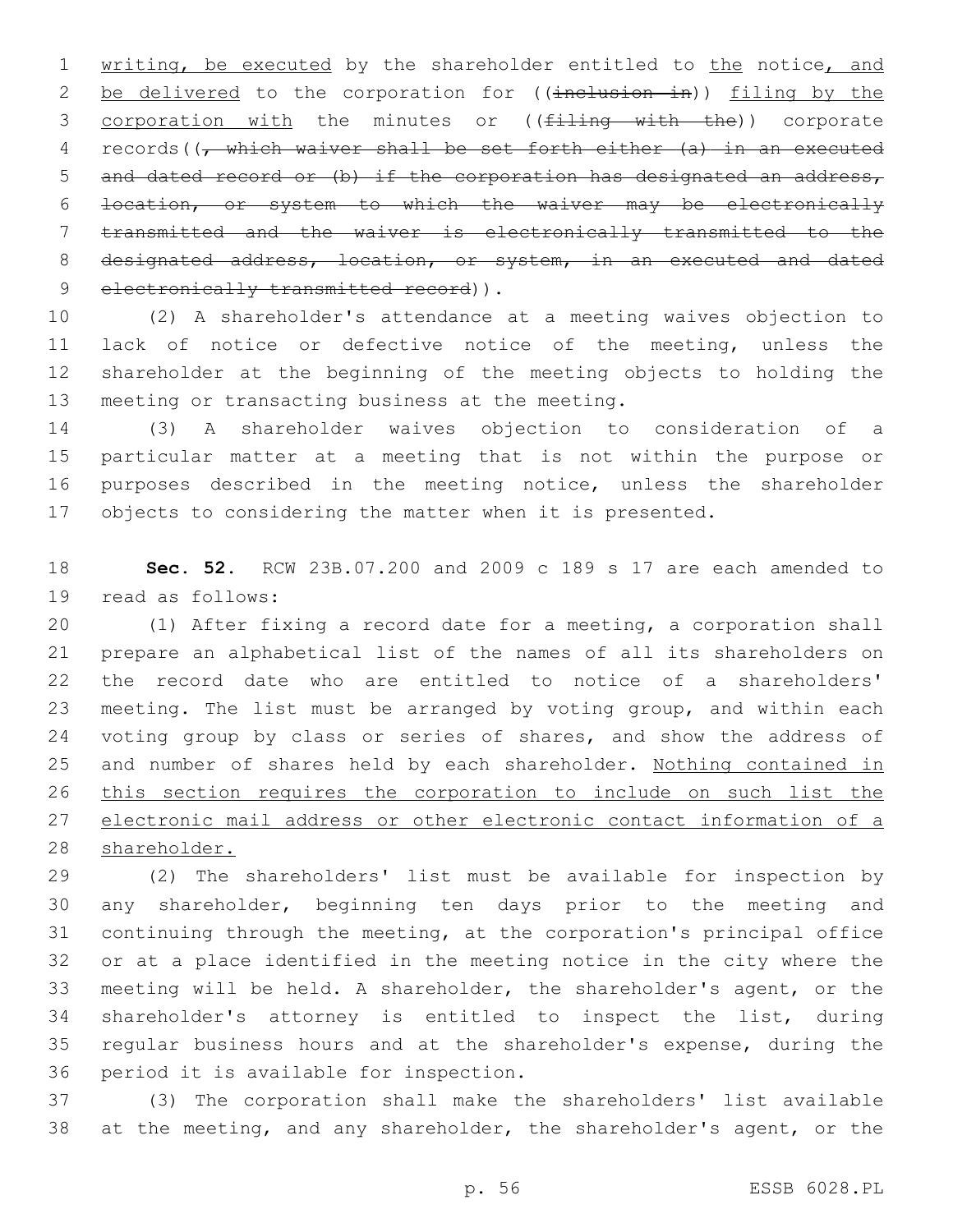shareholder's attorney is entitled to inspect the list at any time 2 during the meeting or any adjournment.

 (4) If the corporation refuses to allow a shareholder, the shareholder's agent, or the shareholder's attorney to inspect the shareholders' list before or at the meeting, the superior court of the county where a corporation's principal office, or, if none in this state, its registered office, is located, on application of the shareholder, may summarily order the inspection at the corporation's expense and may postpone the meeting for which the list was prepared 10 until the inspection is complete.

 (5) A shareholder's right to copy the shareholders' list, and a shareholder's right to otherwise inspect and copy the record of 13 shareholders, is governed by RCW 23B.16.020(3).

 (6) Refusal or failure to prepare or make available the shareholders' list does not affect the validity of corporate action 16 approved at the meeting.

 **Sec. 53.** RCW 23B.07.220 and 2002 c 297 s 25 are each amended to 18 read as follows:

 (1) A shareholder may vote the shareholder's shares in person or 20 by proxy.

 (2) A shareholder or the shareholder's agent or attorney-in-fact may appoint a proxy to vote or otherwise act for the shareholder 23 by  $($   $\div$ 

 (a) Executing a writing authorizing another person or persons to 25 act for the shareholder as proxy. Execution may be accomplished by 26 the shareholder or the shareholder's authorized officer, director, 27 employee, or agent signing the writing or causing his or her signature to be affixed to the writing by any reasonable means 29 including, but not limited to, by facsimile signature; or

 (b) Authorizing another person or persons to act for the shareholder as proxy by transmitting or authorizing the transmission of a recorded telephone call, voice mail, or other electronic transmission to the person who will be the holder of the proxy or to a proxy solicitation firm, proxy support service organization, or like agent duly authorized by the person who will be the holder of the proxy to receive the transmission, provided that the transmission must either set forth or be submitted with information, including any security or validation controls used, from which it can reasonably be determined that the transmission was authorized by the shareholder.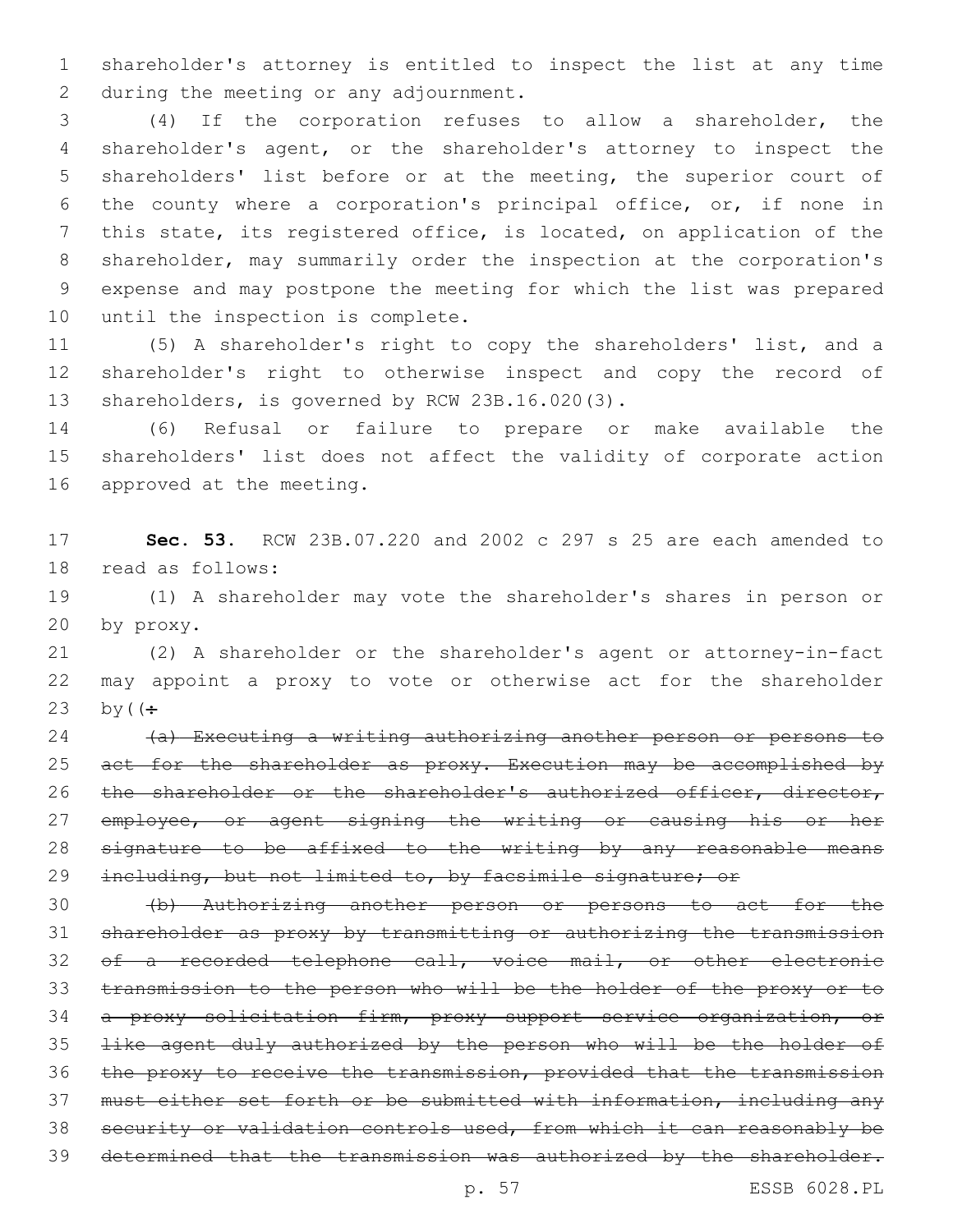1 If it is determined that the transmission is valid, the inspectors of 2 election or, if there are no inspectors, any officer or agent of the 3 corporation making that determination on behalf of the corporation 4 shall specify the information upon which they relied. The corporation 5 shall require the holders of proxies received by transmission to 6 provide to the corporation copies of the transmission and the 7 corporation shall retain copies of the transmission for a reasonable 8 period of time after the election provided that they are retained for 9 at least sixty days)) executing an appointment form, or by an 10 electronic transmission. An electronic transmission must contain or 11 be accompanied by information from which the recipient can determine 12 the date of the transmission and that the transmission was authorized 13 by the sender or the sender's agent or attorney-in-fact.

14 (3) An appointment of a proxy is effective when ((a signed)) an 15 executed appointment form or ((telegram, cablegram, recorded 16 telephone call, voice mail, or other)) an electronic transmission of 17 the appointment is received by the inspector( $(\theta)$ ) of election or the 18 officer or agent of the corporation authorized to tabulate votes. An 19 appointment is valid for ((eleven months unless a longer period is 20 expressly)) the term provided in the appointment form or electronic 21 transmission, and, if no term is provided, is valid for eleven months 22 unless the appointment is irrevocable under subsection (4) of this 23 section.

24 (4) An appointment of a proxy is revocable by the shareholder 25 unless the appointment ((indicates)) form or electronic transmission 26 states that it is irrevocable and the appointment is coupled with an 27 interest. Appointments coupled with an interest include the 28 appointment of:

29 (a) A pledgee;

30 (b) A person who purchased or agreed to purchase the shares;

31 (c) A creditor of the corporation who extended it credit under 32 terms requiring the appointment;

33 (d) An employee of the corporation whose employment contract 34 requires the appointment; or

35 (e) A party to a voting agreement created under RCW 23B.07.310.

 (5) The death or incapacity of the shareholder appointing a proxy does not affect the right of the corporation to accept the proxy's authority unless notice of the death or incapacity is received by the officer or agent of the corporation authorized to tabulate votes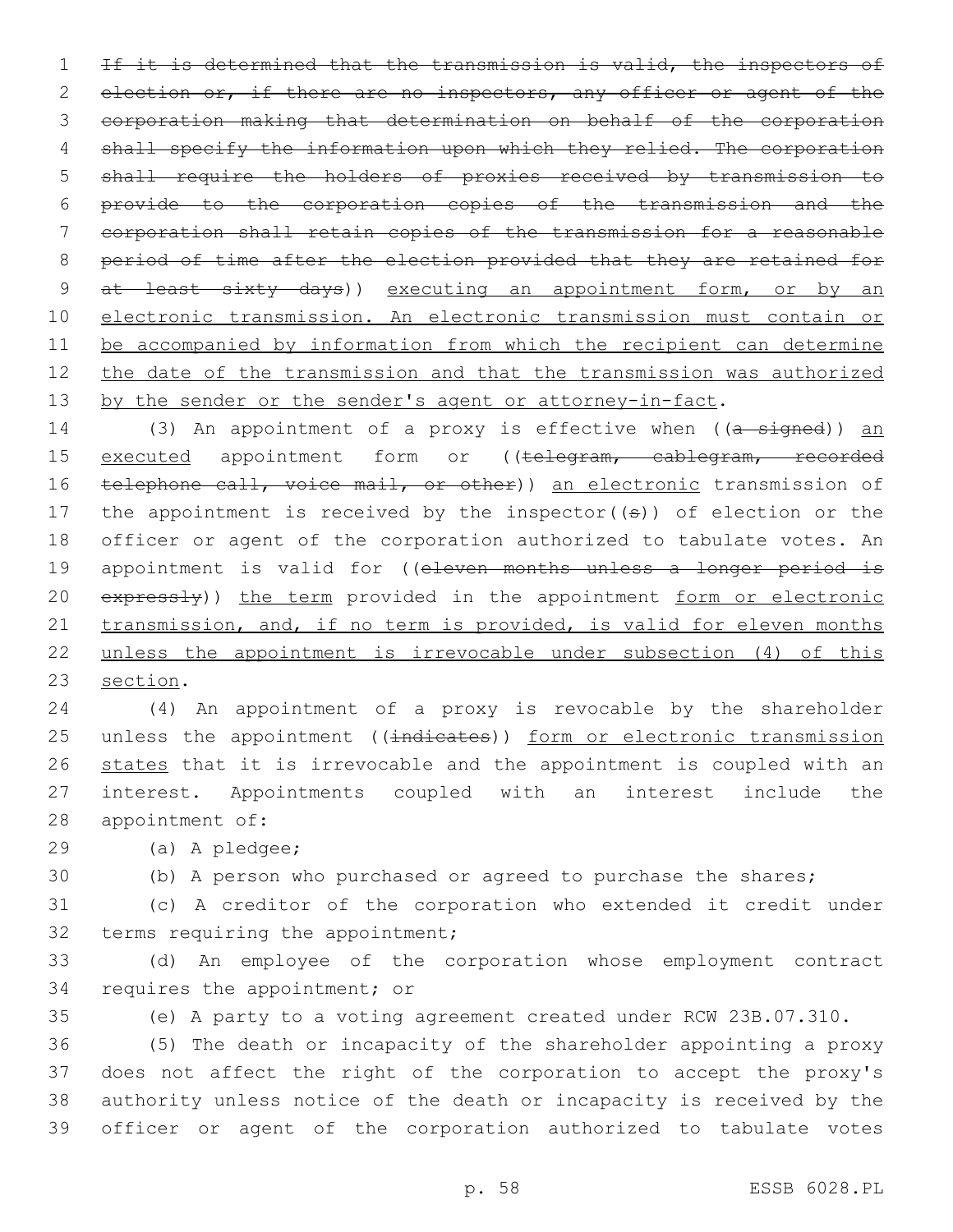1 before the proxy exercises the proxy's authority under the 2 appointment.

3 (6) An appointment made irrevocable under subsection (4) of this 4 section is revoked when the interest with which it is coupled is 5 extinguished.

 (7) A transferee for value of shares subject to an irrevocable appointment may revoke the appointment if the transferee did not know of its existence when the transferee acquired the shares and the existence of the irrevocable appointment was not noted conspicuously on the certificate representing the shares or on the information 11 statement for shares without certificates.

12 (8) Subject to RCW 23B.07.240 and to any express limitation on 13 the proxy's authority stated in the appointment form or ((recorded 14 telephone call, voice mail, or other)) electronic transmission, a 15 corporation is entitled to accept the proxy's vote or other action as 16 that of the shareholder making the appointment.

17 (((9) For the purposes of this section only, "sign" or 18 "signature" includes any manual, facsimile, conformed, or electronic 19 signature.))

20 **Sec. 54.** RCW 23B.07.240 and 2002 c 297 s 26 are each amended to 21 read as follows:

22 (1) If the name executed on a vote, ballot, consent, waiver, or 23 proxy appointment corresponds to the name of a shareholder, the 24 corporation, if acting in good faith, is entitled to accept the vote, 25 ballot, consent, waiver, or proxy appointment and give it effect as 26 the act of the shareholder.

27 (2) If the name executed on a vote, ballot, consent, waiver, or 28 proxy appointment does not correspond to the name of its shareholder, 29 the corporation, if acting in good faith, is nevertheless entitled to 30 accept the vote, ballot, consent, waiver, or proxy appointment and 31 give it effect as the act of the shareholder if:

32 (a) The shareholder is an entity and the name executed purports 33 to be that of an officer, partner, or agent of the entity;

 (b) The name executed purports to be that of an administrator, executor, guardian, or conservator representing the shareholder and, if the corporation requests, evidence of fiduciary status acceptable to the corporation has been presented with respect to the vote, 38 ballot, consent, waiver, or proxy appointment;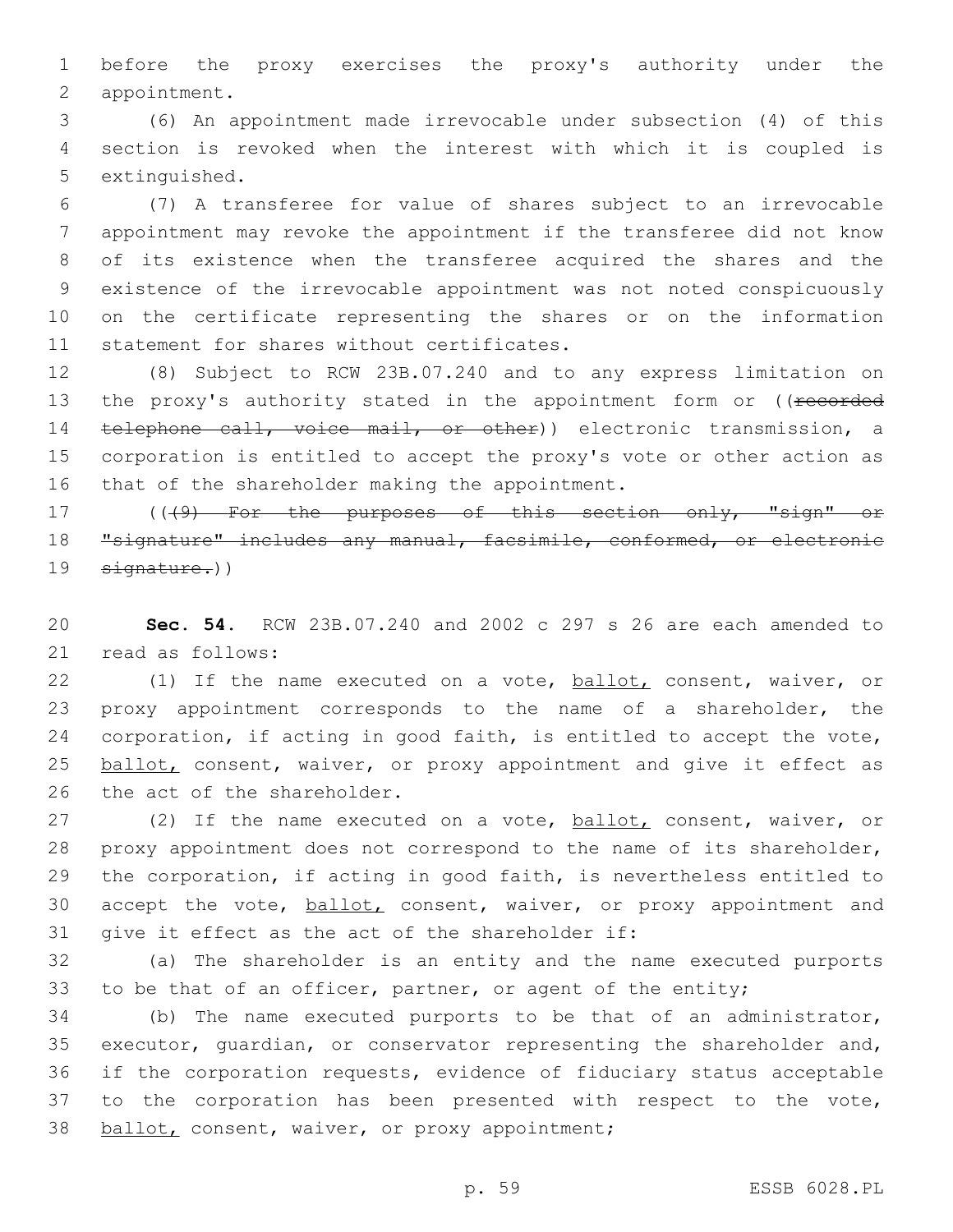(c) The name executed purports to be that of a receiver or trustee in bankruptcy of the shareholder and, if the corporation requests, evidence of this status acceptable to the corporation has been presented with respect to the vote, consent, waiver, or proxy 5 appointment;

6 (d) The name executed purports to be that of a pledgee, 7 beneficial owner, or attorney-in-fact of the shareholder and, if the 8 corporation requests, evidence acceptable to the corporation of the 9 signatory's authority to (( $\frac{1}{3}$ ) execute for the shareholder has 10 been presented with respect to the vote, ballot, consent, waiver, or 11 proxy appointment; or

 (e) Two or more persons are the shareholder as cotenants or fiduciaries and the name executed purports to be the name of at least one of the co-owners and the person signing appears to be acting on 15 behalf of all the co-owners.

16 (3) The corporation is entitled to reject a vote, ballot, 17 consent, waiver, or proxy appointment if the ((secretary or other 18 officer or agent)) person authorized to ((tabulate)) count votes, 19 acting in good faith, has reasonable basis for doubt about the 20 validity of its execution.

21 (4) ((The)) Neither the corporation ((and its officer or agent 22 who)) nor the person authorized to count votes, including an 23 inspector of election under RCW 23B.07.035, that accepts or rejects a 24 vote, ballot, consent, waiver, or proxy appointment in good faith and 25 in accordance with the standards of this section or RCW 23B.07.220(2) 26 ((are not)) is liable in damages to the shareholder for the 27 consequences of the acceptance or rejection.

28 (5) Corporate action based on the acceptance or rejection of a 29 vote, ballot, consent, waiver, or proxy appointment under this 30 section, or RCW 23B.07.220(2) is valid unless a court of competent 31 jurisdiction determines otherwise.

32 **Sec. 55.** RCW 23B.07.300 and 2017 c 28 s 15 are each amended to 33 read as follows:

34 (1) One or more shareholders may create a voting trust, 35 conferring on a trustee the right to vote or otherwise act for them, 36 by ((signing)) executing an agreement setting out the provisions of 37 the trust, which may include anything consistent with its purpose, 38 and transferring their shares to the trustee. When a voting trust 39 agreement is ((signed)) executed, the trustee shall prepare a list of

p. 60 ESSB 6028.PL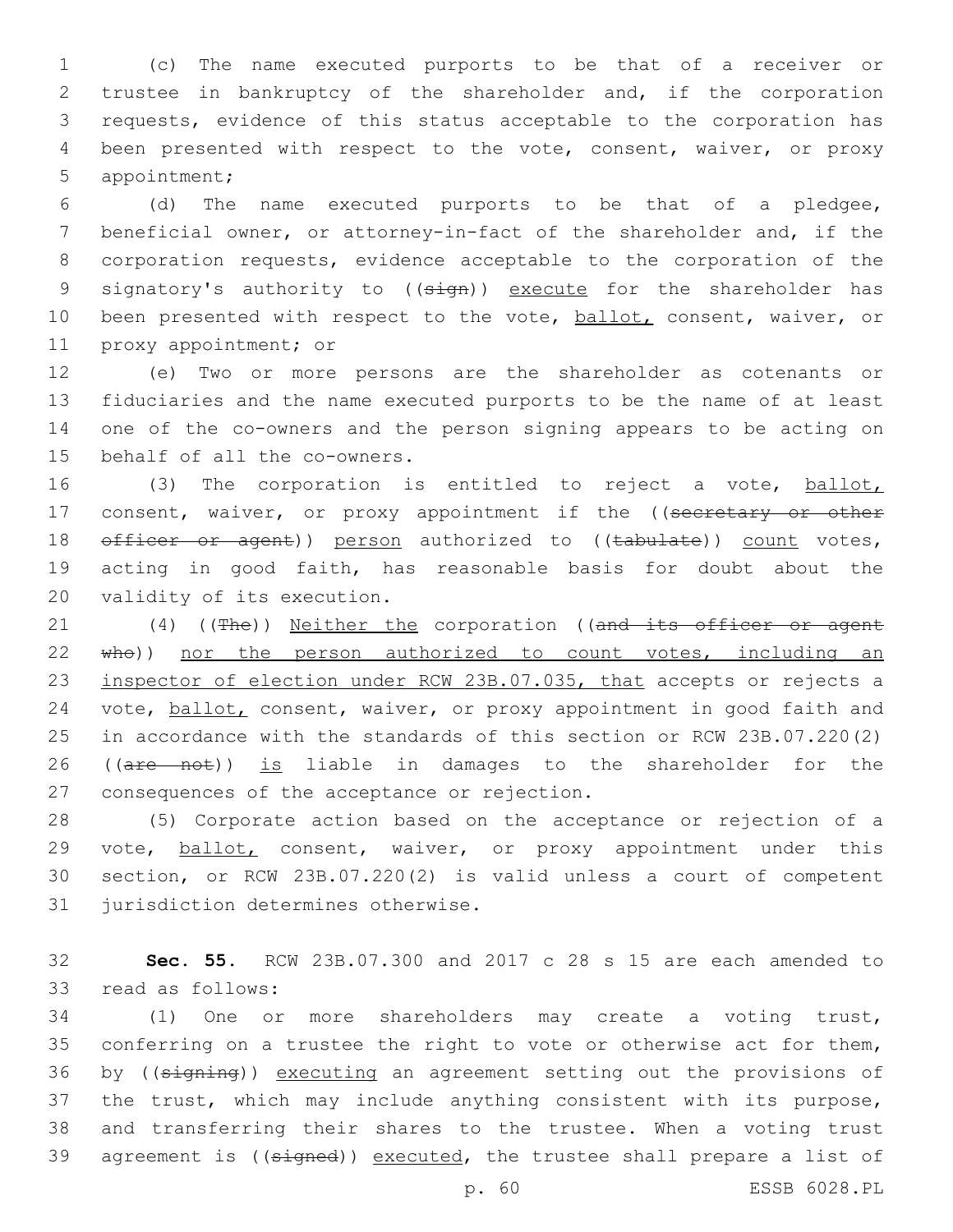the names and addresses of all voting trust beneficial owners, together with the number and class of shares each voting trust beneficial owner transferred to the trust, and deliver copies of the list and agreement to the corporation's principal office.

 (2) A voting trust becomes effective on the date the first shares subject to the trust are registered in the trustee's name.

 (3) Limits, if any, on the duration of a voting trust are to be as set forth in the voting trust agreement. A voting trust that became effective when this section limited the term of a voting trust to ten years will remain governed by the provisions of this section then in effect relating to the duration of voting trusts, unless the voting trust agreement is amended to provide otherwise by unanimous 13 agreement of the parties to that agreement.

 **Sec. 56.** RCW 23B.07.310 and 1989 c 165 s 78 are each amended to 15 read as follows:

 (1) Two or more shareholders may provide for the manner in which 17 they will vote their shares by ((signing)) executing an agreement for that purpose. A voting agreement created under this section is not 19 subject to the provisions of RCW 23B.07.300.

 (2) A voting agreement created under this section is specifically 21 enforceable.

 **Sec. 57.** RCW 23B.07.320 and 2017 c 28 s 16 are each amended to 23 read as follows:

 (1) An agreement among the shareholders of a corporation that is not contrary to public policy and that complies with this section is effective among the shareholders and the corporation even though it is inconsistent with one or more other provisions of this title in that it:

 (a) Eliminates the board of directors or restricts the discretion 30 or powers of the board of directors;

 (b) Governs the approval or making of distributions whether or not in proportion to ownership of shares, subject to the limitations 33 in RCW 23B.06.400;

 (c) Establishes who shall be directors or officers of the corporation, or their terms of office or manner of selection or 36 removal;

 (d) Governs, in general or in regard to specific matters, the exercise or division of voting power by or between the shareholders

p. 61 ESSB 6028.PL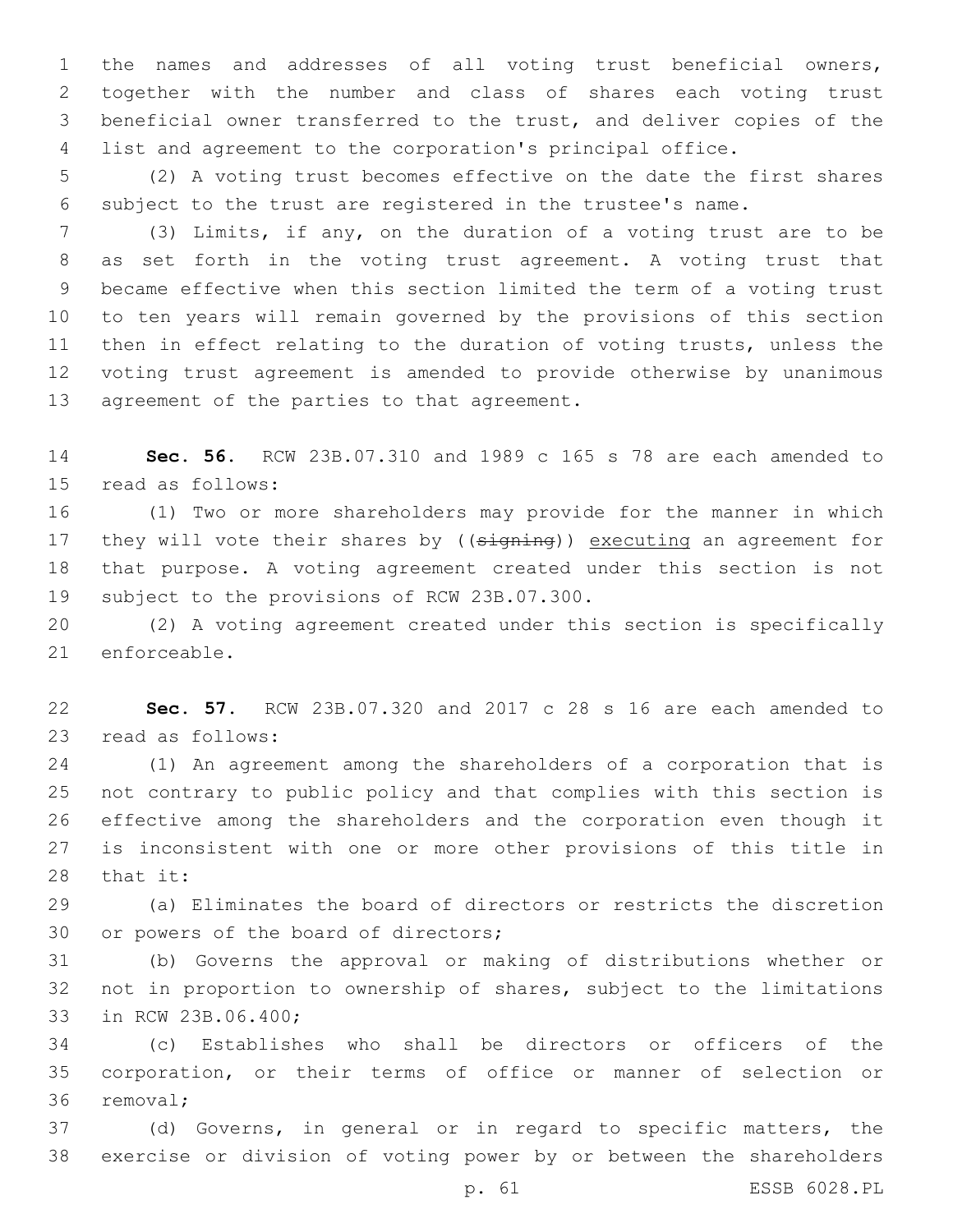and directors or by or among any of them, including use of weighted 2 voting rights or director proxies;

 (e) Establishes the terms and conditions of any agreement for the transfer or use of property or the provision of services between the corporation and any shareholder, director, officer, or employee of 6 the corporation or among any of them;

 (f) Transfers to one or more shareholders or other persons all or part of the authority to exercise the corporate powers or to manage 9 the business and affairs of the corporation;

 (g) Provides a process by which a deadlock among directors or 11 shareholders may be resolved;

 (h) Requires dissolution of the corporation at the request of one or more shareholders or upon the occurrence of a specified event or 14 contingency; or

 (i) Otherwise governs the exercise of the corporate powers or the management of the business and affairs of the corporation or the 17 relationship among the shareholders, the directors, and the 18 corporation, or among any of them.

(2) An agreement authorized by this section shall be:

20 (a) Set forth in a written agreement that is ((signed)) executed by all persons who are shareholders at the time of the agreement and 22 is made known to the corporation; and

 (b) Subject to amendment only by all persons who are shareholders 24 at the time of the amendment, unless the agreement provides 25 otherwise.

 (3) The existence of an agreement authorized by this section shall be noted conspicuously on the front or back of each certificate for outstanding shares or on the information statement required by RCW 23B.06.260(2). If at the time of the agreement the corporation has shares outstanding represented by certificates, the corporation shall recall the outstanding certificates and issue substitute certificates that comply with this subsection. The failure to note the existence of the agreement on the certificate or information statement shall not affect the validity of the agreement or any action taken pursuant to it. Unless the agreement provides otherwise, any person who acquires outstanding or newly issued shares in the corporation after an agreement authorized by this section has been effected, whether by purchase, gift, operation of law, or otherwise, is deemed to have assented to the agreement and to be a party to the agreement. A purchaser of shares who is aggrieved because he or she

p. 62 ESSB 6028.PL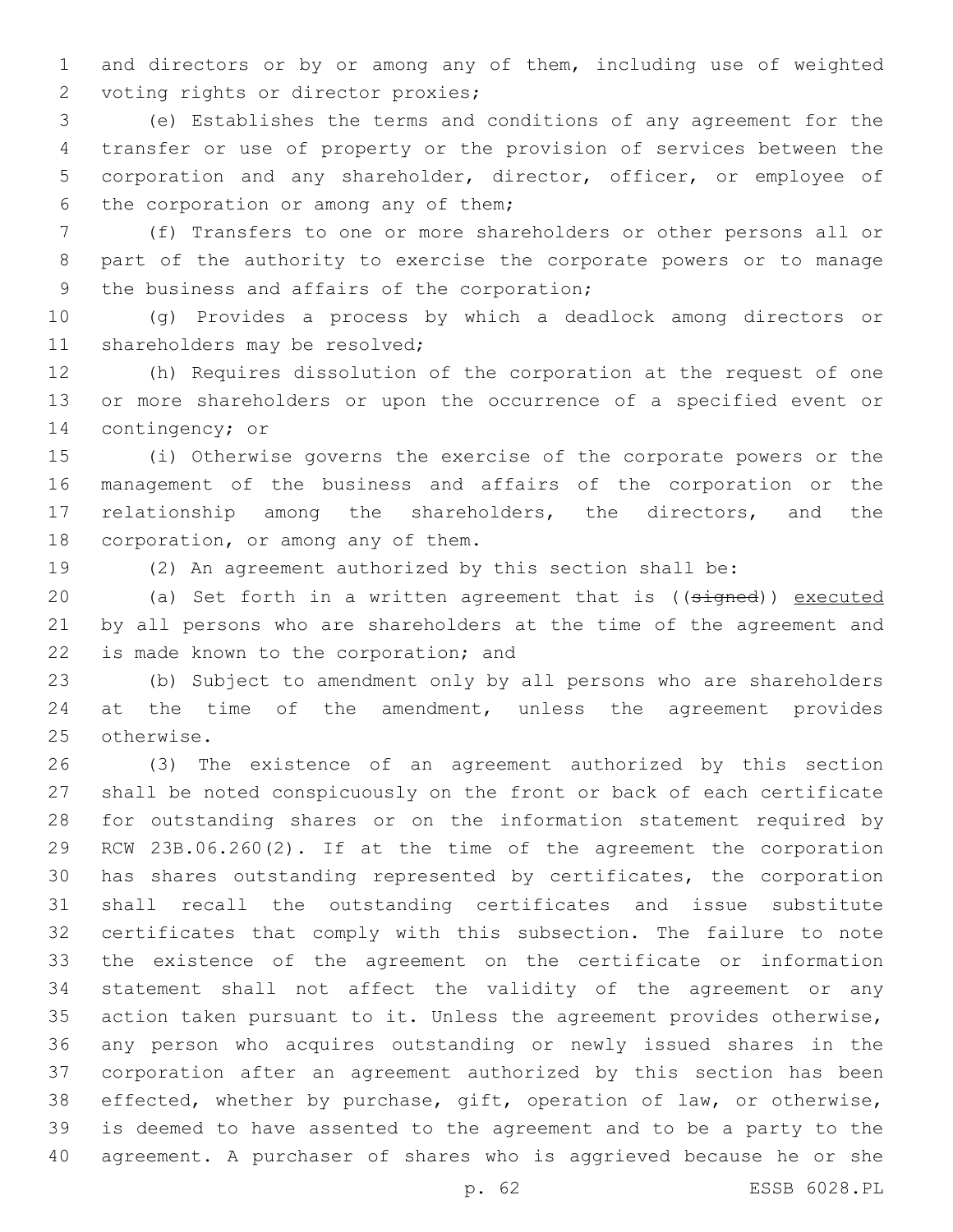at the time of purchase did not have actual or constructive knowledge of the existence of the agreement may either: (a) Bring an action to rescind the purchase within the earlier of ninety days after discovery of the existence of the agreement or two years after the purchase of the shares; or (b) continue to hold the shares subject to the agreement but with a right of action for any damages resulting from nondisclosure of the existence of the agreement. A purchaser shall be deemed to have constructive knowledge of the existence of the agreement if its existence is noted on the certificate or information statement for the shares in compliance with this subsection and, if the shares are not represented by a certificate, the information statement is delivered to the purchaser at or prior 13 to the time of purchase of the shares.

 (4) An agreement authorized by this section shall cease to be effective when shares of the corporation are listed on a national securities exchange or regularly traded in a market maintained by one or more members of a national or affiliated securities association.

 (5) An agreement authorized by this section that limits the discretion or powers of the board of directors shall relieve the directors of, and impose upon the person or persons in whom such discretion or powers are vested, liability for acts or omissions imposed by law on directors to the extent that the discretion or powers of the directors are limited by the agreement.

 (6) The existence or performance of an agreement authorized by this section shall not be a ground for imposing personal liability on any shareholder for the acts or debts of the corporation even if the agreement or its performance treats the corporation as if it were a partnership or results in failure to observe the corporate formalities otherwise applicable to the matters governed by the 30 agreement.

 (7) Incorporators or subscribers for shares may act as shareholders with respect to an agreement authorized by this section if no shares have been issued when the agreement is made.

 (8) Limits, if any, on the duration of an agreement governed by this section are to be as set forth in the agreement. An agreement governed by this section that became effective when this section limited the term of such an agreement to ten years unless the agreement provided otherwise will remain governed by the provisions of this section then in effect relating to the duration of agreements 40 among shareholders.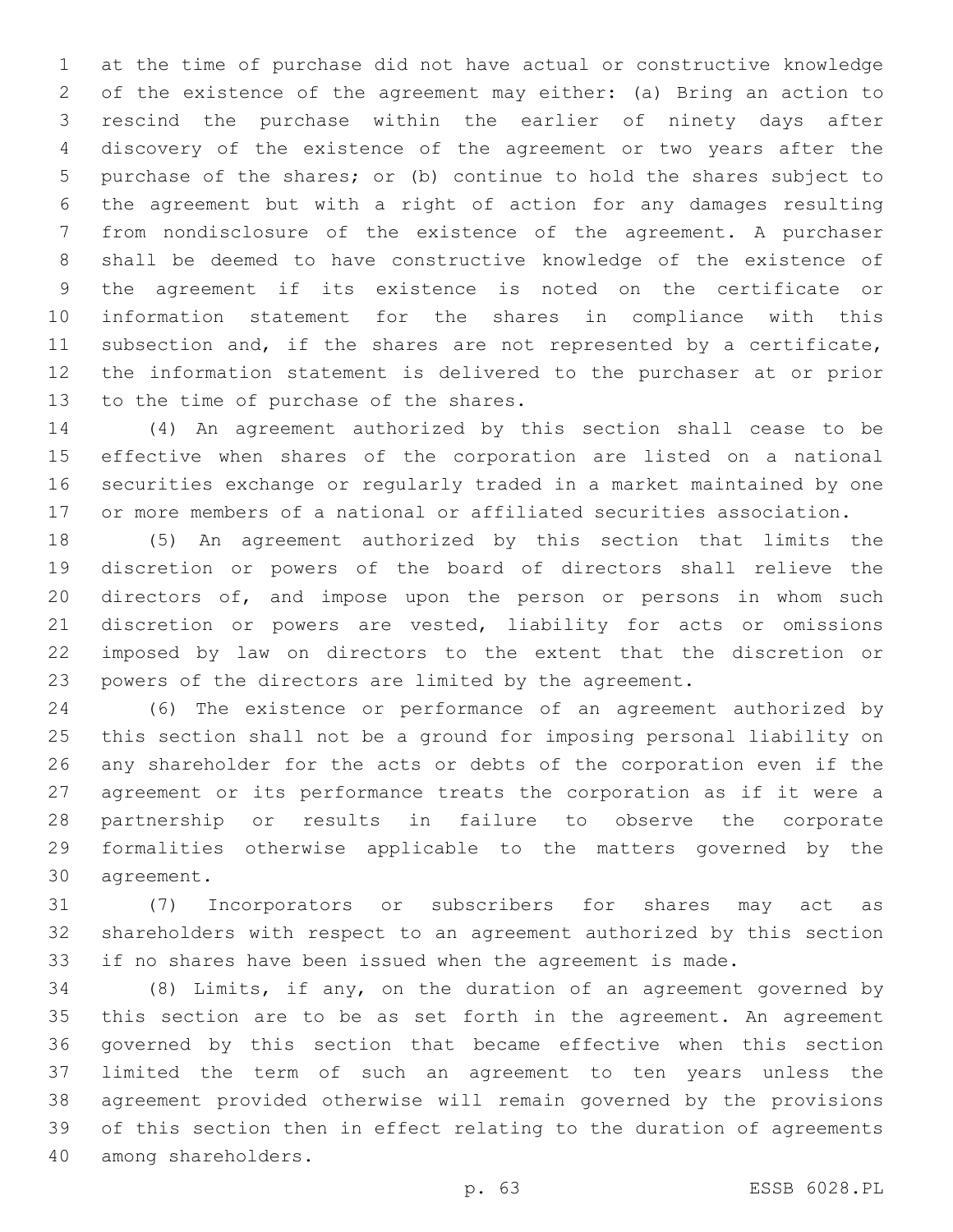1 **Sec. 58.** RCW 23B.08.070 and 2007 c 467 s 3 are each amended to 2 read as follows:

3 (1) A director may resign at any time by delivering a written 4 notice ((in the form of an executed)) of resignation to the board of 5 directors, its chairperson, the president, or the secretary of the corporation.6

7 (2) A ((notice of)) resignation is effective ((when the 8 resignation is delivered unless the resignation specifies a later 9 effective date, or an effective date)) as provided in RCW 10 23B.01.410(9) unless the notice provides for a delayed effectiveness, 11 including effectiveness determined upon ((the happening of an)) a 12 future event or events. A ((notice of)) resignation that is 13 conditioned upon failing to receive a specified vote for election as 14 a director may provide that it is irrevocable.

15 **Sec. 59.** RCW 23B.08.210 and 2009 c 189 s 24 are each amended to 16 read as follows:

17 (1) Unless the articles of incorporation or bylaws provide 18 otherwise, corporate action required or permitted by this title to be 19 approved at a board of directors' meeting may be approved without a 20 meeting if the corporate action is approved by all members of the 21 board. The approval of the corporate action must be evidenced by one 22 or more written consents describing the corporate action being 23 approved, executed by each director either before or after the 24 corporate action becomes effective, and delivered to the corporation 25 for inclusion in the minutes or filing with the corporate records ( $(\tau)$ 26 each of which consents shall be set forth either (a) in an executed 27 record or (b) if the corporation has designated an address, location, 28 or system to which the consents may be electronically transmitted and 29 the consent is electronically transmitted to the designated address, 30 location, or system, in an executed electronically transmitted  $31 \text{ record}$ ).

| 32 (2) A written consent in the form of an electronic transmission |  |  |  |  |  |  |  |
|--------------------------------------------------------------------|--|--|--|--|--|--|--|
| 33 must contain or be accompanied by information from which the    |  |  |  |  |  |  |  |
| 34 corporation can determine that the electronic transmission was  |  |  |  |  |  |  |  |
| 35 transmitted by the director and the date on which the director  |  |  |  |  |  |  |  |
| 36 transmitted the electronic transmission.                        |  |  |  |  |  |  |  |

37 (3) Corporate action is approved under this section when the last 38 director executes the consent.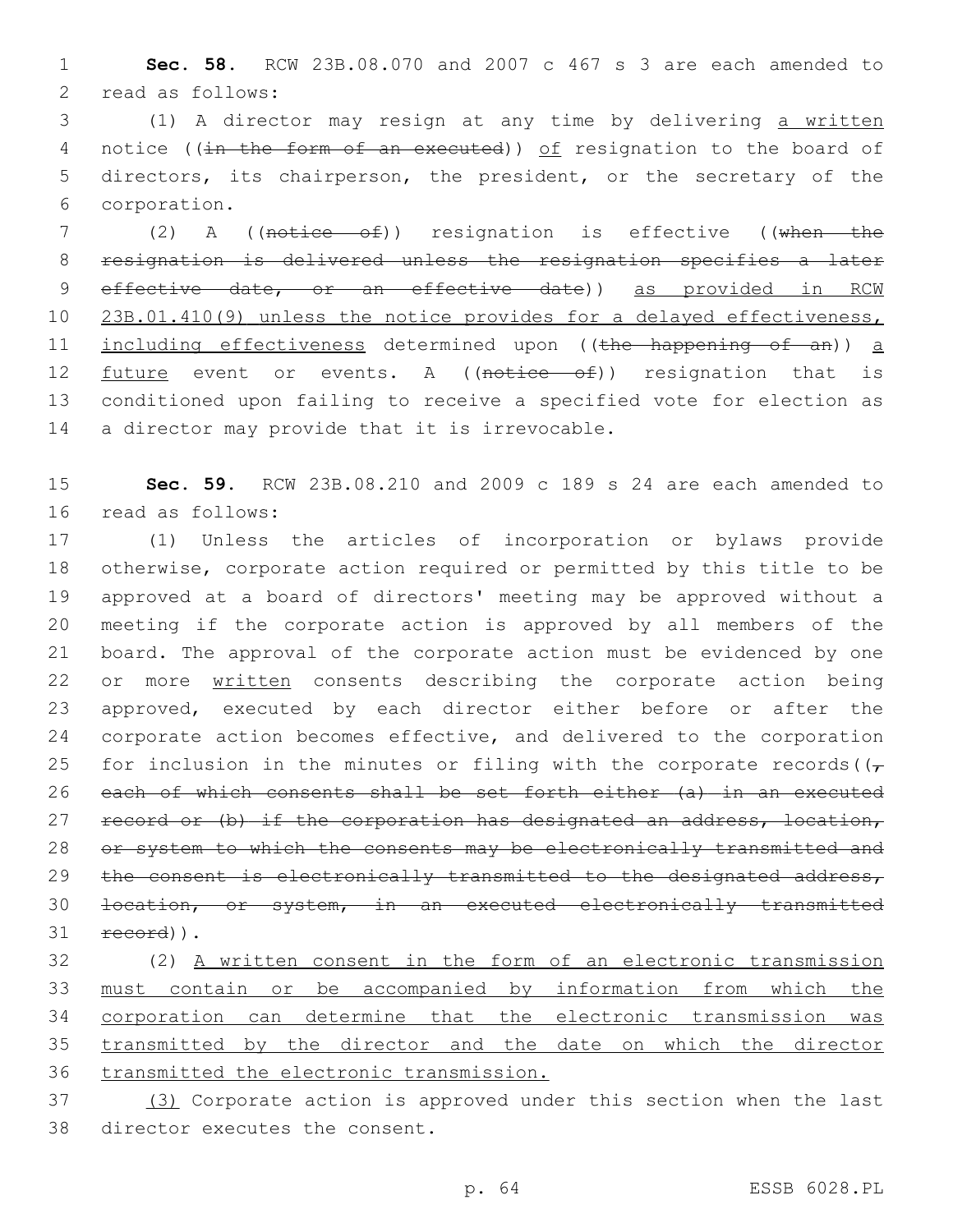1 (((43))) (4) A consent under this section has the effect of a 2 meeting vote and may be described as such in any ((record)) document.

 **Sec. 60.** RCW 23B.08.230 and 2009 c 189 s 25 are each amended to 4 read as follows:

 (1) A director may waive any notice required by this title, the articles of incorporation, or bylaws before or after the date and time stated in the notice, and such waiver shall be equivalent to the giving of such notice. Except as provided by subsection (2) of this 9 section, the waiver must be ((delivered)) in writing, executed by the 10 director entitled to the notice, and delivered to the corporation for 11 inclusion in the minutes or filing with the corporate records( $(\tau$  which waiver shall be set forth either (a) in an executed record or (b) if the corporation has designated an address, location, or system 14 to which the waiver may be electronically transmitted and the waiver 15 has been electronically transmitted to the designated address, location, or system, in an executed electronically transmitted  $17 \text{ record}$ ).

 (2) A director's attendance at or participation in a meeting waives any required notice to the director of the meeting unless the director at the beginning of the meeting, or promptly upon the director's arrival, objects to holding the meeting or transacting business at the meeting and does not thereafter vote for or assent to 23 any corporate action approved at the meeting.

 **Sec. 61.** RCW 23B.08.240 and 2009 c 189 s 26 are each amended to 25 read as follows:

 (1) Unless the articles of incorporation or bylaws require a greater or lesser number, a quorum of a board of directors consists of a majority of the number of directors specified in or fixed in accordance with the articles of incorporation or bylaws.

 (2) Notwithstanding subsection (1) of this section, a quorum of a board of directors may in no event be less than one-third of the number of directors specified in or fixed in accordance with the 33 articles of incorporation or bylaws.

 (3) If a quorum is present when a vote is taken, the affirmative vote of a majority of directors present is the act of the board of directors unless the articles of incorporation or bylaws require the 37 vote of a greater number of directors.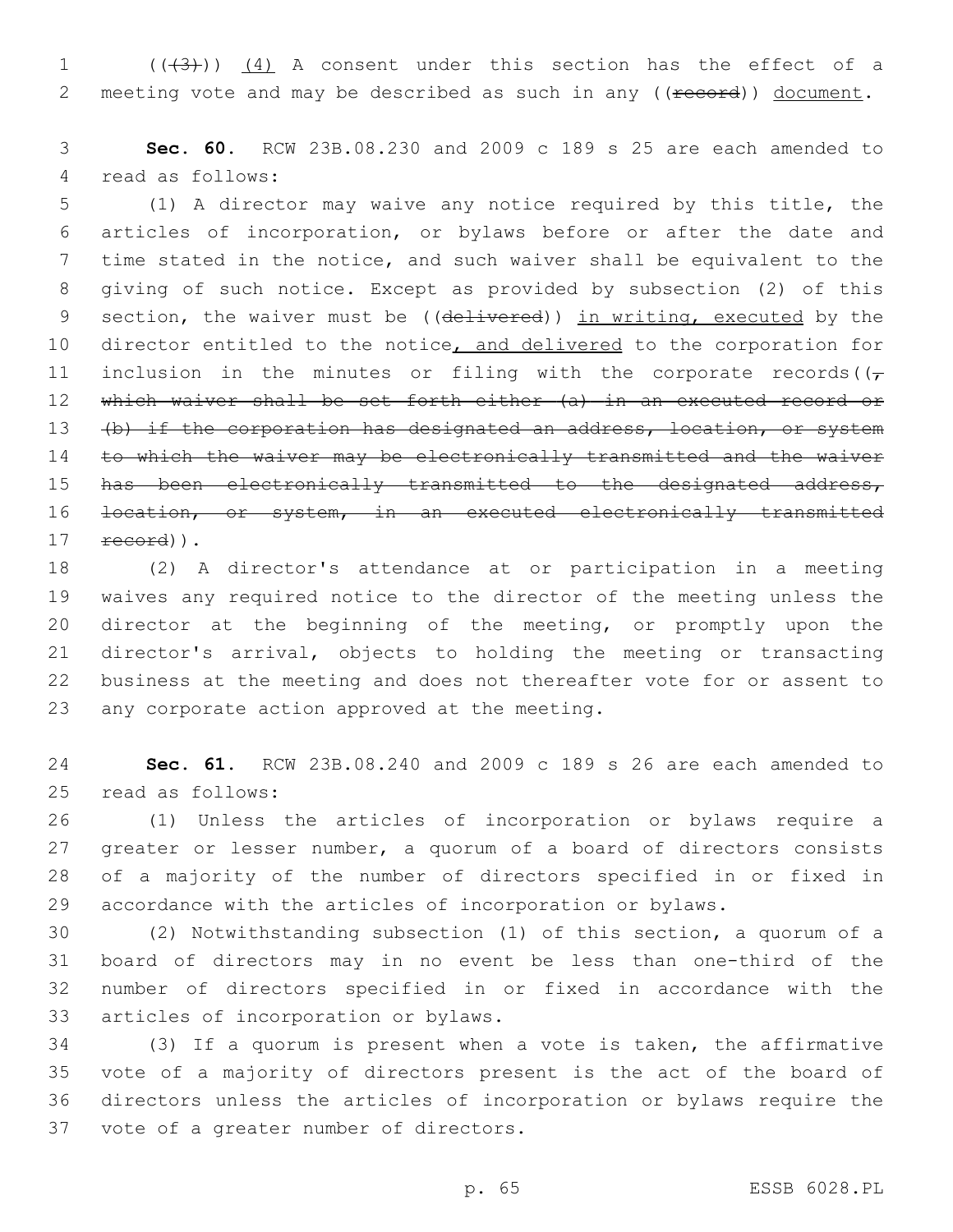(4) A director who is present at a meeting of the board of directors when corporate action is approved is deemed to have assented to the corporate action unless: (a) The director objects at the beginning of the meeting, or promptly upon the director's arrival, to holding it or transacting business at the meeting; (b) the director's dissent or abstention as to the corporate action is entered in the minutes of the meeting; or (c) the director delivers written notice of the director's dissent or abstention as to the corporate action to the presiding officer of the meeting before adjournment or to the corporation within a reasonable time after adjournment of the meeting. The right of dissent or abstention is not available to a director who votes in favor of the corporate action.

 **Sec. 62.** RCW 23B.08.430 and 1989 c 165 s 103 are each amended to read as follows:14

15 (1) An officer may resign at any time by delivering a written notice to the board of directors, its chairperson, or to the 17 appointing officer or the secretary of the corporation. A resignation is effective ((when the notice is delivered unless the notice specifies a later effective date)) as provided in RCW 23B.01.410(9) unless the notice provides for a delayed effectiveness, including 21 effectiveness determined upon a future event or events. If effectiveness of a resignation is stated to be delayed and the board 23 of directors or the appointing officer accepts the delay, the board 24 of directors or the appointing officer may fill the pending vacancy 25 before the delayed effectiveness but the new officer may not take 26 office until the vacancy occurs.

27 (2) ((A)) The board of directors may remove any officer at any 28 time with or without cause. An officer or assistant officer( $\sqrt{t}$  if 29 appointed by another officer<sub> $I$ </sub>)) may be removed by ((any officer 30 authorized to appoint officers or assistant officers)):

 (a) An appointing officer at any time with or without cause, unless the bylaws or the board of directors provide otherwise; or

 (b) Any other officer if authorized by the bylaws or the board of 34 directors.

 (3) In this section, "appointing officer" means the officer, 36 including any successor to that officer, who appointed the officer resigning or being removed.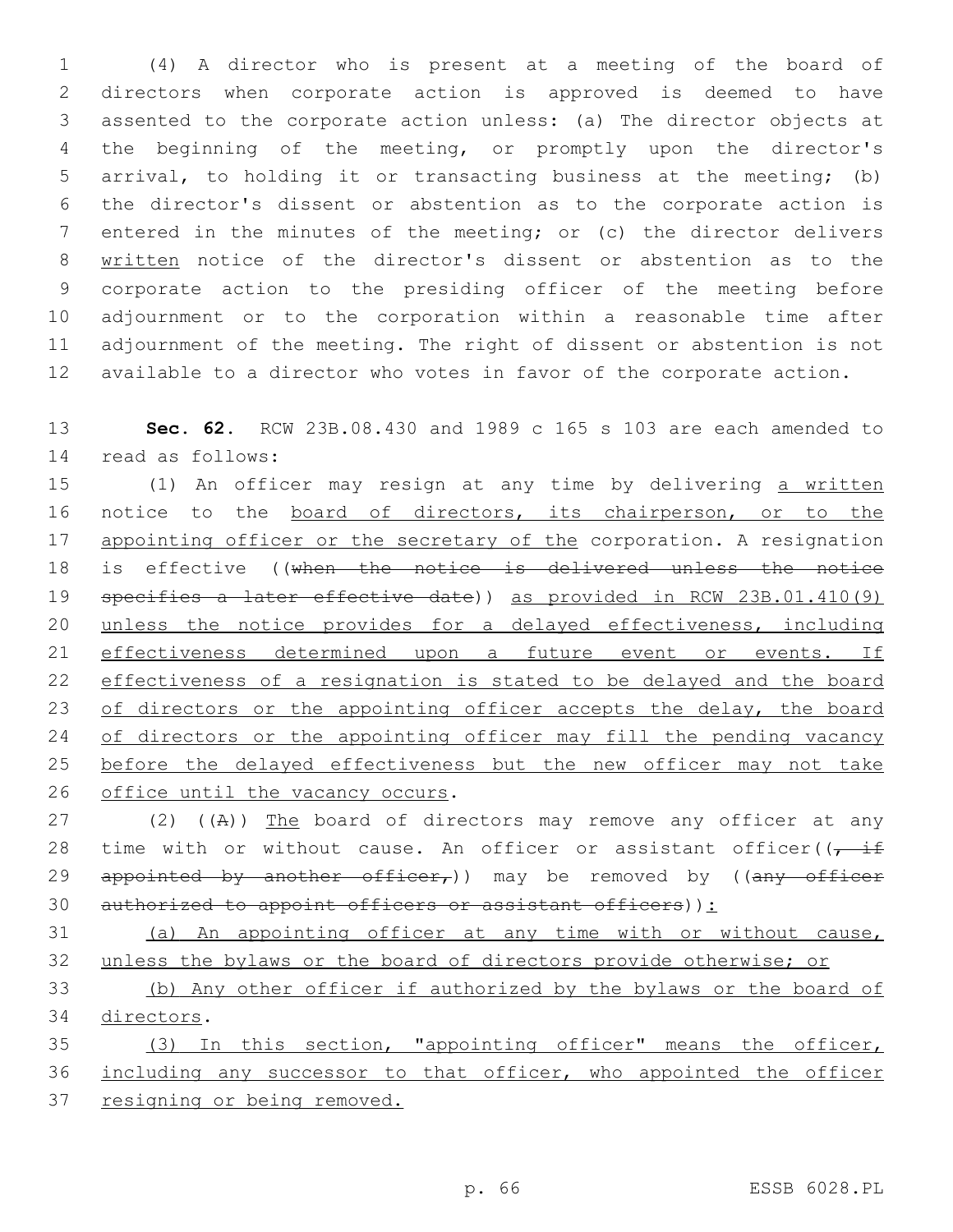**Sec. 63.** RCW 23B.08.530 and 1989 c 165 s 108 are each amended to 2 read as follows:

 (1) A corporation may pay for or reimburse the reasonable expenses incurred by a director who is a party to a proceeding in 5 advance of final disposition of the proceeding if:

6 (a) The director (( $f$ urnishes)) delivers to the corporation ((a)) an executed written affirmation of the director's good faith belief that the director has met the standard of conduct described in RCW 9 23B.08.510; and

10 (b) The director (( $furnishes$ )) delivers to the corporation ( $(a)$ ) 11 an executed written undertaking, executed personally or on the director's behalf, to repay the advance if it is ultimately determined that the director did not meet the standard of conduct.

 (2) The undertaking required by subsection (1)(b) of this section must be an unlimited general obligation of the director but need not be secured and may be accepted without reference to financial ability 17 to make repayment.

 (3) Authorization of payments under this section may be made by provision in the articles of incorporation or bylaws, by resolution adopted by the shareholders or board of directors, or by contract.

 **Sec. 64.** RCW 23B.09.020 and 2014 c 83 s 10 are each amended to 22 read as follows:

23 A plan of entity conversion must ((be in a record and must)) 24 include:

(1) The name of the domestic corporation before conversion;

(2) The name and form of the surviving entity after conversion;

 (3) The terms and conditions of the conversion, including the manner and basis for converting interests in the domestic corporation into any combination of the interests, shares, obligations, or other securities of the surviving entity or any other entity or into cash 31 or other property in whole or part; and

 (4) The organic documents of the surviving entity as they will be in effect immediately after consummation of the conversion.

 **Sec. 65.** RCW 23B.09.030 and 2014 c 83 s 11 are each amended to read as follows:35

 In the case of an entity conversion of a domestic corporation to 37 an other entity: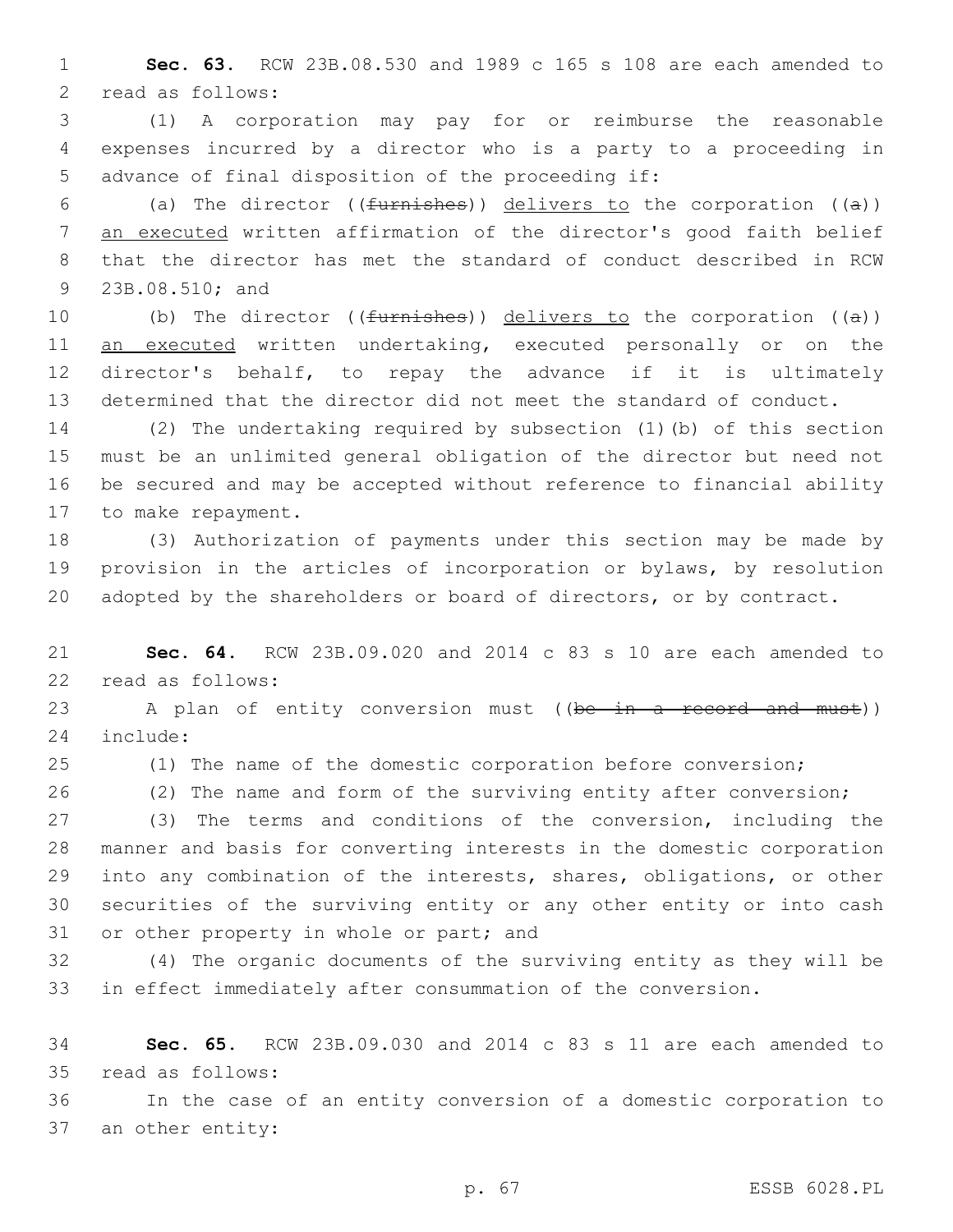(1) The plan of entity conversion must be adopted by the board of directors of the converting entity and the shareholders entitled to 3 vote must approve the plan.

 (2) After adopting a plan of entity conversion, the board of directors of the converting entity must submit the plan of entity conversion for approval by its shareholders.6

 (3) The board of directors must recommend the plan of entity conversion to the shareholders, unless (a) the board of directors makes a determination that because of conflicts of interest or other special circumstances it should not make such a recommendation; or (b) RCW 23B.08.245 applies, and in either case the board of directors communicates the basis for so proceeding to the shareholders.

 (4) The board of directors may condition its submission of the plan of entity conversion on any basis, including the affirmative vote of holders of a specified percentage of shares held by any group of shareholders not otherwise entitled to vote as a separate voting 17 group on the plan of entity conversion.

 (5) In the case of an entity conversion of a domestic corporation to a foreign corporation, in addition to any other voting conditions imposed by the board of directors acting pursuant to subsection (4) of this section, approval of the plan of entity conversion requires the affirmative vote of shareholders that would be required to approve a plan of merger under RCW 23B.11.030, and of each other voting group entitled under RCW 23B.11.035 or the articles of incorporation to vote separately on a plan of merger. Separate voting by additional voting groups is required on a plan of entity conversion if such voting group or groups would be entitled to vote on a plan of merger under the circumstances described in RCW 23B.11.035. The articles of incorporation may require a greater or lesser vote to approve a plan of entity conversion than that provided in this subsection, or a greater or lesser vote by separate voting groups, so long as the required vote is not less than a majority of all the votes entitled to be cast on the plan of entity conversion and of each other voting group entitled to vote separately on the 35 plan.

 (6) In the case of an entity conversion of a domestic corporation to an other entity that is not a foreign corporation, approval of the plan of entity conversion requires the approval of all shareholders of the domestic corporation, whether or not entitled to vote under 40 this title or the articles of incorporation.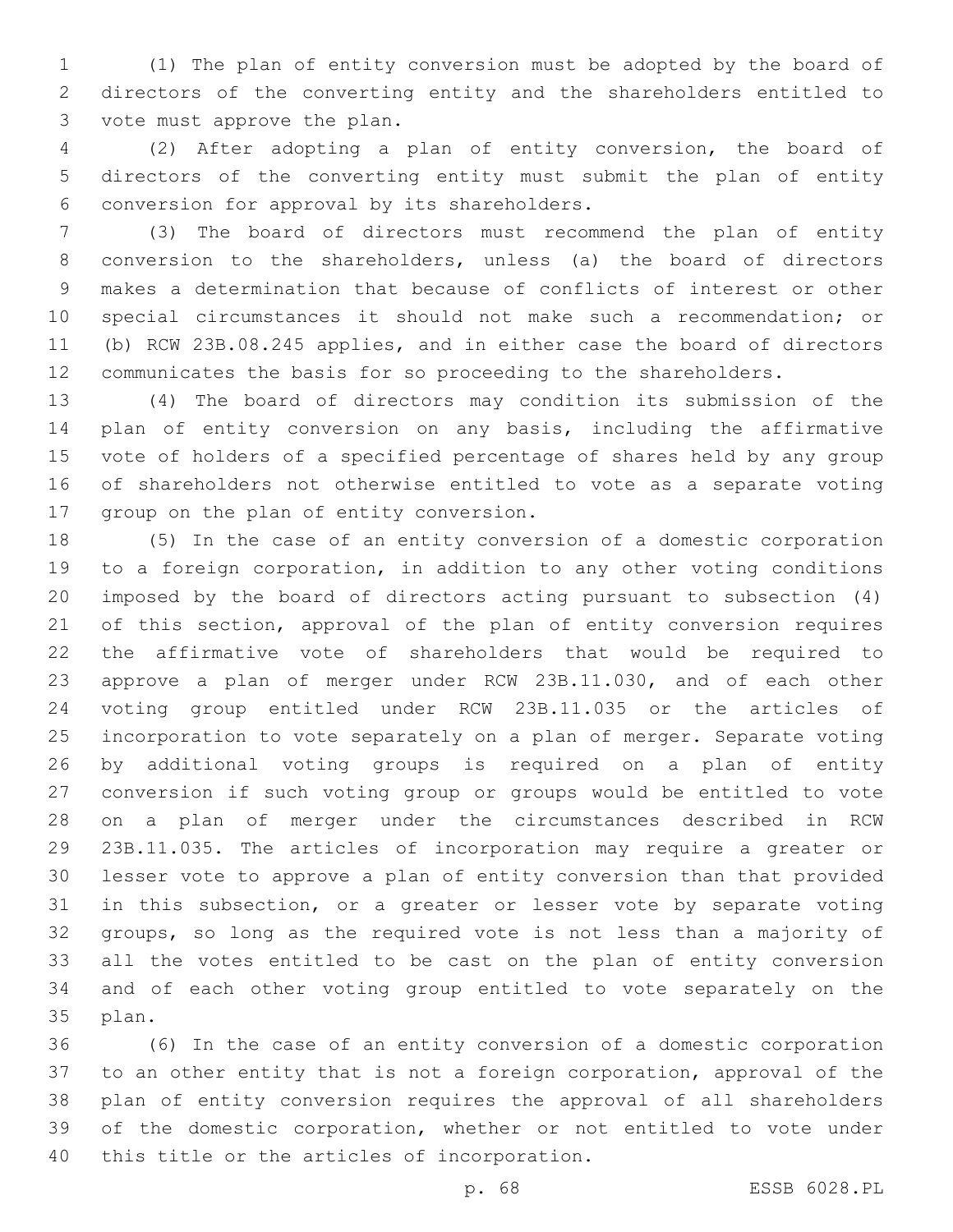(7) If as a result of the conversion one or more shareholders of the domestic corporation would become subject to owner liability for the debts, obligations, or liabilities of any other person or entity, in addition to the approval requirements under subsections (5) and (6) of this section, approval of the plan of entity conversion must 6 also require each such shareholder to execute a separate ((record consenting)) written consent to become subject to such owner 8 liability.

 (8) If the approval of the shareholders is to be given at a meeting, the domestic corporation must notify each shareholder, whether or not entitled to vote, of the proposed meeting of shareholders at which the plan of entity conversion is to be submitted for approval in accordance with RCW 23B.07.050. The notice must state that the purpose, or one of the purposes, of the meeting is to consider the plan of entity conversion and must contain or be accompanied by a copy or summary of the plan of entity conversion. The notice must include or be accompanied by a copy of the organic documents of the surviving entity as they will be in effect 19 immediately after the conversion.

 (9) If any provision of the articles of incorporation, bylaws, or an agreement to which any of the directors or shareholders of the domestic corporation are parties, adopted, or entered into before June 12, 2014, applies to a merger of the domestic corporation, other than a provision that limits or eliminates voting or dissenters' 25 rights, and the document does not refer to an entity conversion of the domestic corporation, the provision is deemed to apply to an entity conversion of the domestic corporation until the provision is 28 subsequently amended.

 **Sec. 66.** RCW 23B.09.040 and 2015 c 176 s 2121 are each amended 30 to read as follows:

 (1) After a plan of entity conversion by a domestic corporation converting into an other entity has been adopted and approved as required by this chapter, articles of entity conversion must be 34 ((signed)) executed on behalf of the domestic corporation by any officer or other duly authorized representative and must be delivered 36 to the secretary of state for filing.

 (2) After the conversion of an other entity into a domestic corporation has been adopted and approved as required by the organic law of the converting entity, articles of entity conversion must be

p. 69 ESSB 6028.PL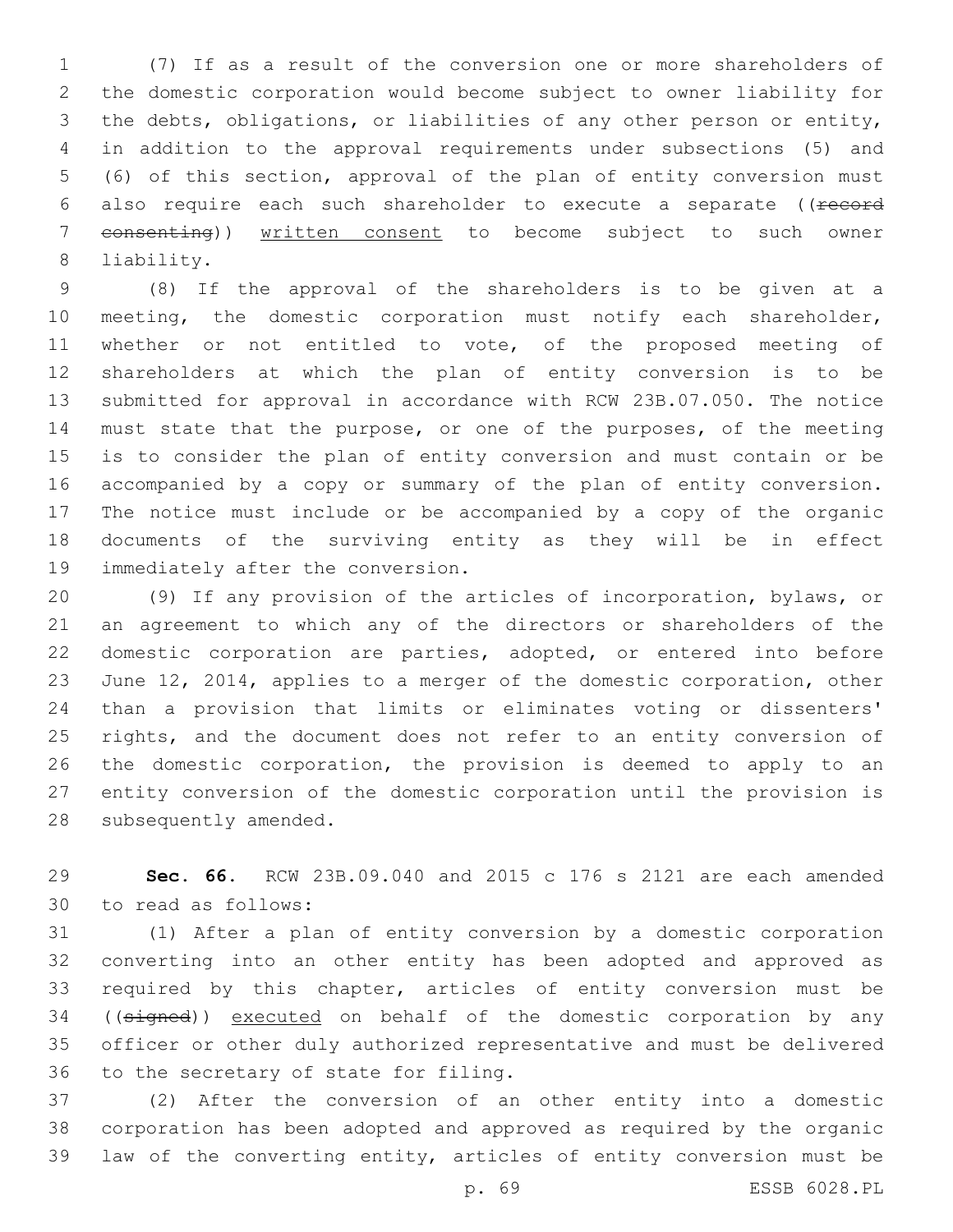((signed)) executed on behalf of the converting entity by any officer or other duly authorized representative and must be delivered to the 3 secretary of state for filing.

(3) The articles of entity conversion must set forth:

 (a) A statement that the converting entity has been converted 6 into the surviving entity;

(b) The name and form of the converting entity before conversion;

 (c) The name and form of the surviving entity after conversion, which must be a name that satisfies the requirements of Article 3 of chapter 23.95 RCW if the surviving entity after conversion is a 11 domestic corporation;

 (d) Articles of incorporation that comply with RCW 23B.02.020 if the surviving entity after conversion is a domestic corporation;

 (e) The date the conversion is effective under the organic law of 15 the surviving entity;

 (f) If the converting entity is a domestic corporation, a statement that the conversion was duly approved by the shareholders of the domestic corporation pursuant to RCW 23B.09.030;

 (g) If the converting entity is an other entity, a statement that the conversion was duly approved as required by the organic law of 21 the converting entity; and

 (h) If the surviving entity is a foreign other entity not authorized to transact business in this state: (i) A statement that the surviving entity consents to service of process pursuant to RCW 23.95.450 in a proceeding to enforce any obligation or the rights of dissenting shareholders of the domestic corporation; and (ii) the street and mailing address of the entity's principal office that may be used for service of process under RCW 23.95.450.

 (4) The articles of entity conversion take effect at the effective time provided in RCW 23.95.210. Articles of entity conversion under subsection (1) or (2) of this section may be combined with any required conversion filing under the organic law of the other entity if the combined filing satisfies the requirements of both this section and the organic law of the other entity.

 **Sec. 67.** RCW 23B.09.060 and 2015 c 176 s 2123 are each amended to read as follows:36

 (1) Unless otherwise provided in a plan of entity conversion of a domestic corporation, after the plan of entity conversion has been adopted and approved as required by this chapter, and at any time

p. 70 ESSB 6028.PL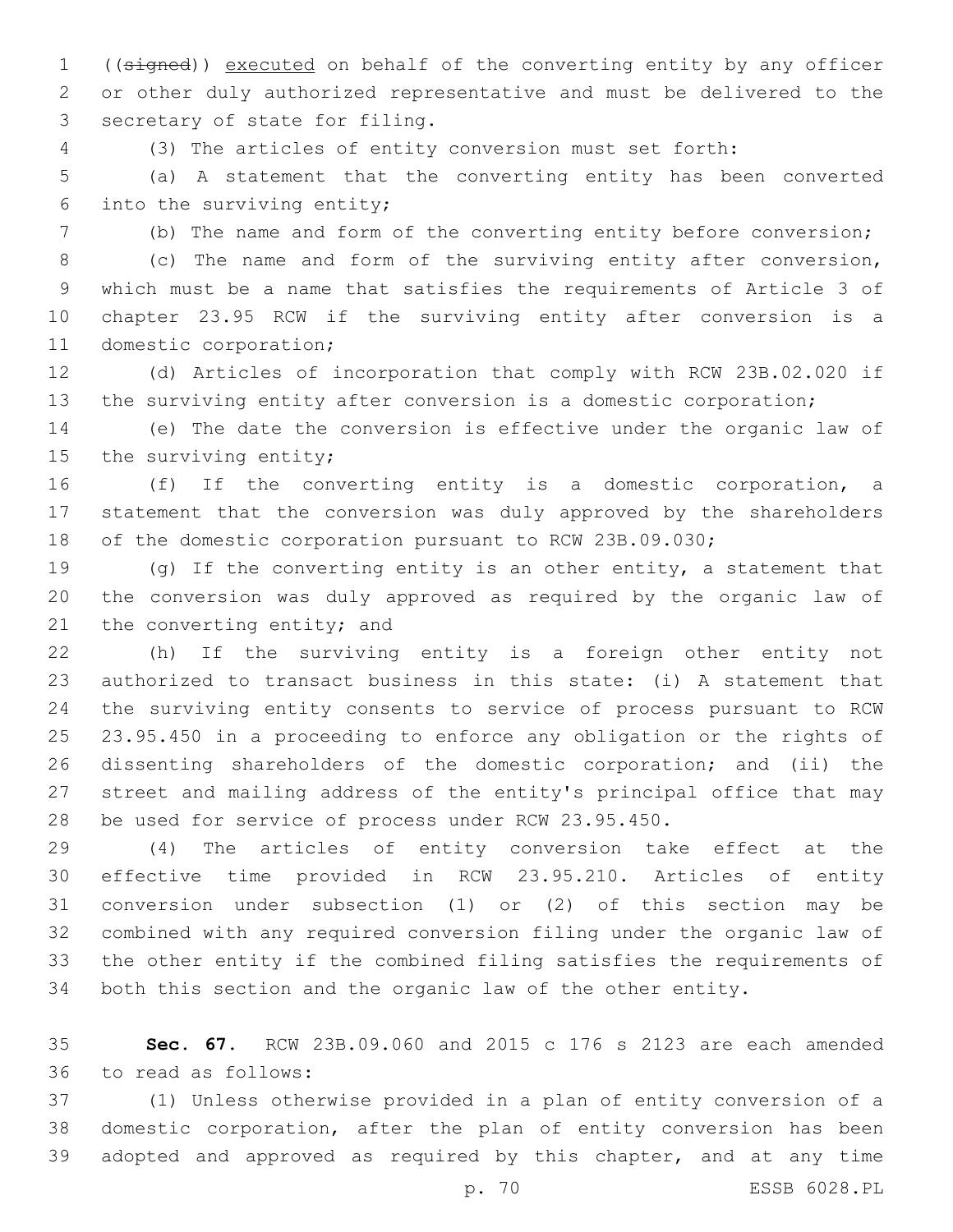before the articles of entity conversion have become effective, the planned conversion may be abandoned by the board of directors without 3 action by the shareholders.

 (2) If any entity conversion is abandoned after articles of entity conversion have been filed with the secretary of state but before the entity conversion has become effective, a statement that the entity conversion has been abandoned in accordance with this 8 section, ((signed)) executed by an officer or other duly authorized representative, must be delivered to the secretary of state for filing prior to the effective date of the entity conversion and in accordance with RCW 23.95.215. Upon filing, the statement takes effect and the entity conversion is deemed abandoned and may not 13 become effective.

 **Sec. 68.** RCW 23B.13.030 and 2002 c 297 s 35 are each amended to 15 read as follows:

 (1) A record shareholder may assert dissenters' rights as to fewer than all the shares registered in the shareholder's name only if the shareholder dissents with respect to all shares beneficially owned by any one person and delivers to the corporation a notice of the name and address of each person on whose behalf the shareholder asserts dissenters' rights. The rights of a partial dissenter under this subsection are determined as if the shares as to which the dissenter dissents and the dissenter's other shares were registered 24 in the names of different shareholders.

 (2) A beneficial shareholder may assert dissenters' rights as to shares held on the beneficial shareholder's behalf only if:

27 (a) The beneficial shareholder ((submits)) delivers to the 28 corporation the record shareholder's executed written consent to the dissent not later than the time the beneficial shareholder asserts 30 dissenters' rights( $\left(\frac{1}{r} + \frac{1}{r} + \frac{1}{r} + \frac{1}{r} + \frac{1}{r} + \frac{1}{r} + \frac{1}{r} + \frac{1}{r} + \frac{1}{r} + \frac{1}{r} + \frac{1}{r} + \frac{1}{r} + \frac{1}{r} + \frac{1}{r} + \frac{1}{r} + \frac{1}{r} + \frac{1}{r} + \frac{1}{r} + \frac{1}{r} + \frac{1}{r} + \frac{1}{r} + \frac{1}{r} + \frac{1}{r} + \frac{1}{r} + \frac{1$ 31  $a$  record or (ii) if the corporation has designated an address, location, or system to which the consent may be electronically transmitted and the consent is electronically transmitted to the designated address, location, or system, in an electronically 35 transmitted record)); and

 (b) The beneficial shareholder does so with respect to all shares of which such shareholder is the beneficial shareholder or over which 38 such shareholder has power to direct the vote.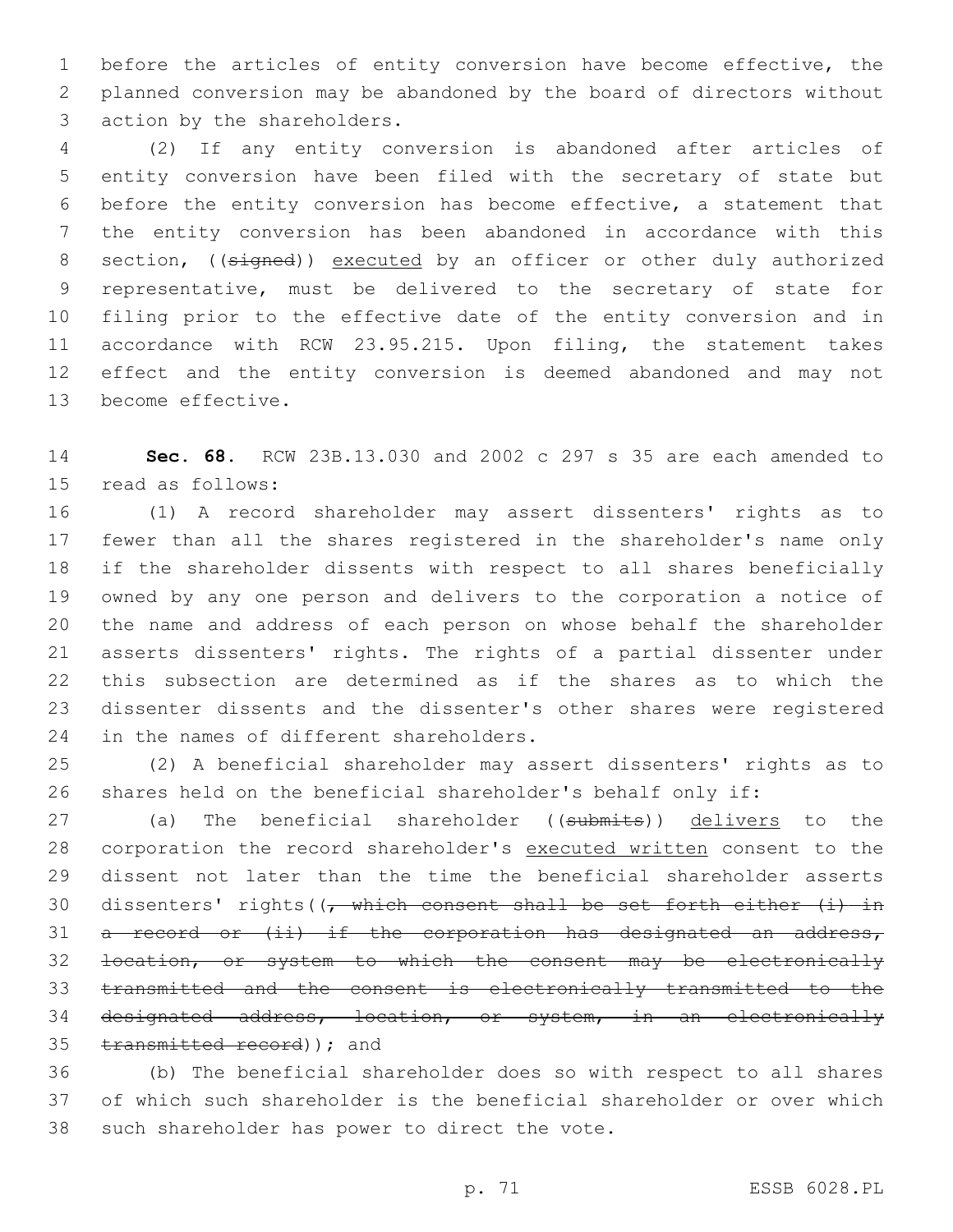**Sec. 69.** RCW 23B.13.210 and 2009 c 189 s 43 are each amended to 2 read as follows:

 (1) If proposed corporate action creating dissenters' rights under RCW 23B.13.020 is submitted to a vote at a shareholders' meeting, a shareholder who wishes to assert dissenters' rights must (a) deliver to the corporation before the vote is taken written notice of the shareholder's intent to demand payment for the shareholder's shares if the proposed corporate action is effected, and (b) not vote such shares in favor of the proposed corporate 10 action.

 (2) If proposed corporate action creating dissenters' rights under RCW 23B.13.020 is submitted for approval without a vote of shareholders in accordance with RCW 23B.07.040, a shareholder who wishes to assert dissenters' rights must not execute the consent or otherwise vote such shares in favor of the proposed corporate action.

 (3) A shareholder who does not satisfy the requirements of subsection (1) or (2) of this section is not entitled to payment for 18 the shareholder's shares under this chapter.

 **Sec. 70.** RCW 23B.13.260 and 2009 c 189 s 46 are each amended to 20 read as follows:

 (1) If the corporation does not effect the proposed corporate action within sixty days after the date set for demanding payment and depositing share certificates, the corporation shall return the deposited certificates and release any transfer restrictions imposed 25 on uncertificated shares.

 (2) If after returning deposited certificates and releasing transfer restrictions, the corporation wishes to effect the proposed 28 corporate action, it must ((send)) deliver a new dissenters' notice under RCW 23B.13.220 and repeat the payment demand procedure.

 **Sec. 71.** RCW 23B.13.270 and 2009 c 189 s 47 are each amended to 31 read as follows:

 (1) A corporation may elect to withhold payment required by RCW 23B.13.250 from a dissenter unless the dissenter was the beneficial owner of the shares before the date set forth in the dissenters' notice as the date of the first announcement to news media or to shareholders of the terms of the proposed corporate action.

 (2) To the extent the corporation elects to withhold payment under subsection (1) of this section, after the effective date of the

p. 72 ESSB 6028.PL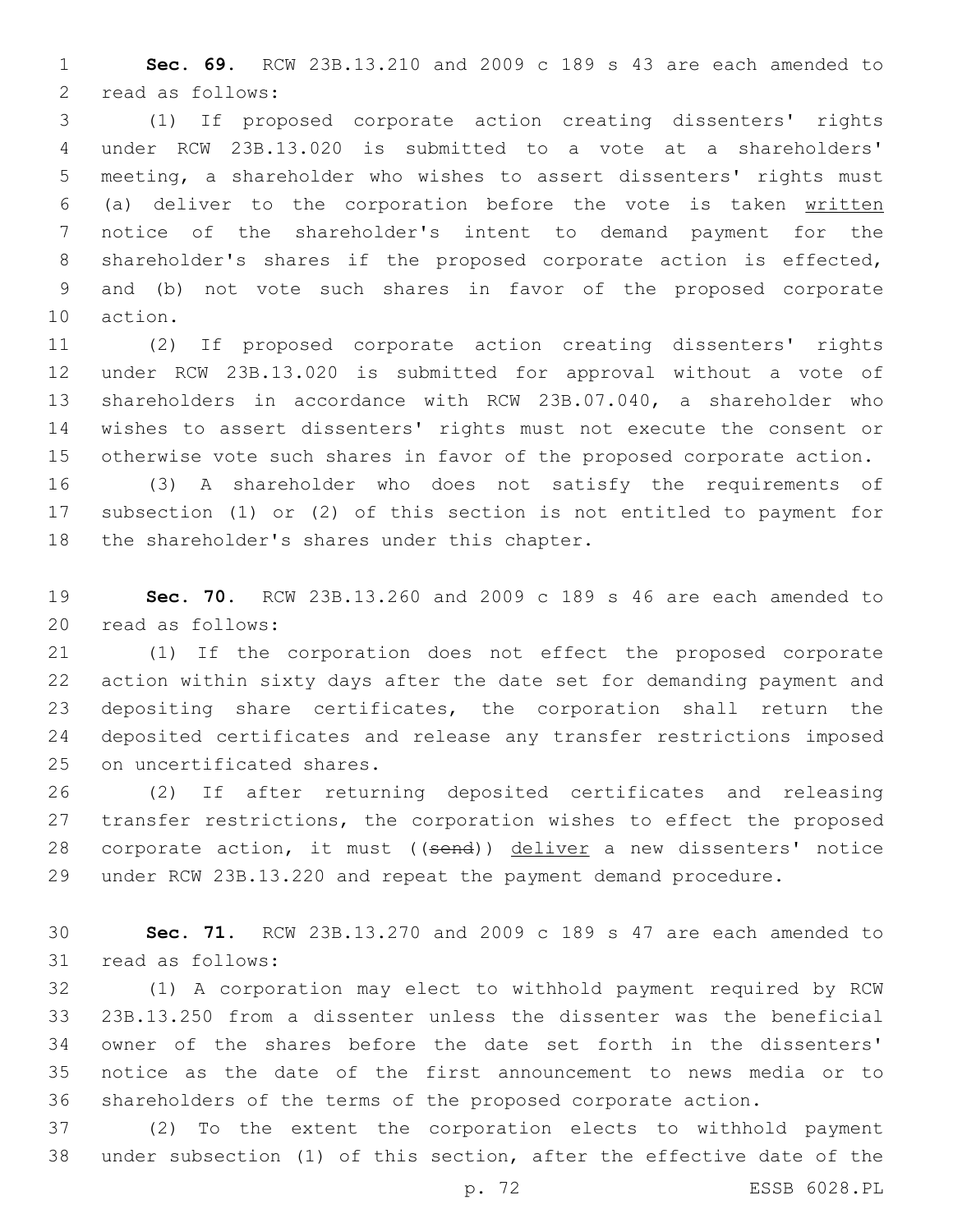proposed corporate action, it shall estimate the fair value of the shares, plus accrued interest, and shall pay this amount to each dissenter who agrees to accept it in full satisfaction of the 4 dissenter's demand. The corporation shall ((send)) deliver with its offer an explanation of how it estimated the fair value of the shares, an explanation of how the interest was calculated, and a statement of the dissenter's right to demand payment under RCW 23B.13.280.8

 **Sec. 72.** RCW 23B.15.090 and 2015 c 176 s 2138 are each amended 10 to read as follows:

 The registered agent of a foreign corporation may resign as agent 12 by ((signing)) executing and delivering to the secretary of state for filing a statement of resignation in accordance with RCW 23.95.445.

 **Sec. 73.** RCW 23B.16.010 and 2015 c 176 s 2142 are each amended 15 to read as follows:

 (1) A corporation shall keep as permanent records minutes of all meetings of its shareholders and board of directors, a record of all corporate actions approved by the shareholders or board of directors by executed consent without a meeting, and a record of all corporate actions approved by a committee of the board of directors exercising the authority of the board of directors on behalf of the corporation.

(2) A corporation shall maintain appropriate accounting records.

 (3) A corporation or its agent shall maintain a record of its current shareholders, in a form that permits preparation of a list of the names and mailing addresses of all shareholders, in alphabetical order by class of shares showing the number and class of shares held by each. Nothing contained in this section requires the corporation to include on such list the electronic mail address or other electronic contact information of a shareholder.

30 (4) A corporation shall maintain its records ((in written form or 31 in another)) specified in this section in a form capable of 32 conversion into ((written)) paper form within a reasonable time.

 (5) A corporation shall keep a copy of the following records at 34 its principal office:

 (a) Its articles or restated articles of incorporation and all 36 amendments to them currently in effect;

 (b) Its bylaws or restated bylaws and all amendments to them 38 currently in effect;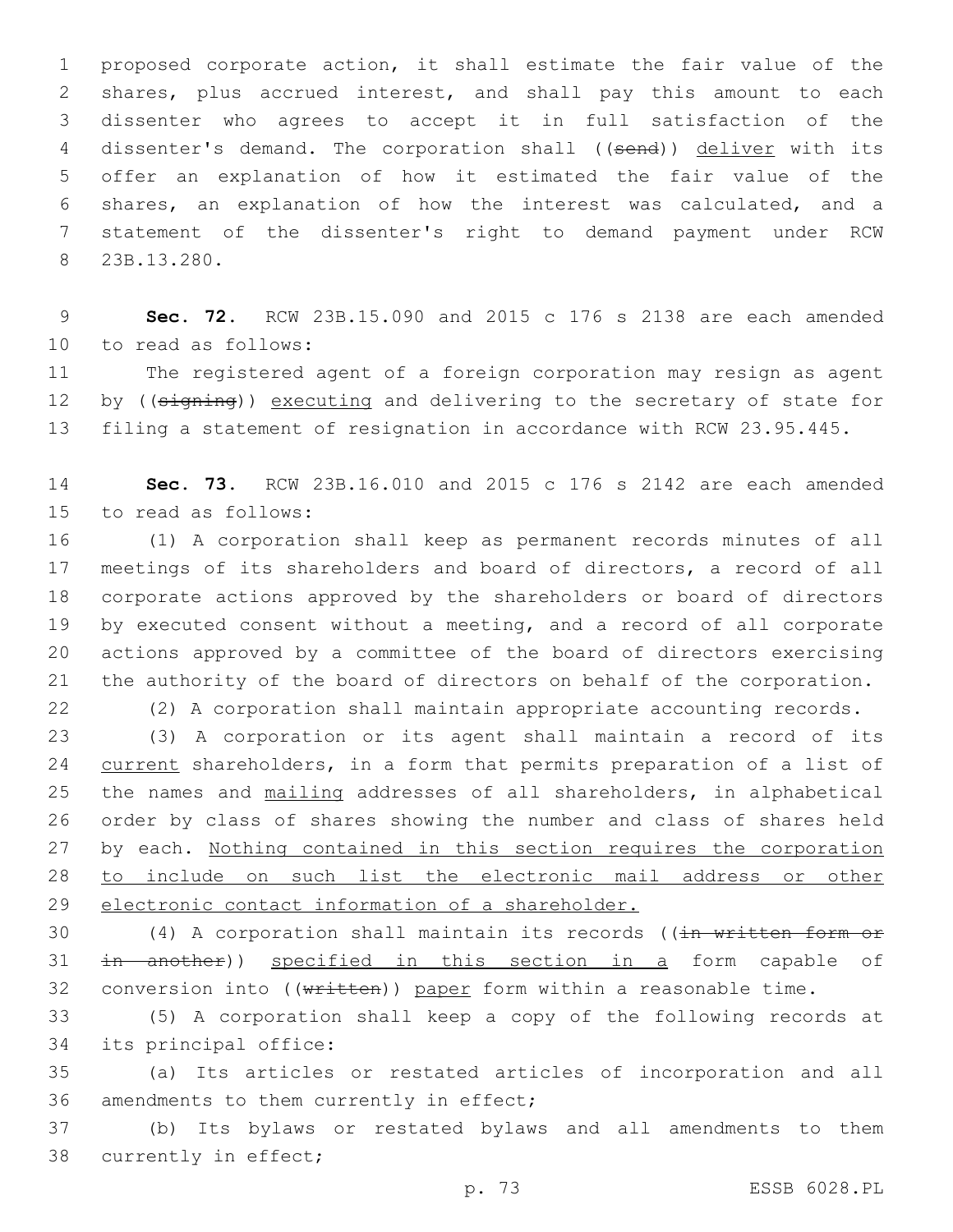(c) The minutes of all shareholders' meetings, and records of all corporate actions approved by shareholders without a meeting, for the 3 past three years;

 (d) The financial statements described in RCW 23B.16.200(1), for 5 the past three years;

 (e) All written communications ((in the form of a record)) to 7 shareholders generally within the past three years;

 (f) A list of the names and business mailing addresses of its 9 current directors and officers; and

 (g) Its initial report or most recent annual report delivered to 11 the secretary of state under RCW 23.95.255.

 **Sec. 74.** RCW 23B.16.020 and 2009 c 189 s 55 are each amended to 13 read as follows:

 (1) A shareholder of a corporation is entitled to inspect and copy, during regular business hours at the corporation's principal office, any of the records of the corporation described in RCW 23B.16.010(5) if the shareholder gives the corporation an executed written notice of the shareholder's demand at least five business days before the date on which the shareholder wishes to inspect and 20 copy.

 (2) A shareholder of a corporation is entitled to inspect and copy, during regular business hours at a reasonable location specified by the corporation, any of the following records of the corporation if the shareholder meets the requirements of subsection (3) of this section and gives the corporation an executed written notice of the shareholder's demand at least five business days before the date on which the shareholder wishes to inspect and copy:

 (a) Excerpts from minutes of any meeting of the board of directors, or of any meeting of a committee of the board of directors while exercising the authority of the board of directors, minutes of any meeting of the shareholders, and records of corporate actions approved by the shareholders or board of directors or a committee thereof without a meeting, to the extent not subject to inspection 34 under subsection (1) of this section;

(b) Accounting records of the corporation; and

36 (c) The record of shareholders.

 (3) A shareholder may inspect and copy the records described in 38 subsection (2) of this section only if: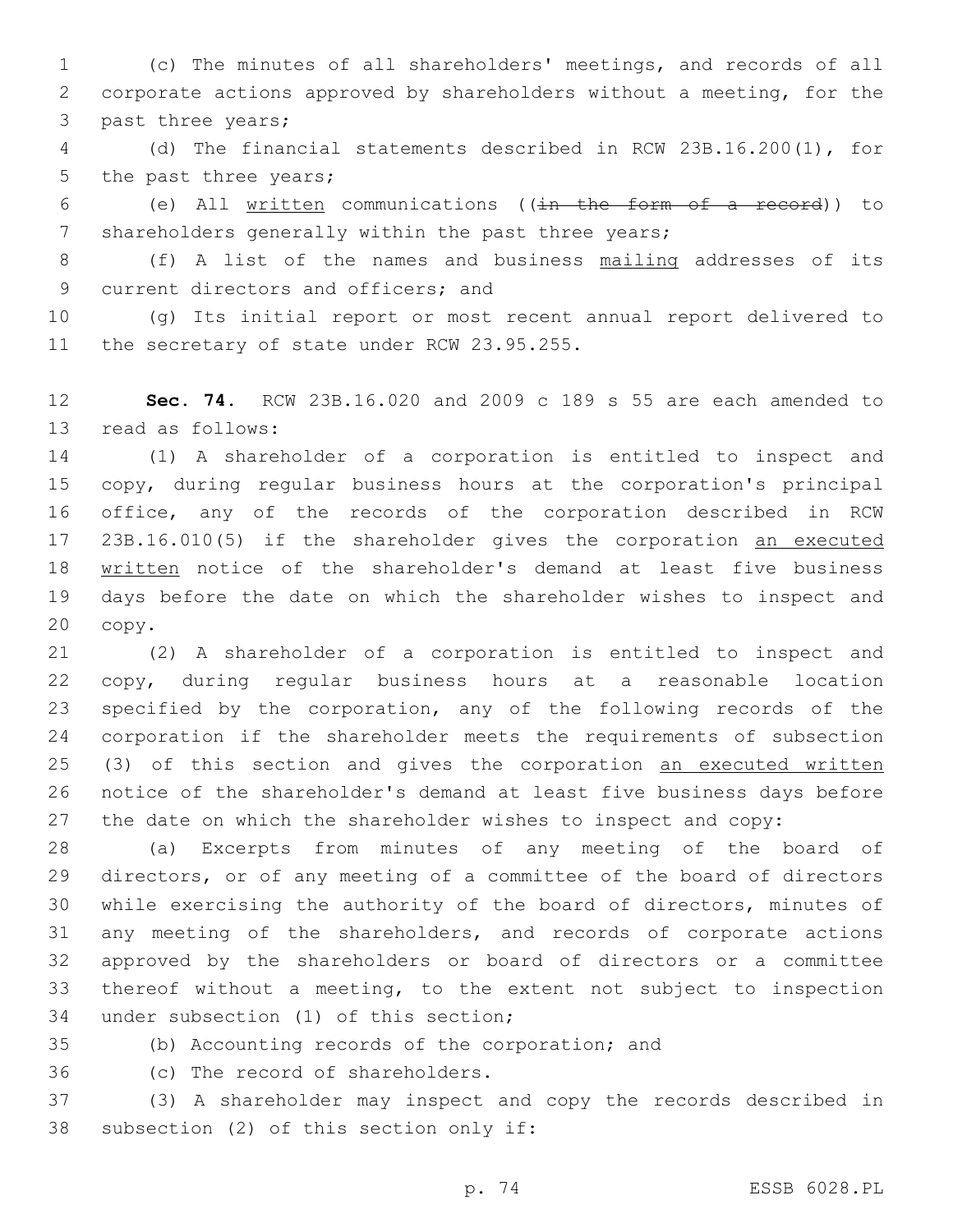1 (a) The shareholder's demand is made in good faith and for a 2 proper purpose;

3 (b) The shareholder describes with reasonable particularity the 4 shareholder's purpose and the records the shareholder desires to 5 inspect; and

6 (c) The records are directly connected with the shareholder's 7 purpose.

8 (4) The right of inspection granted by this section may not be 9 abolished or limited by a corporation's articles of incorporation or 10 bylaws.

11 (5) This section does not affect:

12 (a) The right of a shareholder to inspect records under RCW 13 23B.07.200 or, if the shareholder is in litigation with the 14 corporation, to the same extent as any other litigant; or

15 (b) The power of a court, independently of this title, to compel 16 the production of corporate records for examination.

17 (6) For purposes of this section, "shareholder" includes a 18 beneficial owner whose shares are held in a voting trust or by a 19 nominee on the beneficial owner's behalf.

20 **Sec. 75.** RCW 23B.16.030 and 1989 c 165 s 184 are each reenacted 21 and amended to read as follows:

22 (1) A shareholder's agent or attorney has the same inspection and 23 copying rights as the shareholder.

24 (2) The corporation may, if reasonable, satisfy the right to copy 25 records under RCW 23B.16.020 ((includes, if reasonable, the right to 26 receive copies made by photographic, xerographic,)) by furnishing 27 copies by photocopy or other means chosen by the corporation, 28 including furnishing copies  $((\pm n))$  through an electronic ((or other 29 nonwritten form if the shareholder so requests)) transmission.

30 (3) The corporation may impose a reasonable charge, covering the 31 costs of labor and material, for copies of any ((records)) documents 32 provided to the shareholder. The charge may not exceed the estimated 33 cost of production or reproduction of the ((records)) documents.

 (4) The corporation may comply with a shareholder's demand to inspect the record of shareholders under RCW 23B.16.020(2)(c) by providing the shareholder with a list of its shareholders that was compiled no earlier than the date of the shareholder's demand.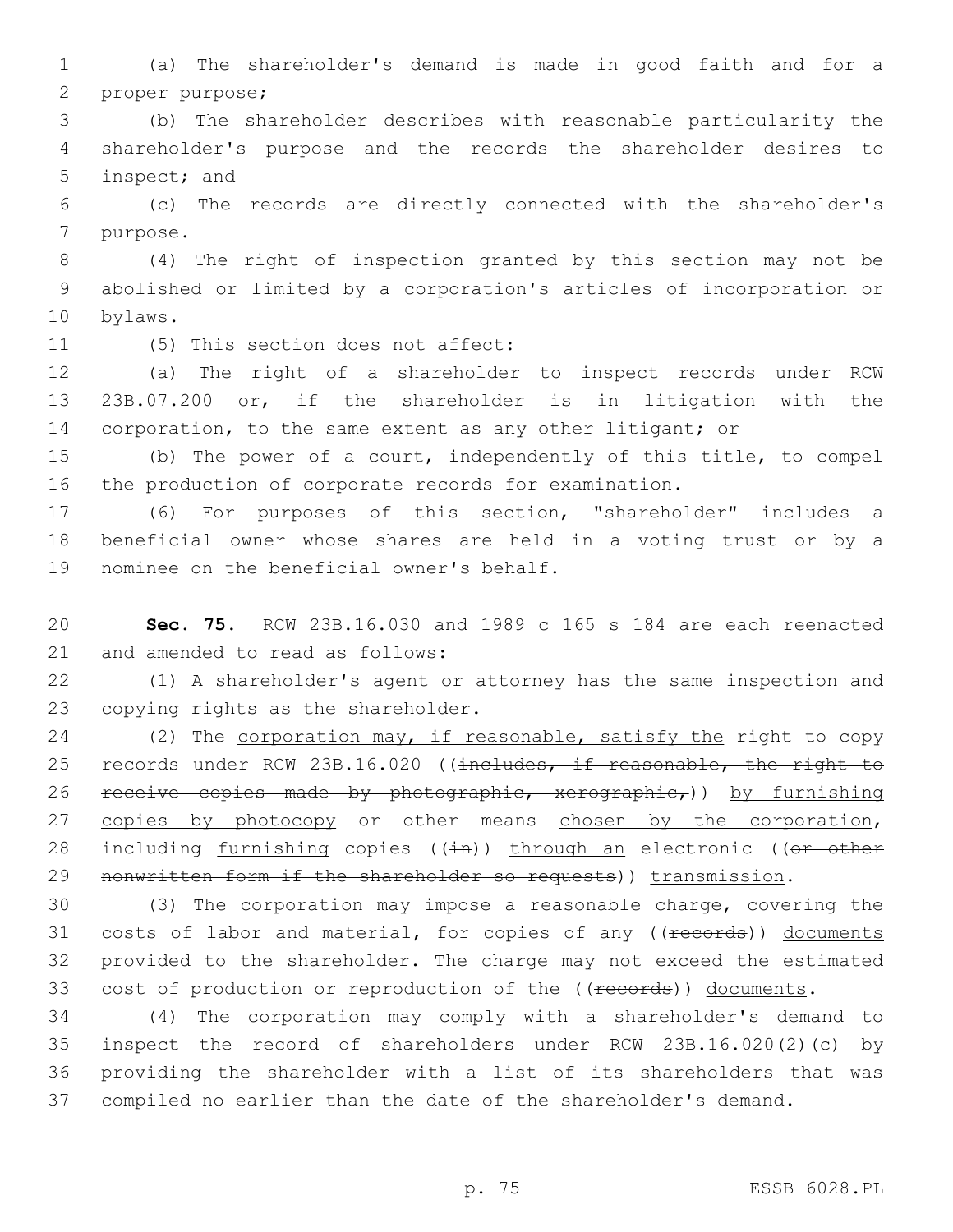1 **Sec. 76.** RCW 23B.16.200 and 2002 c 297 s 47 are each amended to 2 read as follows:

 (1) Not later than four months after the close of each fiscal year, and in any event prior to the annual meeting of shareholders, each corporation shall prepare (a) a balance sheet showing in reasonable detail the financial condition of the corporation as of the close of its fiscal year, and (b) an income statement showing the results of its operation during its fiscal year. Such statements may be consolidated or combined statements of the corporation and one or more of its subsidiaries, as appropriate. If financial statements are prepared by the corporation for any purpose on the basis of generally accepted accounting principles, the annual statements must also be 13 prepared, and disclose that they are prepared, on that basis. If financial statements are prepared only on a basis other than generally accepted accounting principles, they must be prepared, and 16 disclose that they are prepared, on the same basis as other reports 17 and statements prepared by the corporation for the use of others.

18 (2) Upon the written request of a shareholder, the corporation 19 shall promptly deliver to ((any)) the requesting shareholder a copy 20 of the most recent balance sheet and income statement( $\sqrt{\phantom{a}}$  which 21 request shall be set forth either (a) in a written record or (b) if 22 the corporation has designated an address, location, or system to 23 which the request may be electronically transmitted and the request 24 is electronically transmitted to the corporation at the designated 25 address, location, or system, in an electronically transmitted 26 record)). If prepared for other purposes, the corporation shall also 27 ((furnish)) deliver to a requesting shareholder upon the written 28 request of that shareholder a statement of sources and applications 29 of funds, and a statement of changes in shareholders' equity, for the 30 most recent fiscal year.

 (3) If the annual financial statements are reported upon by a public accountant, the accountant's report must accompany them. If not, the statements must be accompanied by a statement of the president or the person responsible for the corporation's accounting 35 records:

36 (a) Stating the person's reasonable belief whether the statements 37 were prepared on the basis of generally accepted accounting 38 principles and, if not, describing the basis of preparation; and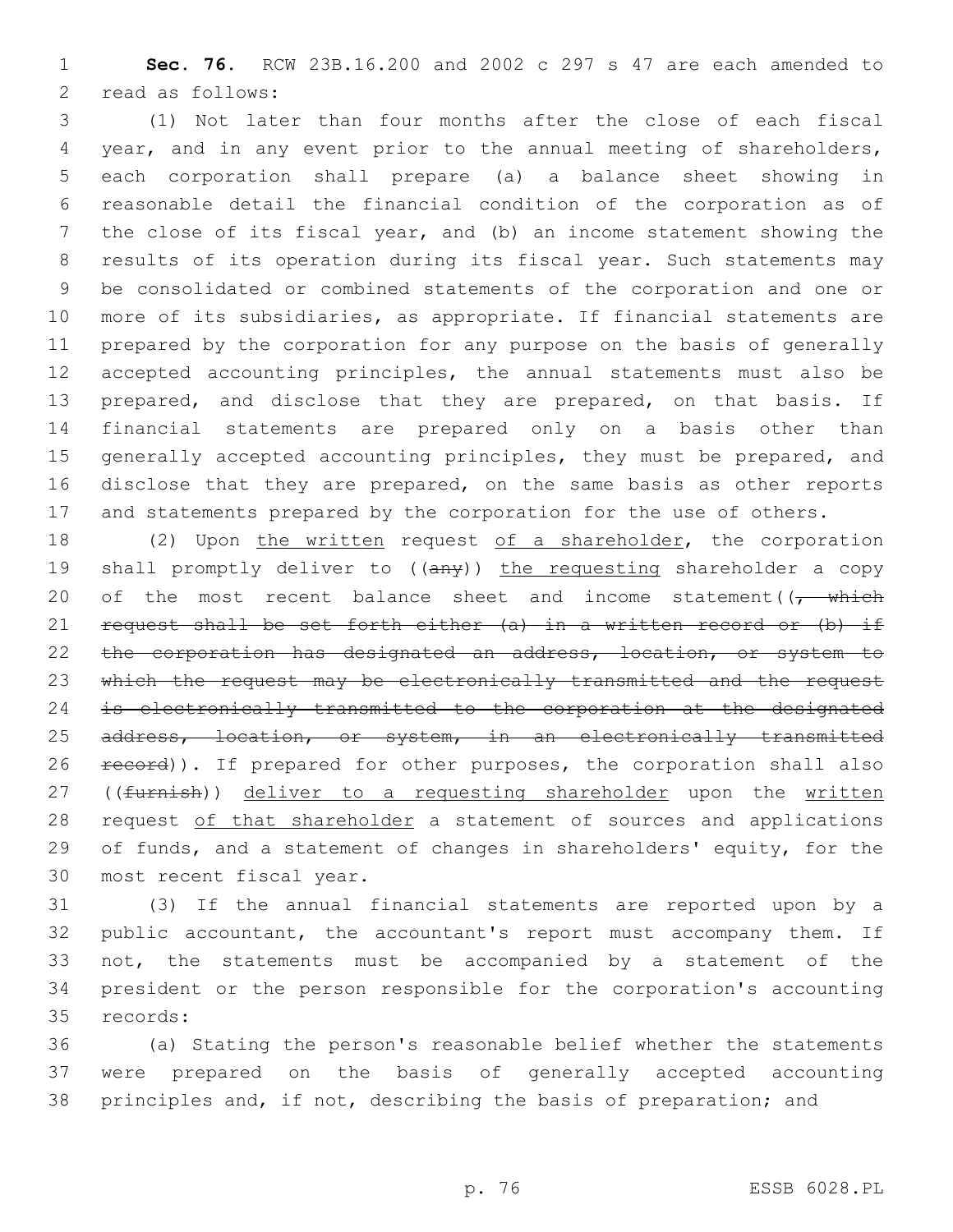(b) Describing any respects in which the statements were not prepared on a basis of accounting consistent with the basis used for 3 statements prepared for the preceding year.

 (4) For purposes of this section, "shareholder" includes a beneficial owner whose shares are held in a voting trust or by a 6 nominee on the beneficial owner's behalf.

 **Sec. 77.** RCW 23B.25.040 and 2012 c 215 s 5 are each amended to 8 read as follows:

 (1) In addition to the matters required to be set forth in the articles of incorporation pursuant to RCW 23B.02.020 (1) and (2), the articles of incorporation of a social purpose corporation must set 12 forth:

 (a) A corporate name for the social purpose corporation that contains the words "social purpose corporation" or "SPC" as an 15 abbreviation of those words;

 (b) A statement that the corporation is organized as a 17 social purpose corporation governed by this chapter;

 (c) A statement setting forth the general social purpose or purposes for which the corporation is organized pursuant to RCW 20 23B.25.020;

 (d) If the corporation has designated one or more specific social purpose or purposes pursuant to RCW 23B.25.030, a statement setting forth such specific social purpose or purposes; and

 (e) A provision that states the following: "The mission of this social purpose corporation is not necessarily compatible with and may be contrary to maximizing profits and earnings for shareholders, or maximizing shareholder value in any sale, merger, acquisition, or 28 other similar actions of the corporation."

 (2) In addition to the matters that must be set forth in the articles of incorporation in accordance with subsection (1) of this section and the provisions that may be set forth in the articles of incorporation pursuant to RCW 23B.02.020 (5) and (6), the articles of incorporation of a social purpose corporation may contain the 34 following provisions:

 (a) A provision requiring the corporation's directors or officers to consider the impacts of any corporate action or proposed corporate action upon one or more of the social purposes of the corporation;

 (b) A provision requiring the corporation to furnish to the shareholders an assessment of the overall performance of the

p. 77 ESSB 6028.PL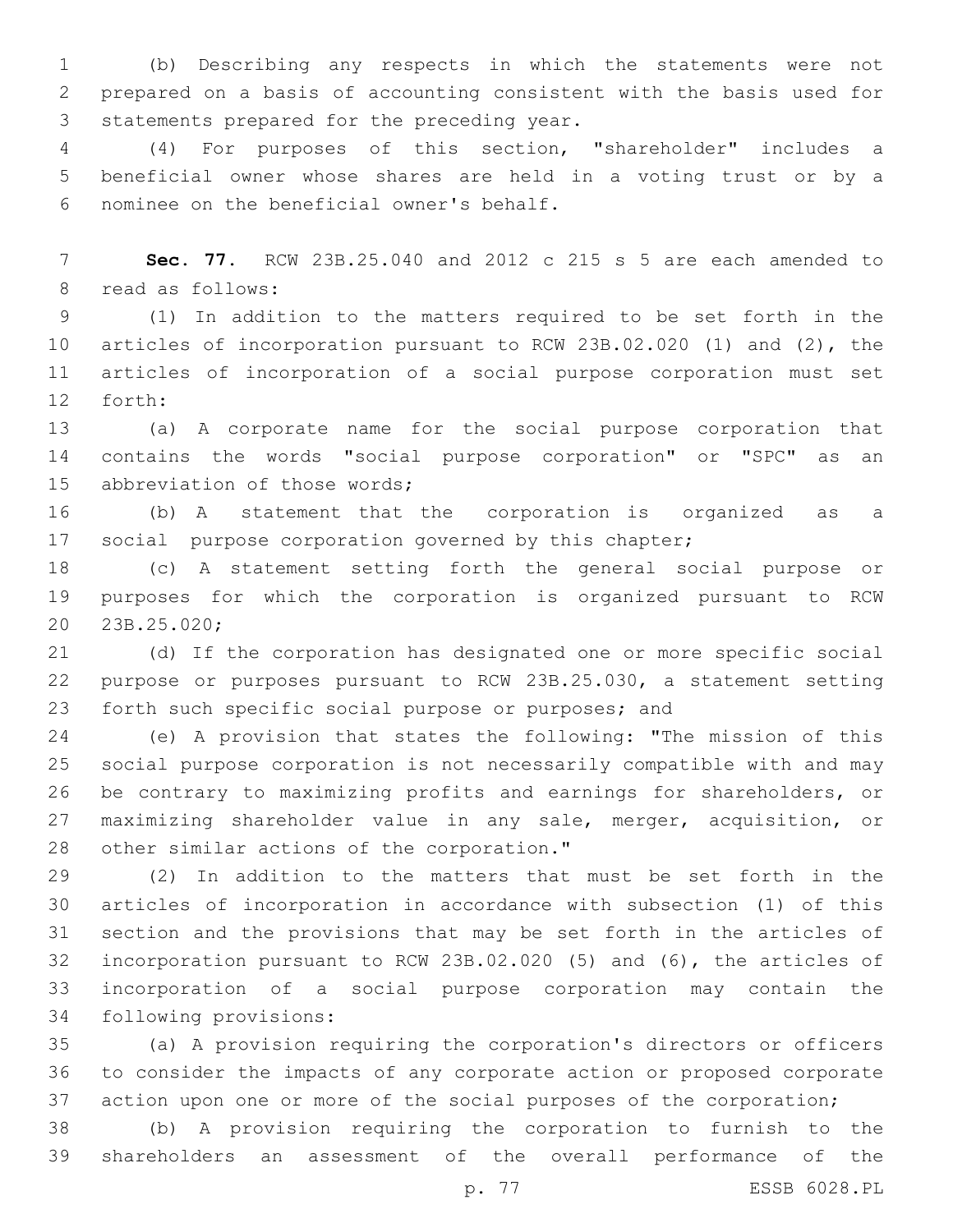corporation with respect to its social purpose or purposes, prepared 2 in accordance with a third-party standard;

 (c) A provision requiring, for any or all corporate actions, the vote of a larger proportion or of all of the shares of any class or series, or the vote or quorum for taking action of a larger proportion or of all of the directors, than is otherwise required by 7 this title or this chapter;

 (d) A provision requiring the approval of the shareholders for any corporate action, even though not otherwise required by this 10 title; and

 (e) A provision limiting the duration of the corporation's 12 existence to a specified date.

 (3) Prior to the issuance of shares, the corporation shall furnish a prospective shareholder with a copy of the articles of 15 incorporation ((in the form of a record)).

 (4) Prior to the transfer of shares, the transferor shareholder 17 ((shall give)) must deliver written notice of the transfer to the corporation. Within a reasonable time after receiving notice, the corporation shall provide the prospective transferee with a copy of 20 the articles of incorporation  $((\text{in the form of a record}))$ .

 **Sec. 78.** RCW 23B.25.070 and 2012 c 215 s 8 are each amended to 22 read as follows:

 (1) Shares issued by a social purpose corporation may but need 24 not be represented by certificates.

 (2) If shares are represented by certificates, in addition to the information required on certificates by RCW 23B.06.250 (2) and (3), each share certificate must state on its face the following language 28 in a conspicuous manner:

 "This entity is a social purpose corporation organized under Title 23B RCW of the Washington business corporation act. The articles of incorporation of this corporation state one or more social purposes of this corporation. The corporation will furnish the shareholder this information without charge 34 on request in writing."

 (3) If shares are not represented by certificates, within a reasonable time after the issue or transfer of such shares, the 37 corporation shall ((send)) deliver to the shareholder a ((record 38 eontaining)) written statement of the information required on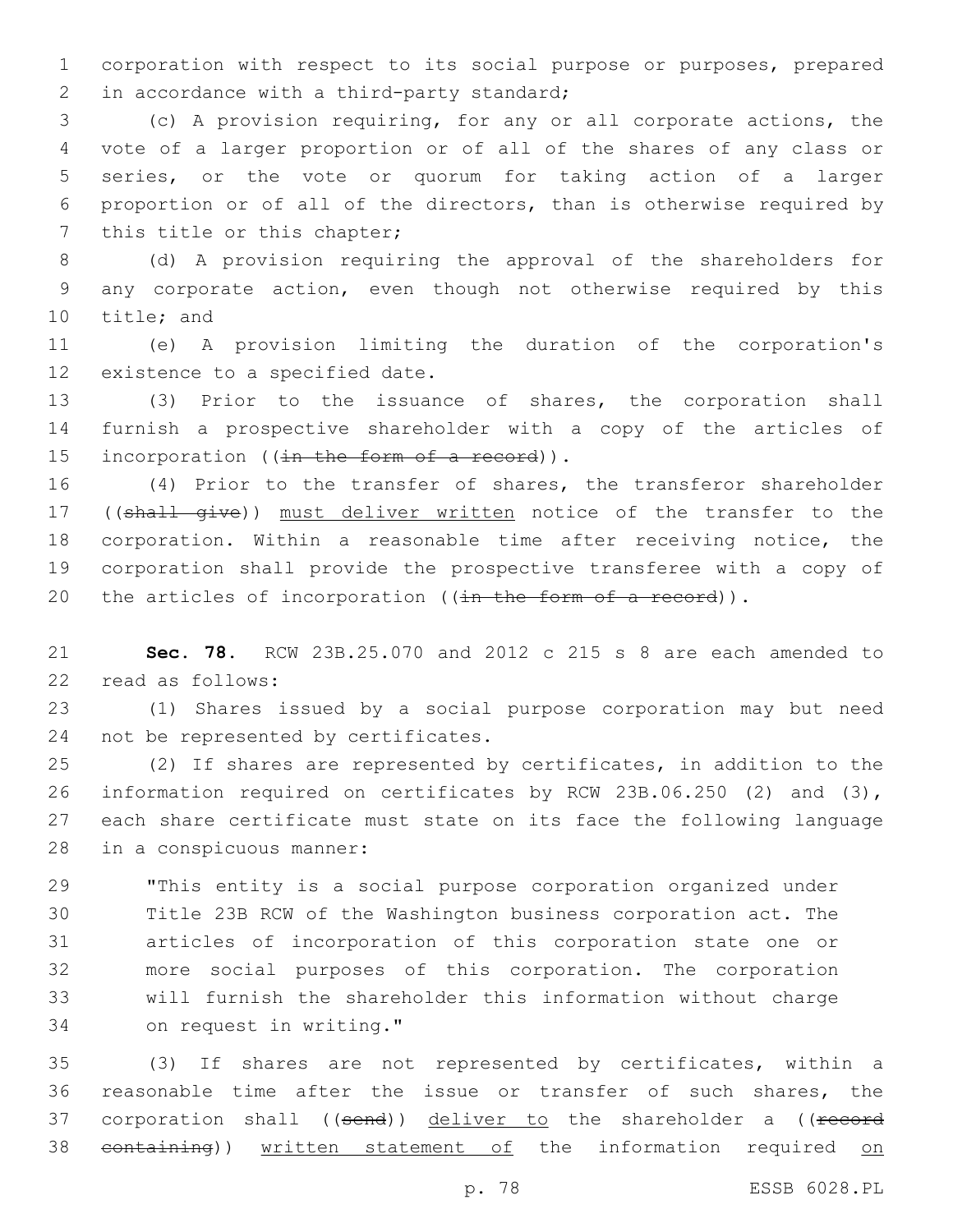1 certificates pursuant to RCW 23B.06.260(2) and the language required 2 on certificates by subsection (2) of this section.

3 **Sec. 79.** RCW 23B.30.070 and 2017 c 28 s 7 are each amended to 4 read as follows:

5 (1) If a defective corporate action ratified or validated under 6 this chapter would have required under any other section of this 7 title a ((record)) document to be filed with the secretary of state, 8 then, whether or not a ((record)) document was previously filed in 9 respect of that defective corporate action and in lieu of filing the 10 ((record)) document otherwise required by this title, the corporation 11 shall deliver to the secretary of state for filing articles of 12 validation setting forth:

13 (a) The defective corporate action that was ratified or validated 14 and, if the defective corporate action involved the purported 15 issuance of putative shares, the number and class or series of 16 putative shares purportedly issued;

 (b) The date of the defective corporate action that was ratified or validated and, if the defective corporate action involved the purported issuance of putative shares, the date or dates on which the 20 putative shares were purportedly issued;

21 (c) The nature of the failure of authorization with respect to 22 the defective corporate action that was ratified or validated;

 (d) A statement that the defective corporate action was (i) ratified in accordance with RCW 23B.30.030, including the date on which the board of directors ratified the defective corporate action 26 and the date, if any, on which the shareholders approved the ratification of the defective corporate action, or (ii) validated in accordance with RCW 23B.30.080, including the date on which the court 29 validated the defective corporate action; and

30 (e) The information required by subsection (2) of this section.

31 (2) The articles of validation must also contain the following 32 information:

33 (a) If the corporation previously filed a ((record)) document in 34 respect of a defective corporate action that was ratified or 35 validated and no changes to that ((record)) document are required to 36 give effect to the ratification or validation of the defective 37 corporate action in accordance with RCW 23B.30.040(5), the 38 corporation shall (i) describe the ((record)) document, together with 39 any articles of correction thereto, including its filing date, in the

p. 79 ESSB 6028.PL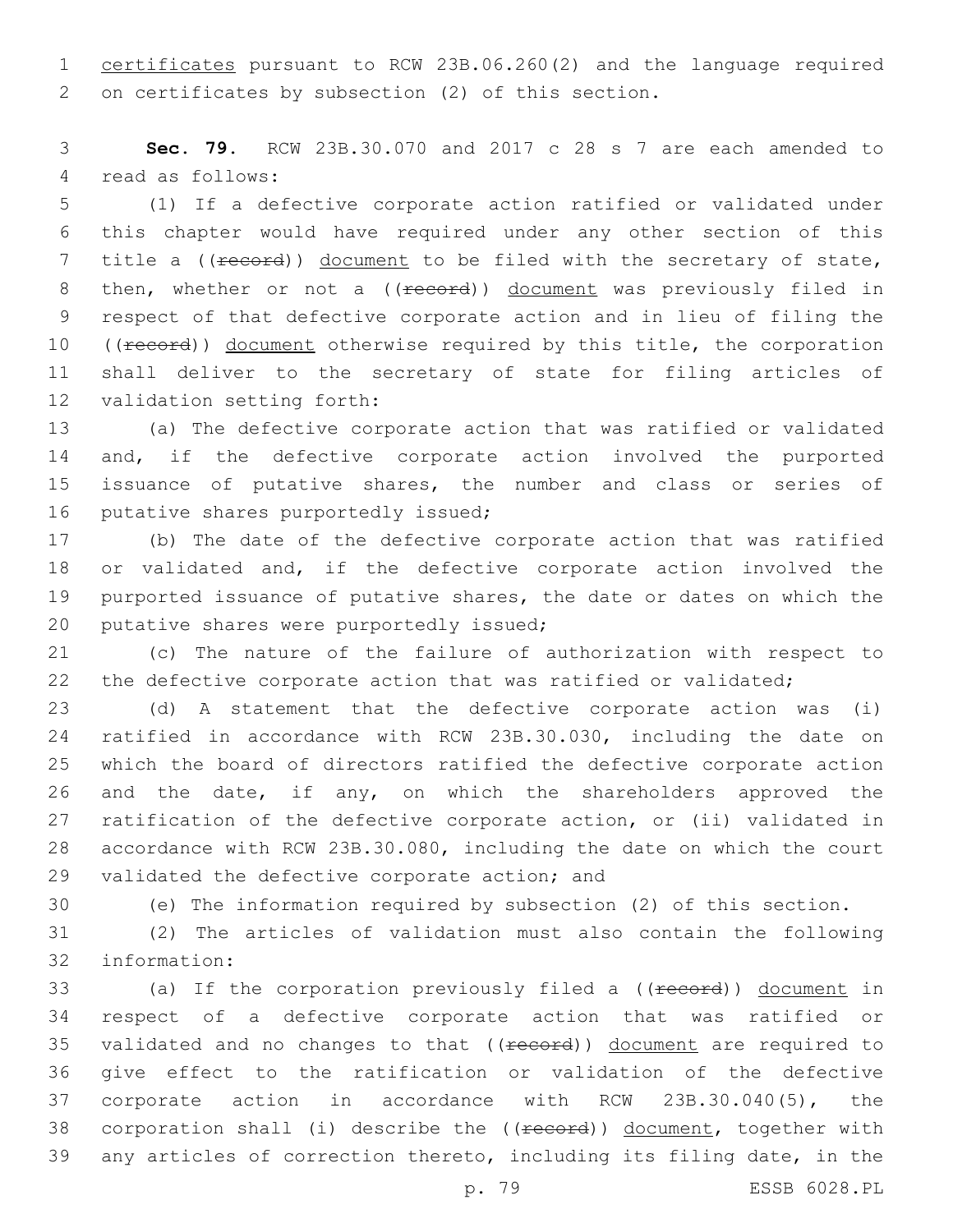1 articles of validation, and (ii) attach a copy of the ((record)) 2 document, together with any articles of correction thereto, to the 3 articles of validation;

 (b) If the corporation previously filed a ((record)) document in respect of a defective corporate action that was ratified or 6 validated and any change to that ((record)) document is required to give effect to the ratification or validation of the defective corporate action in accordance with RCW 23B.30.040(5), the 9 corporation shall (i) describe the previously filed ((record)) 10 document, together with any articles of correction thereto, including 11 its filing date, (ii) attach a copy of the ((record)) document containing all of the information required to be included under the applicable section or sections of this title to give effect to the defective corporate action that was ratified or validated to the articles of validation, and (iii) state the date and time that the 16 ((record)) filing is deemed to have become effective; or

17 (c) If the corporation did not previously file a ((record)) 18 document in respect of a defective corporate action that was ratified 19 or validated and that defective corporate action would have required 20 a filing under any other section of this title, the corporation shall 21 (i) attach a copy of a ((record)) document containing all of the 22 information required to be included under the applicable section or 23 sections of this title to give effect to the defective corporate 24 action that was ratified or validated to the articles of validation, 25 and (ii) state the date and time that the ((record)) filing is deemed 26 to have become effective.

27 (3) Articles of validation that comply with this section 28 supersede any other ((record)) document in respect of a defective 29 corporate action that was ratified in accordance with RCW 23B.30.030 30 or validated in accordance with RCW 23B.30.080.

31 **Sec. 80.** RCW 24.03.005 and 2015 c 176 s 3101 are each reenacted 32 and amended to read as follows:

33 As used in this chapter, unless the context otherwise requires, 34 the term:

35 (1) "An officer of the corporation" means, in connection with the 36 execution of records submitted for filing with the secretary of 37 state, the president, a vice president, the secretary, or the 38 treasurer of the corporation.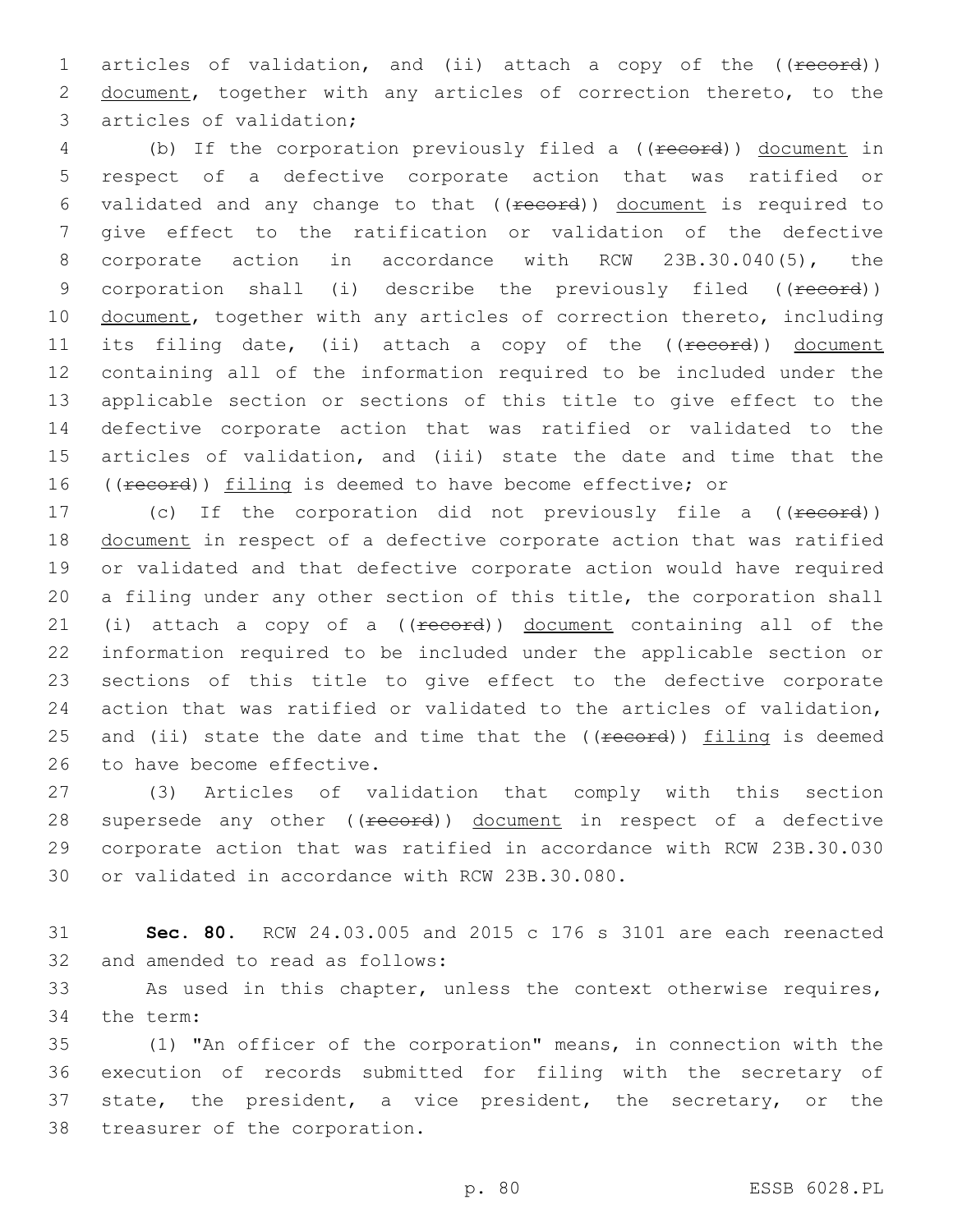(2) "Articles of incorporation" and "articles" mean the original articles of incorporation and all amendments thereto, and includes 3 articles of merger and restated articles.

 (3) "Board of directors" means the group of persons vested with the management of the affairs of the corporation irrespective of the name by which such group is designated in the articles or bylaws.

 (4) "Bylaws" means the code or codes of rules adopted for the regulation or management of the affairs of the corporation irrespective of the name or names by which such rules are designated.

10 (5) "Conforms to  $(\pm \text{aw}, \pm)$ )  $\pm \text{aw}, \pm$  as used in connection with duties of the secretary of state in reviewing records for filing under this chapter, means the secretary of state has determined that the record complies as to form with the applicable requirements of 14 this chapter and Article 2 of chapter 23.95 RCW.

 (6) "Corporation" or "domestic corporation" means a corporation 16 not for profit subject to the provisions of this chapter, except a 17 foreign corporation.

 (7) "Deliver" means: (a) Mailing; (b) transmission by facsimile equipment, for purposes of delivering a demand, consent, notice, or waiver to the corporation or one of its officers, directors, or members; (c) electronic transmission, in accordance with the officer's, director's, or member's consent, for purposes of delivering a demand, consent, notice, or waiver to the corporation or one of its officers, directors, or members under RCW 24.03.009; and (d) as prescribed by the secretary of state for purposes of submitting a record for filing with the secretary of state.

 (8) "Effective date" means, in connection with a record filing made by the secretary of state, the date on which the filing becomes 29 effective under RCW 23.95.210.

 (9) "Electronic transmission" means an electronic communication (a) not directly involving the physical transfer of a record in a tangible medium and (b) that may be retained, retrieved, and reviewed 33 by the sender and the recipient thereof, and that may be directly reproduced in a tangible medium by a sender and recipient.

 (10) "Electronically transmitted" means the initiation of an 36 electronic transmission.

37 (11) "Execute," "executes," or "executed" means with present intent to authenticate or adopt a record:

 (a) ((signed, with respect to a written record or)) To sign or adopt a tangible symbol;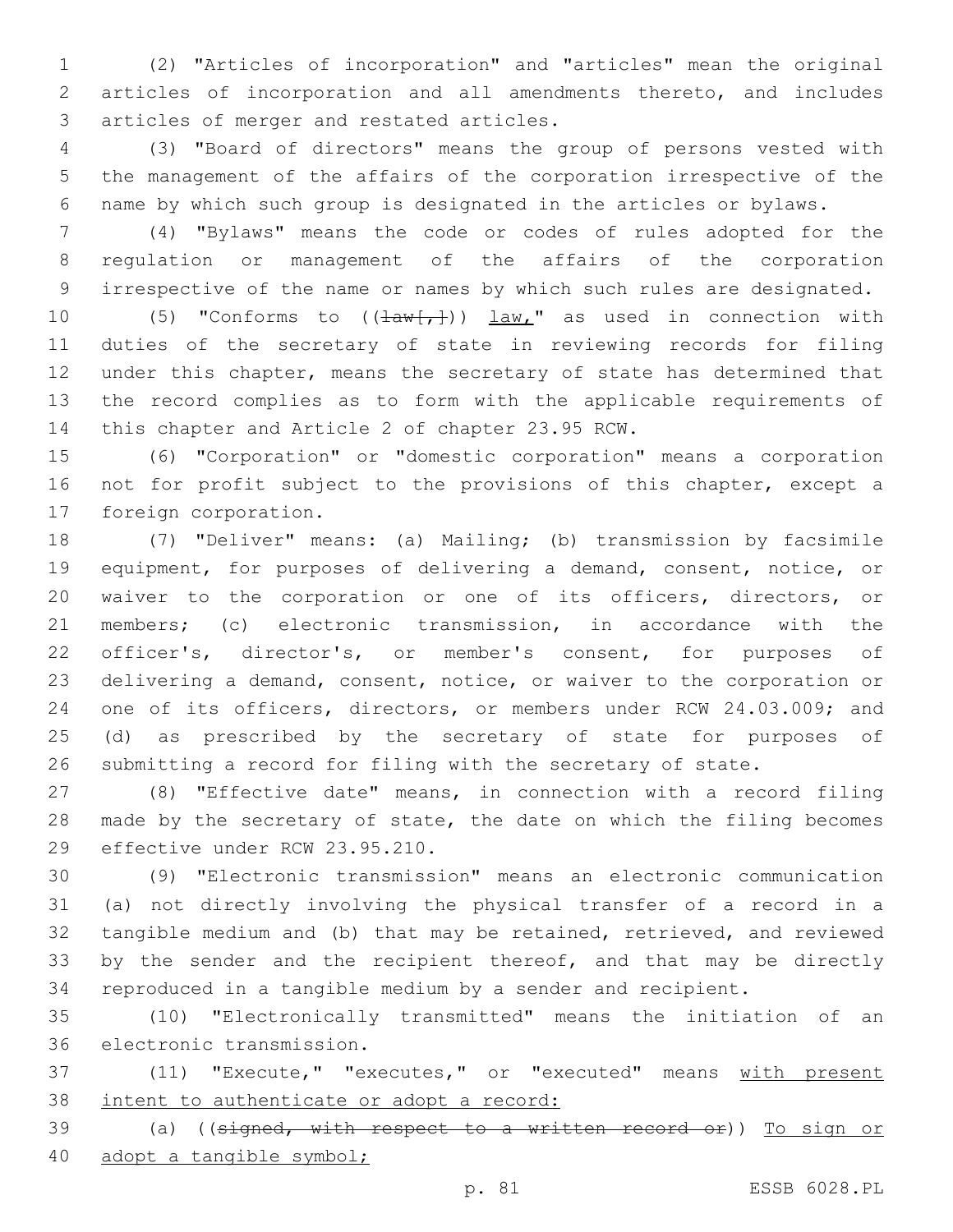(b) ((electronically transmitted along with sufficient 2 information to determine the sender's identity, with respect to an 3 electronic transmission,)) To attach to or logically associate with 4 the record an electronic symbol, sound, or process; or

 (c) Filed in compliance with the standards for filing with the office of the secretary of state as prescribed by the secretary of state, with respect to a record to be filed with the secretary of 8 state.

 (12) "Executed by an officer of the corporation," or words of similar import, means that any record executed by such person shall be and is executed by that person under penalties of perjury and in an official and authorized capacity on behalf of the corporation or person making the record submission with the secretary of state and, for the purpose of records filed electronically with the secretary of 15 state, in compliance with the rules adopted by the secretary of state 16 for electronic filing.

 (13) "Foreign corporation" means a corporation not for profit organized under laws other than the laws of this state.

 (14) "Insolvent" means inability of a corporation to pay debts as they become due in the usual course of its affairs.

 (15) "Member" means an individual or entity having membership rights in a corporation in accordance with the provisions of its 23 articles of incorporation or bylaws.

 (16) "Not for profit corporation" or "nonprofit corporation" means a corporation no part of the income of which is distributable 26 to its members, directors or officers.

 (17) "Public benefit not for profit corporation" or "public benefit nonprofit corporation" means a corporation no part of the income of which is distributable to its members, directors, or officers and that holds a current tax exempt status as provided under 26 U.S.C. Sec. 501(c)(3) or is specifically exempted from the requirement to apply for its tax exempt status under 26 U.S.C. Sec.  $501(c)(3)$ .

 (18) "Record" means information that is inscribed on a tangible medium or ((contained in an electronic transmission)) that is stored in an electronic or other medium and is retrievable in perceivable 37 form.

 (19) "Registered office" means the address of the corporation's 39 registered agent.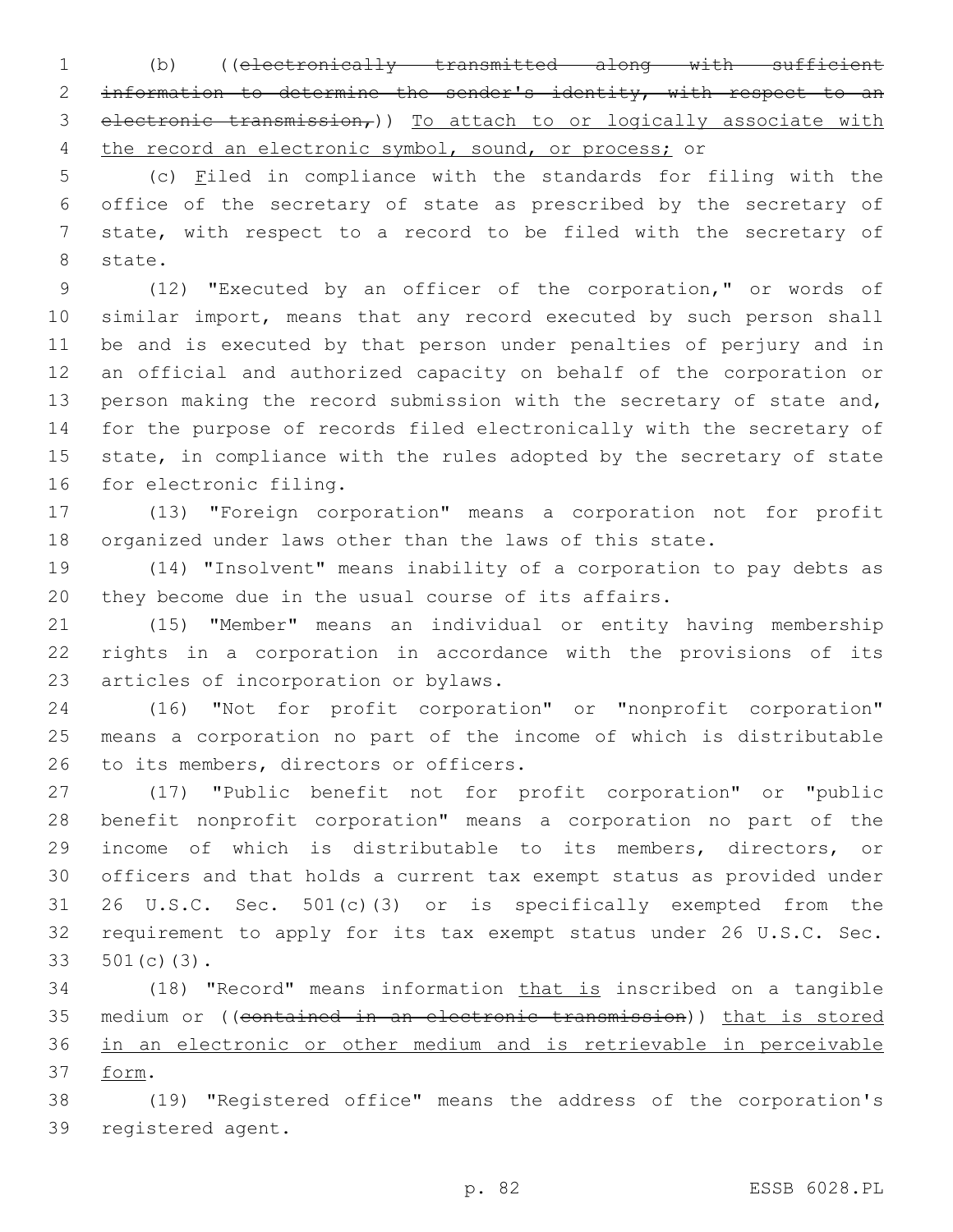(20) "Tangible medium" means a writing, copy of a writing, facsimile, or a physical reproduction, each on paper or on other 3 tangible material.

## (((21) "Writing" does not include an electronic transmission.

(22) "Written" means embodied in a tangible medium.))

 **Sec. 81.** RCW 25.10.011 and 2015 c 176 s 6101 are each amended to 7 read as follows:

 The definitions in this section apply throughout this chapter 9 unless the context clearly requires otherwise.

 (1) "Certificate of limited partnership" means the certificate required by RCW 25.10.201, including the certificate as amended or 12 restated.

 (2) "Contribution," except in the term "right of contribution," means any benefit provided by a person to a limited partnership in 15 order to become a partner or in the person's capacity as a partner.

(3) "Debtor in bankruptcy" means a person that is the subject of:

 (a) An order for relief under Title 11 of the United States Code or a comparable order under a successor statute of general 19 application; or

 (b) A comparable order under federal, state, or foreign law 21 governing insolvency.

 (4) "Designated office" means the principal office indicated in 23 the limited partnership's most recent annual report, or, if the principal office is not located within this state, the office of the 25 limited partnership's registered agent.

 (5) "Distribution" means a transfer of money or other property from a limited partnership to a partner in the partner's capacity as a partner or to a transferee on account of a transferable interest 29 owned by the transferee.

 (6) "Foreign limited liability limited partnership" means a foreign limited partnership whose general partners have limited liability for the obligations of the foreign limited partnership 33 under a provision similar to RCW 25.10.401(3).

 (7) "Foreign limited partnership" means a partnership formed under the laws of a jurisdiction other than this state and required by those laws to have one or more general partners and one or more limited partners. "Foreign limited partnership" includes a foreign 38 limited liability limited partnership.

(8) "General partner" means:39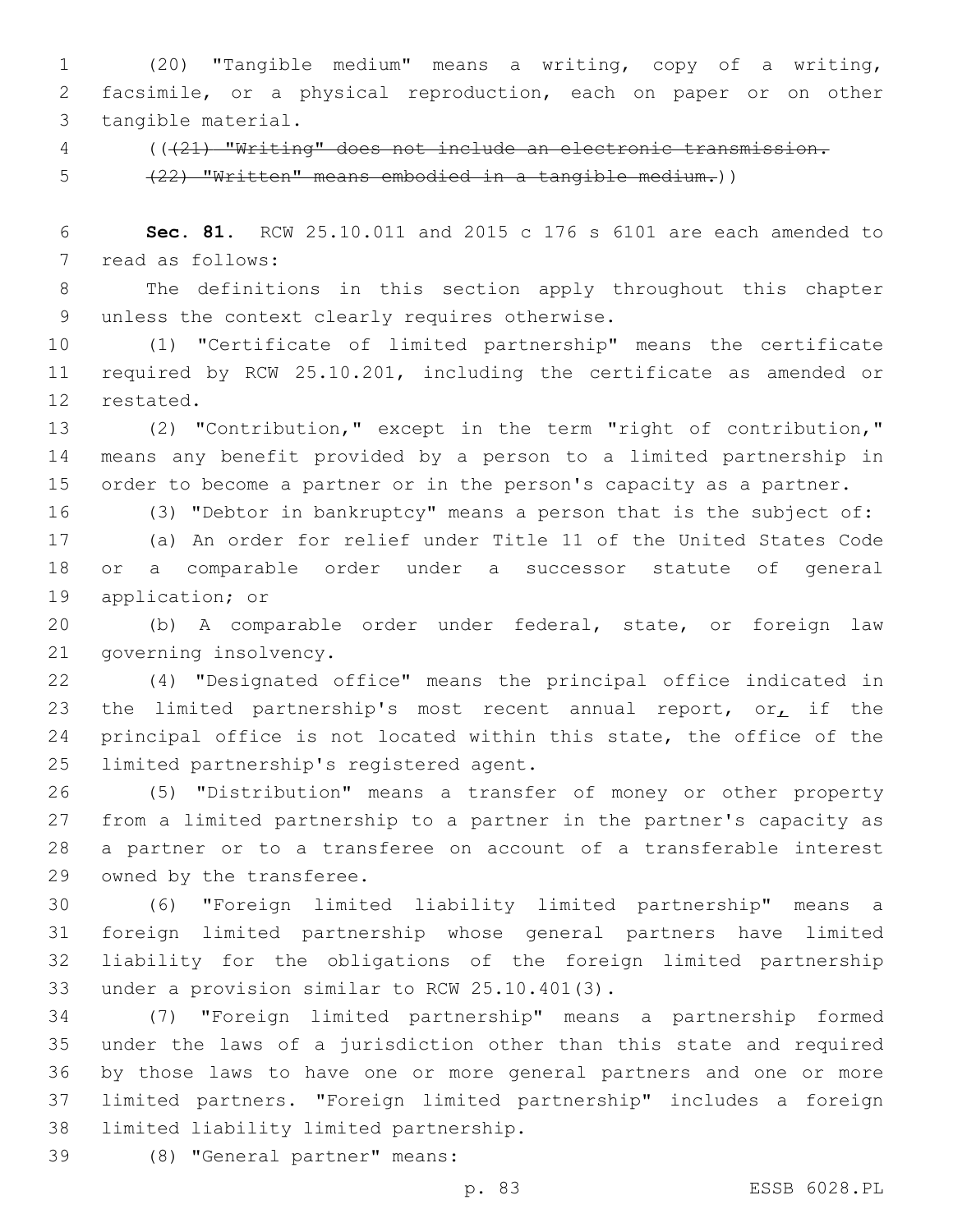(a) With respect to a limited partnership, a person that:

(i) Becomes a general partner under RCW 25.10.371; or

 (ii) Was a general partner in a limited partnership when the limited partnership became subject to this chapter under RCW 5 25.10.911 (1) or (2); and

 (b) With respect to a foreign limited partnership, a person that has rights, powers, and obligations similar to those of a general 8 partner in a limited partnership.

 (9) "Limited liability limited partnership," except in the term "foreign limited liability limited partnership," means a limited partnership whose certificate of limited partnership states that the limited partnership is a limited liability limited partnership.

13 (10) "Limited partner" means:

(a) With respect to a limited partnership, a person that:

(i) Becomes a limited partner under RCW 25.10.301; or

 (ii) Was a limited partner in a limited partnership when the limited partnership became subject to this chapter under RCW 18 25.10.911 (1) or (2); and

 (b) With respect to a foreign limited partnership, a person that has rights, powers, and obligations similar to those of a limited 21 partner in a limited partnership.

 (11) "Limited partnership," except in the terms "foreign limited partnership" and "foreign limited liability limited partnership," means an entity, having one or more general partners and one or more limited partners, that is formed under this chapter by two or more persons or becomes subject to this chapter under article 11 of this chapter or RCW 25.10.911 (1) or (2). "Limited partnership" includes a 28 limited liability limited partnership.

(12) "Partner" means a limited partner or general partner.

 (13) "Partnership agreement" means the partners' agreement, whether oral, implied, in a record, or in any combination, concerning the limited partnership. "Partnership agreement" includes the 33 agreement as amended.

 (14) "Person" means an individual, corporation, business trust, estate, trust, partnership, limited liability company, association, joint venture, government; governmental subdivision, agency, or instrumentality; public corporation, or any other legal or commercial 38 entity.

 (15) "Person dissociated as a general partner" means a person dissociated as a general partner of a limited partnership.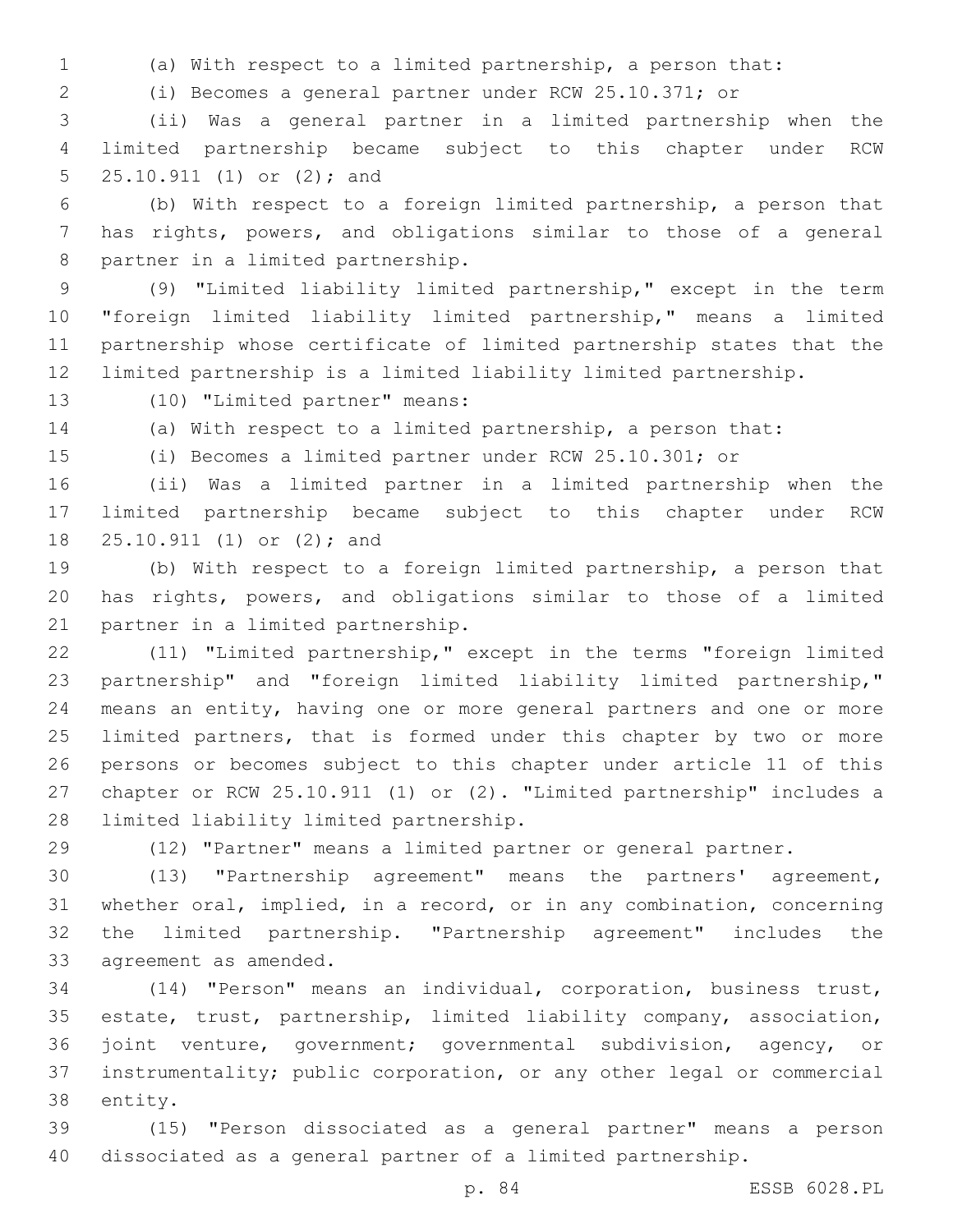(16) "Principal office" means the office where the principal executive office of a limited partnership or foreign limited partnership is located, whether or not the office is located in this 4 state.

5 (17) "Record" means information that is inscribed on a tangible 6 medium or that is stored in an electronic or other medium and is 7 retrievable in perceivable form.

8 (18) "Required information" means the information that a limited 9 partnership is required to maintain under RCW 25.10.091.

10 (19) "Sign" means, with present intent to authenticate or adopt a 11 record:

12 (a) To ((sign with respect to a written record)) execute or adopt 13 a tangible symbol;

14 (b) To ((electronically transmit along with sufficient 15 information to determine the sender's identity with respect to an 16 electronic transmission)) attach to or logically associate with the 17 record an electronic symbol, sound, or process; or

18 (c) With respect to a record to be filed with the secretary of 19 state, to comply with the standard for filing with the office of the 20 secretary of state as prescribed by the secretary of state.

 (20) "State" means a state of the United States, the District of Columbia, Puerto Rico, the United States Virgin Islands, or any territory or insular possession subject to the jurisdiction of the 24 United States.

25 (21) "Tangible medium" means a writing, copy of a writing, 26 facsimile, or a physical reproduction, each on paper or on other 27 tangible material.

28 (22) "Transfer" includes an assignment, conveyance, deed, bill of 29 sale, lease, mortgage, security interest, encumbrance, gift, and 30 transfer by operation of law.

31 (( $(22)$ )) (23) "Transferable interest" means a partner's right to 32 receive distributions.

33 (((23))) (24) "Transferee" means a person to which all or part of 34 a transferable interest has been transferred, whether or not the 35 transferor is a partner.

36 **Sec. 82.** RCW 25.15.006 and 2015 c 188 s 1 are each amended to 37 read as follows:

38 The definitions in this section apply throughout this chapter 39 unless the context clearly requires otherwise.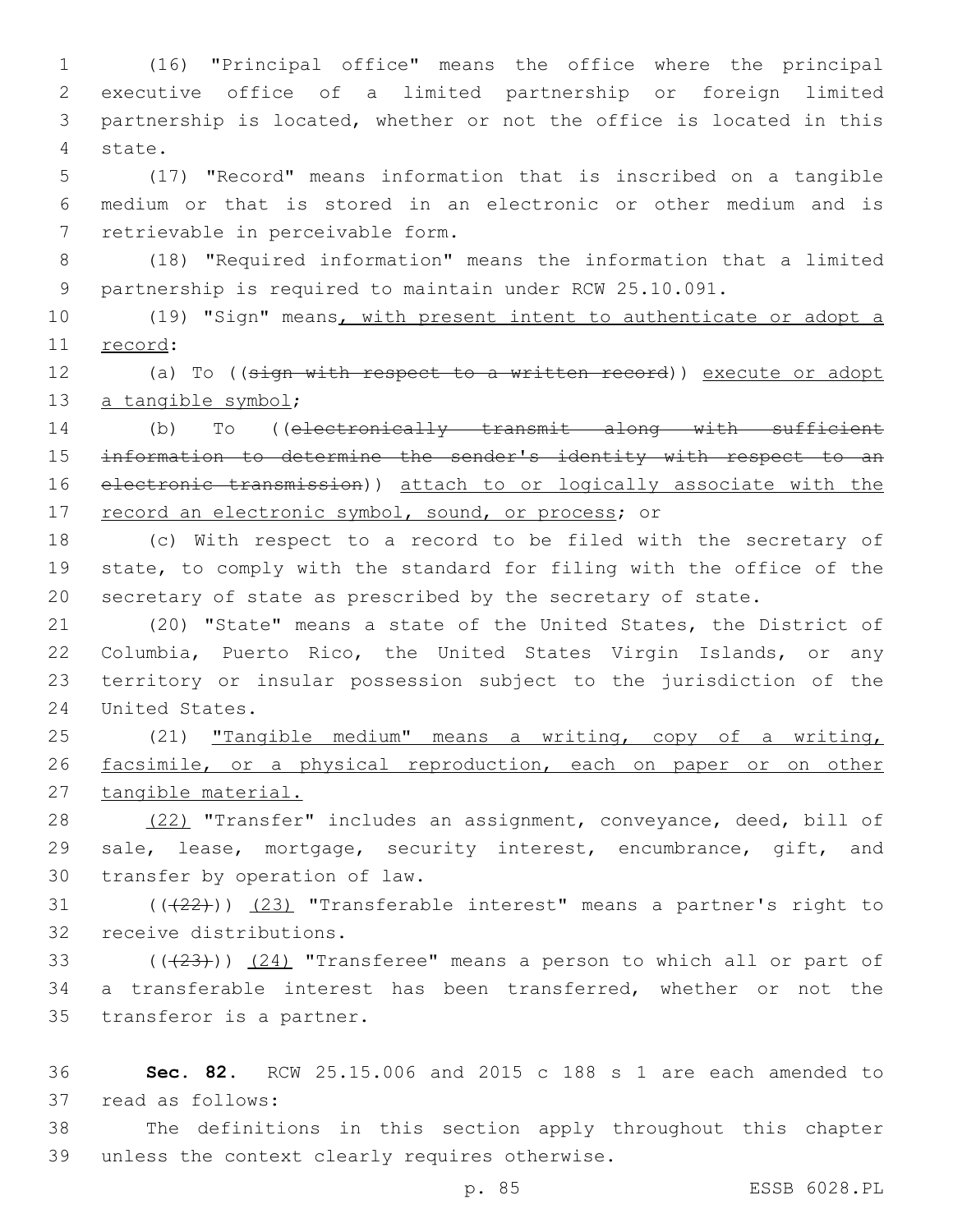(1) "Agreed value" means the value of the contributions made by a member to the limited liability company. Such value shall equal the amount agreed upon in a limited liability company agreement or, if no value is agreed upon, the value shall be determined based on the 5 records of the limited liability company.

 (2) "Certificate of formation" means the certificate of formation required by RCW 25.15.071 and such certificate as amended or 8 restated.

 (3) "Distribution" means a transfer of money or other property from a limited liability company to a member in the member's capacity as a member or to a transferee on account of a transferable interest 12 owned by the transferee.

13 (4) "Execute," "executes," or "executed" means((, with respect to 14 a record, either (a) signed with respect to a written record or (b) electronically transmitted along with sufficient information to determine the sender's identity with respect to an electronic 17 transmission)) with present intent to authenticate or adopt a record:

18 (a) To sign or adopt a tangible symbol; or

 (b) To attach to or logically associate with the record an 20 electronic symbol, sound, or process.

 (5) "Foreign limited liability company" means an unincorporated entity formed under the law of a jurisdiction other than this state and denominated by that law as a limited liability company.

 (6) "Limited liability company" or "domestic limited liability company" means a limited liability company having one or more members 26 or transferees that is formed under this chapter.

 (7) "Limited liability company agreement" means the agreement, including the agreement as amended or restated, whether oral, implied, in a record, or in any combination, of the member or members of a limited liability company concerning the affairs of the limited liability company and the conduct of its business.

 (8) "Manager" means a person, or a board, committee, or other group of persons, named as a manager of a limited liability company in, or designated as a manager of a limited liability company pursuant to, a limited liability company agreement.

 (9) "Manager-managed" means, with respect to a limited liability company, that the limited liability company agreement vests management of the limited liability company in one or more managers.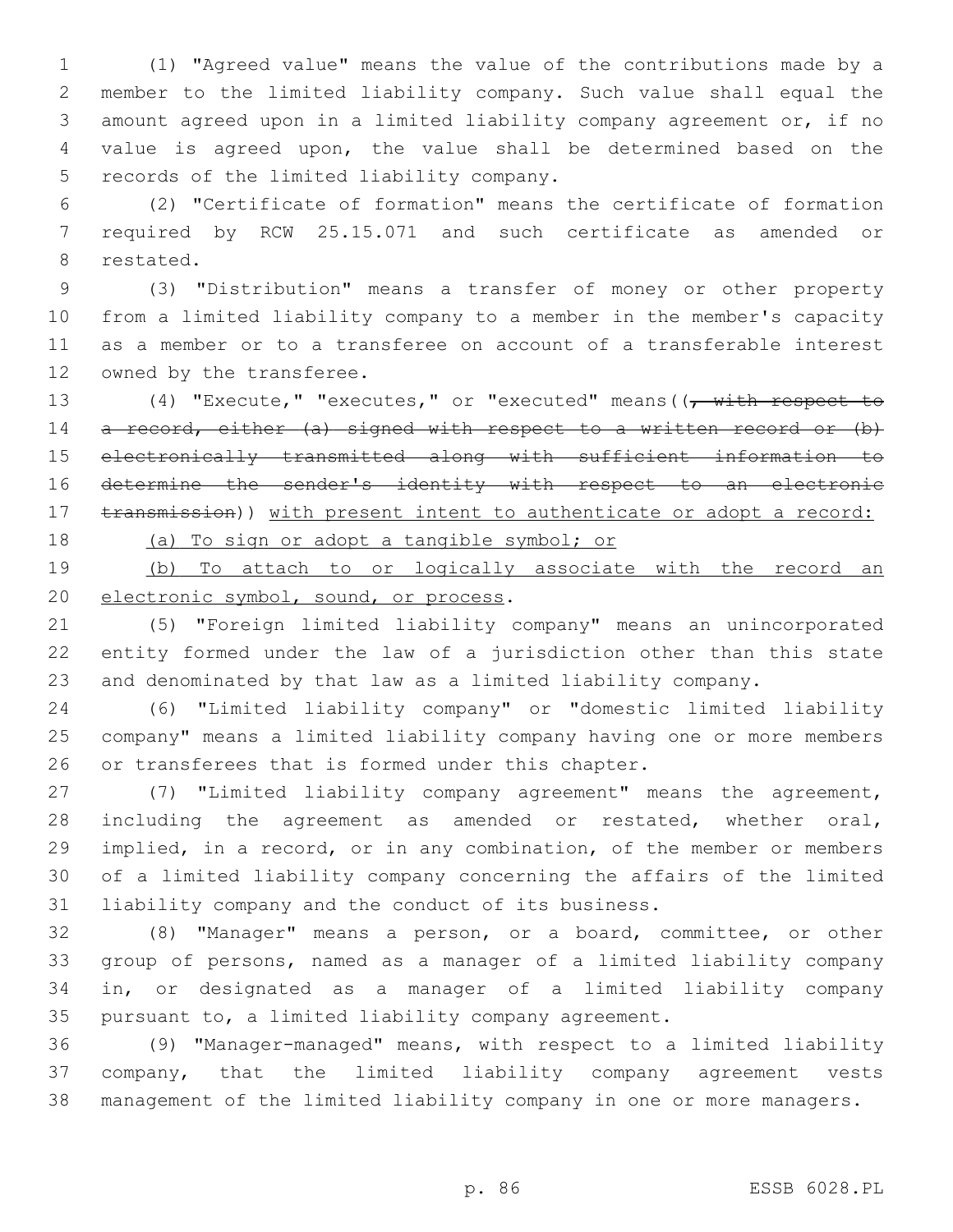(10) "Member" means a person who has been admitted to a limited liability company as a member as provided in RCW 25.15.116 and who has not been dissociated from the limited liability company.

 (11) "Member-managed" means, with respect to a limited liability company, that the limited liability company is not manager-managed.

 (12) "Person" means an individual, corporation, business trust, estate, trust, partnership, limited partnership, limited liability company, association, joint venture, government, governmental subdivision, agency, or instrumentality or any other legal or 10 commercial entity.

 (13) "Principal office" means the office, in or out of this state, so designated in the annual report, where the principal executive offices of a domestic or foreign limited liability company 14 are located.

 (14) "Professional limited liability company" means a limited liability company that is formed in accordance with RCW 25.15.046 for 17 the purpose of rendering professional service.

 (15) "Professional service" means the same as defined under RCW 18.100.030.

 (16) "Record" means information that is inscribed on a tangible medium or that is stored in an electronic or other medium and is 22 retrievable in perceivable form.

 (17) "State" means a state of the United States, the District of Columbia, Puerto Rico, the United States Virgin Islands, or any territory or insular possession subject to the jurisdiction of the 26 United States.

 (18) "Tangible medium" means a writing, copy of a writing, 28 facsimile, or a physical reproduction, each on paper or on other tangible material.

 (19) "Transfer" includes an assignment, conveyance, deed, bill of sale, lease, gift, and transfer by operation of law, except as 32 otherwise provided in RCW 25.15.251(6).

 (((19))) (20) "Transferable interest" means a member's or transferee's right to receive distributions of the limited liability 35 company's assets.

36  $((+20))$   $(21)$  "Transferee" means a person to which all or part of a transferable interest has been transferred, whether or not the 38 transferor is a member.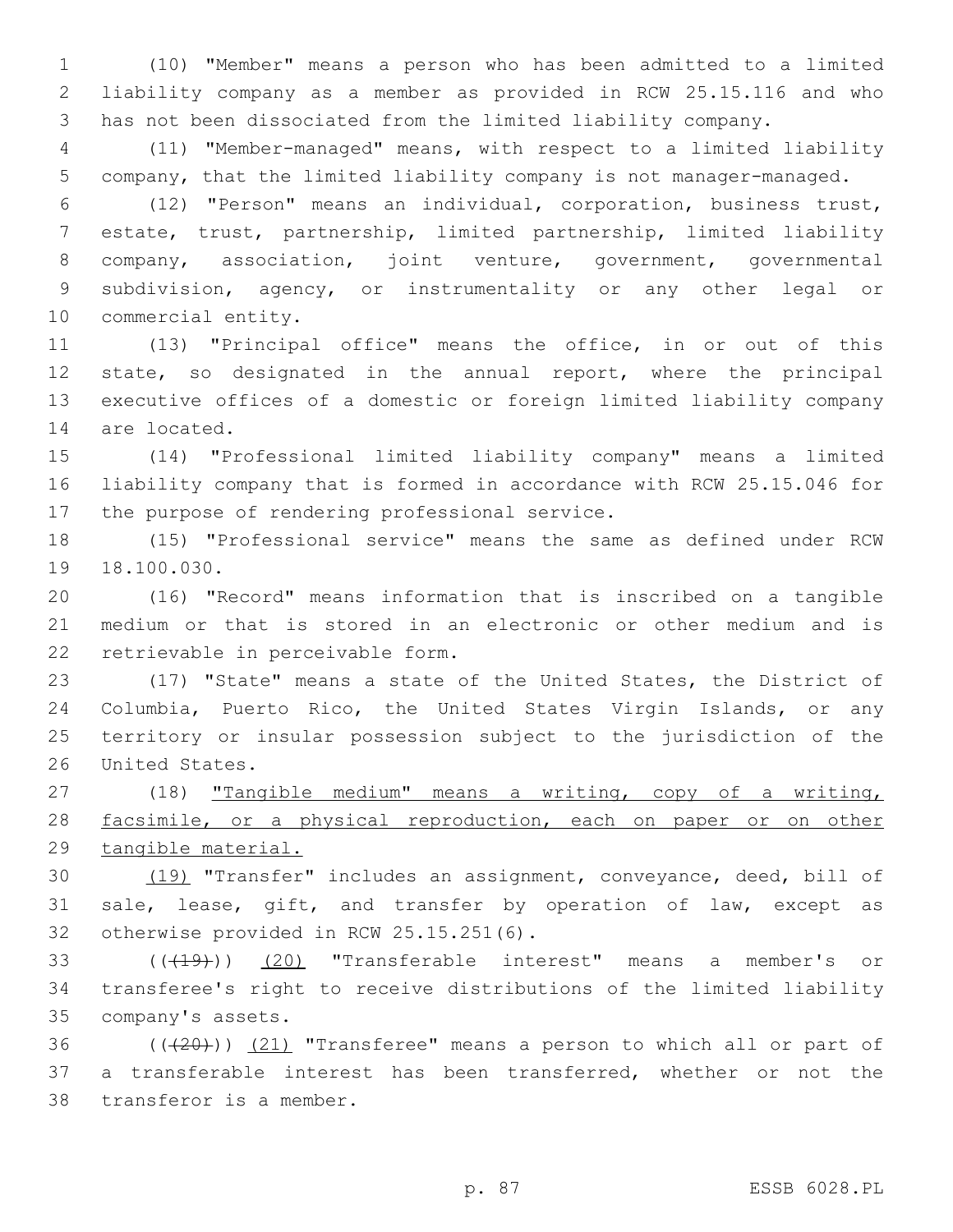**Sec. 83.** RCW 26.52.030 and 1999 c 184 s 5 are each amended to 2 read as follows:

 (1) A person entitled to protection who has a valid foreign protection order may file that order by presenting a certified, authenticated, or exemplified copy of the foreign protection order to a clerk of the court of a Washington court in which the person entitled to protection resides or to a clerk of the court of a Washington court where the person entitled to protection believes enforcement may be necessary. Any out-of-state department, agency, or court responsible for maintaining protection order records, may by facsimile or electronic transmission send a reproduction of the foreign protection order to the clerk of the court of Washington as 13 long as it contains a facsimile or ((digital)) electronic signature by any person authorized to make such transmission.

 (2) Filing of a foreign protection order with a court and entry of the foreign protection order into any computer-based criminal intelligence information system available in this state used by law enforcement agencies to list outstanding warrants are not prerequisites for enforcement of the foreign protection order.

 (3) The court shall accept the filing of a foreign protection 21 order without a fee or cost.

 (4) The clerk of the court shall provide information to a person entitled to protection of the availability of domestic violence, sexual abuse, and other services to victims in the community where 25 the court is located and in the state.

 (5) The clerk of the court shall assist the person entitled to protection in completing an information form that must include, but 28 need not be limited to, the following:

 (a) The name of the person entitled to protection and any other 30 protected parties;

 (b) The name and address of the person who is subject to the restraint provisions of the foreign protection order;

(c) The date the foreign protection order was entered;

(d) The date the foreign protection order expires;

35 (e) The relief granted under . . . . . . . . . (specify the relief awarded and citations thereto, and designate which of the 37 violations are arrestable offenses);

 (f) The judicial district and contact information for court administration for the court in which the foreign protection order 40 was entered;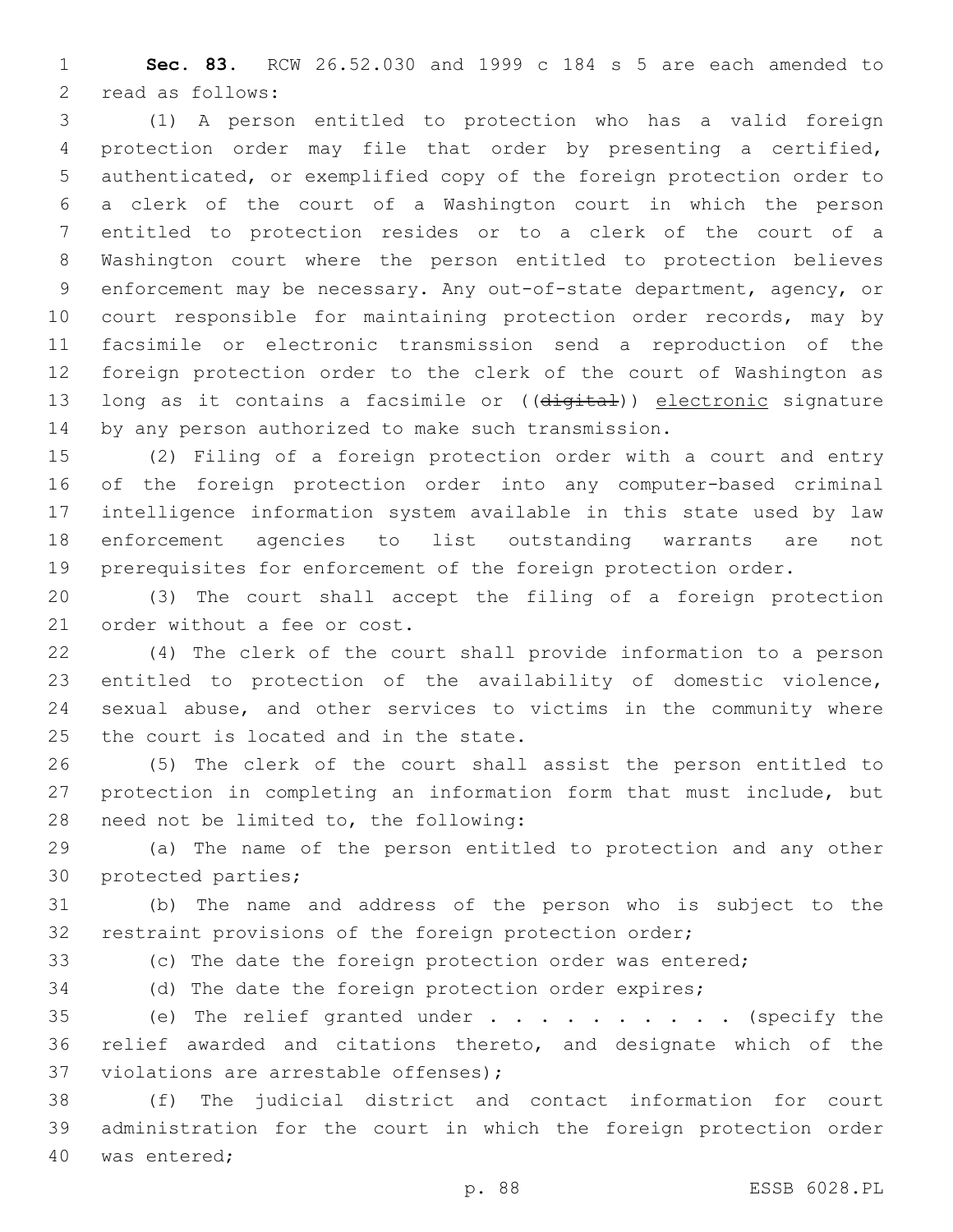(g) The social security number, date of birth, and description of the person subject to the restraint provisions of the foreign 3 protection order;

 (h) Whether the person who is subject to the restraint provisions of the foreign protection order is believed to be armed and dangerous;6

 (i) Whether the person who is subject to the restraint provisions 8 of the foreign protection order was served with the order, and if so, 9 the method used to serve the order;

 (j) The type and location of any other legal proceedings between the person who is subject to the restraint provisions and the person 12 entitled to protection.

 An inability to answer any of the above questions does not preclude the filing or enforcement of a foreign protection order.

 (6) The clerk of the court shall provide the person entitled to protection with a copy bearing proof of filing with the court.

 (7) Any assistance provided by the clerk under this section does not constitute the practice of law. The clerk is not liable for any incomplete or incorrect information that he or she is provided.

 **Sec. 84.** RCW 41.05.014 and 2009 c 201 s 2 are each amended to 21 read as follows:

22 (1) The ((administrator)) director may require applications, enrollment forms, and eligibility certification documents for benefits that are administered by the authority under this chapter 25 and ((chapters)) chapter 70.47 ((and 70.47A)) RCW to be signed by the 26 person submitting them. The ((administrator)) director may accept 27 electronic signatures.

 (2) For the purpose of this section, "electronic signature" means ((a signature in electronic form attached to or logically associated with an electronic record including, but not limited to, a digital signature)) an electronic sound, symbol, or process attached to or logically associated with a record and executed or adopted by a 33 person with the intent to sign the record.

 **Sec. 85.** RCW 58.09.050 and 2019 c 132 s 6 are each amended to read as follows:35

 The records of survey to be filed under authority of this chapter 37 shall be processed as follows:

p. 89 ESSB 6028.PL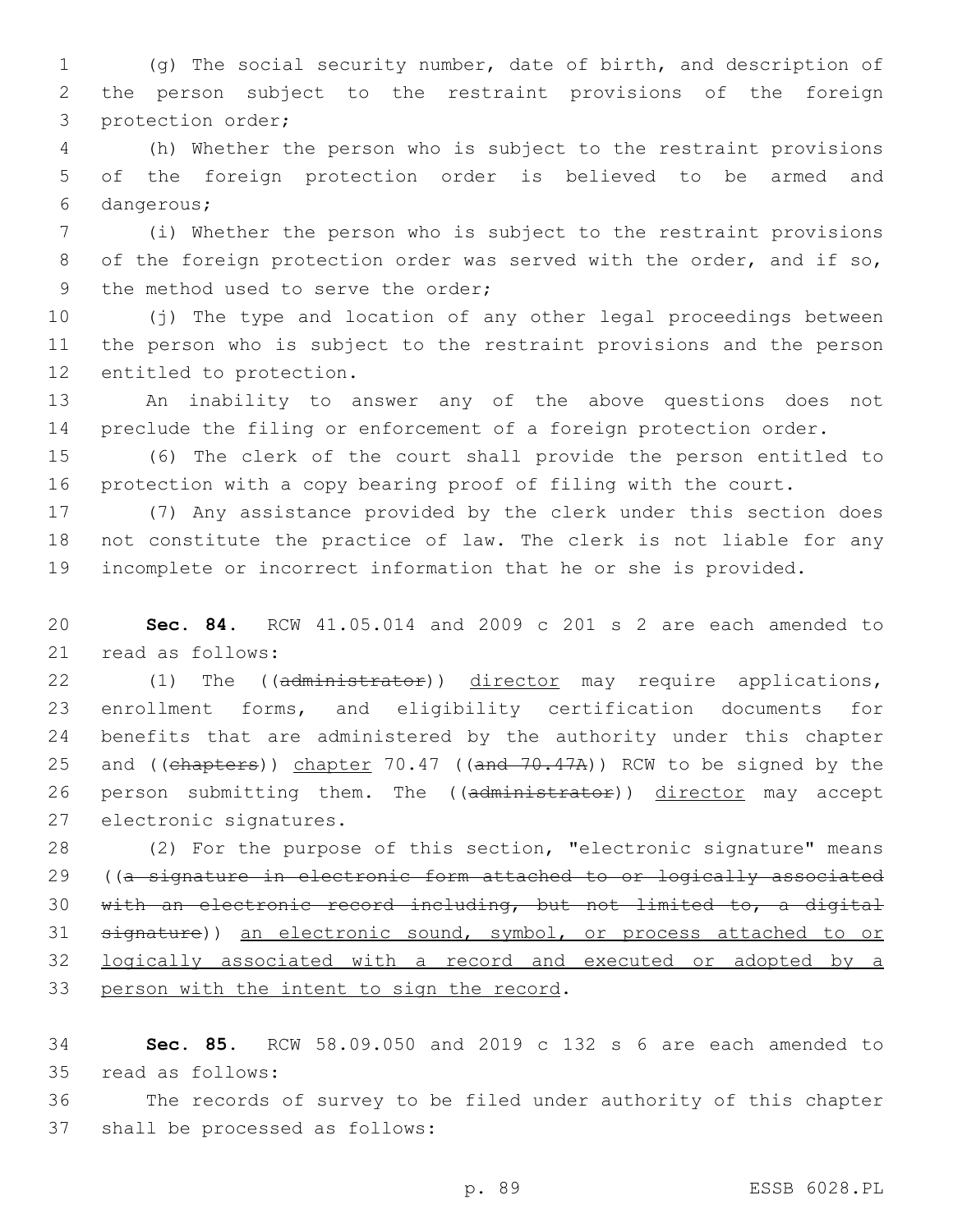(1)(a) The record of survey filed under RCW 58.09.040(1) shall be an original map, eighteen by twenty-four inches, that is legibly drawn in black ink on mylar and is suitable for producing legible prints through scanning, microfilming, or other standard copying 5 procedures.

 (b) The following are allowable formats for the original that may be used in lieu of the format set forth under (a) of this subsection:

8 (i) Photo mylar with original signatures;

 (ii) Any standard material as long as the format is compatible with the auditor's recording process and records storage system. This format is only allowed in those counties that are excepted from permanently storing the original document as required in RCW 58.09.110(5);

 (iii) An electronic version of the original if the county has the 15 capability to accept ((a digital signature issued by a certification 16 authority under)) electronic signatures which meet the standards 17 provided by the rules adopted by the Washington state board of registration for professional engineers and land surveyors, and can import electronic files into an imaging system. The electronic version shall be a standard raster file format acceptable to the 21 county.

 A two inch margin on the left edge and a one-half inch margin on other edges of the map shall be provided. The auditor shall reject for recording any maps not suitable for producing legible prints through scanning, microfilming, or other standard copying procedures.

 (2) Information required by RCW 58.09.040(2) shall be filed on a standard form eight and one-half inches by fourteen inches as designed and prescribed by the department of natural resources. The auditor shall reject for recording any records of corner information not suitable for producing legible prints through scanning, microfilming, or other standard copying procedures. An electronic version of the standard form may be filed if the county has the 33 capability to accept ((a digital signature issued by a certification authority under)) electronic signatures which meet the standards 35 provided by the rules adopted by the Washington state board of registration for professional engineers and land surveyors, and can import electronic files into an imaging system. The electronic version shall be a standard raster file format acceptable to the 39 county.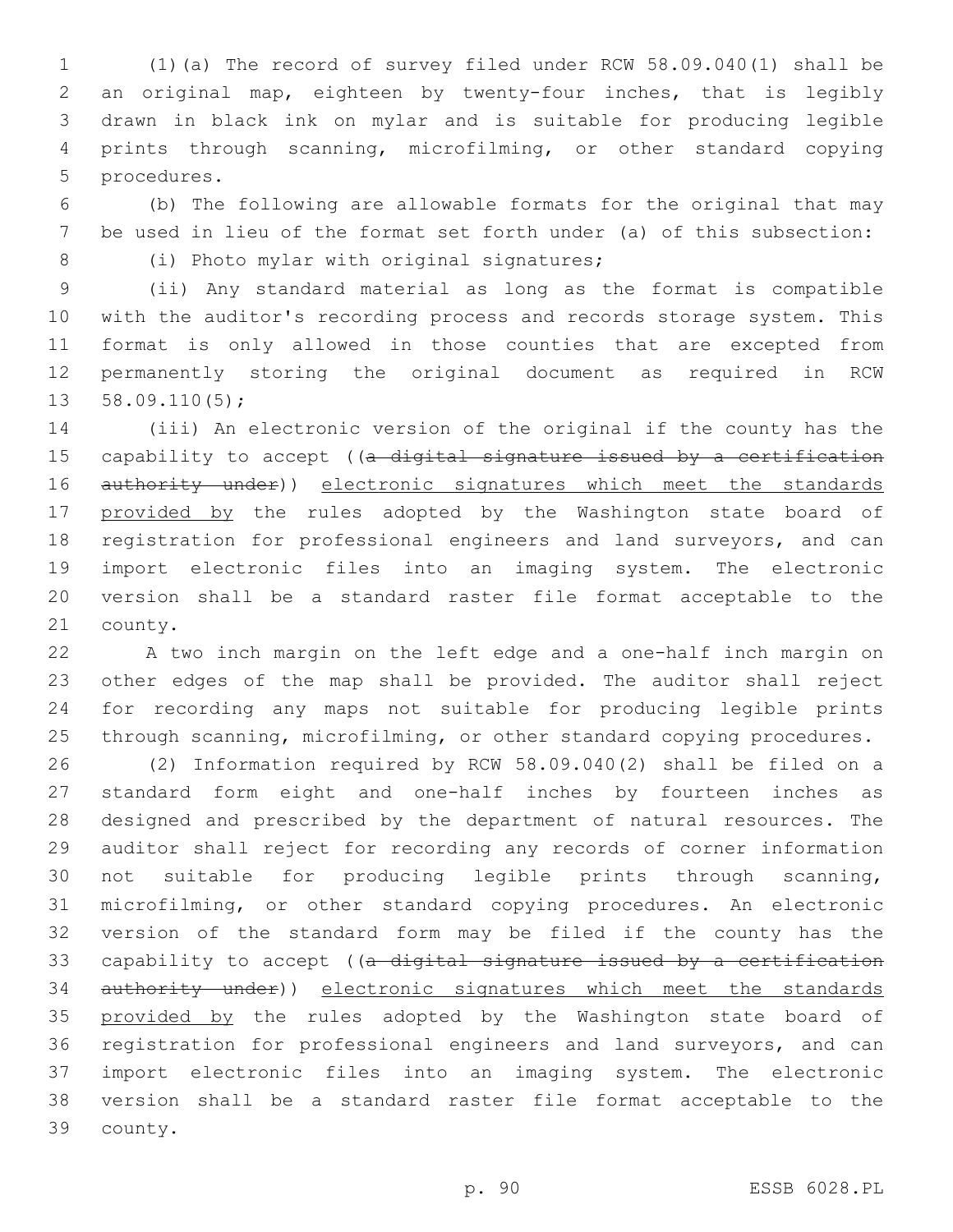(3) Two legible prints of each record of survey as required under the provisions of this chapter shall be furnished to the county auditor in the county in which the survey is to be recorded. The auditor, in those counties using imaging systems, may require only the original, and fewer prints, as needed, to meet the requirements of their duties. If any of the prints submitted are not suitable for scanning or microfilming the auditor shall not record the original.

 (4) Legibility requirements are set forth in the recorder's 9 checklist under RCW 58.09.110.

 **Sec. 86.** RCW 58.09.110 and 2019 c 132 s 7 are each amended to read as follows:11

 The auditor shall accept for recording those records of survey and records of corner information that are in compliance with the recorder's checklist as jointly developed by a committee consisting of the survey advisory board and two representatives from the Washington state association of county auditors. This checklist shall be adopted in rules by the department of natural resources.

 (1) The auditor shall keep proper indexes of such record of survey by the name of owner and by quarter-quarter section, township, and range, with reference to other legal subdivisions.

 (2) The auditor shall keep proper indexes of the record of corner 22 information by section, township, and range.

 (3) After entering the recording data on the record of survey and 24 all prints received from the surveyor, the auditor shall send one of the surveyor's prints to the department of natural resources in Olympia, Washington, for incorporation into the statewide survey 27 records repository. However, the county and the department of natural resources may mutually agree to process the original or an electronic version of the original in lieu of the surveyor's print.

 (4) After entering the recording data on the record of corner information the auditor shall send a legible copy, suitable for scanning, to the department of natural resources in Olympia, Washington. However, the county and the department of natural resources may mutually agree to process the original or an electronic 35 version of the original in lieu of the copy.

 (5) The auditor shall permanently keep the original document filed using storage and handling processes that do not cause excessive deterioration of the document. A county may be excepted from the requirement to permanently store the original document if it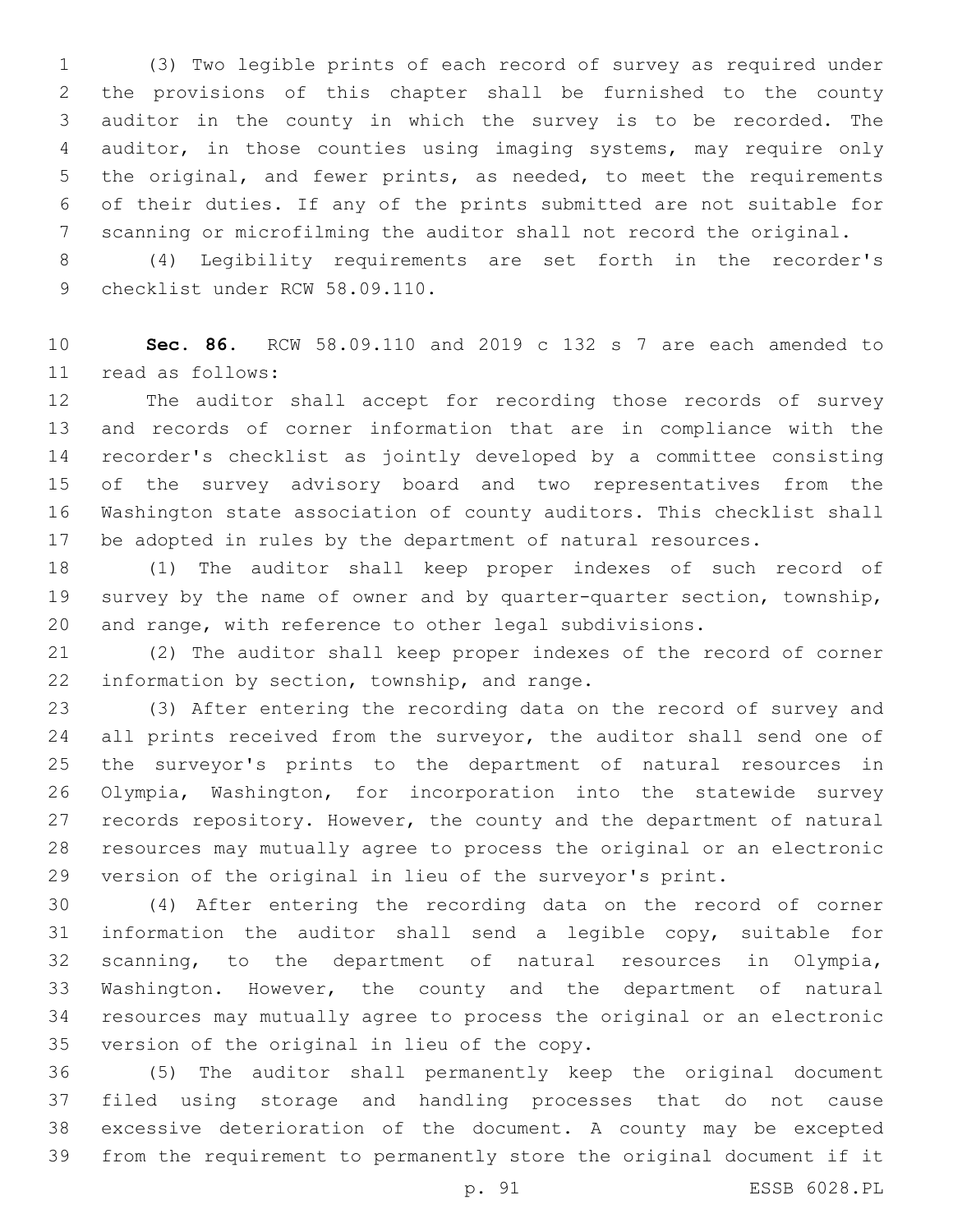has a document scanning, filming, or other process that creates a permanent, archival record that meets or surpasses the standards as adopted in rule by the division of archives and records management in chapter 434-663 or 434-677 WAC. The auditor must be able to provide full-size copies upon request. The auditor shall maintain a copy or 6 image of the original for public reference.

7 (6) If the county has the capability to accept ((a digital signature issued by a certification authority under)) electronic 9 signatures which meet the standards provided by the rules adopted by the Washington state board of registration for professional engineers and land surveyors, and can import electronic files into an imaging system, the auditor may accept for recording electronic versions of the documents required by this chapter. The electronic version shall be a standard raster file format acceptable to the county.

 (7) This section does not supersede other existing recording 16 statutes.

 **Sec. 87.** RCW 69.41.041 and 2016 c 148 s 7 are each amended to 18 read as follows:

 (1) A pharmacy may dispense legend drugs to the resident of a long-term care facility or hospice program on the basis of a written 21 or ((digitally)) electronically signed prescription or chart order sent via facsimile copy by the prescriber to the long-term care facility or hospice program, and communicated or transmitted to the 24 pharmacy pursuant to RCW 18.64.550.

 (2) For the purpose of this section, the terms "long-term care facility," "hospice program," and "chart order" have the meanings 27 provided in RCW 18.64.011.

 **Sec. 88.** RCW 69.41.055 and 2019 c 314 s 13 are each amended to 29 read as follows:

 (1) Information concerning an original prescription or information concerning a prescription refill for a legend drug may be electronically communicated between an authorized practitioner and a pharmacy of the patient's choice with no intervening person having access to the prescription drug order pursuant to the provisions of this chapter if the electronically communicated prescription 36 information complies with the following:

 (a) Electronically communicated prescription information must comply with all applicable statutes and rules regarding the form,

p. 92 ESSB 6028.PL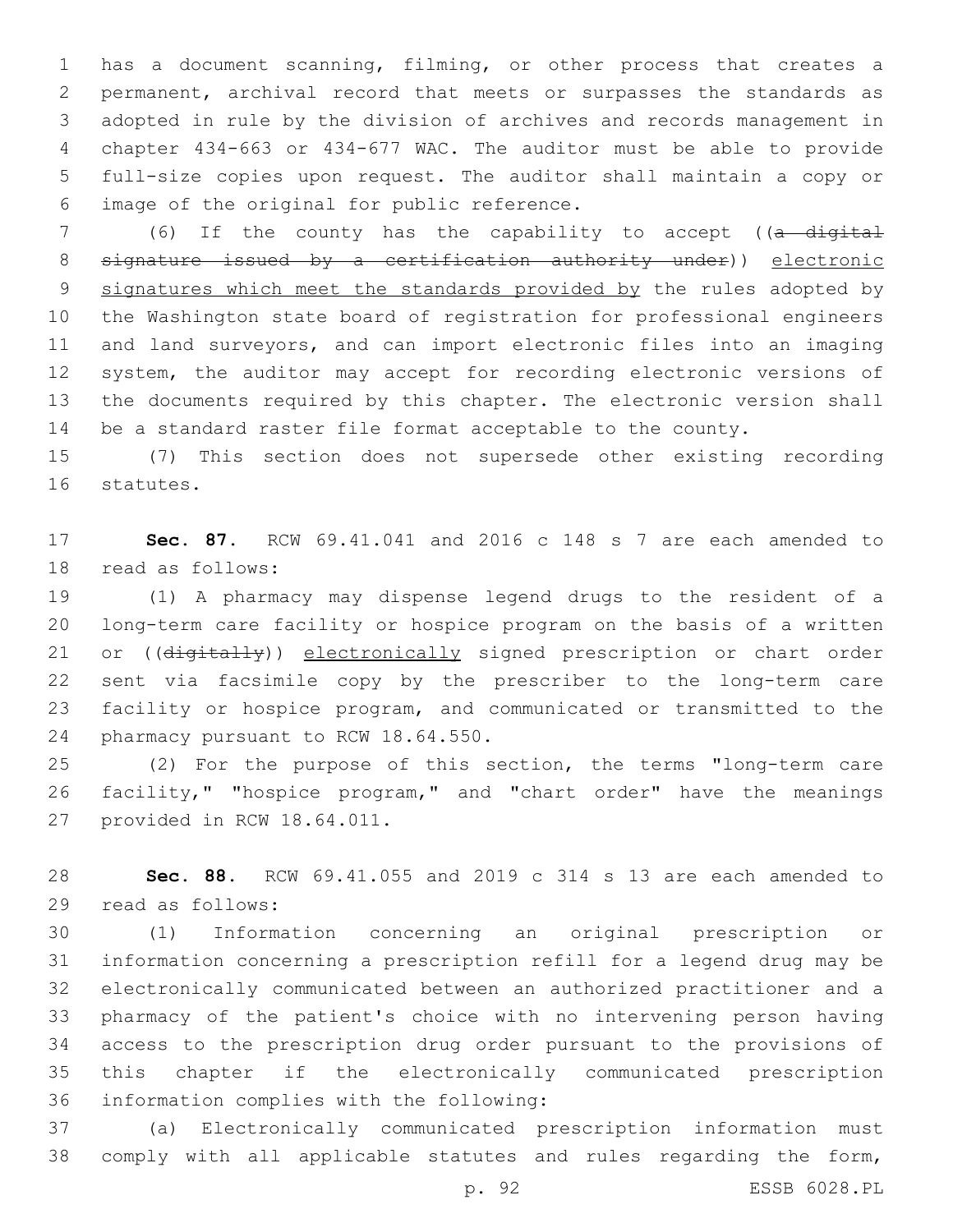content, recordkeeping, and processing of a prescription or order for 2 a legend drug;

 (b) An explicit opportunity for practitioners must be made to indicate their preference on whether or not a therapeutically equivalent generic drug or interchangeable biological product may be substituted. This section does not limit the ability of practitioners and pharmacists to permit substitution by default under a prior-8 consent authorization;

 (c) Prescription drug orders are confidential health information, and may be released only to the patient or the patient's authorized representative, the prescriber or other authorized practitioner then 12 caring for the patient, or other persons specifically authorized by 13 law to receive such information;

 (d) To maintain confidentiality of prescription records, the electronic system shall have adequate security and systems safeguards designed to prevent and detect unauthorized access, modification, or 17 manipulation of these records; and

 (e) The pharmacist shall exercise professional judgment regarding the accuracy, validity, and authenticity of the prescription drug order received by way of electronic transmission, consistent with federal and state laws and rules and guidelines of the commission.

22 (2) The electronic ((or digital)) signature of the prescribing practitioner's agent on behalf of the prescribing practitioner for a resident in a long-term care facility or hospice program, pursuant to a valid order and authorization under RCW 18.64.550, constitutes a valid electronic communication of prescription information. Such an authorized signature and transmission by an agent in a long-term care facility or hospice program does not constitute an intervening person 29 having access to the prescription drug order.

(3) The commission may adopt rules implementing this section.

 **Sec. 89.** RCW 74.08.055 and 2009 c 201 s 1 are each amended to 32 read as follows:

 (1) Each applicant for or recipient of public assistance shall complete and sign a physical application or, if available, electronic application for assistance which shall contain or be verified by a written declaration that it is signed under the penalties of perjury. The department may make electronic applications available. The secretary, by rule and regulation, may require that any other forms filled out by applicants or recipients of public assistance shall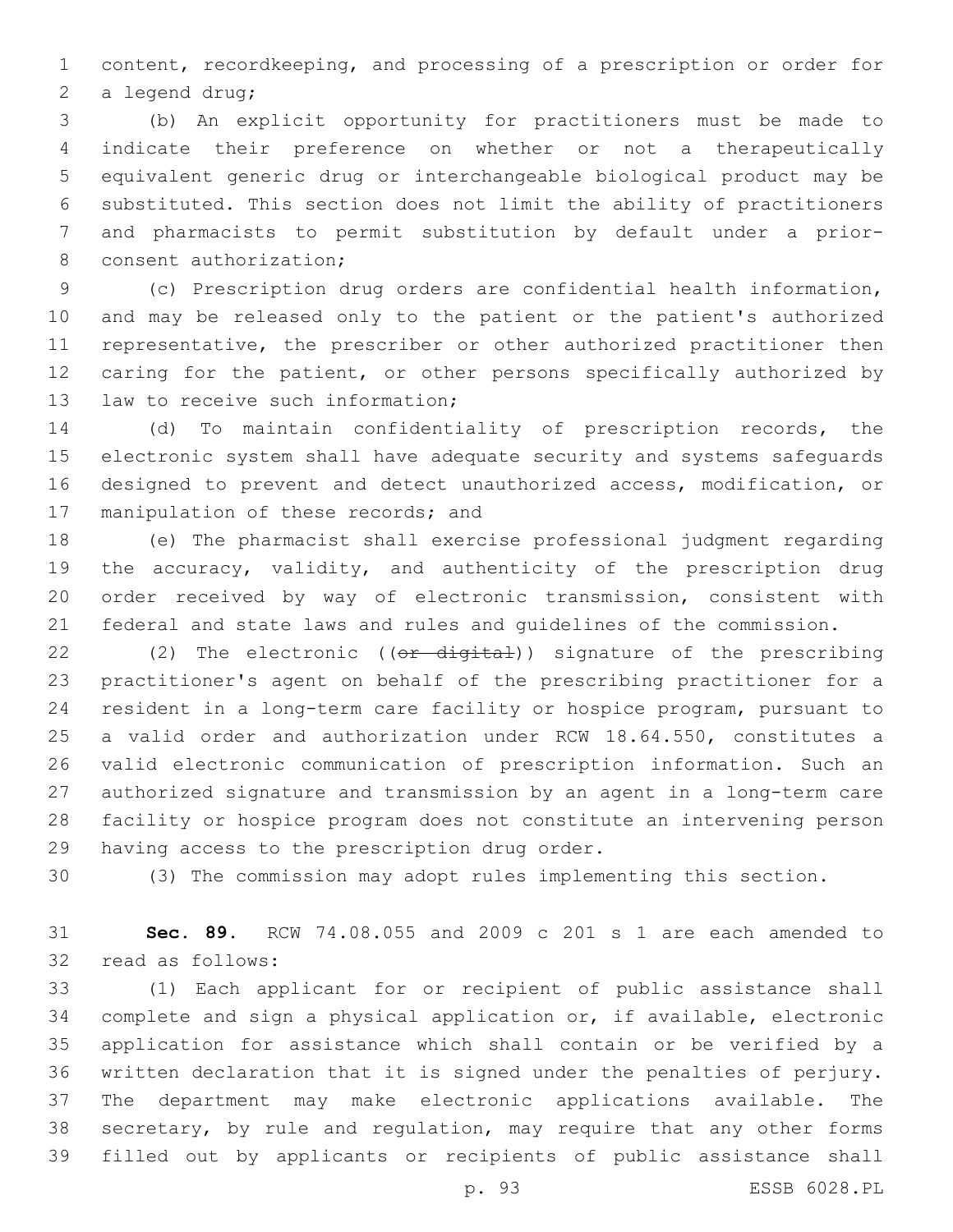contain or be verified by a written declaration that it is made under the penalties of perjury and such declaration shall be in lieu of any oath otherwise required, and each applicant shall be so informed at the time of the signing. The application and signature verification shall be in accordance with federal requirements for that program.

 (2) Any applicant for or recipient of public assistance who willfully makes and signs any application, statement, other paper, or electronic record which contains or is verified by a written declaration that it is made under the penalties of perjury and which he or she does not believe to be true and correct as to every material matter is guilty of a class B felony punishable according to 12 chapter 9A.20 RCW.

13 (3) As used in this section:

14 (a) "Electronic record" means a record created, generated, sent, 15 communicated, received, or stored by electronic means ((for use in an information system or for transmission from one information system to 17 another)).

 (b) (("Electronic signature" means a signature in electronic form attached to or logically associated with an electronic record including, but not limited to, a digital signature. An electronic signature is a paperless way to sign a document using an electronic 22 sound, symbol, or process, attached to or logically associated with a 23 record and executed or adopted by a person with the intent to sign 24 the record.

 $(25 \leftarrow +e)$ ) "Sign" includes signing by physical signature, if available, or electronic signature. An application must contain a signature in either physical or, if available, electronic form.

 NEW SECTION. **Sec. 90.** The following acts or parts of acts are each repealed:

(1) RCW 19.360.010 (Intent) and 2015 c 72 s 1;

 (2) RCW 19.360.020 (State and local agencies—Electronic signatures and records—Use and acceptance) and 2016 c 95 s 2 & 2015 c 33 72 s 2;

 (3) RCW 19.360.030 (Definition—"Electronic signature"—Use of 35 term) and 2016 c 95 s 3 & 2015 c 72 s 3;

 (4) RCW 19.360.040 (Definition—"Record"—Use of term) and 2016 c 37 95 s 4 & 2015 c 72 s 4;